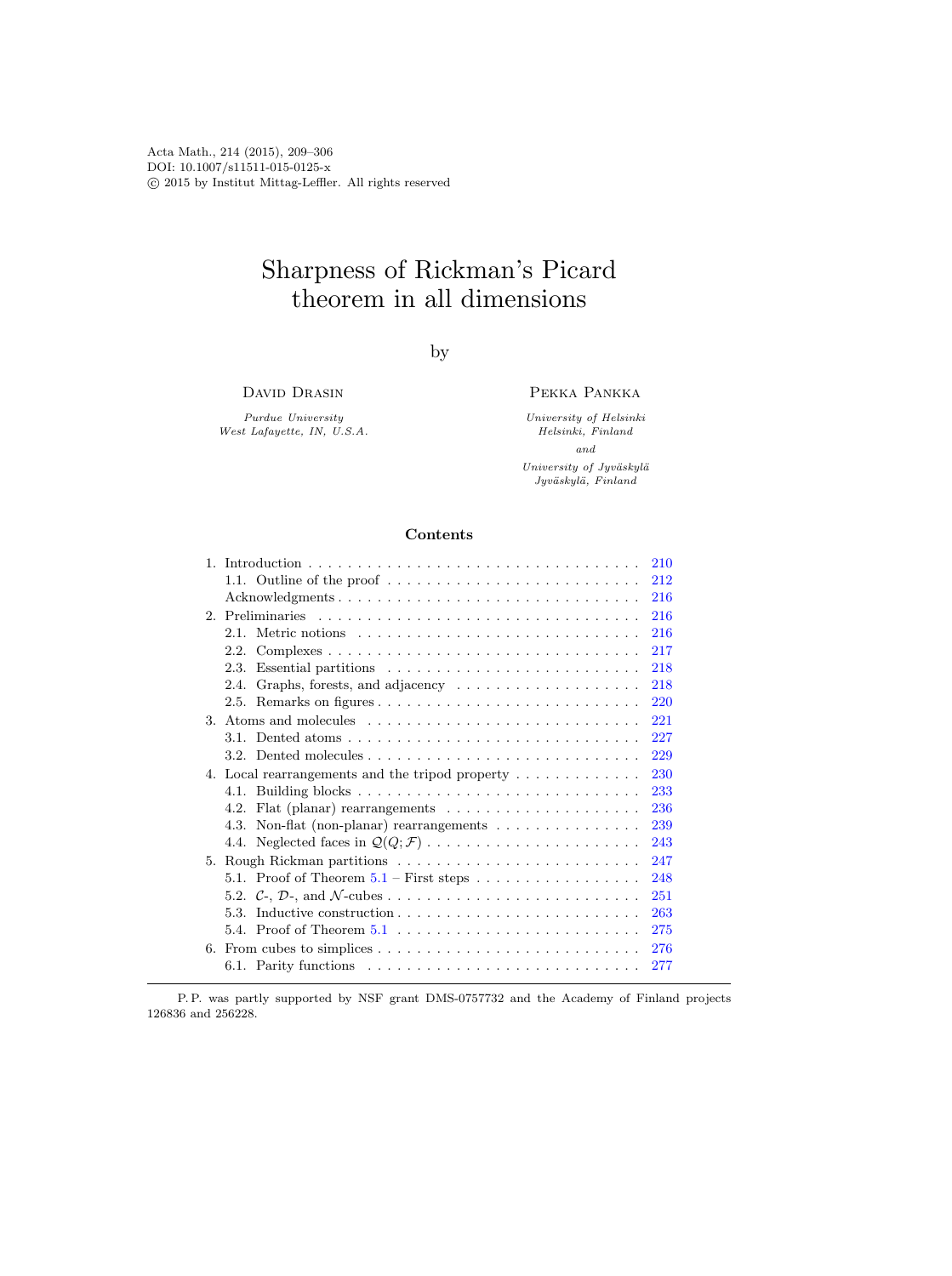210 D. DRASIN AND P. PANKKA

| 7.2. Pillow covers of adjacent simplices $\ldots \ldots \ldots \ldots \ldots \ldots$ 284    |  |
|---------------------------------------------------------------------------------------------|--|
|                                                                                             |  |
|                                                                                             |  |
| 7.5. Proof of Proposition 7.1 $\ldots \ldots \ldots \ldots \ldots \ldots \ldots \ldots 291$ |  |
|                                                                                             |  |
|                                                                                             |  |
|                                                                                             |  |
|                                                                                             |  |

### 1. Introduction

<span id="page-1-0"></span>By the classical Picard theorem an entire holomorphic map  $\mathbb{C} \rightarrow \mathbb{C}$  omits at most one point if non-constant. The characteristic example of an entire holomorphic map omitting a point is, of course, the exponential function  $z \mapsto e^z$ , since every entire holomorphic map  $\mathbb{C} \rightarrow \mathbb{C}$  omitting a point factors through the exponential map.

Liouville's theorem asserts that all entire conformal maps  $\mathbb{R}^n \to \mathbb{R}^n$  are Möbius transformations and, in particular, homeomorphisms for  $n\geqslant3$ . This rigidity of spatial conformal geometry no longer persists in quasiconformal geometry. Reshetnyak in the late 1960s and Martio–Rickman–Väisälä in the early 1970s showed that the rich theory of mappings of bounded distortion, or so-called quasiregular mappings, is a natural replacement for holomorphic functions in higher dimensions. This advancement raised the question of the existence of Picard-type theorems for quasiregular mappings; see e.g. Zorich [\[22\]](#page-97-0) or Väisälä's survey  $[20]$ .

Already in his 1967 paper [\[22\]](#page-97-0) Zorich gave an example of a quasiregular mapping  $\mathbb{R}^n \to \mathbb{R}^n$  omitting the origin. This so-called *Zorich map* is the natural higher-dimensional analogue of the exponential function although the mapping is not a local homeomorphism. The branching of the map cannot be avoided by Zorich's global homeomorphism theorem from the same article: For  $n \ge 3$ , quasiregular local homeomorphisms  $\mathbb{R}^n \to \mathbb{R}^n$ are homeomorphisms. Recall that, by Reshetnyak's theorem, quasiregular mappings are (generalized) branched covers, that is, discrete and open mappings and hence local homeomorphisms modulo an exceptional set of (topological) codimension at least 2; we refer to Rickman's monograph [\[16\]](#page-96-0) for the general theory of quasiregular mappings.

A counterpart of Picard's theorem for quasiregular mappings is due to Rickman [\[14\]](#page-96-1): Given  $K>1$  and  $n\geqslant 2$  there exists q depending only on K and n so that a non-constant K-quasiregular mapping  $\mathbb{R}^n \to \mathbb{R}^n$  omits at most q points. The sharpness of Rickman's Picard theorem is known in dimension  $n=3$  and is also due to Rickman. In [\[15\]](#page-96-2) he shows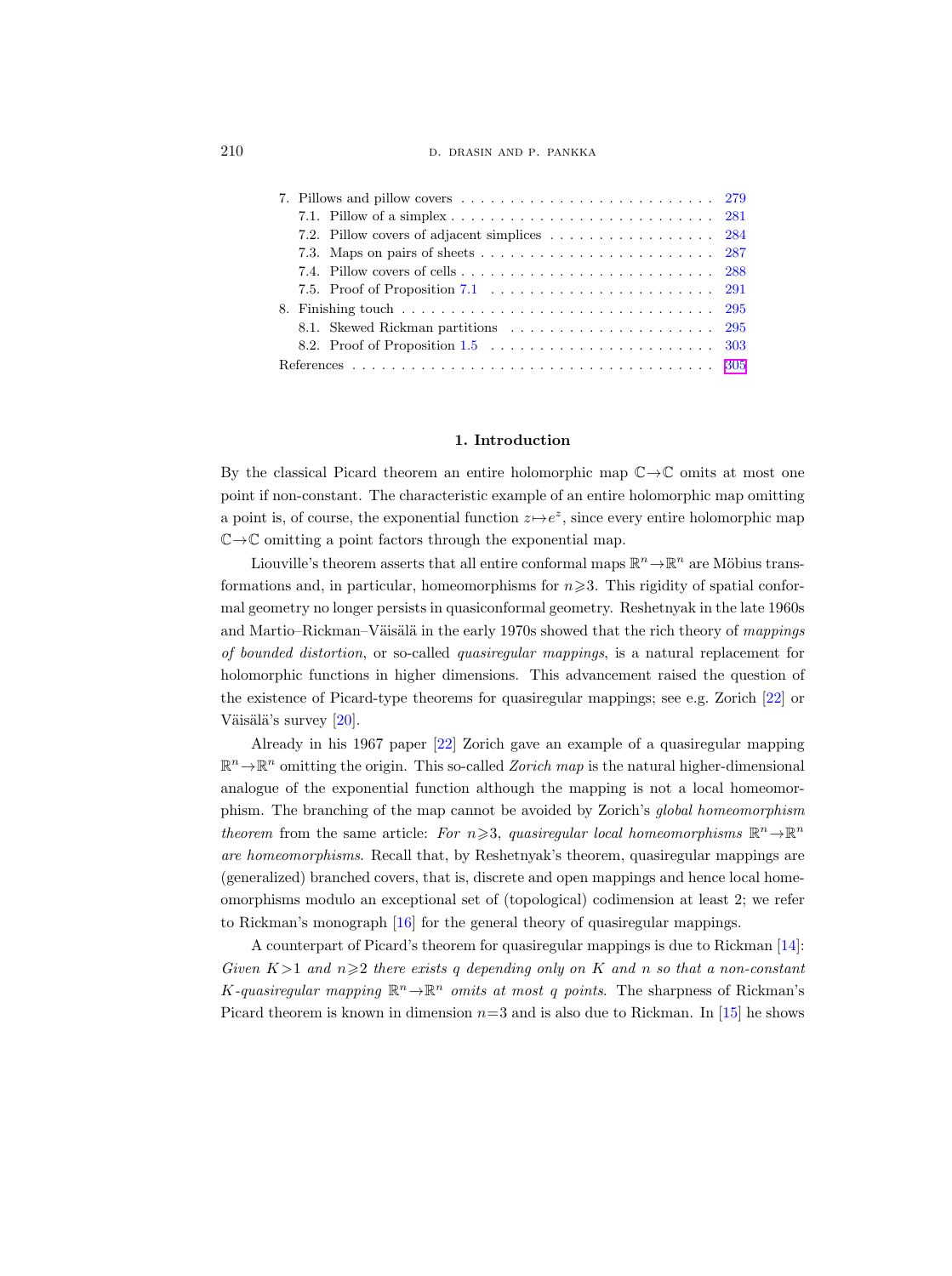the following existence result: Given any finite set  $P$  in  $\mathbb{R}^3$  there exists a quasiregular mapping  $\mathbb{R}^3 \rightarrow \mathbb{R}^3$  omitting exactly P.

Holopainen and Rickman generalized the Picard theorem to quasiregular mappings into manifolds with many ends in [\[5\]](#page-96-4) and a fortiori to quasiregular mappings between manifolds in [\[7\]](#page-96-5); note also similar results in the sub-Riemannian geometry [\[6\]](#page-96-6). These results stem from potential-theoretic proofs of Rickman's Picard theorem due to Lewis [\[9\]](#page-96-7) and Eremenko–Lewis [\[3\]](#page-96-8). It can be said that the ramifications of these methods are now well understood. Recently, Rajala generalized Rickman's Picard theorem to mappings of finite distortion [\[13\]](#page-96-9). Whereas the aforementioned potential-theoretic methods are difficult to adapt to this more general class of mappings, Rajala shows that value distribution theory based on modulus methods is still at our disposal.

The sharpness of these theorems, however, is still mostly unknown and Rickman's 3-dimensional construction in [\[15\]](#page-96-2) provides essentially the only method to produce examples.

In this article we show the precision of Rickman's Picard theorem in all dimensions.

<span id="page-2-0"></span>THEOREM 1.1. Given  $n \ge 3$ ,  $q \ge 2$ , and points  $y_1, ..., y_q \in \mathbb{R}^n$  there exists a quasiregular mapping  $\mathbb{R}^n \to \mathbb{R}^n$  omitting exactly  $y_1, ..., y_q$ .

It has already been mentioned that the case of dimension  $n=3$  was settled by Rickman. For  $n=2$  the number of omitted points is at most 1 by Picard's theorem and the Stoïlow factorization; see e.g. the book by Astala, Iwaniec, and Martin [\[1,](#page-96-10) §5.5]. As discussed above, the case  $q=1$  is given by the Zorich map for all  $n\geqslant 3$ . Therefore we may restrict to the cases  $n \geq 4$  and  $q \geq 2$ . However, it is natural to include  $n=3$ .

As will become apparent in the following outline of the proof, the proof of Theorem [1.1](#page-2-0) is independent of the analytic theory of quasiregular mappings.

The general outline follows the idea of Rickman's construction in [\[15\]](#page-96-2) and both proofs stem from PL-topology. Rickman's original method relies on a very delicate deformation theory of 2-dimensional branched covers([\[15,](#page-96-2) §5]) which leads to an extension theory of 2-dimensional branched covers; we refer to [\[2\]](#page-96-11) for an exposition on Rickman's main ideas. These arguments rely essentially on the discrete nature of the branch set in dimension 2. Already when  $n=3$ , the corresponding deformation theory is much more complicated due to the non-trivial topology of the branch set; see however an application of Piergallini's method in [\[12\]](#page-96-12) to obtain a quasiregular map  $\mathbb{R}^4 \to \mathbb{S}^2 \times \mathbb{S}^2 \# \mathbb{S}^2 \times \mathbb{S}^2$  in [\[17\]](#page-97-2). We are not aware of a similar deformation theory, based on a detailed analysis of the branch set, in higher dimensions.

The required extension theory is, however, essentially trivial in all dimensions for BLD-mappings. Recall that a mapping  $f: X \rightarrow Y$  between metric spaces X and Y is a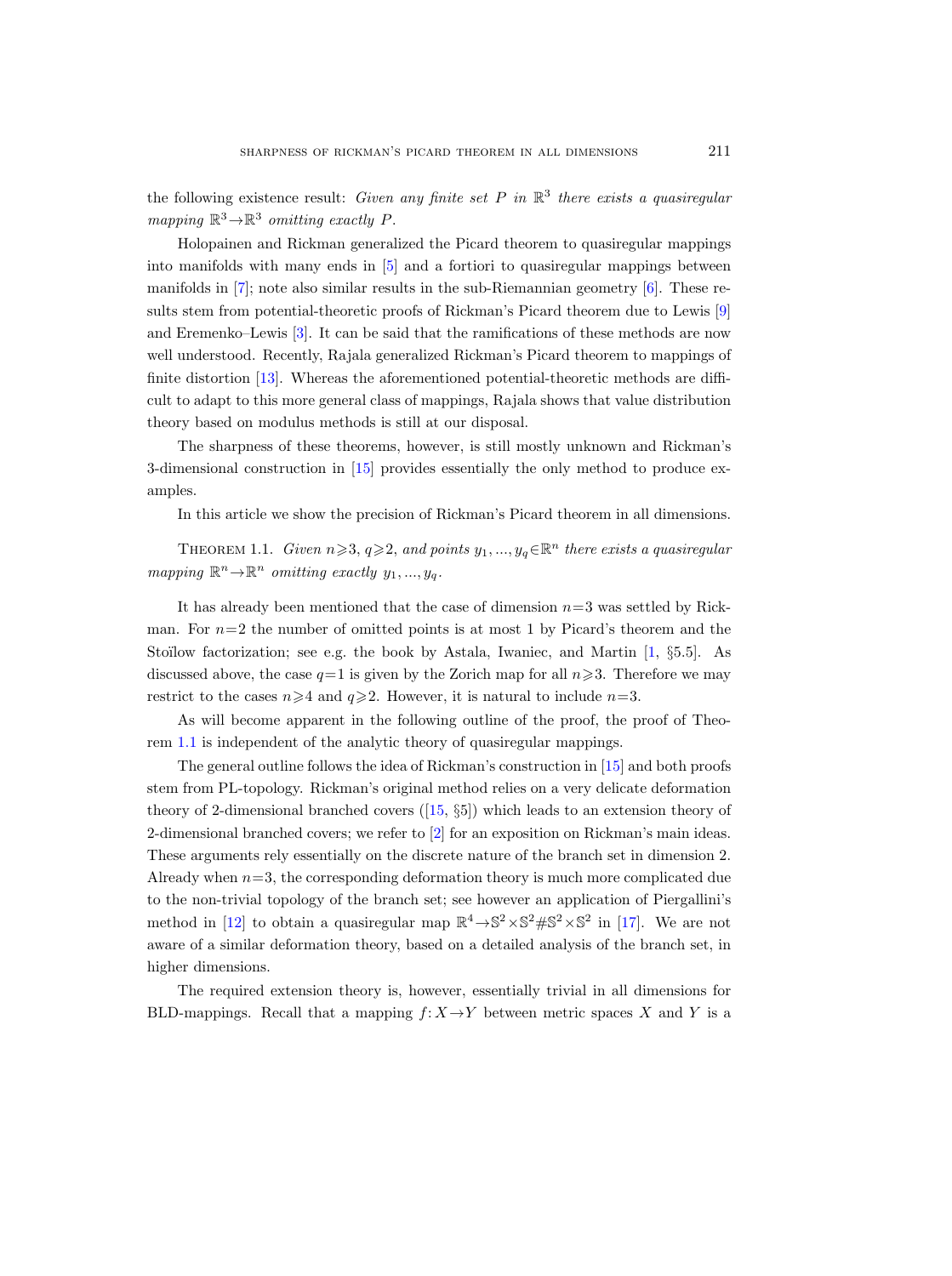mapping of bounded length distortion (or a BLD-map, for short) if f is open and discrete, and there exists a constant  $L\geq 1$  satisfying

$$
\frac{1}{L}\ell(\gamma) \leq \ell(f \circ \gamma) \leq L\ell(\gamma) \tag{1.1}
$$

for all paths  $\gamma$  in X, where  $\ell(\gamma)$  is the length of  $\gamma$ . We refer to the seminal paper of Martio and Väisälä  $[11]$  for the discussion of the special rôle of BLD-mappings among quasiregular mappings; see also Heinonen–Rickman [\[4\]](#page-96-14) for the metric theory.

The BLD-theory in the proof of Theorem [1.1](#page-2-0) brings forth an alternative, and slightly stronger, formulation. We denote by  $\mathbb{S}^n$  and  $\mathbb{S}^{n-1}$  the Euclidean unit spheres in  $\mathbb{R}^{n+1}$ and  $\mathbb{R}^n$ , respectively, and by  $B^n(y,\delta)$  the metric ball in  $\mathbb{S}^n$  in the inherited metric.

<span id="page-3-1"></span>THEOREM 1.2. Let  $n \ge 3$ ,  $p \ge 2$ , and  $y_0, ..., y_p$  be points in  $\mathbb{S}^n$ . Let also g be a Riemannian metric on  $M := \mathbb{S}^n \setminus \{y_0, ..., y_p\}$  for which  $B^n(y_i, \delta) \setminus \{y_i\}$  is isometric, in metric g, to  $\mathbb{S}^{n-1}(\delta) \times (0,\infty)$  for some  $\delta > 0$  and all  $0 \leq i \leq p$ . Then there exists a surjective BLD-mapping  $\mathbb{R}^n \to (M, g)$ .

Theorem [1.2](#page-3-1) clearly yields Theorem [1.1](#page-2-0) as a corollary. Indeed, let  $y_1, ..., y_q$  be points in  $\mathbb{R}^n$ . After identifying  $\mathbb{R}^n$  with  $\mathbb{S}^n \setminus \{e_{n+1}\}$  by stereographic projection, we may fix a Riemannian metric g on  $M := \mathbb{S}^n \setminus \{e_{n+1}, y_1, ..., y_q\}$  and a BLD-mapping  $f: \mathbb{R}^n \to$  $(M, g)$  as in Theorem [1.2.](#page-3-1) It is now easy to verify that the identity map  $(M, g) \rightarrow$  $\mathbb{S}^n \setminus \{e_{n+1}, y_1, ..., y_q\}$  is quasiconformal. Thus  $f: \mathbb{R}^n \to \mathbb{R}^n \setminus \{y_1, ..., y_q\}$  is quasiregular.

We are not aware of other methods of producing examples of BLD-mappings from  $\mathbb{R}^n$  into Riemannian manifolds with many ends.

## <span id="page-3-0"></span>1.1. Outline of the proof

Using the framework of Theorem [1.2,](#page-3-1) we outline the construction of a BLD-map  $F: \mathbb{R}^n \to$  $\mathbb{S}^n \setminus \{y_0, ..., y_p\}$  for  $p > 2$ , and again identify  $\mathbb{R}^n$  with  $\mathbb{S}^n \setminus \{e_{n+1}\}$  by stereographic projection. It is no restriction to assume that  $y_0 = e_{n+1}$  and  $y_i = (0, t_i) \in \mathbb{R}^{n-1} \times \mathbb{R} \subset \mathbb{S}^n$  for  $-1\lt t_1\lt t_2\lt \ldots \lt t_p\lt 1$  and we will assume so from now on.

Setting aside geometric aspects of the construction, we give first the topological description of  $F: \mathbb{R}^n \to \mathbb{S}^n \setminus \{y_0, ..., y_p\}$ . This description is based on certain essential partitions of  $\mathbb{R}^n$  and  $\mathbb{S}^n$ . Given a closed set X in  $\mathbb{R}^n$  (or in  $\mathbb{S}^n$ ), we say that a finite collection of closed sets  $X_1, ..., X_m$  forms an *essential partition* of X if  $X_1 \cup ... \cup X_m = X$  and the sets  $X_i$  have pairwise disjoint interiors.

In the target  $\mathbb{S}^n \setminus \{y_0, ..., y_p\}$ , we fix an essential partition  $E_0, ..., E_p$  of  $\mathbb{S}^n$  into ncells for which  $y_i \in \text{int } E_i$  for each  $0 \le i \le p$  and so that  $E_1 \cup ... \cup E_p = \overline{B}^n$  and  $E_0 = \mathbb{S}^n \setminus B^n$ .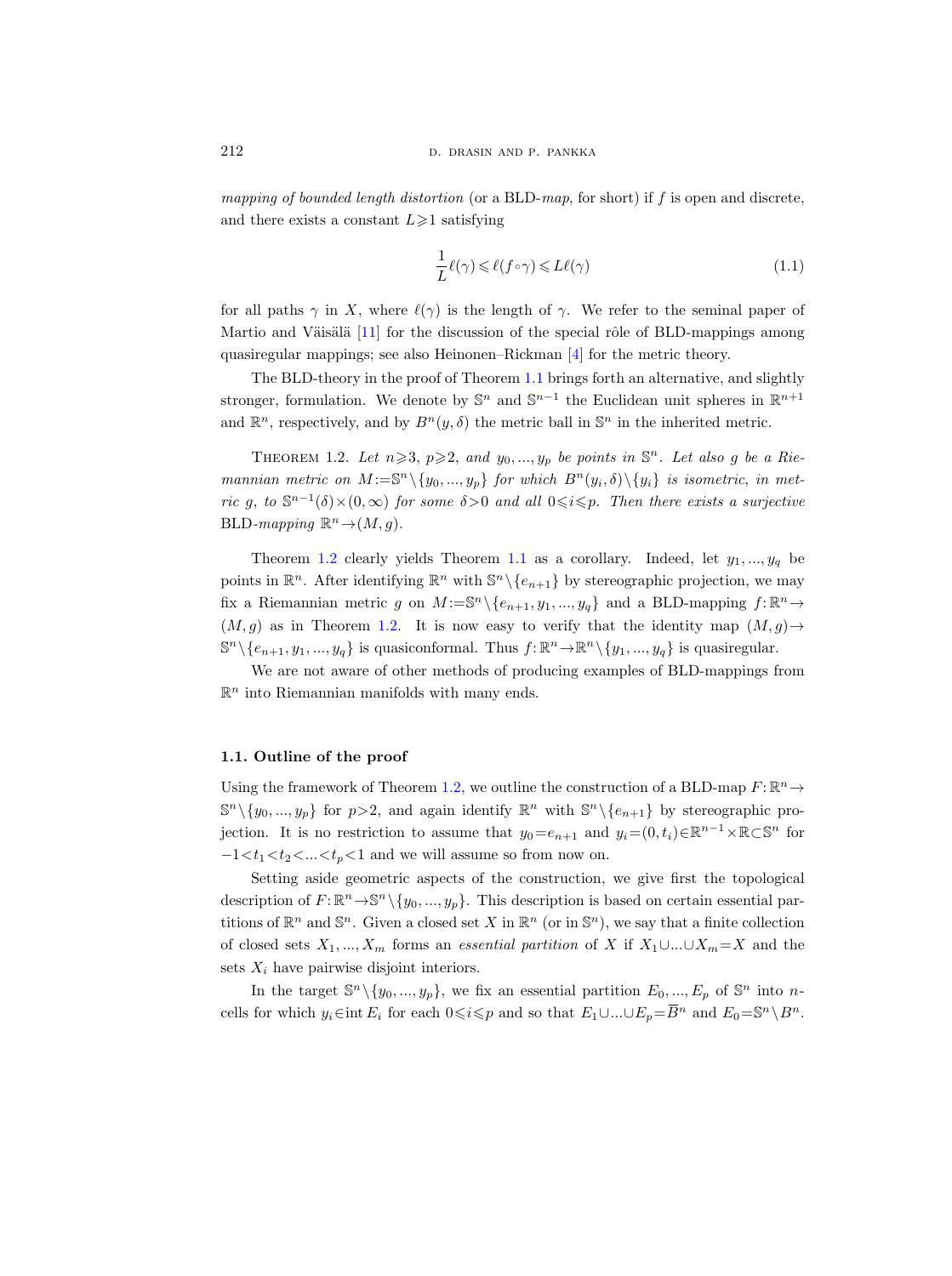

Figure 1. Cells  $E_1, ..., E_4$  with (marked) points  $y_1, ..., y_4$  for  $p=4$  (and  $n=2$ ).

<span id="page-4-0"></span>

<span id="page-4-1"></span>Figure 2. A half-space modulo boundary.

We also assume that, for all i (mod p+1),  $E_{i-1} \cap E_i \cap E_{i+1} = \mathbb{S}^{n-2}$  and  $E_i \cap E_{i+1}$  is an  $(n-1)$ -cell; see Figure [1.](#page-4-0) Set  $\mathbf{E}=(E_0, ..., E_p)$ .

The F-induced essential partition of  $\mathbb{R}^n$  is more complicated. Set  $\mathbb{R}^n_+ = \mathbb{R}^{n-1} \times [0, \infty)$ . Let  $E' \subset \mathbb{R}^n$  be a closed set satisfying  $E' = cl(int E')$ . A mapping  $\varphi: \mathbb{R}^n_+ \to E'$  is a homeomorphism modulo boundary if  $\varphi|_{int \mathbb{R}^n_+}: \mathbb{R}^{n-1} \times (0, \infty) \to \text{int } E'$  is a homeomorphism and, for every branched cover  $\psi: \partial E' \to \mathbb{S}^{n-1}$ , the mapping  $\psi \circ \varphi|_{\partial \mathbb{R}^n_+}: \mathbb{R}^{n-1} \times \{0\} \to \mathbb{S}^{n-1}$ is a branched cover. Furthermore, we say that  $E'$  is a half-space modulo boundary if there exists a homeomorphism modulo boundary  $\varphi: \mathbb{R}^n_+ \to E'$ . Note that  $\partial E'$  need not be homeomorphic to  $\mathbb{R}^n_+$ ; see Figure [2.](#page-4-1)

Suppose, for the sake of argument, there is an essential partition  $\Omega_0, ..., \Omega_p$  of  $\mathbb{R}^n$  into closed sets and each  $\Omega_i$  has an essential partition  $\Omega_{i,1},...,\Omega_{i,j_i}$  into half-spaces modulo boundary. We reduce first the existence of a branched cover  $F: \mathbb{R}^n \to \mathbb{S}^n \setminus \{y_0, ..., y_p\}$  to an existence of a branched cover  $f: \partial_{\cup} \Omega \to \partial_{\cup} E$  satisfying  $f(\partial \Omega_{i,j}) = \partial E_i$ . Here, and in what follows, the notation

$$
\partial_\cup \mathbf{X} = \bigcup_{i \neq j} X_i \cap X_j
$$

is used whenever  $\mathbf{X}=(X_0, ..., X_n)$  is an essential partition.

Let  $f: \partial_{\cup} \Omega \rightarrow \partial_{\cup} E$  be a branched cover satisfying the additional condition that  $f(\partial\Omega_{i,j})=\partial E_i$  for every  $i=0,\dots,p$  and  $1\leqslant j\leqslant j_i$ . Since  $\Omega_{i,j}$  is a half-space modulo boundary and  $E_i$  is an *n*-cell, we observe that each branched cover  $f_{i,j}=f|_{\partial\Omega_{i,j}}$  extends to a branched cover  $F_{i,j}: \Omega_{i,j} \to E_i \setminus \{y_i\}$ . Indeed, we may fix, for every i and j, a homeomor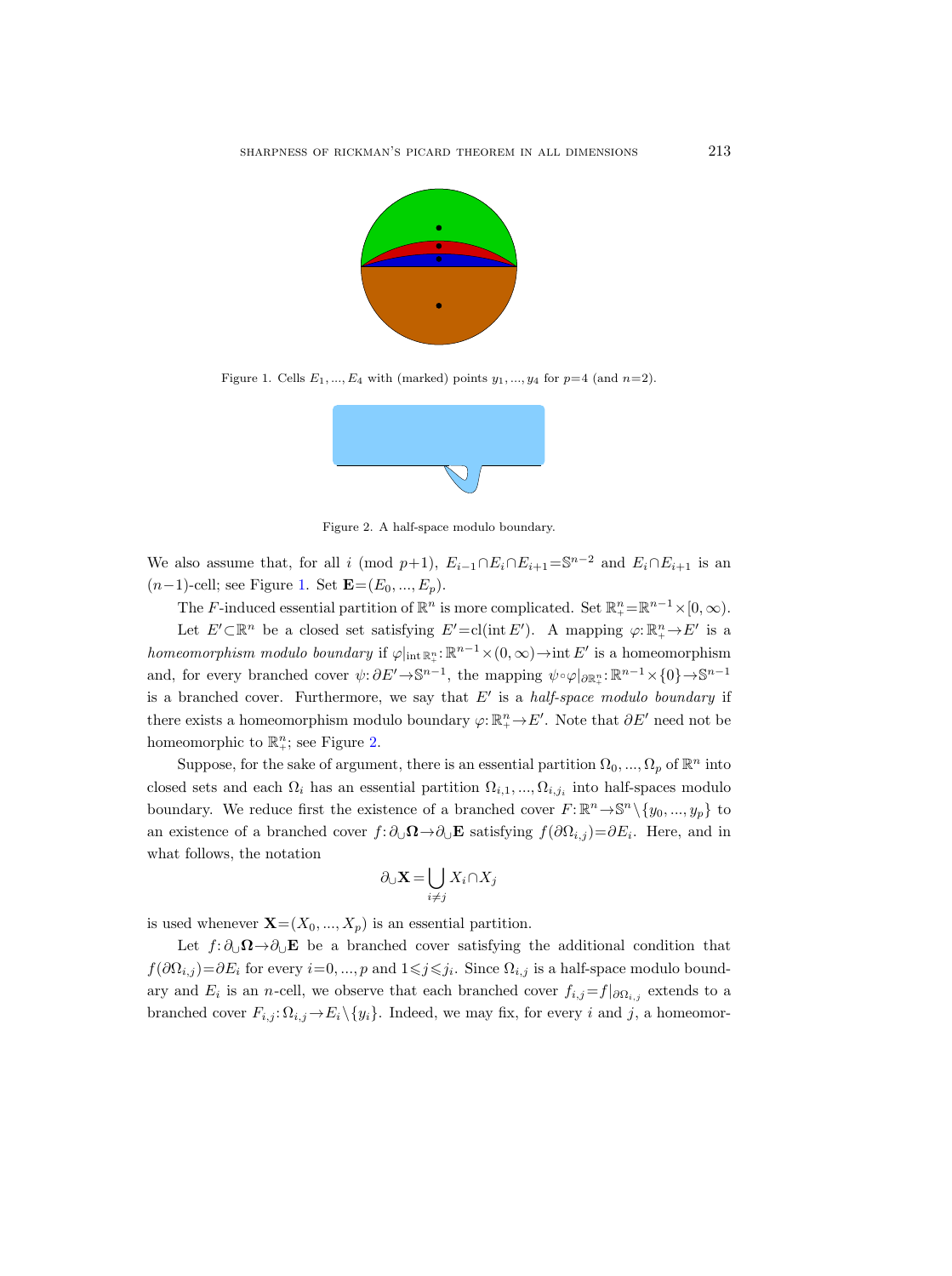phism modulo boundary  $\varphi_{i,j} : \mathbb{R}^n_+ \to \Omega_{i,j}$  as well as a homeomorphism  $\psi_i : \mathbb{S}^{n-1} \times [0, \infty) \to$  $E_i \setminus \{y_i\}.$  This means that  $h_{i,j} = \psi_i^{-1} \circ f_{i,j} \circ \varphi_{i,j} |_{\partial \mathbb{R}^n_+}: \mathbb{R}^{n-1} \times \{0\} \to \mathbb{S}^{n-1}$  is a branched cover. The (trivial) extension  $h_{i,j} \times id: \mathbb{R}^n_+ \to \mathbb{S}^{n-1} \times [0, \infty)$  of  $h_{i,j}$  now yields the required extension of  $f_{i,j}$  after pre- and post-composition with  $\psi_i$  and  $\varphi_{i,j}^{-1}|_{\text{int }\Omega_{i,j}}$ , respectively. Thus f extends to a branched cover  $F: \mathbb{R}^n \to \mathbb{S}^n \setminus \{y_1, ..., y_p\}.$ 

Observe also that in forthcoming constructions we may view  $\partial_{\mathbf{U}}\mathbf{\Omega}$  and  $\partial_{\mathbf{U}}\mathbf{E}$  as branched codimension-1 hypersurfaces in  $\mathbb{R}^n$  and the map f as a (generalized) Alexander map. In particular, the Zorich map is of this character when  $p=2$ .

It is crucial that this simple extension is also available for BLD-mappings. It is a simple exercise to observe that the extension  $F: \mathbb{R}^n \to \mathbb{S}^n \setminus \{y_0, ..., y_p\}$  constructed above will be a BLD-mapping with respect to the Riemannian metric g in  $\mathbb{S}^n \setminus \{y_0, ..., y_p\}$  if

- (i)  $f: \partial_{\cup} \Omega \rightarrow \partial_{\cup} E$  is a BLD-map;
- (ii)  $\varphi_i: \mathbb{R}^n_+ \to \Omega_i$  is BLD modulo boundary and  $\varphi_i|_{\text{int } \mathbb{R}^n_+}$  is an embedding; and
- (iii)  $\psi_i: \mathbb{S}^{n-1} \times [0, \infty) \to (E_i \setminus \{y_i\}, g)$  is bilipschitz.

Here and in what follows, we say that a mapping  $\varphi: \mathbb{R}^n_+ \to \Omega$ , where  $\Omega$  is a closed set in  $\mathbb{R}^n$  with  $\Omega = \text{cl}(\text{int }\Omega)$ , is BLD modulo boundary if the restriction  $f|_{\text{int }\mathbb{R}^n_+}: \text{int }\mathbb{R}^n_+ \to \text{int }\Omega$ is BLD, and for every BLD-map  $\psi: \partial\Omega \to \mathbb{S}^{n-1}$ , the map  $\psi \circ \varphi|_{\partial \mathbb{R}^n_+}: \mathbb{R}^{n-1} \times \{0\} \to \mathbb{S}^{n-1}$  is BLD.

For Riemannian metrics  $q$  with cylindrical ends as in Theorem [1.2,](#page-3-1) it is easy to construct homeomorphisms  $\psi_i$  satisfying condition (iii), and so this extension argument reduces the proof of Theorem [1.2](#page-3-1) to Theorem [1.3.](#page-5-0)

A closed set  $\Omega$  in  $\mathbb{R}^n$  is a *Zorich extension domain* if there exists a map  $\mathbb{R}^n_+ \to \Omega$ which is BLD modulo boundary and a homeomorphism in the interior.

<span id="page-5-0"></span>THEOREM 1.3. Given  $n\geqslant3$  and  $p\geqslant2$  there is an essential partition  $\mathbf{\Omega}=(\Omega_0, ..., \Omega_p)$ of  $\mathbb{R}^n$  for which

- (a) the sets  $\Omega_i$  have essential partitions into Zorich extension domains; and
- (b) there exists a BLD-map  $f: \partial_{\cup} \Omega \to \partial_{\cup} \mathbf{E}$  satisfying  $f(\partial \Omega_i)=\partial E_i$  for all  $i=0, ..., p$ .

Essential partitions  $\Omega$  satisfying both conditions (a) and (b) in Theorem [1.3](#page-5-0) are called Rickman partitions, since the pairwise common boundary  $\partial_{\cup}\Omega$  is analogous to the 2-dimensional complex Rickman constructs in [\[15\]](#page-96-2). The reader may find it interesting to compare  $\S 4$  $\S 4$  and  $\S 5$  $\S 5$  with [\[15,](#page-96-2)  $\S 2$  and  $\S 3$ ].

The partition in Theorem [1.3](#page-5-0) is achieved in two stages, with rough Rickman partitions playing an intermediate rôle: an essential partition  $\widetilde{\Omega} = (\widetilde{\Omega}_0, ..., \widetilde{\Omega}_p)$  of  $\mathbb{R}^n$  is a *rough* Rickman partition if

(a') each  $\Omega_i$  has an essential partition  $(\Omega_{i,1},...,\Omega_{i,j_i})$  with each  $\Omega_{i,j}$  being BLDhomeomorphic to  $\mathbb{R}^{n-1} \times [0, \infty)$ ; and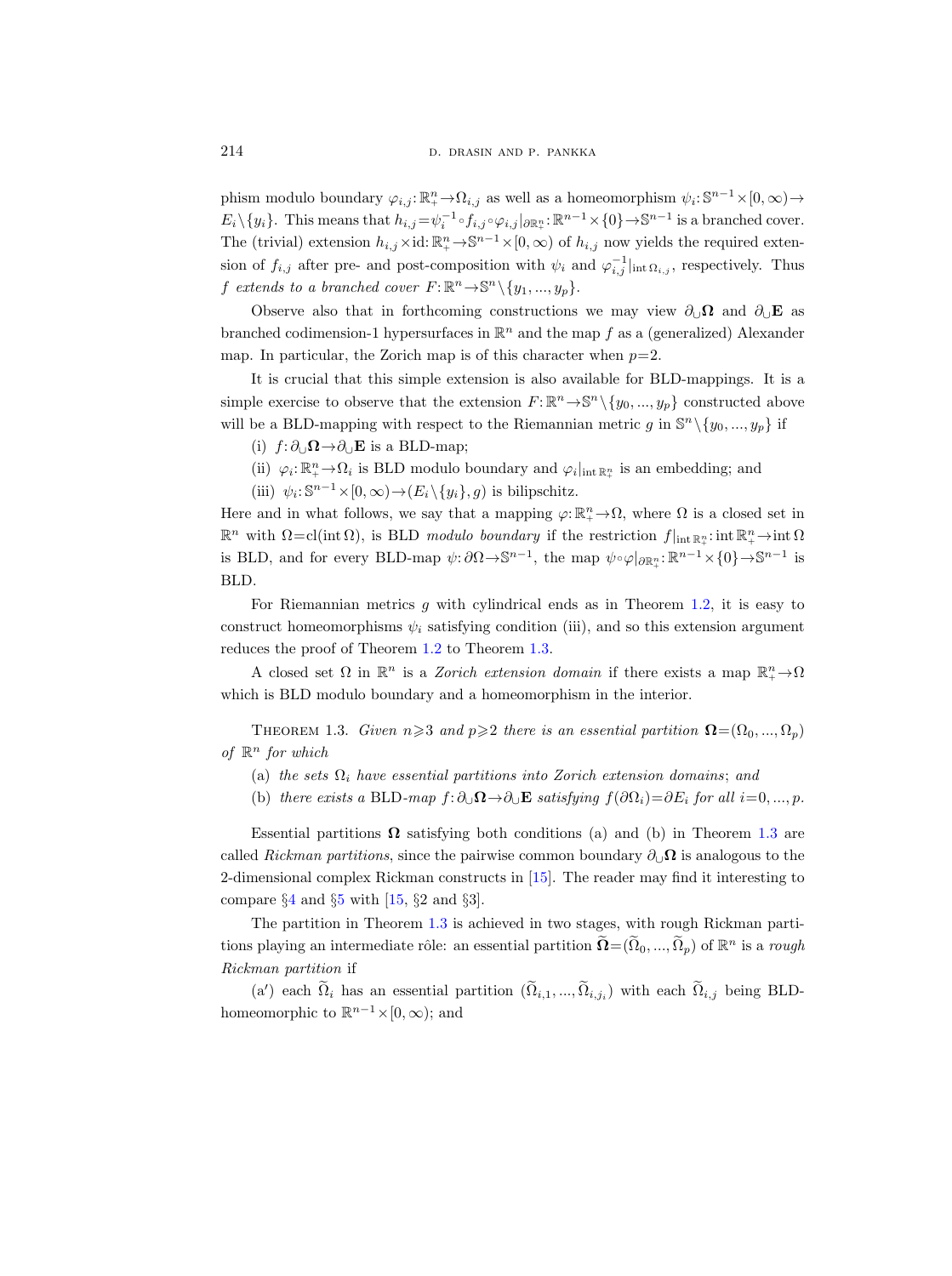(b') the sets  $\partial_{\cup} \Omega$  and  $\partial_{\cap} \Omega$  have finite Hausdorff distance, where

$$
\partial_{\cap}\widetilde{\Omega} = \bigcap_i \widetilde{\Omega}_i
$$

is the common boundary of the partition  $\widetilde{\Omega}$ :  $\partial_{\perp} \widetilde{\Omega}$  is called the pairwise common boundary of  $\Omega$ .

In general, rough Rickman partitions  $\widetilde{\Omega}$  do not admit branched covers  $\partial_{\mathbf{U}}\widetilde{\Omega} \rightarrow \partial_{\mathbf{U}}\mathbf{E}$ . To refine our rough Rickman partition  $\Omega$  to a Rickman partition  $\Omega$ , we impose an additional compatibility condition, called the tripod property; see Definition [4.4](#page-23-0) for its precise formulation. These particular rough Rickman partitions, together with a modification of Rickman's sheet construction in [\[15,](#page-96-2) §7], then yield the required global partition  $\Omega$ .

In Rickman's original terminology, the construction of rough Rickman partitions is called the cave construction and the notion of cave bases corresponds to the subdivisions provided by the tripod property.

We summarize the two parts of the proof of Theorem [1.3](#page-5-0) as follows. First, we prove the existence of suitable rough Rickman partitions by direct construction.

<span id="page-6-0"></span>THEOREM 1.4. Given  $n\geqslant 3$  and  $p\geqslant 2$  there exists a rough Rickman partition  $\Omega =$  $(\Omega_0, ..., \Omega_n)$  supporting the tripod property.

As in [\[15\]](#page-96-2) we begin the proof of Theorem [1.4](#page-6-0) by partitioning  $\mathbb{R}^n$  with an essential partition  $\mathbf{\Omega}' = (\Omega'_1, \Omega'_2, \Omega'_3)$  with  $\Omega'_1$  and  $\Omega'_2$  BLD-homeomorphic to  $\mathbb{R}^{n-1} \times [0, \infty)$  and  $\Omega'_3$ having a partition  $(\Omega'_{3,1}, ..., \Omega'_{3,2^{n-1}})$  into pairwise disjoint sets, where each  $\Omega'_{3,j}$  is BLDhomeomorphic to  $\mathbb{R}^{n-1}\times[0,\infty)$ . All sets  $\Omega'_i$  are unions of unit *n*-cubes  $[0,1]^n+v$ , where  $v \in \mathbb{Z}^n$ , and  $(\Omega'_1, \Omega'_2, \Omega'_3)$  satisfies the tripod property. This occupies §[5.](#page-38-0) The final step in the proof of Theorem [1.4](#page-6-0) is a generalization of this argument. This step is discussed in §[8;](#page-86-0) see Proposition [8.1.](#page-87-0)

The essential partition  $\Omega$  (as well as  $\Omega'$ ) has the following geometric property. Let X be any of the sets  $\tilde{\Omega}_0$ ,  $\tilde{\Omega}_1$  or  $\tilde{\Omega}_{2,j}$  for some  $1 \leq j \leq 2^{n-1}$ , and for each  $k \geq 0$  write

$$
X_k = 3^{-k} X.
$$

By passing to a subsequence if necessary, the sets  $X_k$  and their boundaries  $\partial X_k \subset \mathbb{S}^n$  converge in the Hausdorff sense respectively to  $X_{\infty}$  and  $\partial X_{\infty}$ , where  $\partial X_{\infty}$  is a "generalized" Alexander horned sphere in  $\mathbb{S}^n$  with infinitely many horns". Under the normalization  $\widetilde{\mathbf{\Omega}}_k=3^{-k}\widetilde{\mathbf{\Omega}}$  for  $k\geqslant0$ , in fact  $\partial_{\cup}\mathbf{\Omega}_{\infty}=\partial_{\cap}\mathbf{\Omega}_{\infty}$  for any sublimit  $\mathbf{\Omega}_{\infty}$  of the partitions  $\widetilde{\mathbf{\Omega}}_k$ , in the Hausdorff sense. This may be considered a coarse Lakes of Wada property for the pairwise common boundary of  $\Omega$ . Of course, this observation applies also to Rickman's original cave construction. We do not discuss this feature of  $\Omega$  in more detail, and leave these details to the interested reader.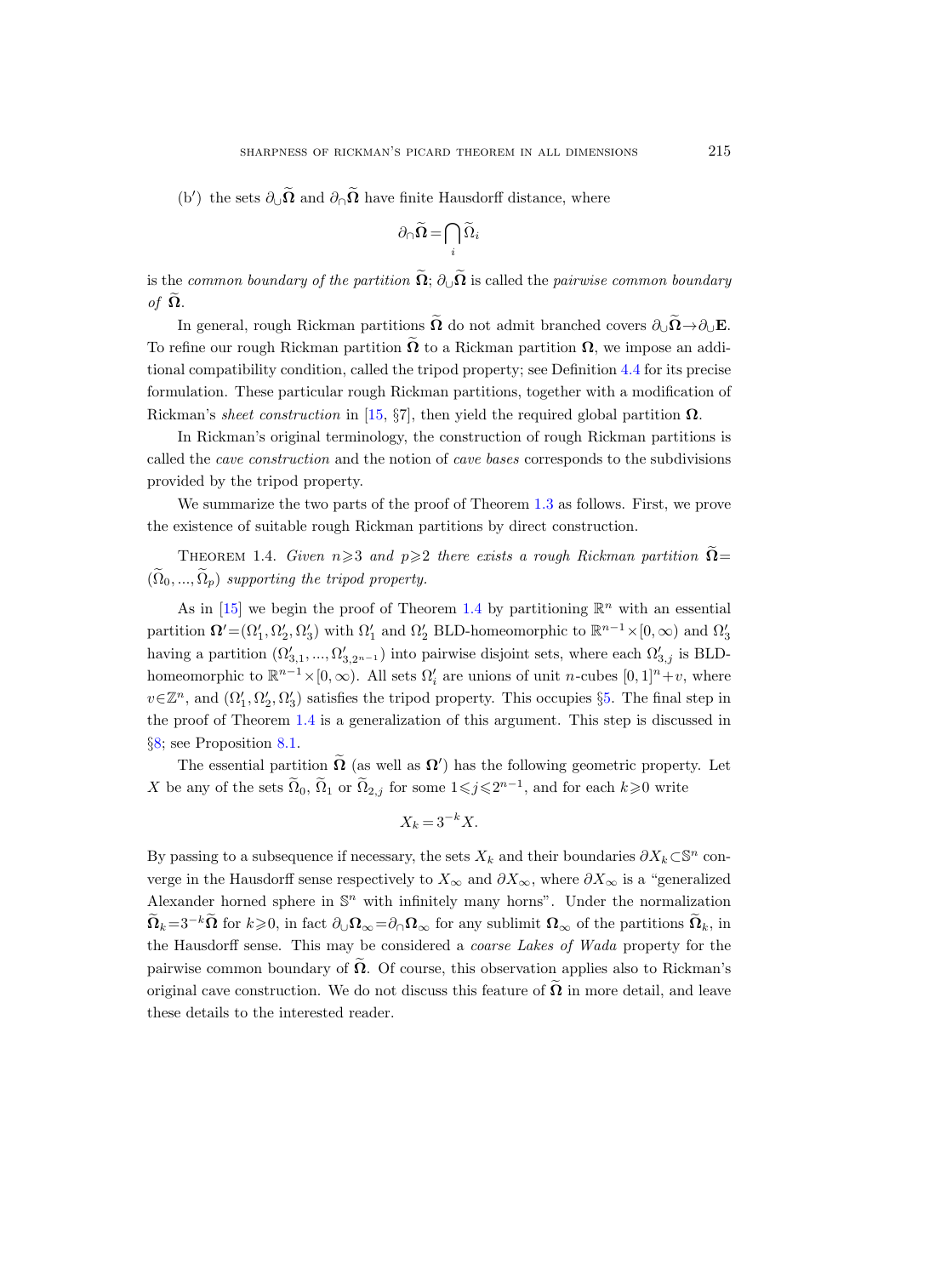216 **d. drasin D. DRASIN AND P. PANKKA** 

The second part of the proof of Theorem [1.3](#page-5-0) is the refinement of rough Rickman partitions to Rickman partitions. This formalizes the effect of the sheet construction (called pillows in §[7\)](#page-70-0) as follows.

<span id="page-7-0"></span>PROPOSITION 1.5. Given a rough Rickman partition  $\widetilde{\mathbf{\Omega}} = (\widetilde{\Omega}_0, ..., \widetilde{\Omega}_p)$  supporting the tripod property, there exists a Rickman partition  $\mathbf{\Omega} = (\Omega_0, ..., \Omega_n)$  for which the Hausdorff distance of  $\partial_{\cup}\Omega$  and  $\partial_{\cup}\widetilde{\Omega}$  is at most 1.

We do not explore the geometry of the domains  $\Omega_0, ..., \Omega_p$  further. However, we do observe that the domains in the Rickman partition can be taken to be uniform domains; see Corollaries [5.2](#page-39-1) and [8.9.](#page-95-0)

As discussed in this introduction, Theorem [1.4](#page-6-0) and Proposition [1.5](#page-7-0) together prove Theorem [1.3,](#page-5-0) and we obtain Theorem [1.2](#page-3-1) from Theorem [1.3](#page-5-0) and the observation on the existence of BLD-extensions.

## Acknowledgments

Our investigation had as initial impetus many long discussions with Seppo Rickman about his remarkable work [\[15\]](#page-96-2); his unflagging patience and optimism provided important stimulus. The authors are also grateful to Juha Heinonen for his steady encouragement to explore Picard constructions. We thank Pietro Poggi-Corradini, and Kai Rajala for their discussions and interest and we have profited from many questions and suggestions from John Lewis and the referee. Our colleague Jang-Mei Wu warrants special thanks for extensive discussions, notes and suggestions, whose influence is manifest throughout this manuscript.

## 2. Preliminaries

<span id="page-7-1"></span>In this section we introduce general metric and combinatorial notions used in the construction. Most of the discussion is in the ambient space  $\mathbb{R}^n$  for some fixed  $n \geq 3$ .

#### <span id="page-7-2"></span>2.1. Metric notions

In  $\mathbb{R}^n$ , let  $d_{\infty}$  be the sup-metric

$$
d_{\infty}(x, y) = ||x - y||_{\infty}
$$

given by the supremum norm

$$
||(x_1, ..., x_n)||_{\infty} = \max_i |x_i|.
$$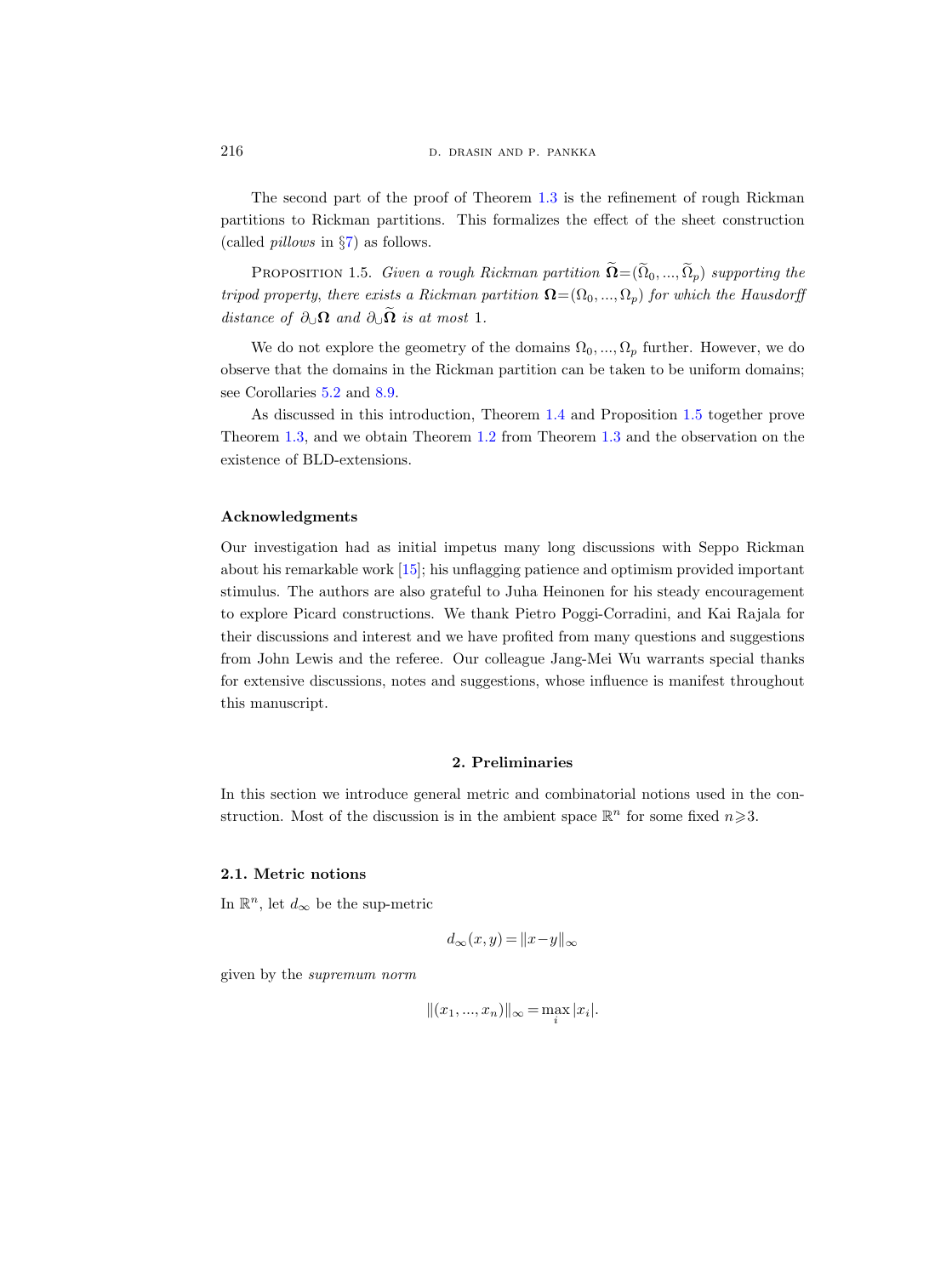The metric ball  $B_{\infty}(p,r) = \{x \in \mathbb{R}^n : ||p-x||_{\infty} < r\}$  of radius  $r > 0$  about  $p \in \mathbb{R}^n$  in this metric then is the open cube

$$
B_{\infty}(p,r) = p + (-r,r)^n.
$$

Similarly,  $\overline{B}_{\infty}(p,r) = p + [-r, r]^n$ .

Diverting from standard terminology, we apply the term cube exclusively to closed *n*-balls  $\overline{B}_{\infty}(p,r)$ . The point *p* is the center of the cube  $\overline{B}_{\infty}(p,r)$  and of course the side-length of  $\overline{B}_{\infty}(p,r)$  is  $2r$ .

The set E in  $\mathbb{R}^n$  is rectifiably connected if for every  $x, y \in E$  there exists a path  $\gamma:[0,1]\to E$  of finite length so that  $x, y \in \gamma[0,1]$ . In this situation,  $\gamma$  connects x and y in E. When E is rectifiably connected in  $\mathbb{R}^n$ ,  $d_E$  is its inner metric in E; that is, for all  $x, y \in E$ ,

$$
d_E(x, y) = \inf_{\gamma} \ell(\gamma),
$$

over all paths  $\gamma$  connecting x and y in E, with  $\ell(\gamma)$  being the length of  $\gamma$ . Note that the length of  $\gamma$  is in terms of Euclidean distance. The notion of inner metric gives the following characterization of BLD-homeomorphisms: A homeomorphism  $f: E \to E'$ between rectifiably connected sets E and E' in  $\mathbb{R}^n$  is BLD if and only if  $f: E \rightarrow E'$  is bilipschitz in the inner metric.

## <span id="page-8-0"></span>2.2. Complexes

For a detailed discussion on simplicial complexes we refer to [\[8\]](#page-96-15) and [\[18\]](#page-97-3) and merely recall some notation and terminology. Given a simplicial complex P in  $\mathbb{R}^n$ ,  $P^{(k)}$  is its k-skeleton, that is, the collection of all k-simplices in P. If m is the largest dimension of simplices in  $P$ , then  $P$  has dimension  $m$ ,  $m=\dim P$ . We consider only homogeneous simplicial complexes, that is, every simplex in  $P$  is contained in a simplex of dimension dim P. We denote by  $|P^{(k)}|$  the subset in  $\mathbb{R}^n$  which is the union of all simplices in  $P^{(k)}$ ; thus,  $|P|=|P^{(m)}|$ .

Recall that every k-simplex  $\sigma$  has a standard structure as a simplicial complex having  $\sigma$  as its only k-simplex and the vertices of  $\sigma$  as the 0-skeleton. The *i*-simplices of this complex form the *i*-faces of  $\sigma$ .

We mainly consider cubical complexes. Much as simplices have a natural structure as a complex, the k-dimensional faces of a cube  $Q = \overline{B}_{\infty}(x, r)$  determine a natural CW complex structure for  $Q$ . The k-dimensional faces of  $Q$  are  $k$ -cubes, and a CW complex  $P$ is a cubical complex if its cells are cubes. Note in particular, that given an i-cube Q and a j-cube Q' the intersection  $Q \cap Q'$  is a k-dimensional face of both cubes,  $k \leq \min\{i, j\}$ . The k-skeleton and its realization are defined for cubical complexes in a manner analogous to simplicial complexes.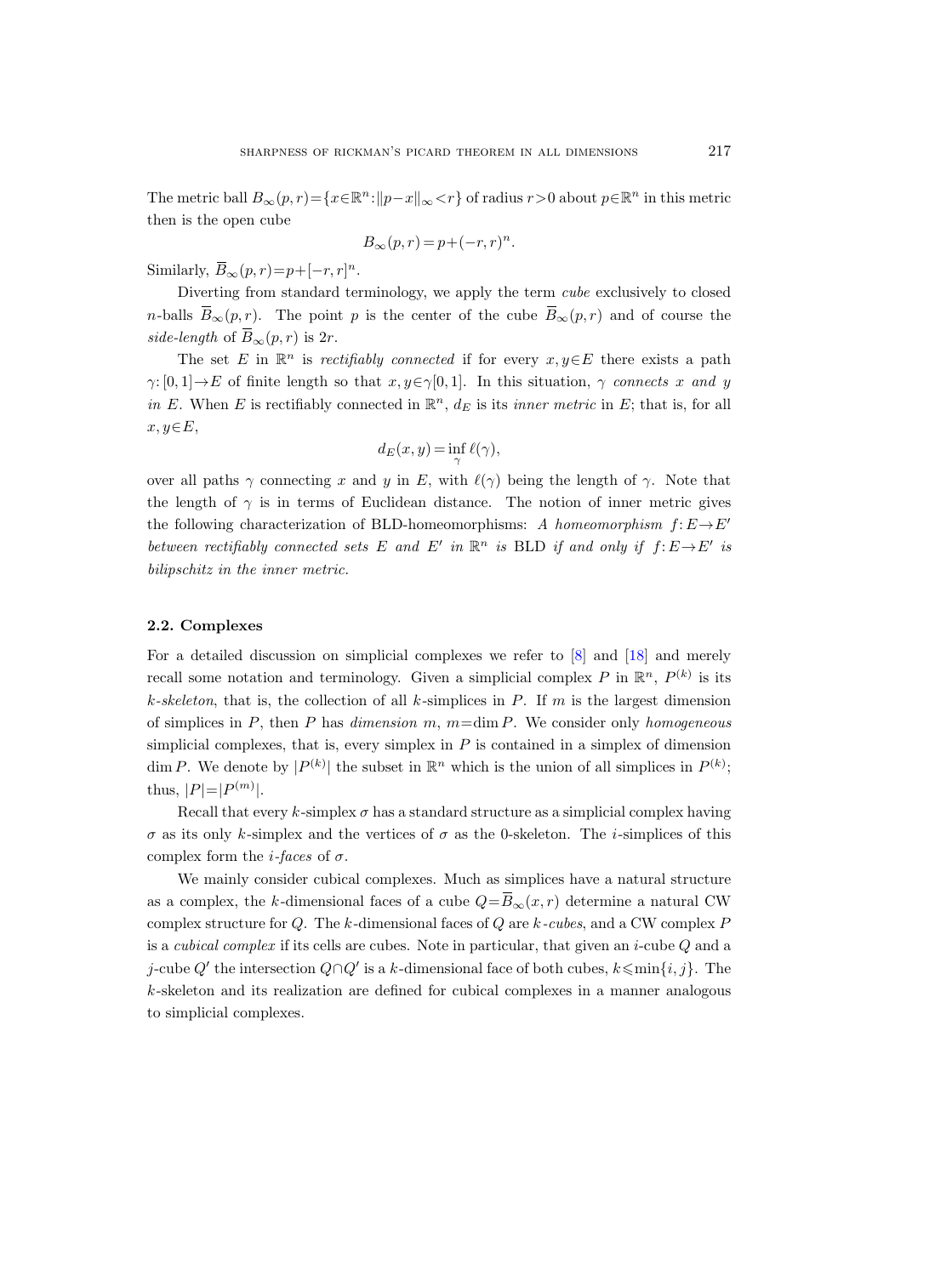A homogeneous cubical complex of dimension  $k$  is usually referred to as a *cubi*cal k-complex. A set  $E \subset \mathbb{R}^n$  is a cubical k-set if there is a cubical k-complex P with  $|P|=E$ . Cubical k-sets E and E' are essentially disjoint if  $E \cap E'$  is a cubical set of lower dimension. Given two cubical sets  $E$  and  $E'$ , write

$$
E - E' = \text{cl}(E \setminus E'),
$$

where  $\text{cl}(E\backslash E')$  is the closure of  $E\backslash E'$ . Clearly,  $E-E'=E$  if E' has lower dimension than E.

A cubical k-complex P is  $r$ -fine if all k-cubes in P have side-length r, i.e. are congruent to  $[0,r]^k \subset \mathbb{R}^k \subset \mathbb{R}^n$ . Similarly, a set E in  $\mathbb{R}^n$  is r-fine if  $r>0$  is the largest integer for which there exists an r-fine cubical complex P with  $E=|P|$ , and r is called the side-length  $\rho(E)$  of E. In what follows, we assume that all cubical complexes are r-fine for some integer  $r>0$ . Given an r-fine set  $E=|P|$ , we tacitly assume that its underlying complex  $P$  is also  $r$ -fine.

Let P be a 3k-fine cubical n-complex for  $k \geq 1$ , and  $\Omega = |P|$ . We denote by  $\Omega^*$  the subdivision of  $\Omega$  into cubes of side-length 3. More formally, there exists a unique 3-fine cubical n-complex  $\tilde{P}$  satisfying  $\Omega=|\tilde{P}|$ ; we set  $\Omega^*=\tilde{P}^{(n)}$  and refer to  $\Omega^*$  as the 3-fine subdivision of  $\Omega$ . We will also need  $\Omega^{\#}$ , the 1-fine subdivision of  $\Omega$ , i.e. subdivision of  $\Omega$ into unit cubes, and call  $\Omega^{\#}$  the *unit subdivision* of  $\Omega$ . In what follows, if  $A\subset\mathbb{R}^m$  and  $r>0$ , we write

$$
rA = \{ rx \in \mathbb{R}^n : x \in A \}.
$$

## <span id="page-9-0"></span>2.3. Essential partitions

Cubical k-sets  $U_1 \dots, U_m$  induce the *essential partition*  $\{U_1, \dots, U_m\}$  of the cubical set U if  $U = U_1 \cup \ldots \cup U_m$  and the sets  $U_i$  are pairwise essentially disjoint. If the sets  $U_1, \ldots, U_m$ , and  $U$  are  $n$ -cells, we usually consider the essential partition ordered and denote it by  $\mathbf{U}=(U_1,...,U_m)$  as in the introduction.

To simplify notation, for  $r>0$  we also set  $r\mathbf{U}=(rU_1, ..., rU_m)$ , and given an *n*-cell  $E\subset U$ , write  $\mathbf{U}\cap E=(U_1\cap E,...,U_m\cap E)$  and  $\mathbf{U}-E=(U_1-E,...,U_m-E)$ .

#### <span id="page-9-1"></span>2.4. Graphs, forests, and adjacency

The pair  $G=(V, E)$  is a graph if V is a countable set and E is a collection of unoriented pairs of points in  $V$ ; V is the set of vertices and E the set of edges of G. Note that we only allow one edge between two distinct vertices and, in particular, our graphs do not have loops, i.e. edges from a vertex to itself.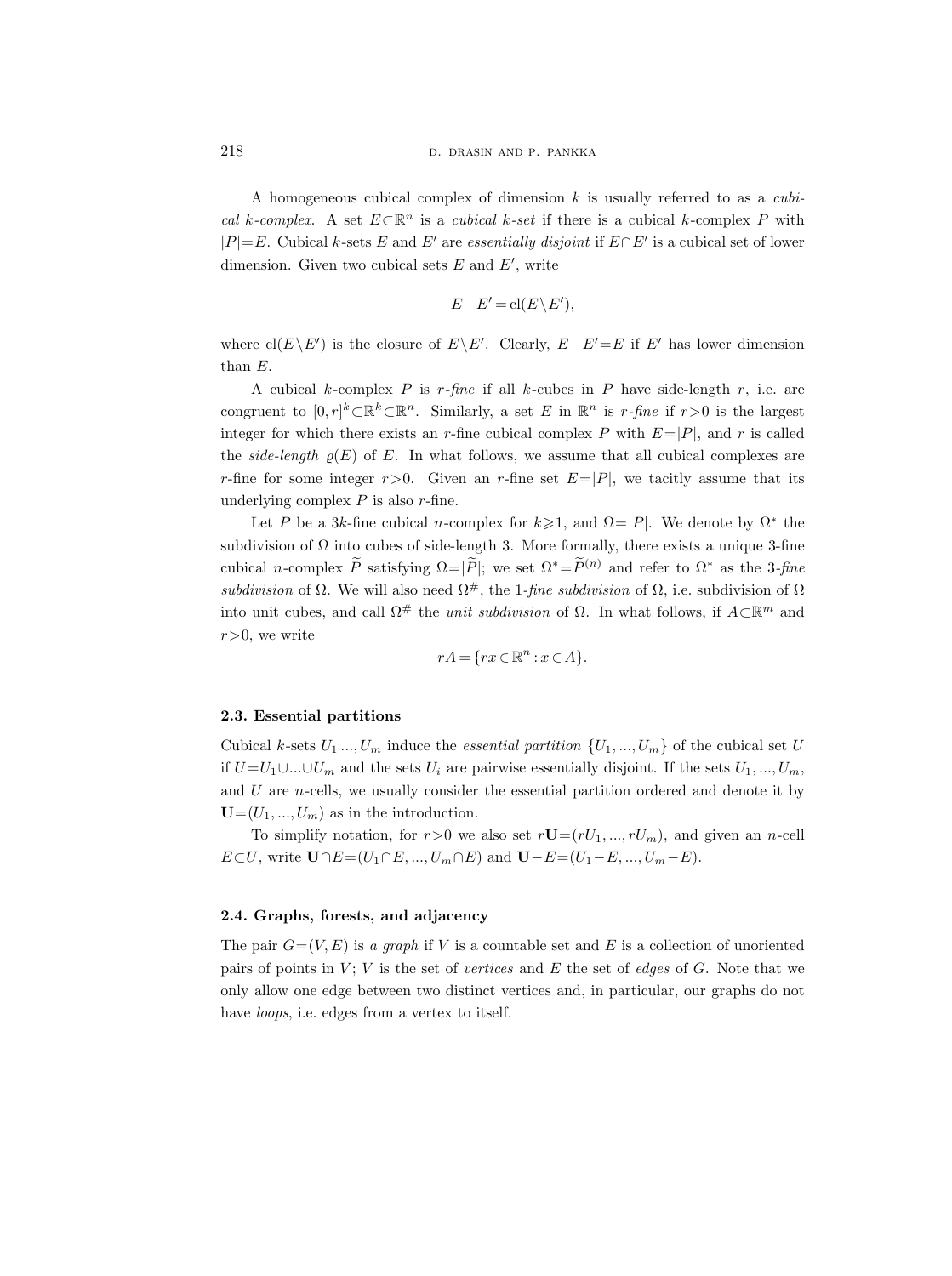We use repeatedly the standard fact that a graph contains a maximal tree, that is, given a graph  $G=(V, E)$  there is a subtree  $T=(V, E')$  containing all vertices of G. The length  $\ell(G)$  of G is the number of vertices of G, the valence of G at v is  $\nu(G, v)$  and  $\nu(G) = \max_{v \in G} \nu(G, v)$  is the (maximal) valence of G. We denote by  $d_G(v, v')$  the graph distance of v and v' in  $G$ , that is, the length of the shortest edge path between v and v' in G.

Given a distinguished vertex  $v \in G$ , the pair  $(G, v)$  is called a *rooted graph* and v the root of this graph. The radius  $r(G, v)$  of G at v is the largest graph distance between v and a leaf of G; a vertex  $w \in G$  is a *leaf* if it belongs to exactly one edge, or equivalently, has valence 1. A vertex which is neither a leaf nor the root is an *inner vertex*. A subtree  $\Gamma \subset G$  connecting the root v to a leaf w of G is a branch when all vertices in  $\Gamma$  other than v and w have valence 2.

Let  $(G, v)$  be a finite rooted tree and  $v' \neq v$  be a vertex in G. We define the *subtree* behind v' in  $(G, v)$  as follows. Since G is a tree, there exists a unique  $v'' \in G$  for which  $e = \{v'', v'\}$  is the last edge in the shortest path from v to v'. The graph  $(V, E \setminus \{e\})$  has two connected components  $\Gamma_v$  and  $\Gamma_{v'}$  containing v and v', respectively. Both components are trees;  $\Gamma_{v'}$  is the *subtree behind*  $v'$  in  $(G, v)$ .

A graph G is a *forest* if all of its components are trees. A forest  $F \subset G$  is maximal if components of  $F$  are maximal trees in components of  $G$  and  $F$  contains all vertices of  $G$ .

A function  $u: G \to \mathbb{R}$  on a tree G has the *John property in G* if given v and v' in G there exists  $0 \leq j \leq d = d_G(v, v')$  so that u is (strictly) increasing on  $v_0, ..., v_j$  and (strictly) decreasing on  $v_{j+1},...,v_d$ , where  $v=v_0, v_1, ..., v_d=v'$  is the unique shortest edge path from  $v$  to  $v'$  in  $G$ .

Most graphs we consider are adjacency graphs of collections of  $k$ -cells in  $\mathbb{R}^n$ . A set  $E\subset\mathbb{R}^n$  is a k-cell if E is homeomorphic to the closed cube  $[0,1]^k$  in  $\mathbb{R}^k$ ; E is a cubical  $k\text{-}cell$  if for some  $r\geq 1$  there is an r-fine homogeneous cubical complex P for which  $E=|P|$ .

Two k-cells E and E' are adjacent if  $E \cap E'$  is a  $(k-1)$ -cell. We recall from PLtheory that given two adjacent PL  $k$ -cells  $E$  and  $E'$  there exists a PL-homeomorphism  $E \cup E' \rightarrow E$  which is identity on  $\partial (E \cup E') \cap E$ , and refer to [\[8\]](#page-96-15) or [\[18,](#page-97-3) Chapter 3] for this and similar results in PL-theory.

A collection  $P$  of k-cells in  $\mathbb{R}^n$  has the adjacency graph

$$
\Gamma(\mathcal{P}) = (\mathcal{P}, \{ \{ E, E' \} : E \in \mathcal{P} \text{ and } E' \in \mathcal{P} \text{ are adjacent} \}).
$$

Given a subgraph  $\Gamma \subset \Gamma(P)$ , we write  $|\Gamma| = \bigcup_{E \in \Gamma} E$ ; in particular,  $|\Gamma(P)| = |P|$ .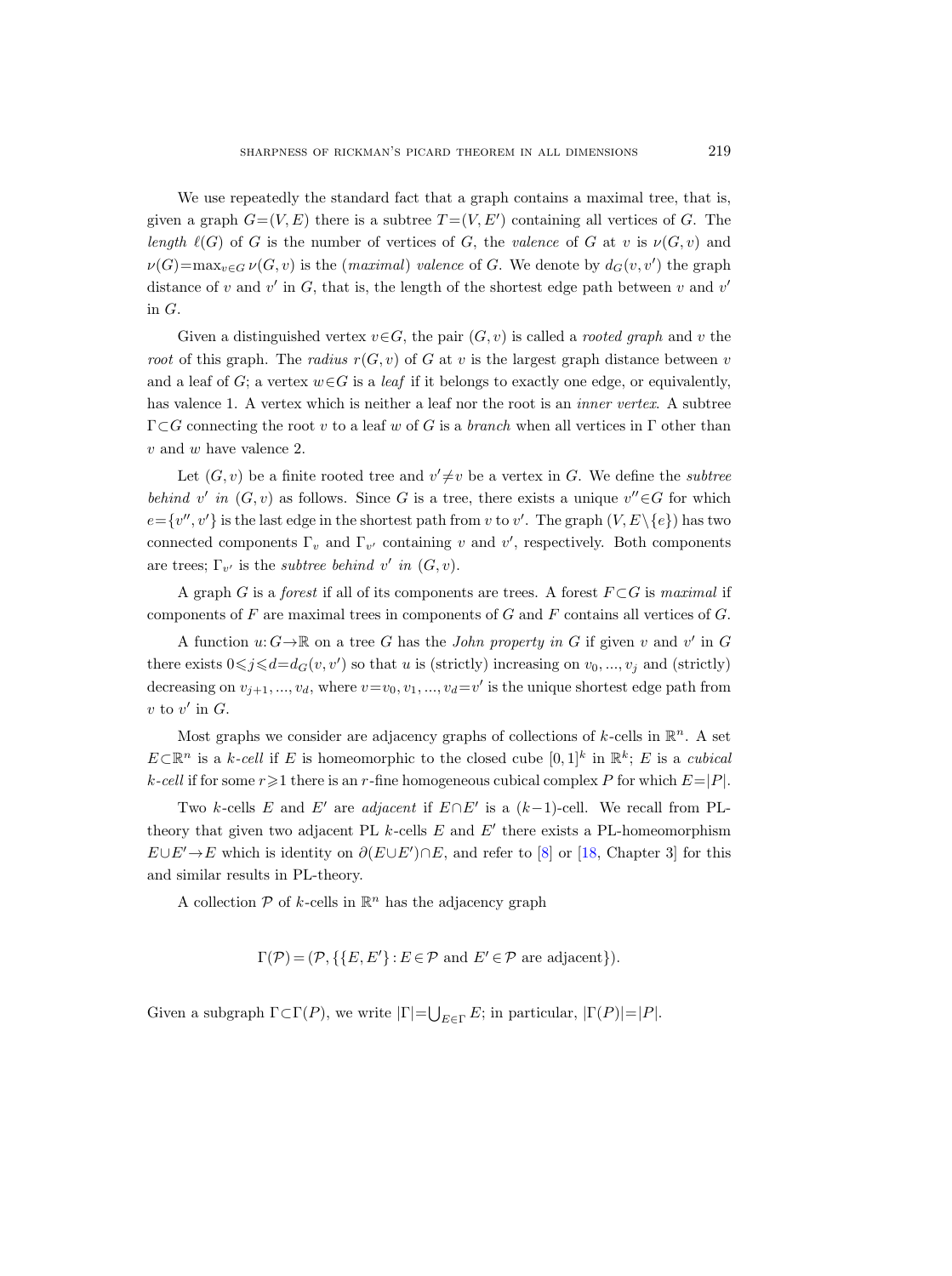

Figure 3. A cubical 2-complex with its adjacency graph and a choice of a maximal tree.



<span id="page-11-1"></span>Figure 4. Two different fold-outs of faces of a 3-cube along non-isomorphic maximal trees.

## <span id="page-11-0"></span>2.5. Remarks on figures

Although we consider *n*-cells for  $n \ge 3$ , we use 2-dimensional illustrations related to 3dimensional example configurations, so that often a 3-dimensional situation is seen relative to one of its faces. The figures displayed here often have orientations different than suggested by their coordinates in  $\mathbb{R}^3$ .

In particular, 'fold-out' diagrams illustrate particular cubical (n−1)-complexes. To formalize this, suppose E is a cubical  $(n-1)$ -cell in  $\mathbb{R}^n$  with an essential partition  ${E_1, ..., E_s}$  into unit  $(n-1)$ -cubes and let Γ be a maximal tree in  $\Gamma({E_1, ..., E_s})$ . An (n-1)-cell E' in ℝ<sup>n-1</sup> then is a *fold-out* of E (along Γ) if E' has a partition  ${E'_1, ..., E'_s}$ with adjacency graph  $\Gamma(\lbrace E'_1, ..., E'_s \rbrace)$  isomorphic to  $\Gamma$  and there exists a map  $\psi: E' \to E$ which sends each cube  $E'_i$  isometrically to  $E_i$ . We call  $\psi$  a bending of  $E'$ . Sometimes, as in Figure [4,](#page-11-1) a fold will be indicated by a dashed line.

Fold-out figures, in particular, illustrate 3-cells contained in 3-cubes. Most of our figures of this type, e.g. in §[4](#page-21-0) and §[5,](#page-38-0) are akin to the following two simple examples.

Consider the cube  $Q=[0,3]^3$ . Then  $F=[0,3]^2\times\{0\}$  is a face of Q and the unit cube  $q=[1, 2]^2\times[0, 1]$  is contained in Q and meets F in the face  $f=[1, 2]^2\times[0]$ . We illustrate the fact that q meets  $F$  by identifying  $f$  in  $F$  as in Figure [5.](#page-12-1)

In our second example, Q and F remain the cube  $[0,3]^3$  and its face  $[0,3]^2 \times \{0\}$ respectively, but  $q=[0,1]\times[1,2]\times[0,1]$ . Let also F' be the face  $\{0\}\times[0,3]^2$  of Q. Then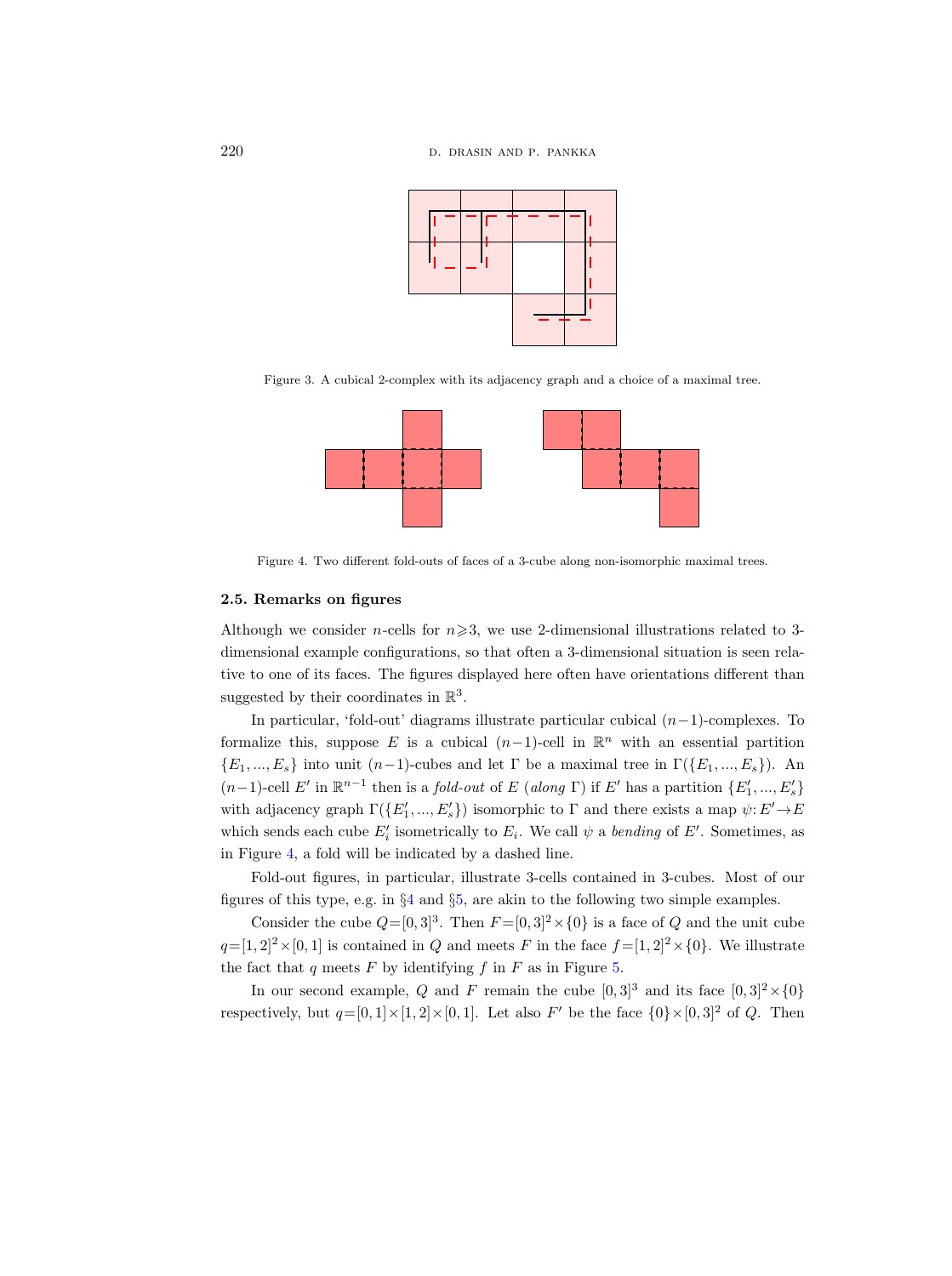

Figure 5. The cube  $q$  in  $Q$  realized as a square  $f$  in  $F$ .

<span id="page-12-1"></span>

<span id="page-12-2"></span>Figure 6. The cube q in Q meeting faces  $F \cup F'$ .

 $q \cap (F \cup F')$  is a union of two faces  $f = [0, 1] \times [1, 2] \times \{0\}$  and  $f' = \{0\} \times [1, 2] \times [0, 1]$  of q. To indicate how q meets  $F \cup F'$  in more than one face, we use the symbol 'x' to indicate one of the two faces which correspond to  $q$  in  $Q$  as in Figure [6.](#page-12-2)

## 3. Atoms and molecules

<span id="page-12-0"></span>In this section we discuss the elementary BLD-theory of certain cubical  $n$ -cells. We call these classes of cells atoms, molecules, dented atoms and dented molecules.

Definition 3.1. We say that a cubical n-cell  $A=|P|$  in  $\mathbb{R}^n$  is an atom of length  $\ell$  if A is r-fine and the adjacency graph  $\Gamma(P)$  is a tree of length  $\ell$ .

Given an atom  $A=|P|$ , we denote its length by  $\ell(A)$ ; i.e.  $\ell(A)=\ell(\Gamma(P))$ . Note also that every r-fine atom A has a uniquely determined r-fine complex  $P_A$  with  $A=|P_A|$ .

Clearly, by finiteness of adjacency trees, every r-fine atom of length  $\ell$  is uniformly L-bilipschitz to the n-cube  $[0, r]^n$ , with L depending only on n and  $\ell$ . In what follows, we define more complicated cells, using atoms as building blocks. The hierarchy between atoms in these constructions is given by the notion of proper adjacency. The atoms  $A=|P|$  and  $A'=|P'|$  are properly h-adjacent, for  $h>1$ , if

- (1) the side-lengths of A and A' satisfy  $\varrho(A) \geq h\varrho(A')$  or  $\varrho(A') \geq h\varrho(A)$ ; and
- (2) there exist n-cubes  $Q \in P^{(n)}$  and  $Q' \in (P')^{(n)}$  for which  $A \cap A' = Q \cap Q'$ .

Let A be a finite collection of properly adjacent atoms so that  $\Gamma(\mathcal{A})$  is a tree. Suppose also that  $|\Gamma(\mathcal{A})|$  is *John*, that is, the function  $A \mapsto \varrho(A)$  is a John function on  $\Gamma(\mathcal{A})$ , so there is a unique  $\hat{A} \in \mathcal{A}$  with  $\varrho(\hat{A}) = \max_{A \in \mathcal{A}} \varrho(A)$ , called the root of  $\mathcal{A}$ .

We exploit the John property to produce bilipschitz mappings from  $|\Gamma(\mathcal{A})|$  to proper subdomains of  $|\Gamma(\mathcal{A})|$ . In particular, we construct bilipschitz maps  $|\Gamma(\mathcal{A})| \rightarrow \hat{A}$ , where  $\hat{A}$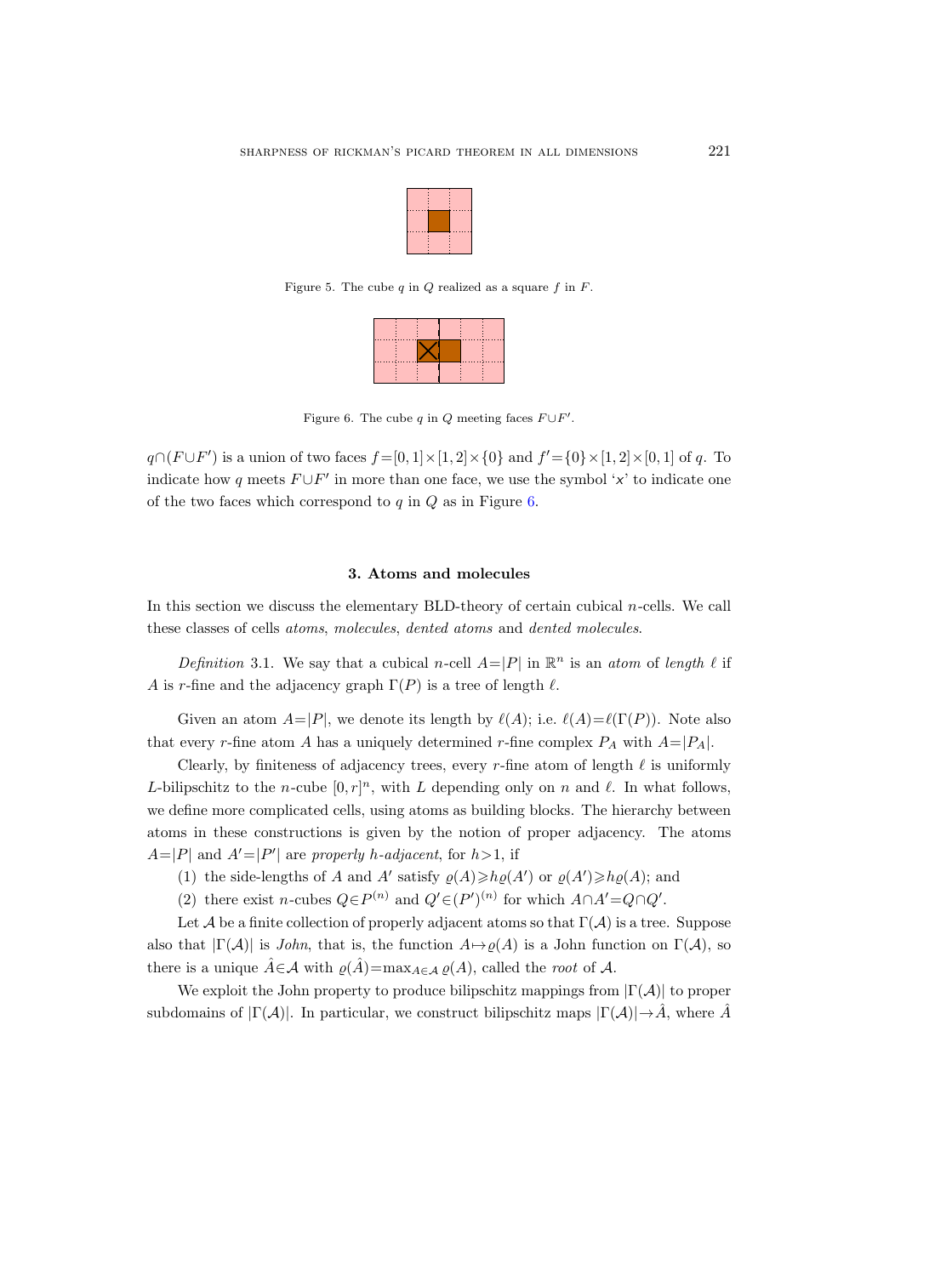

Figure 7. Some atoms of length 4.

is the root of  $A$ . To obtain uniform bounds for the bilipschitz constants, we define a collapsibility condition and introduce a class of n-cells called molecules; see Proposition [3.5](#page-14-0) for the first bilipschitz contractibility statement for molecules.

Let  $A \in \Gamma(\mathcal{A})$  be an inner vertex in  $(\Gamma(\mathcal{A}), \hat{A})$  and let  $\mathcal{N}(A)$  be neighbors of A in  $\Gamma(\mathcal{A})$ . For each  $a \in \mathcal{N}(A)$ , let  $q_a \in P_a^{(n-1)}$  be the unique cube satisfying  $q_a \cap A = a \cap A$ , and denote by  $F_A(a)$  the face of  $q_a$  containing  $q_a \cap A$ . Note that, since  $|\Gamma(A)|$  is John, there exists a unique  $A' \in \mathcal{N}(A)$  so that  $\varrho(A') > \varrho(A)$ .

Definition 3.2. Let  $A \in \Gamma(\mathcal{A})$  be an inner vertex in  $(\Gamma(\mathcal{A}), \hat{A})$  and A' be a neighbor of A with  $\varrho(A') > \varrho(A)$ . The vertex A is  $\lambda$ -collapsible for  $\lambda > 1$  if there exists a collection

$$
\{f_a \subset F_A(A'): a \in \mathcal{N}(A) \setminus \{A'\}\}\
$$

of essentially pairwise disjoint  $(n-1)$ -cubes with  $\rho(f_a)=\lambda \rho(F_A(a)).$ 

Definition 3.3. Let  $M = |\Gamma(\mathcal{A})| = \bigcup_{A \in \mathcal{A}} A$  be a cubical n-cell having an essential partition into a finite collection A of atoms, and let  $\nu \geq 1$  and  $\lambda > 1$ . Then M is a  $(\nu, \lambda)$ molecule if

- (a) the adjacency graph  $\Gamma(\mathcal{A})$  is a tree;
- (b) adjacent atoms in  $A$  are properly 3-adjacent;
- (c)  $\Gamma(\mathcal{A})$  is John;
- (d)  $\Gamma(\mathcal{A})$  has valence at most  $\nu$ ; and
- (e) each inner vertex of  $(\Gamma(\mathcal{A}), \hat{A})$  is  $\lambda$ -collapsible, where  $\hat{A}$  is the root of  $\mathcal{A}$ .

Remark 3.4. By (c),  $M = |\Gamma(A)|$  is a John domain; see e.g. [\[10\]](#page-96-16) or [\[21\]](#page-97-4) for terminology.

Let  $M = |\Gamma(\mathcal{A})|$  be a molecule. By (b), the atoms in A and the tree  $\Gamma(\mathcal{A})$  are uniquely determined. The tree  $\Gamma(M)=\Gamma(\mathcal{A})$  is the *atom tree* of M, and the root  $\hat{A}$  of  $\mathcal{A}$  is called the root of M. The tree  $\Gamma^{\text{int}}(M) = \Gamma(\bigcup_{A \in \mathcal{A}} P_A^{(n)}$  $\Lambda^{(n)}$  is the *internal tree*  $\Gamma^{\text{int}}(M)$  of M. In addition,

$$
\ell_{\mathrm{atom}}(M) = \max_{A \in \Gamma(\mathcal{A})} \ell(A)
$$

is the atom length of M, and

$$
\ell(M) = \ell(\Gamma(\mathcal{A}))
$$

is the (external) length of M. The (maximal) side-length of M is

$$
\varrho(M) = \max_{A \in \Gamma(\mathcal{A})} \varrho(A).
$$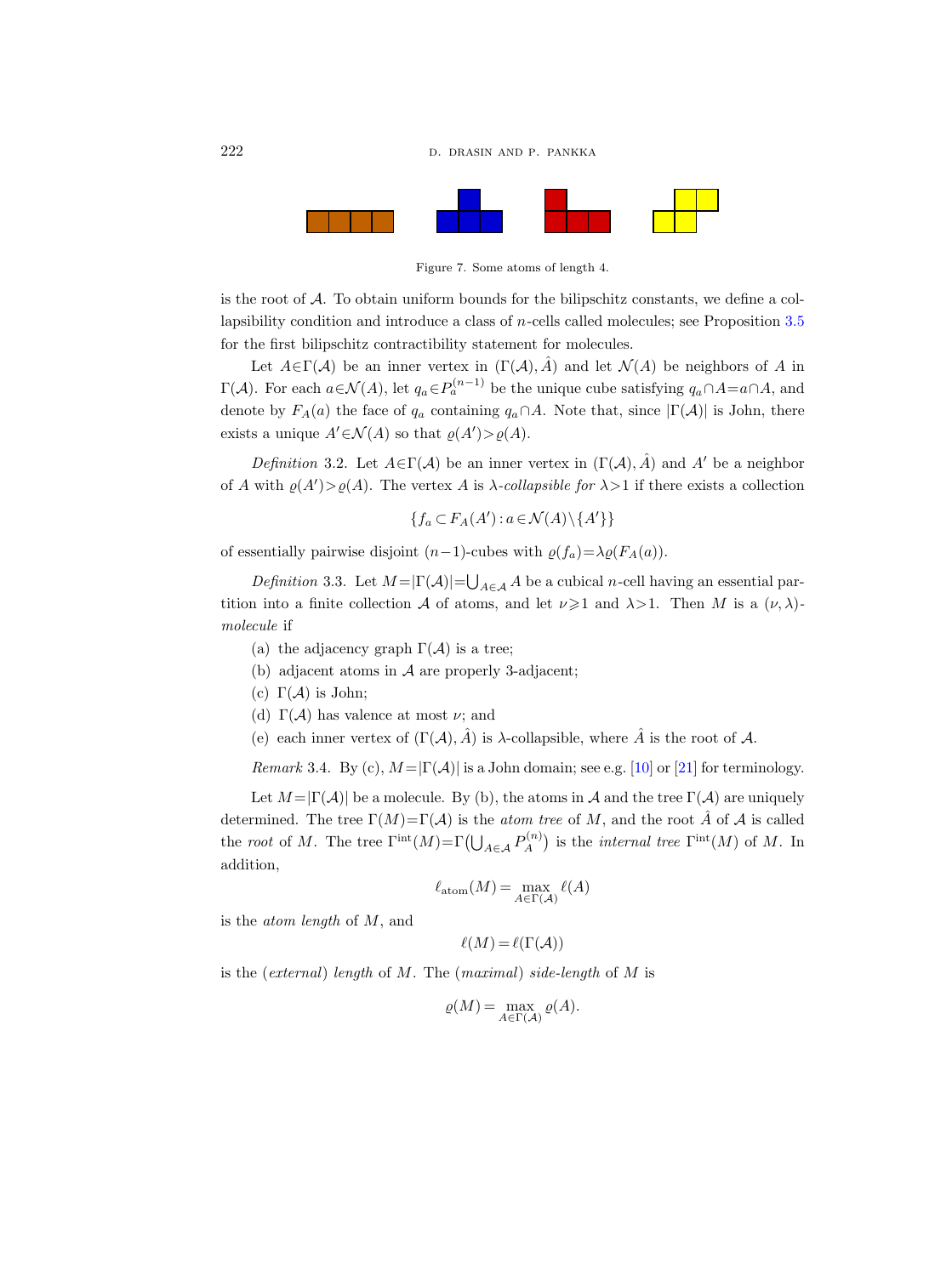

Figure 8. Example of a tree  $\Gamma(\mathcal{A})$  and the molecule  $M=|\Gamma(\mathcal{A})|$ .

The main result on molecules is the following bilipschitz contraction property.

<span id="page-14-0"></span>PROPOSITION 3.5. Let M be a  $(\nu, \lambda)$ -molecule with root  $\hat{A}$  in  $\mathbb{R}^n$ . Then there exists an L-bilipschitz homeomorphism

$$
\phi\text{:}\left(M,d_{M}\right)\longrightarrow\left(\hat{A},d_{\hat{A}}\right)
$$

which is the identity on  $\hat{A} \cap \partial M$ , where L depends only on n, v,  $\lambda$ , and  $\ell_{\text{atom}}(M)$ .

This proposition should not surprise any expert. Its proof is based on the bounded local structure of  $\Gamma(M)$  and bilipschitz equivalence of atoms of uniformly bounded length. Due to the specific nature of the statement and its fundamental rôle in our arguments, we discuss its proof in detail. We gratefully acknowledge work of Semmes, especially [\[19\]](#page-97-5), as the main source of these ideas.

The proof of Proposition [3.5](#page-14-0) is by induction on the size of the tree  $\Gamma(M)$ . We begin with a lemma corresponding to the induction step of this proof. Given sets  $X$  and  $Y$  in  $\mathbb{R}^n$ , the set

$$
X \star Y = \{ tx + (1-t)y \in \mathbb{R}^n : x \in X, y \in Y \text{ and } t \in [0,1] \},
$$

is the join of X and Y. If Q is an n-cube in  $\mathbb{R}^n$ ,  $x_Q$  is its barycenter, that is,  $Q=$  $\overline{B}_{\infty}(x_Q, r_Q)$ , where  $r_Q > 0$ . For an  $(n-1)$ -cube F, the *barycenter*  $x_F$  is defined as the average of the vertices of  $F$ . The definitions coincide for  $n$ -cubes.

<span id="page-14-1"></span>LEMMA 3.6. Let  $Q$  be an n-cube and let  $M$  be a molecule properly adjacent to  $Q$ with  $\varrho(Q) > \varrho(M)$ , and let  $\nu \geq 1$  and  $\lambda > 1$ .

Let F be the face of Q containing M ∩Q and let  $F_1, ..., F_{\nu} \subset \partial M - Q$  be pairwise disjoint faces of n-cubes  $Q_1, ..., Q_{\nu}$  in  $\Gamma^{\text{int}}(M)$ , respectively. Suppose there exist essentially pairwise disjoint  $(n-1)$ -cubes  $F'_1, ..., F'_{\nu}$  in F satisfying  $\rho(F'_i) = \lambda \rho(F_i)$  for every  $i=1, ..., \nu$ .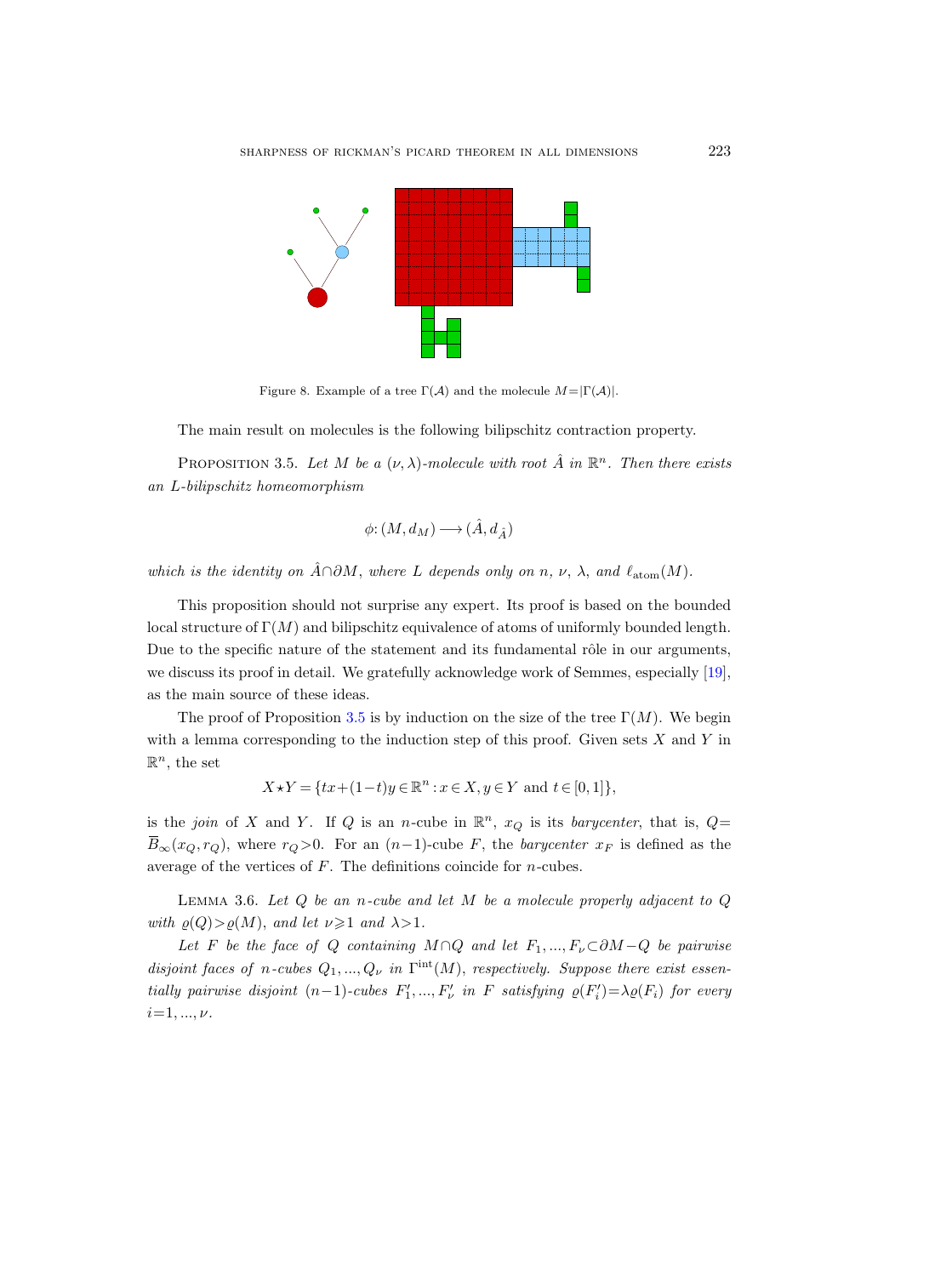

<span id="page-15-0"></span>Figure 9. A tree  $\Gamma(\mathcal{A})$  and the molecule  $M=|\Gamma(\mathcal{A})|$ .

Then there exist  $L = L(n, \ell_{\text{atom}}(M), \ell(M), \nu, \lambda) \geq 1$  and an L-bilipschitz homeomorphism

$$
\phi\colon (M\cup Q, d_{M\cup Q})\longrightarrow Q,
$$

which is the identity on  $Q-(F \star \{x_Q\})$  and an isometry on each  $F_i \star \{x_{Q_i}\}.$ 

*Proof.* Let  $i \in \{1, ..., \nu\}$  and set  $F''_i = B_{\infty}(x_{F'_i}, \frac{1}{2}\varrho(F_i)) \cap F \subset F'_i$ . Then  $F''_i$  is an  $(n-1)$ cube in F with the same barycenter as  $F_i'$  and the same side-length as  $F_i$ . We denote by  $Q''_i \subset Q$  the *n*-cube having  $F''_i$  as a face, and set  $\Delta_i = F_i \star \{x_{Q_i}\}\$  and  $\Delta''_i = F''_i \star \{x_{Q''_i}\}.$ 

By a shelling argument, there exists a PL-homeomorphism  $\phi: M \cup Q \rightarrow Q$  which is the identity in  $Q \setminus (F \star \{x_Q\})$  and which restricts to an isometry  $\phi|_{\Delta_i} : \Delta_i \to \Delta_i''$  for every  $i=1, ..., \nu$ ; see e.g. [\[18,](#page-97-3) Lemma 3.25]. Since it suffices to consider only a finite number of triangulations and PL-homeomorphisms,  $\phi$  is uniformly bilipschitz with a constant depending only on n,  $\ell_{\text{atom}}(M)$ ,  $\ell(M)$ ,  $\nu$ , and  $\lambda$ .  $\Box$ 

*Proof of Proposition* [3.5](#page-14-0). Let  $M = |\Gamma(A)|$  be a  $(\nu, \lambda)$ -molecule with root  $\hat{A}$ ; see Fig-ure [9.](#page-15-0) We may assume that  $M \neq \hat{A}$  and, more precisely, that  $\Gamma(\mathcal{A})$  has inner vertices, since otherwise the claim follows from Lemma [3.6.](#page-14-1)

To begin the induction, set  $\Gamma_0=\Gamma(\mathcal{A}), M_0=M$ , and with each leaf  $L\in\Gamma_0$  associate a face  $F_L$  of an n-cube  $Q_L \in \Gamma^{\text{int}}(L)$  with  $F_L \subset \partial M_0 \cap L$ . We denote the set of these chosen faces by  $\mathcal{F}_0$ , and for every leaf  $L \in \Gamma_0$  set  $J_L = F_L \star \{x_{Q_L}\}.$ 

Fix an atom  $A'_0 \in \Gamma_0$  which is an inner vertex in  $\Gamma_0$  so that the rooted subtree  $\Gamma'_0 = \Gamma_{A'_0}$ behind  $A'_0$  in  $(\Gamma_0, \hat{A})$  consists of leaves of  $\Gamma_0$ . Also choose an atom  $A_0 \in \Gamma_0 \setminus \Gamma'_0$  adjacent to  $A'_0$  in  $\Gamma_0$ . Let  $Q_0$  be the unique n-cube in  $A_0$  and  $F_0$  be the unique face of  $Q_0$  which contains  $A_0 \cap A'_0$ ; set  $J_0 = F_0 \star \{x_{Q_0}\}$  and  $\mathcal{F}'_0 = \{F_L : L \in \Gamma'_0\}.$ 

Since  $M = |\Gamma(\mathcal{A})|$  is a  $(\nu, \lambda)$ -molecule and  $A'_0$  is an inner vertex in  $\Gamma(\mathcal{A})$ ,  $A'_0$  is  $\lambda$ collapsible. Thus there exists a collection  $\{F'_{L}: L \in \Gamma'_{0}\}$  of pairwise disjoint  $(n-1)$ -cubes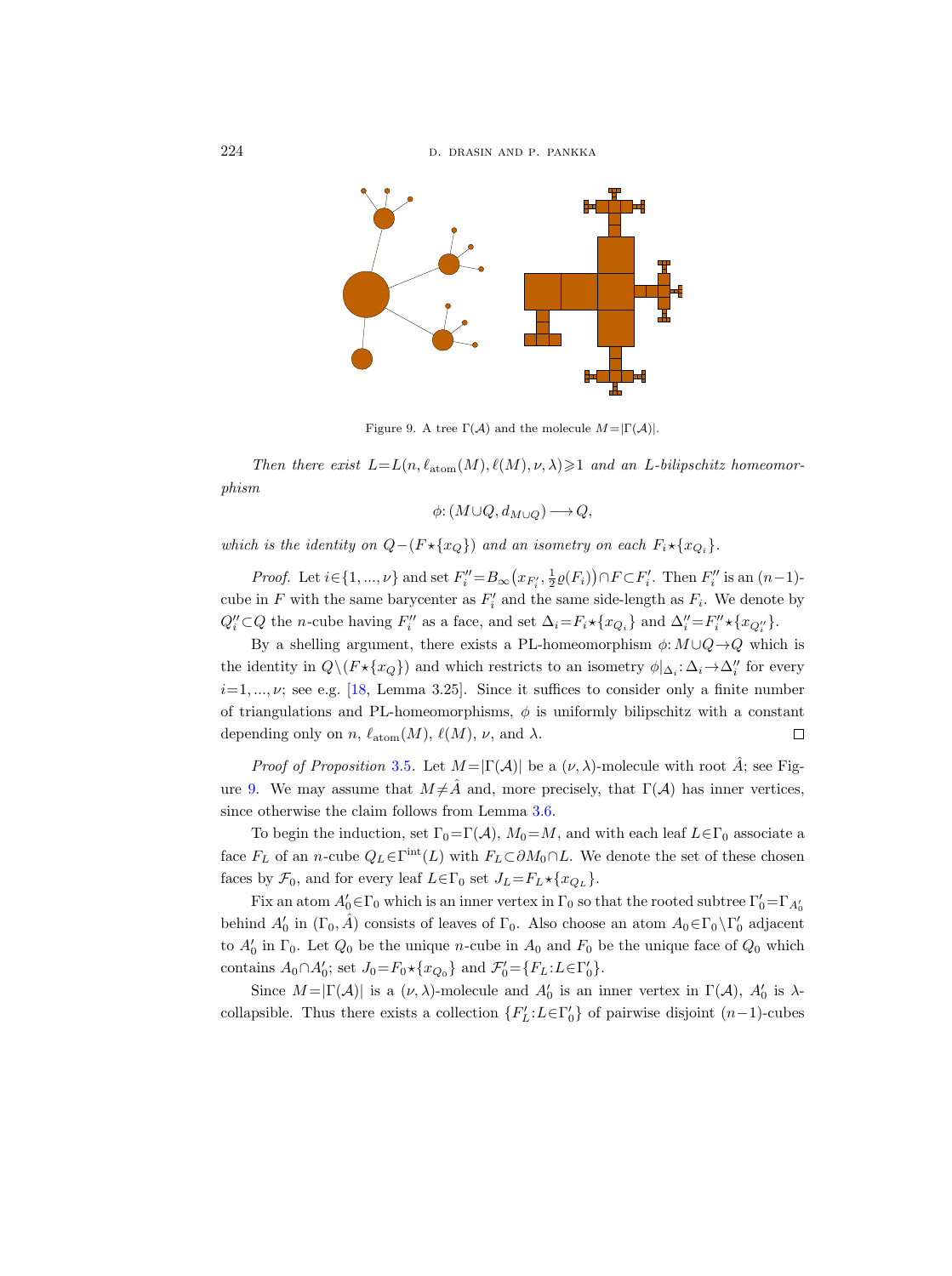

<span id="page-16-0"></span>Figure 10. An intermediate tree  $\Gamma_i$  and the cell  $|\Gamma_i|$ .

satisfying  $\varrho(F'_L) = \lambda \varrho(F_L)$  for every  $L \in \Gamma'_0$ .

By Lemma [3.6,](#page-14-1) there exist a constant  $L \ge 1$ , depending only on n, v,  $\delta$ ,  $\ell_{\text{atom}}(M)$ , and  $\ell(M)$ , and an L-bilipschitz homeomorphism

$$
\phi_0\colon (|\Gamma'_0|\cup Q_0, d_{|\Gamma'_0|\cup Q_0})\longrightarrow (Q_0, d_{Q_0}),
$$

which is the identity on  $Q - (F_0 \star \{x_{Q_0}\})$  and an isometry on each join  $J_L$  for  $L \in \Gamma'_0$ .

We now define  $\Gamma_1 = \Gamma_0 \backslash \Gamma'_0$  and  $\mathcal{F}_1 = (\mathcal{F}_0 \backslash \mathcal{F}'_0) \cup \{F_0\}$ . Then  $M_1 = |\Gamma_1|$  is a  $(\nu, \lambda)$ molecule with root  $\hat{A}$ . In terms of this notation,  $\phi_0$  extends, by identity, to an Lbilipschitz homeomorphism

$$
\phi_0\colon (M_0,d_{M_0})\longrightarrow (M_1,d_{M_1}),
$$

which is an isometry on each join  $J_L = F_L \star \{x_{Q_L}\}\)$  for  $L \in \Gamma'_0$ .

Clearly,  $\ell(M_1) < \ell(M_0)$ . We iterate this step to obtain a descending sequence of subgraphs  $\Gamma_0, ..., \Gamma_i$  of  $\Gamma(\mathcal{A})$  so that every  $\Gamma_j$  has at least one vertex fewer than  $\Gamma_{j-1}$ for  $j=1, ..., i$ ; see Figure [10.](#page-16-0) Since  $\Gamma(\mathcal{A})$  is a finite tree, there exists  $i_0 \geq 1$  depending on  $r(\Gamma(\mathcal{A}), \hat{A})$  so that  $\Gamma_{i_0}$  consists of only  $\hat{A}$ .

For  $i=0, ..., i_0$ , we also obtain collections of faces  $\mathcal{F}_0, ..., \mathcal{F}_i$  on leaves of graphs  $\Gamma_0, ..., \Gamma_i$ , and *L*-bilipschitz homeomorphisms

$$
\phi_{j-1} : (|\Gamma_{j-1}|, d_{|\Gamma_{j-1}|}) \longrightarrow (|\Gamma_j|, d_{|\Gamma_j|})
$$

which are isometries on the joins over the faces in  $\mathcal{F}_{j-1}$  for every  $j=1, ..., i_0$ . As in the construction above,  $\phi_i(|\Gamma_{i-1}|)$  is contained in a join over a face in  $\mathcal{F}_i$ . Thus

$$
\phi_i \circ \dots \circ \phi_0 \colon (|\Gamma_0|, d_{|\Gamma_0|}) \longrightarrow (|\Gamma_i|, d_{|\Gamma_i|})
$$

is L-bilipschitz for every  $i=0, ..., i_0$ , where L depends only on n,  $\nu$ ,  $\lambda$ , and  $\ell_{\text{atom}}(M)$ , and so

$$
\phi_{i_0} \circ \dots \circ \phi_0 \colon (|\Gamma_0|, d_{|\Gamma_0|}) \longrightarrow (\hat{A}, d_{\hat{A}})
$$

satisfies the conditions of the claim. This concludes the proof.

 $\Box$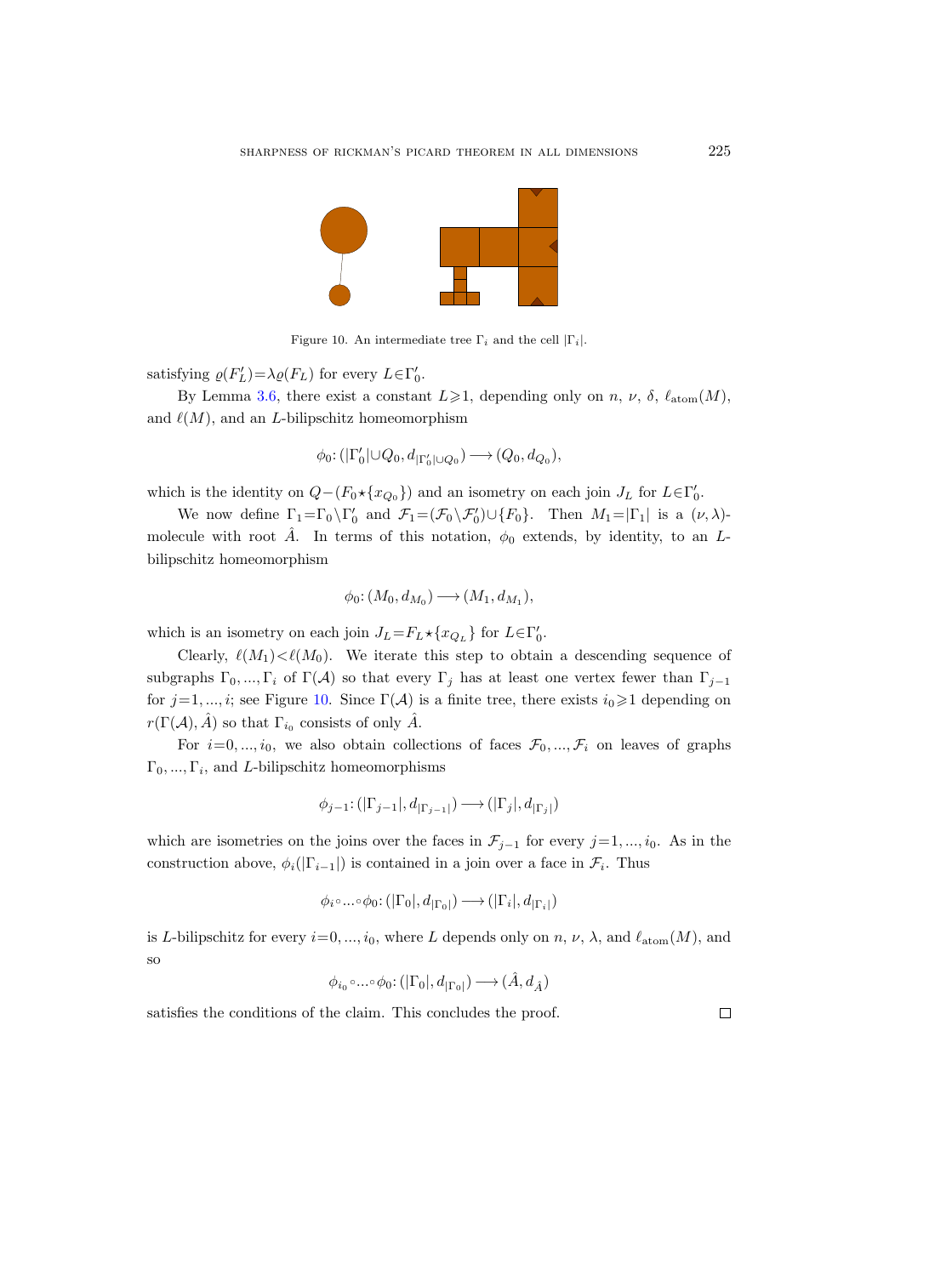<span id="page-17-0"></span>COROLLARY 3.7. Let  $M = |\Gamma(\mathcal{A})|$  be a  $(\nu, \lambda)$ -molecule and let  $\Gamma \subset \Gamma(\mathcal{A})$  be a subtree containing the root  $\hat{A}$  of M. Then there exist an  $L \geq 1$  depending only on n, v,  $\lambda$ , and  $\ell_{\text{atom}}(M)$ , and an L-bilipschitz homeomorphism  $\phi: (M, d_M) \to (|\Gamma|, d_{|\Gamma|})$  which is the *identity on*  $|\Gamma| \cap \partial M$ .

*Proof.* Let  $\Gamma'$  be a component of  $\Gamma(\mathcal{A})\backslash\Gamma$ . Then  $|\Gamma|$  is an  $(\nu, \lambda)$ -molecule. Thus the claim follows by applying Proposition [3.5](#page-14-0) to the components of  $\Gamma(\mathcal{A})\backslash\Gamma$  followed by Lemma [3.6](#page-14-1) on the roots of these trees.  $\Box$ 

Before introducing dented atoms, we record a uniform bilipschitz equivalence result in spirit of Proposition [3.5.](#page-14-0) A half-space in  $\mathbb{R}^n$  appears as the normalized target; full details of the proof are left to the interested reader.

PROPOSITION 3.8. Let  $\nu \geq 1$ ,  $\lambda > 1$ ,  $\ell \geq 1$ , and let  ${M_m}_{m \geq 0}$  be an increasing sequence of  $(\nu, \lambda)$ -molecules so that, for every  $m \geq 1$ ,

- (1)  $M_m M_{m-1}$  is connected and contains the root of  $M_m$ ;
- (2)  $\ell_{\text{atom}}(M_m)\leq \ell$ ; and
- (3) if A and A' are adjacent in  $\Gamma(M_m)$  with  $\varrho(A) < \varrho(A')$  then  $\varrho(A') = 3\varrho(A)$ .

Let  $M=\bigcup_{m\geqslant 0}M_m$ . Then  $(M,d_M)$  is L-bilipschitz equivalent to  $\mathbb{R}^{n-1}\times [0,\infty)$ , where L depends only on  $n, \nu, \lambda$ , and  $\ell$ .

Sketch of proof. Let  $\Gamma$  be the tree  $\bigcup_{m\geqslant 0} \Gamma(M_m)$ , and let  $\Gamma'$  be the unique branch passing through all roots  $\widehat{M}_m$  of  $M_m$  for  $m \geq 0$ . We may consider Γ' as a sequence of atoms with increasing side-length, and for every  $m \geq 0$  denote by  $\Gamma'_m$  the part of  $\Gamma'$ contained in  $\Gamma(M_m)$ .

Following the idea of Corollary [3.7,](#page-17-0) we obtain a sequence  $\{\psi_m\}_{m\geqslant 0}$  of L'-bilipschitz contractions  $\psi_m: (M_m, d_{M_m}) \to (|\Gamma'_m|, d_{|\Gamma'_m|})$  so that  $\psi_{m+1}|_{M_m} = \psi_m$  for every  $m \geq 0$ , where L' depends only on n, v,  $\lambda$ , and  $\ell$ . This produces an L-bilipschitz map  $\psi: (M, d_M) \to$  $(|\Gamma'|, d_{|\Gamma'|}).$ 

It remains now to show that  $(|\Gamma'|, d_{|\Gamma'|})$  is L''-bilipschitz equivalent to  $\mathbb{R}^{n-1} \times [0, \infty)$ , where  $L''$  depends only on n and  $\ell$ .

Let A be the unique vertex in  $\Gamma'$  with valence 1. Since  $\Gamma'$  is a branch, we may now enumerate the vertices in  $\Gamma'$  as  $A=a_0, a_1, a_2, ...$  with  $a_k$  adjacent to  $a_{k+1}$ . By (3),  $\varrho(a_{k+1})=3\varrho(a_k)$  for every  $k\geqslant 0$ . Thus  $(|\Gamma'|, d_{|\Gamma'|})$  is L'''-bilipschitz equivalent, L'''=  $L'''(n, \ell)$ , to a cone

$$
\{(x_1, ..., x_n) \in \mathbb{R}^n : x_n^2 \leq x_1^2 + ... x_{n-1}^2\},\
$$

and hence L''-bilipschitz equivalent to  $\mathbb{R}^{n-1} \times [0, \infty)$ , where L'' depends only on n and  $\ell$ .  $\Box$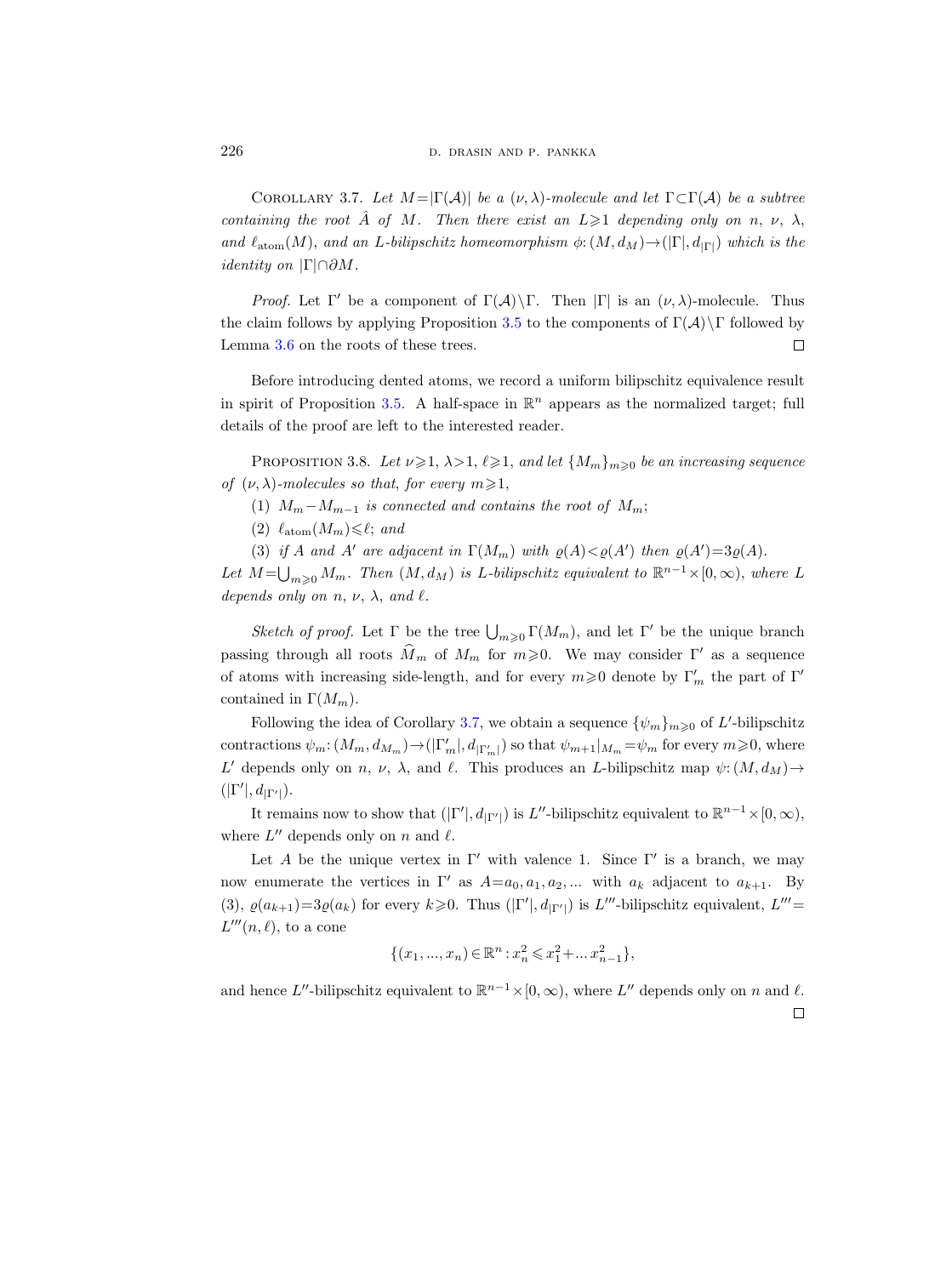#### <span id="page-18-0"></span>3.1. Dented atoms

<span id="page-18-1"></span>Definition 3.9. Let A be an atom in  $\mathbb{R}^n$ . A molecule M contained in A is on the boundary of A if  $A - M$  is an n-cell and for each  $Q \in \Gamma^{\text{int}}(M)$ ,

(i) Q is contained in a strictly larger cube of  $\Gamma^{int}(A)$ ; and

(ii)  $Q \cap \partial A$  contains a face of  $Q$ .

<span id="page-18-2"></span>Definition 3.10. Let A be an atom in  $\mathbb{R}^n$  and let  $M_1, ..., M_{\nu} \subset A$  be pairwise disjoint molecules on the boundary of A each having side-length at most  $3^{-2}\rho(A)$ . The n-cell  $D = A - \bigcup_{i=1}^{P} M_i$  is a dented atom if

(i) each  $M_i$  is contained in an *n*-cube in  $\Gamma(A)$ ; and

(ii) dist $(Q, Q') \ge \min\{ \varrho(Q), \varrho(Q') \}$  for all  $Q \in \Gamma^{\rm int}(M_i)$  and  $Q' \in \Gamma^{\rm int}(M_j)$  for  $i \ne j$ . The molecules  $M_1, ..., M_{\nu}$  are called *dents* of A, and A is the *hull* of D, hull(D).

*Remark* 3.11. The reader may find the constant  $3^{-2}$  curious, but this explicit constant is chosen to be compatible with the constructions in §[5,](#page-38-0) more specifically, §[5.3.1.](#page-54-1) These constructions also have the property that each cube in  $\Gamma(A)$  has at most 2 dents.

By (ii), the hull and the dents of a dented atom are unique. Given a dented atom

$$
D = A - \bigcup_{i=1}^{\nu} M_i,
$$

we write  $\Sigma(D) = \bigcup_{i=1}^{\nu} \Gamma(M_i)$ ,  $\Sigma^{\text{int}}(D) = \bigcup_{i=1}^{\nu} \Gamma^{\text{int}}(M_i)$ , and  $\varrho(D) = \varrho(\text{hull}(D))$ . For notational consistency, we consider every atom as a (trivially) dented atom and define hull $(A)=A$  for every molecule A. When hull $(D)$  is a cube, D is a *dented cube*.

The main result on dented atoms is the following uniform bilipschitz restoration result. We note that neither the internal geometry of the hull nor the geometry of dents have a rôle in the statement. This is a consequence of confining the dents to be in cubes of the hull and the local nature of the construction of the homeomorphism.

<span id="page-18-3"></span>PROPOSITION 3.12. Suppose  $D$  is a dented atom with hull  $A$ . Then there exists  $L=L(n)$  and an L-bilipschitz homeomorphism  $\phi: (D, d_D) \to (A, d_A)$  which is the identity on D∩∂A.

For the proof, we introduce a useful neighborhood for cubes contained in the dents. Let Q and  $q = B_{\infty}(x_q, r_q)$  be n-cubes in  $\mathbb{R}^n$  so that  $q \subset Q$  and q has a face in  $\partial Q$ . The set

$$
\operatorname{Cone}(q,Q) \,{=}\, \left\{x \,{\in}\, B_\infty\!\left(x_q, \tfrac{7}{6} r_q\right) \cap\,! Q \,{:}\, 2 \, \text{dist}(x,q) \,{\leqslant}\, \text{dist}(x,\partial Q)\right\}
$$

<span id="page-18-4"></span>is the truncated conical neighborhood of q in Q.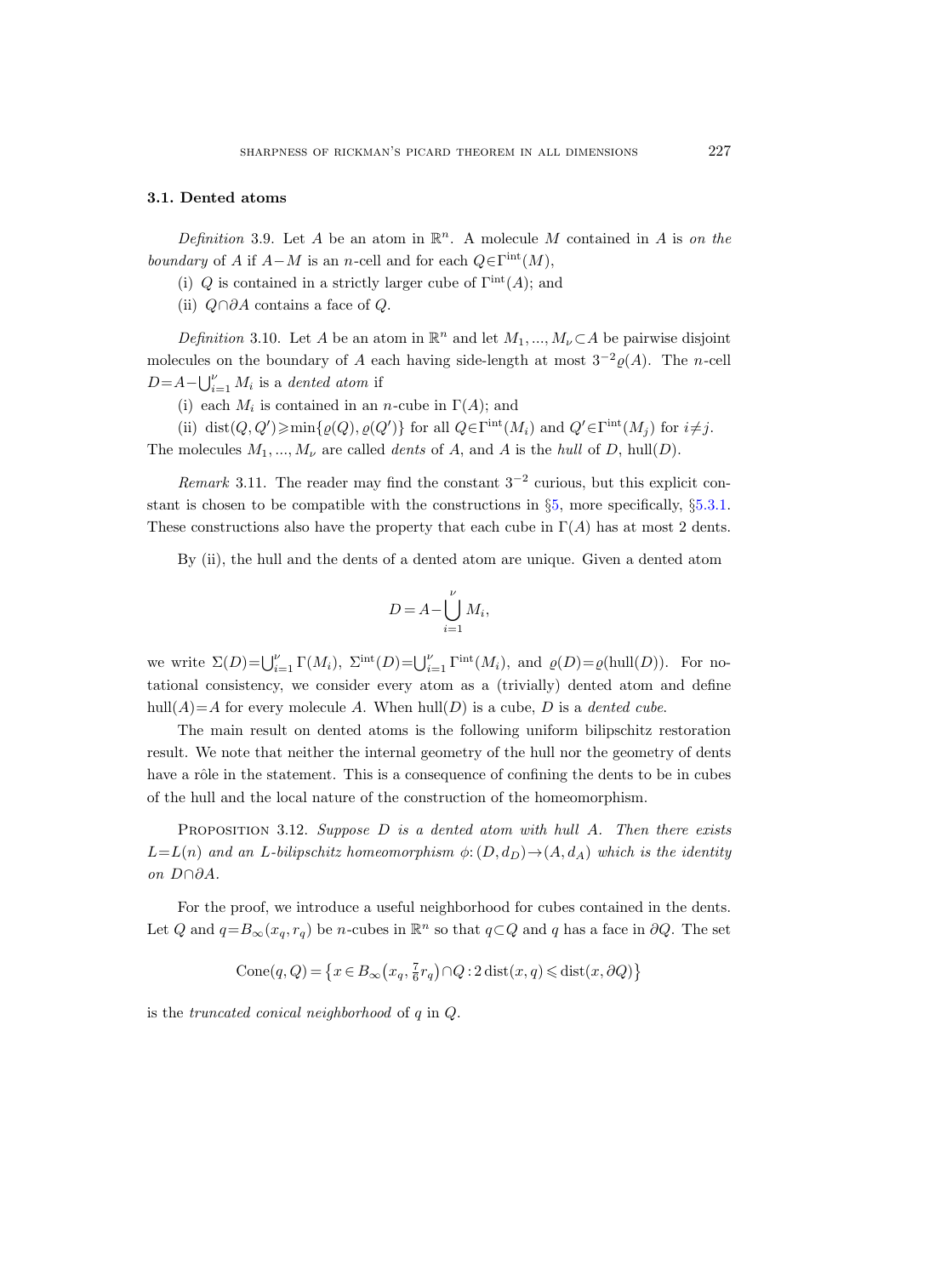

Figure 11. Two cubes and their (truncated) conical neighborhoods in a larger cube.

LEMMA 3.13. Let  $D = A - \bigcup_i M_i$  be a dented atom in  $\mathbb{R}^n$ . Then there exists  $\mu > 0$ depending only on n such that

$$
\#\{q' \in \Sigma(D) : \text{Cone}(q', Q) \cap \text{Cone}(q, Q) \neq \varnothing\} \leq \mu
$$

for all  $q \in \Sigma(D)$ .

*Proof.* Let q and q' be pairwise disjoint n-cubes in an n-cube Q so that q and  $q'$ have a face in  $\partial Q$ . If either  $\varrho(q) = \varrho(q')$  or  $\varrho(q) \geq \varrho(q')$  and  $dist_{\infty}(q, q') \geq \varrho(q')$ , then Definitions [3.9](#page-18-1) and [3.10](#page-18-2) show that  $Cone(q, Q) \cap Cone(q', Q) = \emptyset$ .

Suppose now that  $D = A - \bigcup_i M_i$  is a dented atom, and that the *n*-cubes q and q' in  $\Sigma(D)$  are contained in  $Q \in \Gamma(A)$ . Then, by the definition of dented atom and the first observation, Cone $(q, Q) \cap \text{Cone}(q', Q) \neq \emptyset$  if and only if  $q \cap q' \neq \emptyset$ . Hence it suffices that  $\mu$  be larger than the number of neighbors of q of the same side-length, so we may take  $\mu = 3^n$ .  $\Box$ 

Remark 3.14. Let D be a dented atom and consider cubes  $Q, Q' \in \Gamma(\text{hull}(D)), Q \neq Q'.$ Then, if  $q, q' \in \Sigma(D)$  with  $q \subset Q$  and  $q' \subset Q'$ , we have that  $Cone(q, Q) \cap Cone(q', Q') = \emptyset$ .

*Proof of Proposition* [3.12](#page-18-3). Recall that the atom A is the hull of D and that  $A-D$ is a pairwise disjoint union of molecules. The proof is an inductive collapsing of  $A-D$ along the forest  $\Sigma(D)$  removing leaves one by one. Let  $m=\#\Sigma(D)$ .

Let  $\Sigma$  be a subforest of  $\Sigma(D)$ ,  $q \in \Sigma$  be a leaf,  $Q \in \Gamma(A)$  be the cube containing q, and let  $\Sigma' = \Sigma \setminus \{q\}$ . Then there exists a PL-homeomorphism  $\phi_{\Sigma,q}: A - |\Sigma| \to A - |\Sigma'|$  having support in Cone $(q, Q)$ ; that is  $\phi_{\Sigma, q}(x) = x$  for  $x \notin \text{Cone}(q, Q)$ . Clearly, we may take  $\phi_{\Sigma, q}(x)$  $L$ -bilipschitz with  $L$  depending only on  $n$ .

Using this observation, we find a sequence  $\Sigma(D)=\Sigma_0\supset\ldots\supset\Sigma_m=\varnothing$  of forests and L-bilipschitz PL-homeomorphisms  $\phi_i: A-|\Sigma_{i-1}| \to A-|\Sigma_i|$  having support in the conical neighborhood of the leaf  $\Sigma_{i-1} \backslash \Sigma_i$  for every  $i=1, ..., m$ .

Lemma [3.13](#page-18-4) shows that the number of cones over cubes in  $\Sigma$  is locally bounded, and thus

$$
\phi = \phi_m \circ \dots \circ \phi_0 \colon (D, d_D) \longrightarrow (A, d_A)
$$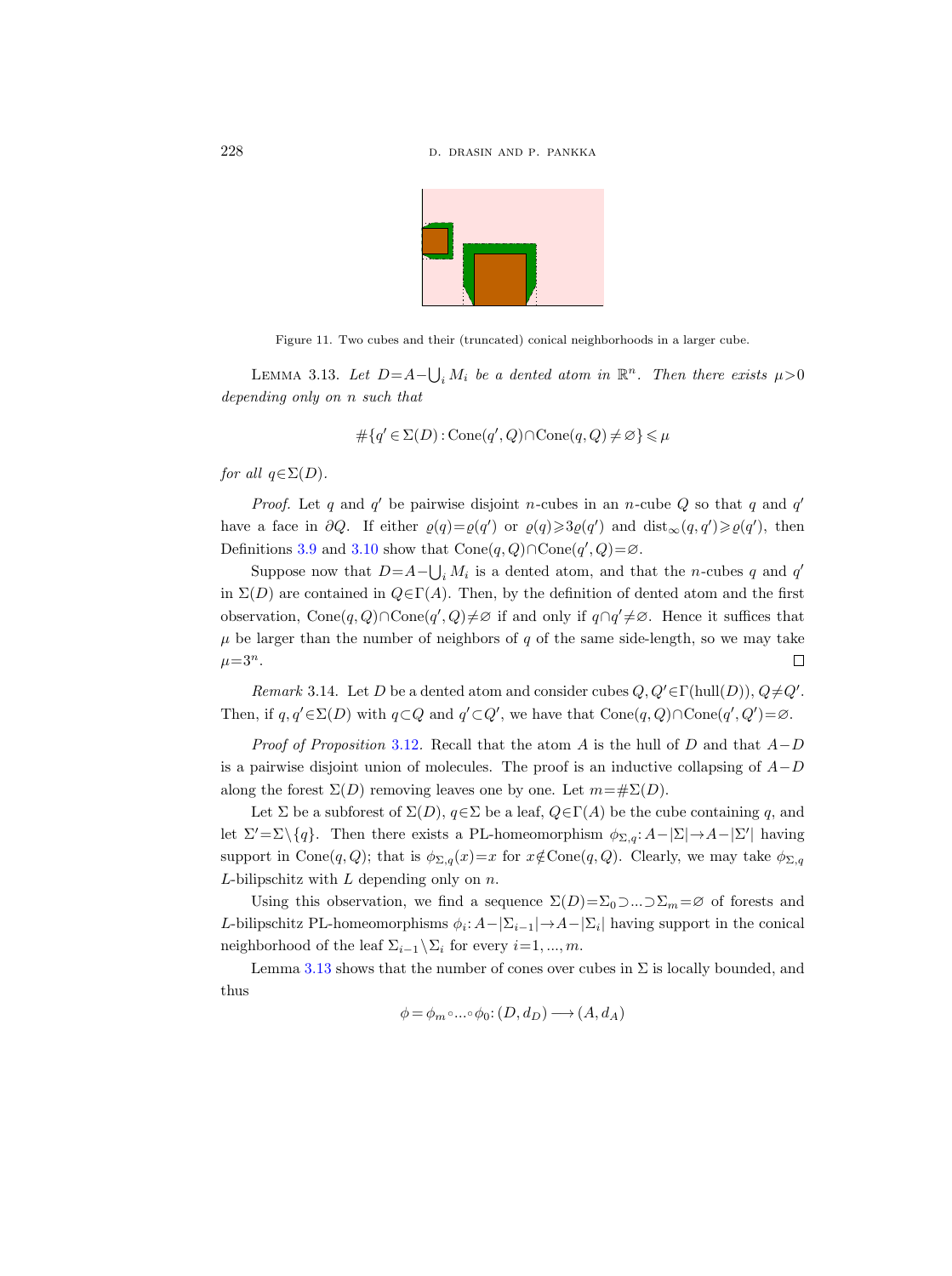

Figure 12. A dented molecule U with a tree  $\Gamma(U)$ .

is a bilipschitz homeomorphism with a bilipschitz constant depending only on  $n$ .  $\Box$ 

## <span id="page-20-0"></span>3.2. Dented molecules

We end this section by defining dented molecules, which relate to dented atoms as molecules relate to atoms.

Definition 3.15. A dented atom  $D'$  is properly adjacent to a dented atom  $D$  if hull $(D')$  $\cup$ hull $(D)$  is a molecule and either

- (1) hull(D')⊂hull(D) and  $D' \cap D=$ hull(D')∩D; or
- (2) hull $(D') \cap \text{hull}(D) = D' \cap D$ .

Note from (1) that proper adjacency is not a symmetric relation. However, we symmetrize this relation by saying that dented atoms  $D$  and  $D'$  are properly adjacent if  $D'$  is properly adjacent to  $D$  or  $D$  is properly adjacent to  $D'$ .

Let  $D$  be a finite collection of dented atoms so that each pair of atoms in  $D$  is either properly adjacent or pairwise disjoint. Since dented atoms are n-cells, the adjacency tree  $\Gamma(\mathcal{D})$  is well defined. Let  $U = |\Gamma(\mathcal{D})|$  and  $M = \bigcup_{D \in \mathcal{D}} \text{hull}(D)$ . By proper adjacency of the dented atoms, M is a molecule.

Definition 3.16. An n-cell U is a dented molecule if there exists a finite collection D of pairwise properly adjacent dented atoms so that  $\Gamma(\mathcal{D})$  is a tree with  $U = |\Gamma(\mathcal{D})|$ . The n-cell hull(U)= $\bigcup_{D\in\mathcal{D}}$  hull(D) is the hull of U. The vertex  $D\in\mathcal{D}$  is the root of U if hull( $\widehat{D}$ ) is the root of hull(U).

Remark 3.17. Note that, given a dented molecule  $U = |\Gamma(\mathcal{D})|$ , the collection  $\mathcal D$  is uniquely determined. We call elements of D the dented atoms of U and set  $\Gamma(U)=\Gamma(\mathcal{D})$ .

Let U be a dented molecule. We define internal and external vertices of  $\Gamma(U)$  as follows.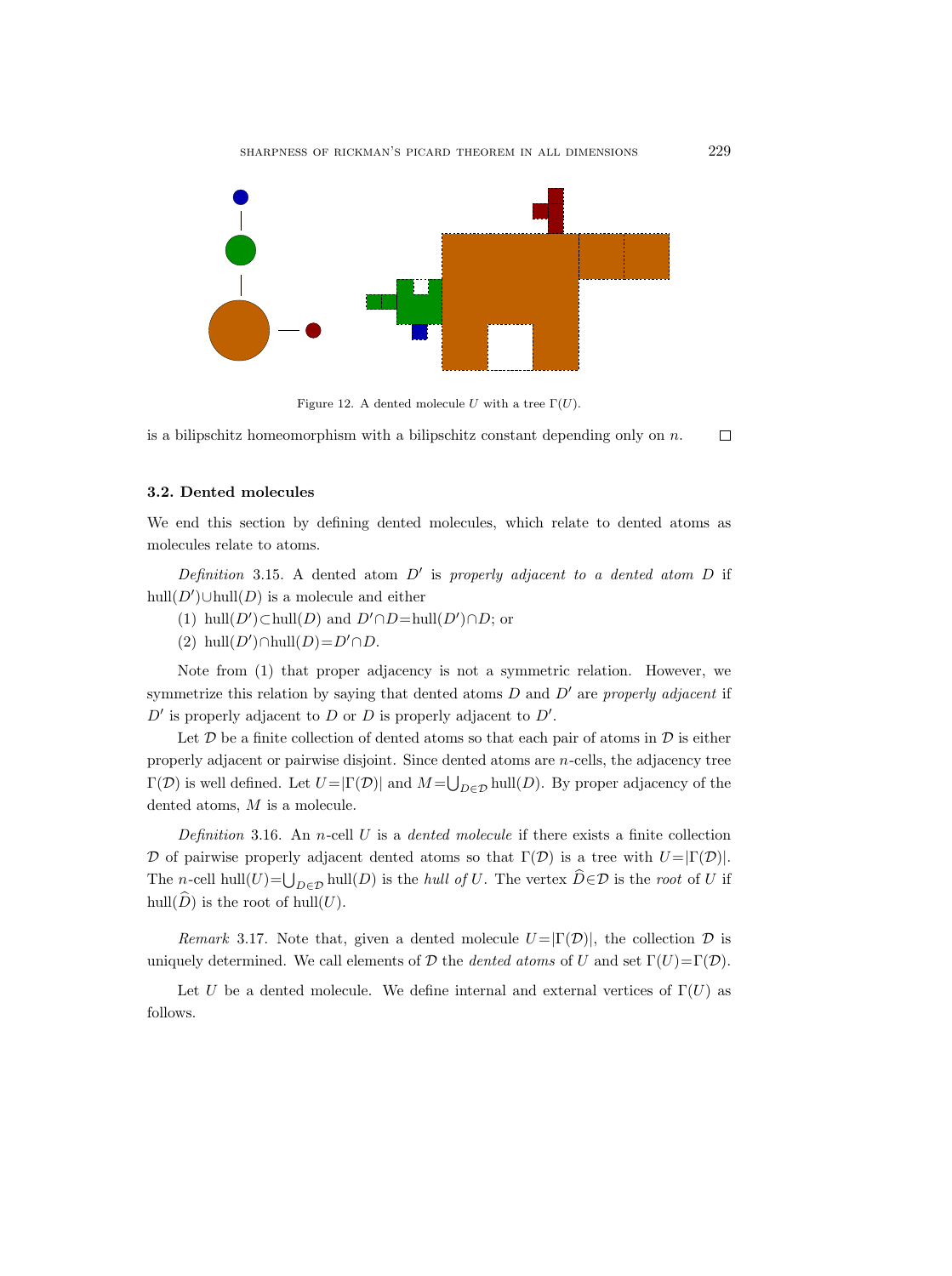Definition 3.18. A dented atom  $D \in \Gamma(U)$  is internal if there exists strictly larger  $D' \in \Gamma(U)$  whose hull contains D, i.e.  $\varrho(D') > \varrho(D)$  and  $D \subset \text{hull}(D')$ . A dented atom in  $\Gamma(U)$  is *external* if it is not internal. Denote by  $\Gamma_I(U)$  the set of internal vertices of  $\Gamma(U)$ and by  $\Gamma_E(U)$  the set of external vertices.

The motivation for this dichotomy is the following easy observation, which we record as a lemma.

LEMMA 3.19. Let U be a dented molecule. Then  $D \mapsto \text{hull}(D)$  is a tree isomorphism  $\Gamma_E(U) \to \Gamma(\text{hull}(U))$ . In particular,

$$
\operatorname{hull}(U) = \bigcup_{D \in \Gamma_E(U)} \operatorname{hull}(D).
$$

We finish this section by introducing terminology related to dented molecules. Let  $\boldsymbol{D}$  be a dented molecule.

Definition 3.20. A vertex  $d \in \Gamma(D)$  is expanding in D if the subtree  $\Gamma(D)_d$  behind d in  $\Gamma(D)$  consists of atoms.

Note that, if d is expanding in D then d is an atom, since  $d \in \Gamma(D)_d$ .

Definition 3.21. A dented molecule  $D'$  is a partial hull of  $D$  if there exist vertices  $d_1, ..., d_m$  of  $\Gamma(D)$  for which

$$
D' = D \cup \bigcup_{k=1}^{m} \text{hull}(d_k).
$$

Remark 3.22. In §[5](#page-38-0) (e.g. in §[5.3.1\)](#page-54-1), we consider a sequence of dented molecules  $\{U_i\}_{i\geqslant1}$  for which hull $(U_i)$  is a  $(\nu,\lambda)$ -molecule with  $\nu$  and  $\lambda$  depending only on n, although the adjacency tree  $\Gamma(U_i)$  no longer has uniformly bounded valence.

We show there exist L-bilipschitz maps  $U_i \rightarrow \text{hull}(U_i)$  with L depending only on n. This proof is based on a sequence of partial hulls from  $U_i$  to hull $(U_i)$ .

Since we prove this statement only for particular dented molecules based on notions in the following section, we postpone this statement to  $\S5$ . Nevertheless, we invite the interested reader to consider a general statement along the lines of Propositions [3.5](#page-14-0) and [3.12.](#page-18-3)

#### 4. Local rearrangements and the tripod property

<span id="page-21-0"></span>In this section we develop tools to produce rough Rickman partitions; recall §[1.](#page-1-0) Throughout this section we consider different kinds of repartitions in a single cube. These rearrangements are only tangentially related to the final essential partitions introduced in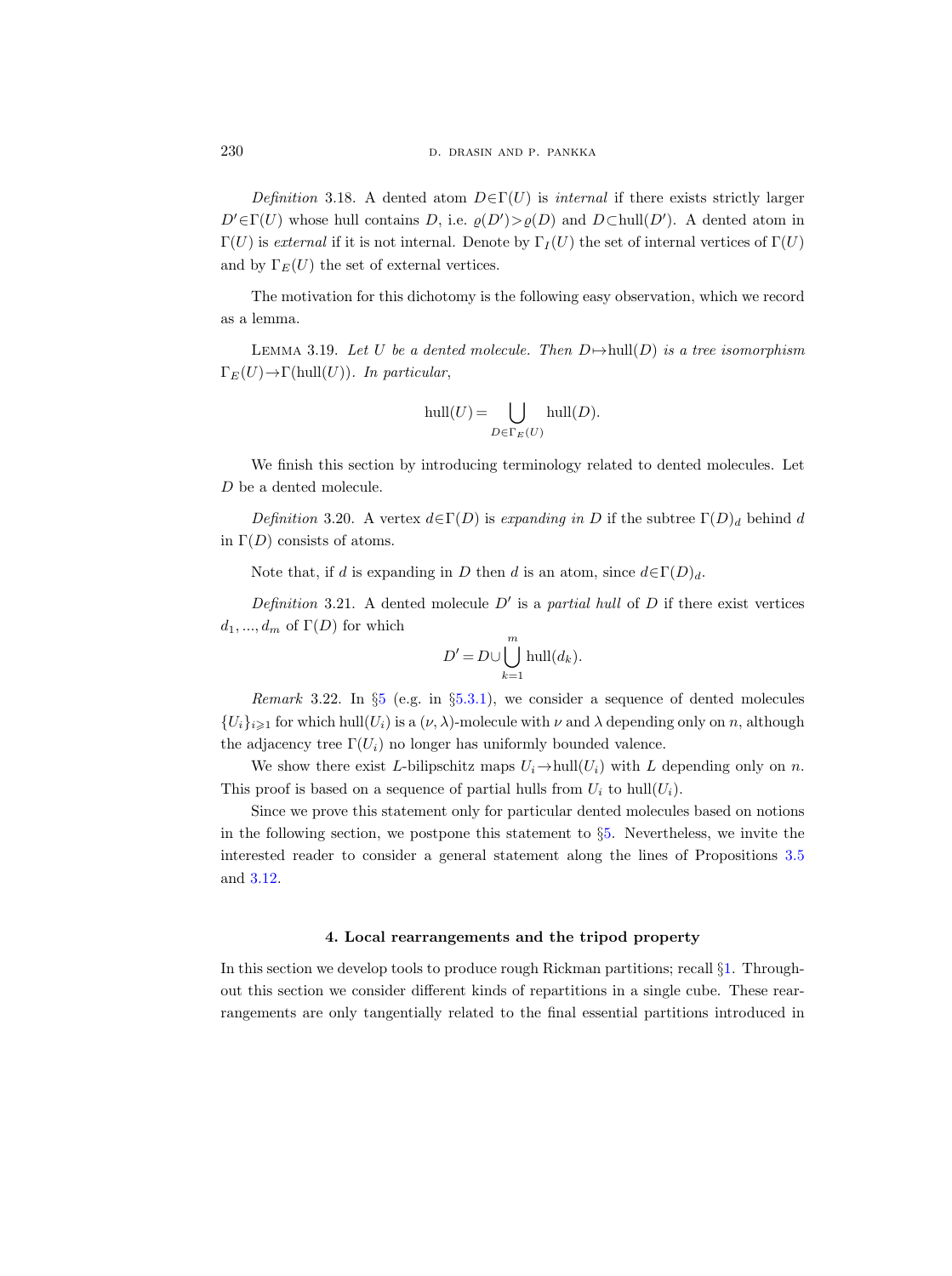

<span id="page-22-2"></span>Figure 13. The essential partition D.

§[5,](#page-38-0) so the reader may find these constructions unmotivated. Our aim is to simplify these later discussions by introducing these local modifications and their properties here before exploiting them later. Thus the reader should consider this section as preparation for §[5.](#page-38-0)

To motivate the rôle of our tools, consider the following example. Let  $D_1, D_2$ , and  $D_3$ be the cubes  $[0, 1]^{n-1} \times [0, 1]$ ,  $[0, 1]^{n-1} \times [-1, 0]$ , and  $[1, 2] \times [0, 1]^{n-2} \times [0, 1]$ , respectively, and **D** be the essential partition  $(D_1, D_2, D_3)$  of their union.

The Hausdorff distance of the common boundary  $\partial_{\Omega}$  and the pairwise common boundary  $\partial_{\cup}$ **D** satisfy

<span id="page-22-0"></span>
$$
\det_{\mathcal{H}} (\partial_{\cup} \mathbf{D}, \partial_{\cap} \mathbf{D}) = 1 \tag{4.1}
$$

in the sup-metric.

Let  $k>0$  and consider now the sets  $V_i=3^kD_i$  for  $i=1, 2, 3$ , and the associated essential partition  $\mathbf{V}=(V_1, V_2, V_3)$ . Of course, topological properties and bilipschitz equivalence of the cubes remain invariant under this scaling. The Hausdorff distances in  $(4.1)$  scale accordingly, and so

$$
\det_{\mathcal{H}} (\partial_{\cup} \mathbf{V}, \partial_{\cap} \mathbf{V}) = 3^k. \tag{4.2}
$$

We will show that in this case, as well as in more general situations, there exists an essential partition  $\mathbf{W} = (W_1, W_2, W_3)$  of  $\bigcup_i V_i$  into *n*-cells  $(W_i, d_{W_i})$  uniformly bilipschitz to  $[0,3^k]^n$  with

<span id="page-22-1"></span>
$$
\text{dist}_{\mathcal{H}}(\partial_{\cup} \mathbf{W}, \partial_{\cap} \mathbf{W}) \leqslant 6 \tag{4.3}
$$

in the sup-metric.

Property [\(4.3\)](#page-22-1) is a consequence of the so-called tripod property, informally mentioned in the introduction, which we now formally define. In later sections, we discuss other structures related to partitions.

We first need an equivalence relation. Let U be a 3-fine cubical n-set in  $\mathbb{R}^n$  and let  $U^*$  be a 3-fine subdivision of U. Suppose  $\mathbf{U}=(U_1,U_2,U_3)$  is an essential partition of U, and let  $(\partial_U U)^{\#}$  be the unit subdivision of  $\partial_U U$  as defined in §[2.2.](#page-8-0) Let  $\Gamma_U(U)$  be the subgraph of the adjacency graph  $\Gamma((\partial_\cup \mathbf{U})^\#)$  composed of vertices of  $\Gamma((\partial_\cup \mathbf{U})^\#)$  and all edges  $\{q, q'\}\in \Gamma((\partial_{\cup} \mathbf{U})^{\#})$  for which  $q\cup q'\subset U_i\cap U_j$  for a pair  $i\neq j$ .

Example 4.1. In the discussion accompanying Figure [13,](#page-22-2)  $\Gamma_{\cup}(\mathbf{D})$  consists of two vertices  $\{[0,1]^{n-1}\times\{0\},\{1\}\times[0,1]^{n-1}\}$  and has no edges, whereas  $\Gamma_{\cup}(3^k\mathbf{D})$ , for  $k\geqslant 1$ , is a pairwise disjoint union of two connected subgraphs.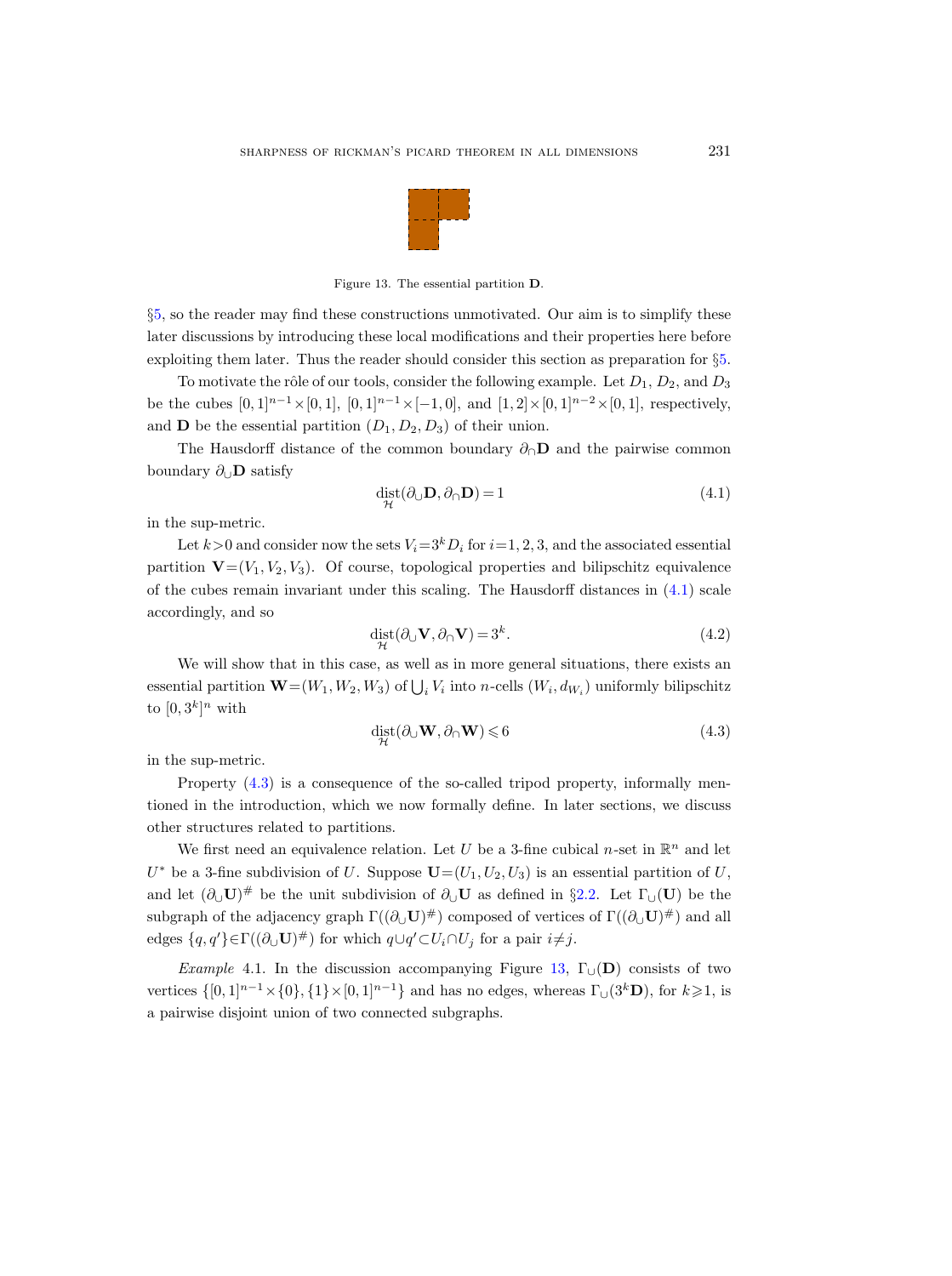

<span id="page-23-2"></span>Figure 14. Profile of  $q_1$ ,  $q_2$ ,  $q_3$ , and  $q_4$  on the face common to  $Q$  and  $Q'$ .

<span id="page-23-1"></span>Definition 4.2. The cubes q and q' in  $(\partial_{\cup} \mathbf{U})^{\#}$  are  $\mathbf{U}$ -equivalent if

(a) q and q' are in the same component of  $\Gamma_{\cup}(\mathbf{U})$ ; and

(b)  $q \cup q' \subset Q$  for some  $Q \in U^*$ .

Denote by [q] the U-equivalence class of  $q \in (\partial_U U)^{\#}$  and by  $|[q]|$  the union  $\bigcup_{q' \in [q]} q'$ . For each pair  $(i, j)$ ,  $i \neq j$ , the U-equivalence class  $[q]$  of  $q \in (\partial_{\cup} \mathbf{U})^{\#}$  is said to be *between*  $U_i$  and  $U_j$  when  $q \subset U_i \cap U_j$ .

Remark 4.3. Condition (b) in Definition [4.2](#page-23-1) implies that the equivalence class  $[q]$ of  $q \in (\partial_{\cup} U)^{\#}$  has diameter at most 3 in the sup-metric. Note that equivalence classes are cubical 1-fine sets of dimension  $n-1$ , and that the number of  $(n-1)$ -cubes in [q] is uniformly bounded by a constant depending only on  $n$ .

<span id="page-23-0"></span>Definition 4.4. An essential partition  $U$  of U has the tripod property if there exists an essential partition  $\Delta$  of  $\partial_{\cup}$ **U** into cubical  $(n-1)$ -cells satisfying

 $(\Delta 1)$  each  $c \in \Delta$  is contained in a U-equivalence class; and

( $\Delta 2$ ) to each  $c_1 \in \Delta$  corresponds a unique pair  $c_2, c_3 \in \Delta$  for which  $c_1 \cap c_2 \cap c_3$  contains an  $(n-2)$ -cell in  $\partial_{\Omega}$ U with  $c_1, c_2$ , and  $c_3$  contained in different U-equivalence classes.

The tripod property of an essential partition is most conveniently verified using the following local tripod property.

Definition 4.5. Given an essential partition U and a cube  $Q\subset|U|$  of side-length at least 3, we say that  **has the tripod property relative to**  $Q$  **if there exists an essential** partition  $\Delta$  of  $Q \cap \partial_U U$  into  $(n-1)$ -cells satisfying  $(\Delta 1)$  and  $(\Delta 2)$ .

<span id="page-23-3"></span>Example 4.6. To give a simple example of an essential partition U satisfying the tripod property we consider  $U = (Q - A, A, Q')$ , where  $Q = [0, 3]^3$ ,  $Q' = [0, 3]^2 \times [-3, 0]$ , and A is the atom  $A = \bigcup_{r=1}^{4} q_r$ , where  $q_r = [r-1, r] \times [1, 2] \times [0, 1]$  for  $r = 1, 2, 3$  and  $q_4 = [1, 2] \times$  $[2, 3] \times [0, 1]$ ; see Figure [14.](#page-23-2)

Note first that  $(Q-A)\cap Q'$  has three components  $f_1=[0,1]\times[2,3]\times\{0\}, f_2=[0,3]\times\{0\}$  $[0, 1] \times \{0\}$ , and  $f_3 = [2, 3] \times [2, 3] \times \{0\}$ , whereas  $A \cap (Q - A)$  and  $A \cap Q'$  are 2-cells. We organize the essential partition  $\Delta$  of  $\partial_U \mathbf{U}$  into three triples  $\Delta_1$ ,  $\Delta_2$ , and  $\Delta_3$  by subdividing the cells  $A \cap (Q - A)$  and  $A \cap Q'$  as follows.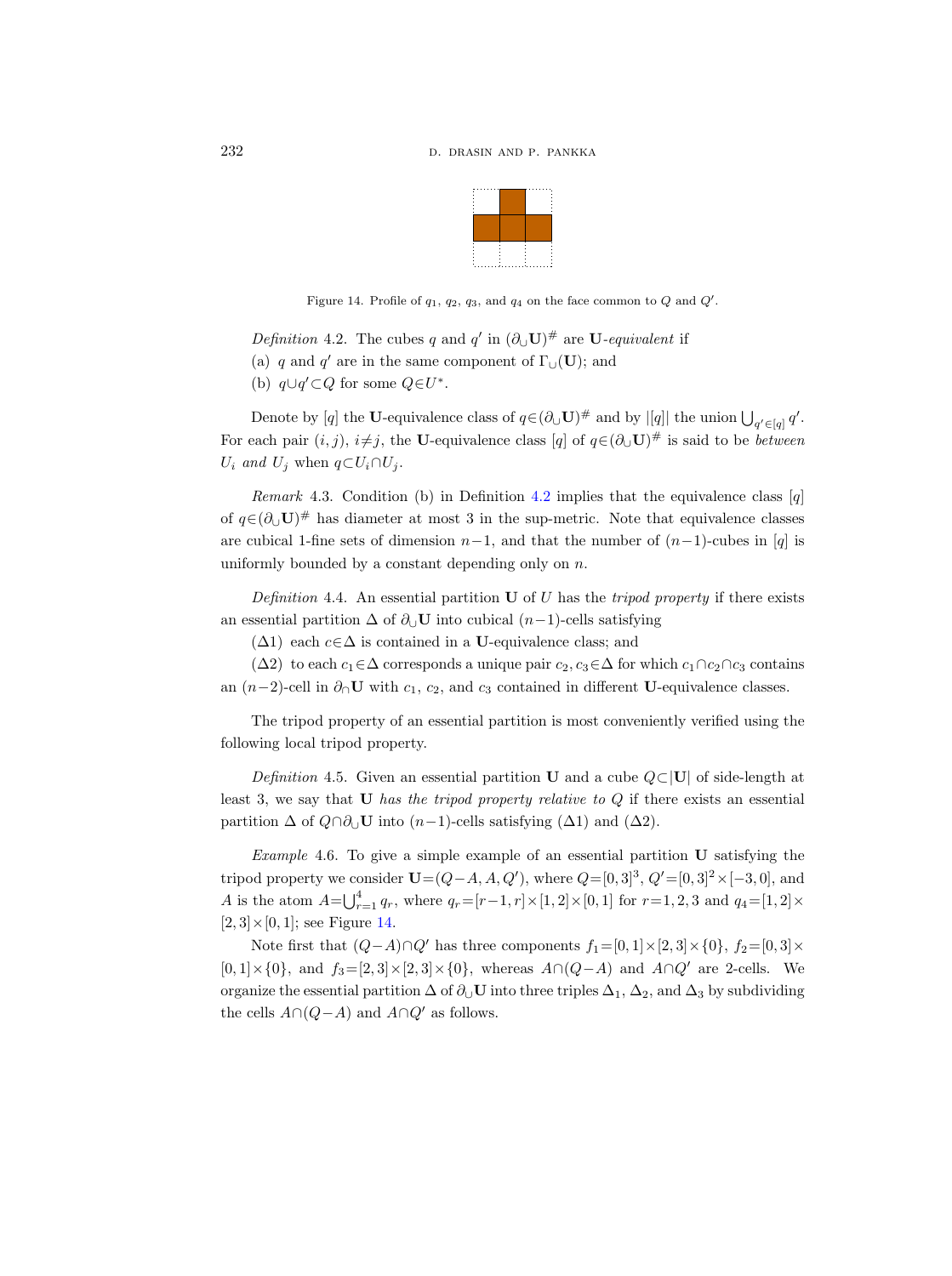

Figure 15. Congruence classes of building blocks for  $n=3$ .

For  $r=1, 3$ , we set

<span id="page-24-1"></span>
$$
\Delta_r = \{f_r, q_r \cap (Q - A), q_r \cap Q'\}.
$$

Let

$$
\Delta_2 = \{ f_2, (q_2 \cup q_4) \cap (Q - A), (q_2 \cup q_4) \cap Q' \}.
$$

For each r, we directly check that  $\Delta_r$  is a triple of  $(n-1)$ -cells. In addition,  $\bigcap_{c \in \Delta_r} c$  is an  $(n-2)$ -cell for every  $r=1, 2, 3$ . Hence  $\Delta = \bigcup_{r=1}^{3} \Delta_r$  is an essential partition of  $\partial_{\cup} \mathbf{U}$ satisfying conditions  $(\Delta 1)$  and  $(\Delta 2)$ .

## <span id="page-24-0"></span>4.1. Building blocks

We introduce the elementary atoms which generate rough Rickman partitions.

An  $(n-1)$ -cell F in  $\mathbb{R}^n$  is planar if F is congruent to an  $(n-1)$ -cell in  $\mathbb{R}^{n-1}$ . Suppose P is an r-fine n-cell and F is a planar  $(n-1)$ -cell. Then P is F-based if there exists an  $(n-1)$ -cell F' in  $\mathbb{R}^{n-1}$  and a cubical  $(n-1)$ -cell  $P' \subset F'$  so that  $P \cup F$  is congruent to  $(P' \times [0, r]) \cup F' \subset \mathbb{R}^n$ .

Let  $T_n = \{0, \pm e_1, ..., \pm e_n\}$  and let  $\mathcal{T}_n$  be the graph with vertices  $T_n$  and edges  $\{0, e_i\}$ and  $\{0, -e_i\}$  for  $i=1, ..., n$ .

<span id="page-24-2"></span>Definition 4.7. An atom A is an (n-dimensional) building block if  $\Gamma(A)$  is isomorphic to a proper subtree of  $\mathcal{T}_{n-1}$  having at least two vertices.

The fundamental property used in what follows is that an  $n$ -dimensional building block is an  $n$ -cell. We record now some observations based on the combinatorial structure of building blocks.

Let B be a building block in  $\mathbb{R}^n$ . Since  $\Gamma(B)$  is a proper subtree of  $\mathcal{T}_{n-1}$ , we observe that, for all  $q \in \Gamma(B)$ , the cubical set  $q \cap \partial B$  is an  $(n-1)$ -cell which induces an essential partition of the faces of q, and the adjacency graph  $\Gamma(q\cap\partial B)$  of these faces is connected. Moreover,  $\Gamma(B)$  has valence less than  $2(n-1)$  and contains at most one vertex  $q \in \Gamma(B)$ having valence greater than 1. Further, if  $\#\Gamma(B) > 2$  there exists a unique *n*-cube  $q_B$ in B which is a vertex in  $\Gamma(B)$  with valence greater than 1: this unique cube  $q_B$  is the center of B.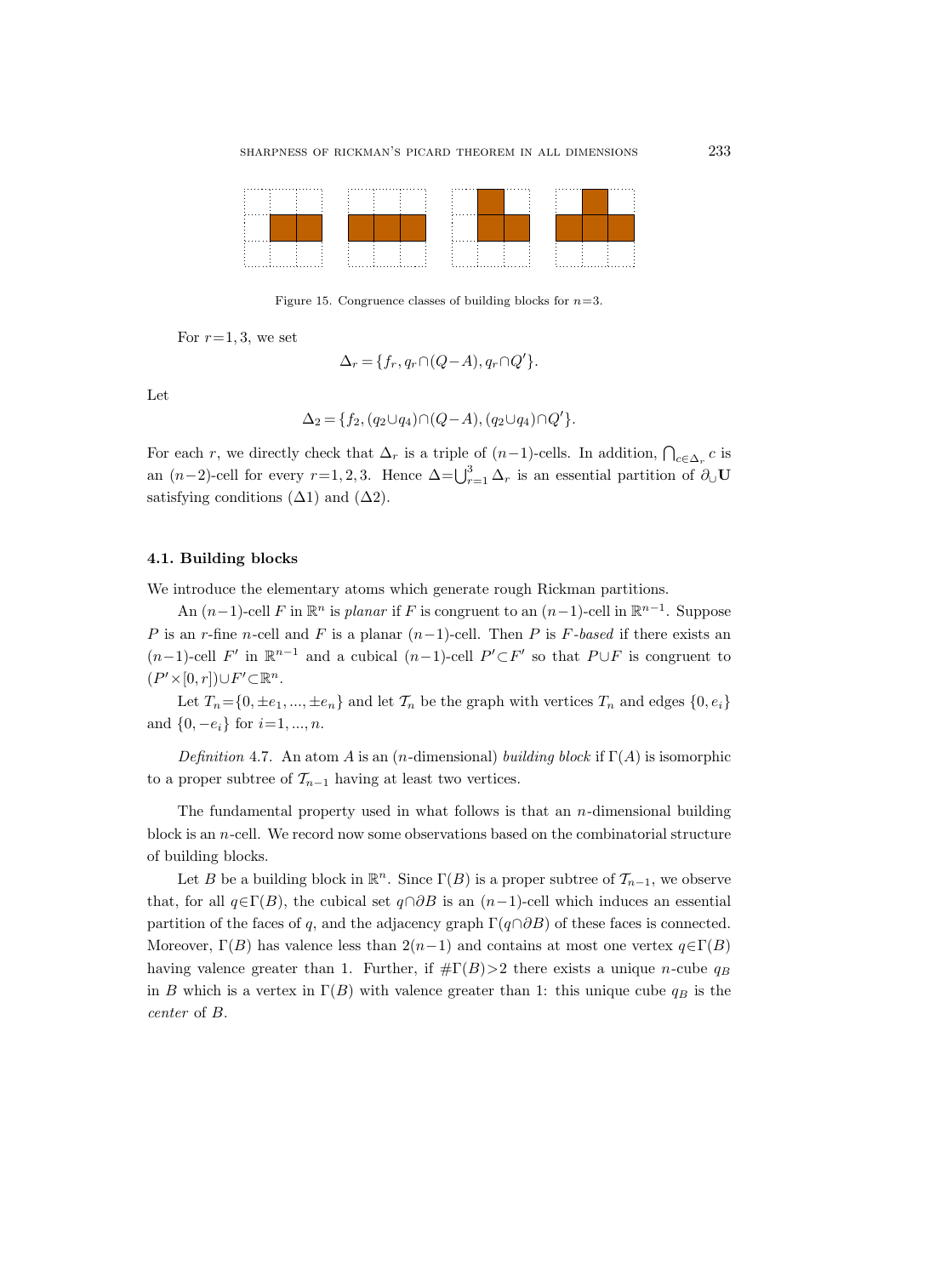A building block B in  $\mathbb{R}^n$  is  $r$ -fine if B is an r-fine atom for some  $r > 0$ .

Suppose  $Q$  is a cube of side-length 3r containing an r-fine building block  $B$  along a face F of Q. Then, for every cube  $q \in \Gamma(B)$ ,  $q \cap F$  is an  $(n-1)$ -cube and a face of q. For the following definition, recall (as in  $\S3$ ) that a *barycenter of a k-cube C* is the unique point in C equidistant from all vertices of C.

Definition 4.8. Suppose  $Q \subset \mathbb{R}^n$  is an n-cube of side-length 3r containing an F-based r-fine building block  $B\subset Q$ , where F is a face of Q. Let  $x_F$  be the barycenter of F. The building block  $B$  is *centered* in  $Q$  if either of the following conditions is satisfied:

- (1) if B has a center  $q_B$  then  $x_F$  is the barycenter of  $q_B \cap F$ ; or
- (2) if  $\#\Gamma(B)=2$ , then  $\Gamma(B)$  contains the cube q with  $x_F$  being the barycenter of  $q \cap F$ .

The significance of centered building blocks is motivated by the following observation.

Remark 4.9. Let  $Q \subset \mathbb{R}^n$  be a cube of side-length 3 and B be a 1-fine centered building block contained in  $Q$  along the face  $F$  of  $Q$ . Since  $B$  is centered, the barycenter  $x_F$  of F is the barycenter  $x_{f_0}$  of a face  $f_0$  of a unique cube  $q_0$  in  $\Gamma(B)$ . Suppose that  $q \in \Gamma(B)$  is a cube adjacent to  $q_0$ . Since Q has side-length 3 and the barycenter of  $q_0$  is  $x_F$ , we have that  $q \cap (\partial Q - F)$  is a face of q. In particular, the components of  $B \cap (\partial Q - F)$ are unit  $(n-1)$ -cubes, which are in one-to-one correspondence with cubes in  $B-q_0$ , cf. Figure [15.](#page-24-1)

*Convention.* We assume from now on that every  $r$ -fine building block  $B$  in a cube  $Q$  is centered and based on a face of  $Q$  whenever  $Q$  has side-length  $3r$ . We extend the notion of *center* by defining the unique cube in  $B$  containing the barycenter of  $F$  on its boundary to be the center of B.

Building blocks give rise to a local tripod property of the following form.

<span id="page-25-0"></span>PROPOSITION 4.10. Let  $n \geqslant 3$ , and let Q and Q' be n-cubes of side-length 3 with a common face  $F = Q \cap Q'$ , and let B be an F-based building block in Q. Then  $U =$  $(Q - B, B, Q')$  has the tripod property.

We begin the proof of Proposition [4.10](#page-25-0) with a partitioning lemma.

<span id="page-25-1"></span>LEMMA 4.11. Let  $n \geqslant 2$ , and let A be a 1-fine atom in  $Q=[0,3]^n$  containing the cube [1,2]<sup>n</sup>, with  $\Gamma(A)$  isomorphic to a subgraph of  $\mathcal{T}_n$  and  $1 \lt \# \Gamma(A) \leq 2n$ . Then  $Q-A$  has an essential partition  $P$  into n-cells. Moreover, there exist cubes  $C_P = \{q_C \in A^{\#}: C \in \mathcal{P}\}\$ so that  $q_C \neq q_{C'}$  for cells  $C \neq C'$  in  $P$  and  $q_C \cap C$  contains an  $(n-1)$ -cube for every  $C \in \mathcal{P}$ .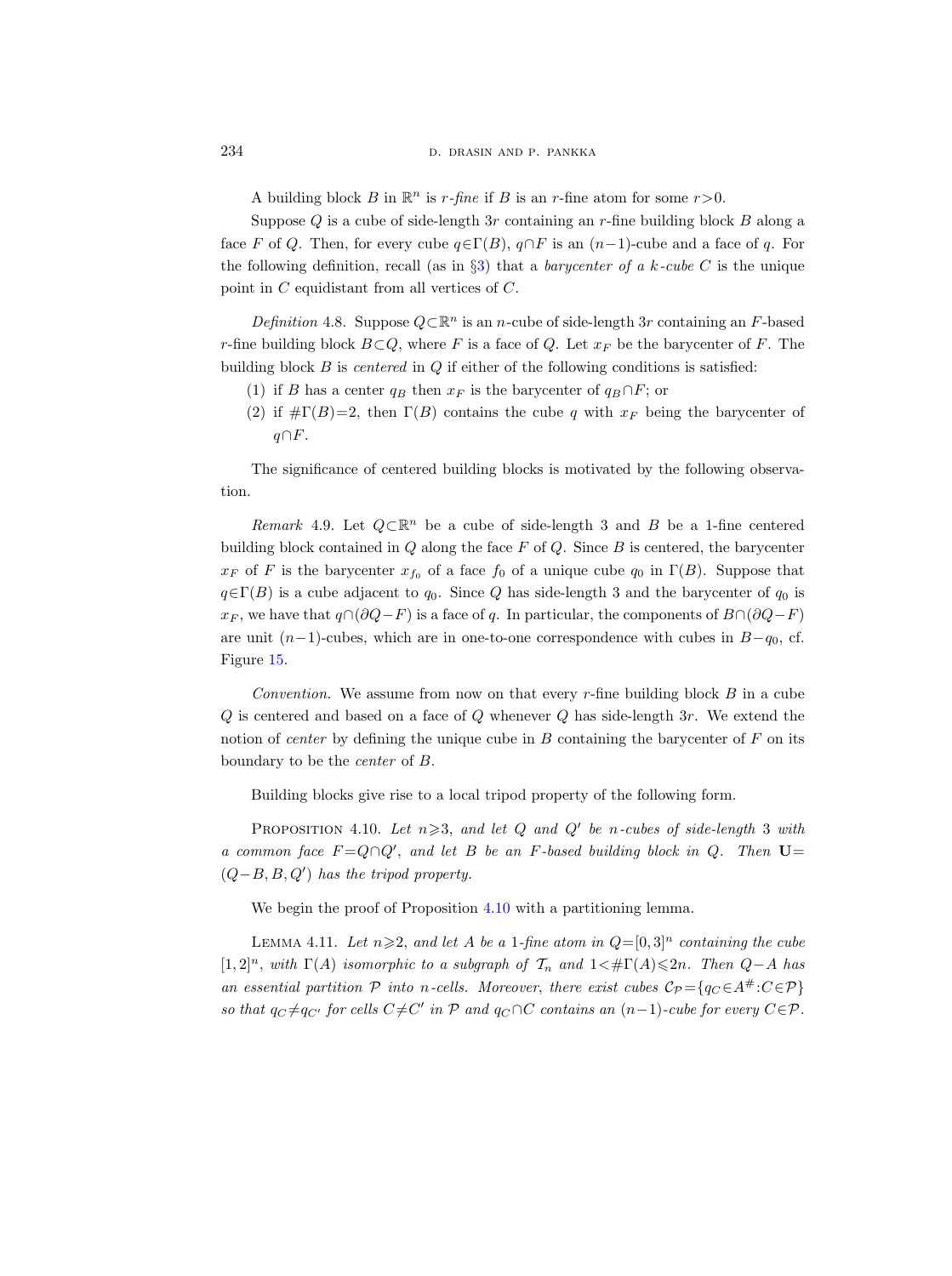*Proof.* In the special case  $\#\Gamma(A)=2$ , we may take  $\mathcal{P} = \{Q-A\}$  and  $\mathcal{C}_{\mathcal{P}} = \{[1,2]^n\}.$ 

The proof in the general case is by induction on the dimension  $n$ . The claim clearly holds for  $n=2$ ; consider e.g variations of Example [4.6.](#page-23-3) Suppose that  $n\geqslant 3$  is a dimension for which the claim holds for  $n-1$ .

Let A be a 1-fine atom in  $Q=[0,3]^n$  containing  $[1,2]^n$  with  $\Gamma(A)$  isomorphic to a subtree of  $\mathcal{T}_n$  and  $1 \lt \# \Gamma(A) \leq 2n$ . By rotation, we may assume that  $[1, 2]^n + e_1 \in \Gamma(A)$ . Let  $F = [0, 3]^{n-1}$ . Then  $A \cap (F \times [1, 2]) = A' \times [1, 2]$ , where A' is an  $(n-1)$ -dimensional atom in F where  $1 < \#\Gamma(A') \leq 2(n-1)$ . The adjacency graph  $\Gamma(A')$  is isomorphic to a subgraph of  $\mathcal{T}_{n-1}$ . By induction,  $F - A'$  has an essential partition  $\mathcal{P}'$  into  $(n-1)$ -cells and, for each  $C' \in \mathcal{P}'$ , we may fix  $q_{C'} \in \mathcal{C}_{\mathcal{P}'} \subset (A')^{\#}$  so that each  $C' \cap q_{C'}$  contains an  $(n-2)$ -cube.

Let  $\mathcal{P}'' = \{C' \times [0,3]: C' \in \mathcal{P}'\}$ . We observe that  $Q-(\mathcal{P}'' \cup A)$  consists of unit cubes in  $(A' \times [0, 3] - A)^{\#}$ . It is now easy to find, for each  $C' \in \mathcal{P}'$  a cubical n-cell  $\Omega_{C'}$  so that  $C' \times [0,3] \subset \Omega_{C'}$ ,  $\bigcup_{C' \in \mathcal{P'}} \Omega_{C'} = Q - A$ , and that the sets  $\Omega_{C'}$  are pairwise essentially disjoint. We set  $\mathcal{P} = \{ \Omega_{C'} : C' \in \mathcal{P}' \}$  and  $\mathcal{C}_{\mathcal{P}} = \{ q_{C'} \times [1, 2] : C' \in \mathcal{P}' \}.$ П

The following corollary encapsulates the key consequence of Lemma [4.11.](#page-25-1)

<span id="page-26-0"></span>COROLLARY 4.12. Let  $n \geqslant 3$ , Q be an n-cube of side-length 3 and F be a face of Q. Given an F-based building block B in Q, the set  $F - B$  has an essential partition  $\mathcal P$ into cubical  $(n-1)$ -cells and there exists a collection  $C_{\mathcal{P}} = \{q_C \in B^{\#}: C \in \mathcal{P}\}\$  of pairwise essentially disjoint unit n-cubes so that  $C \cap q_C$  contains an  $(n-2)$ -cube for every  $C \in \mathcal{P}$ .

*Proof.* We may assume that  $Q=[0,3]^n$  and  $F=[0,3]^{n-1}$ . Since  $F \cap B$  is an  $(n-1)$ dimensional atom containing  $[1,2]^{n-1}$  and having an adjacency tree isomorphic to a (proper) subtree of  $\mathcal{T}_{n-1}$  with at least two vertices, the claim follows from Lemma [4.11.](#page-25-1)  $\Box$ 

*Proof of Proposition* [4.10](#page-25-0). Clearly the pairwise common boundary  $\partial_U U$  consists of U-equivalence classes  $(Q - B) \cap B$ ,  $B \cap Q'$ , and  $(Q - B) \cap Q'$ . The classes  $(Q - B) \cap B$  and B∩Q' are  $(n-1)$ -cells meeting  $\partial_0$ U in an  $(n-2)$ -cell. We construct now an essential partition of  $\partial_{\mathfrak{g}} U$  into  $(n-1)$ -cells as required.

Let  $P$  and  $C_P$  be sets as in Corollary [4.12.](#page-26-0) Then there exists an essential partition  ${A_C : C \in \mathcal{P}}$  of B into atoms  $A_C$  satisfying  $q_C \subset A_C$ ; consider, for example, the components of the graph  $\Gamma(B^{\#}\backslash \mathcal{P})$ . For every  $C\in \mathcal{P}$ , take  $\Delta_C = \{A_C \cap (Q-B), A_C \cap Q', C\}$ . Then  $\Delta = \bigcup_{C \in \mathcal{P}} \Delta_C$  is the required partition of  $\partial_{\cup} \mathbf{U}$ .  $\Box$ 

In what follows, Proposition [4.10](#page-25-0) is used to verify the tripod property for essential partitions obtained by rearrangements based on building blocks.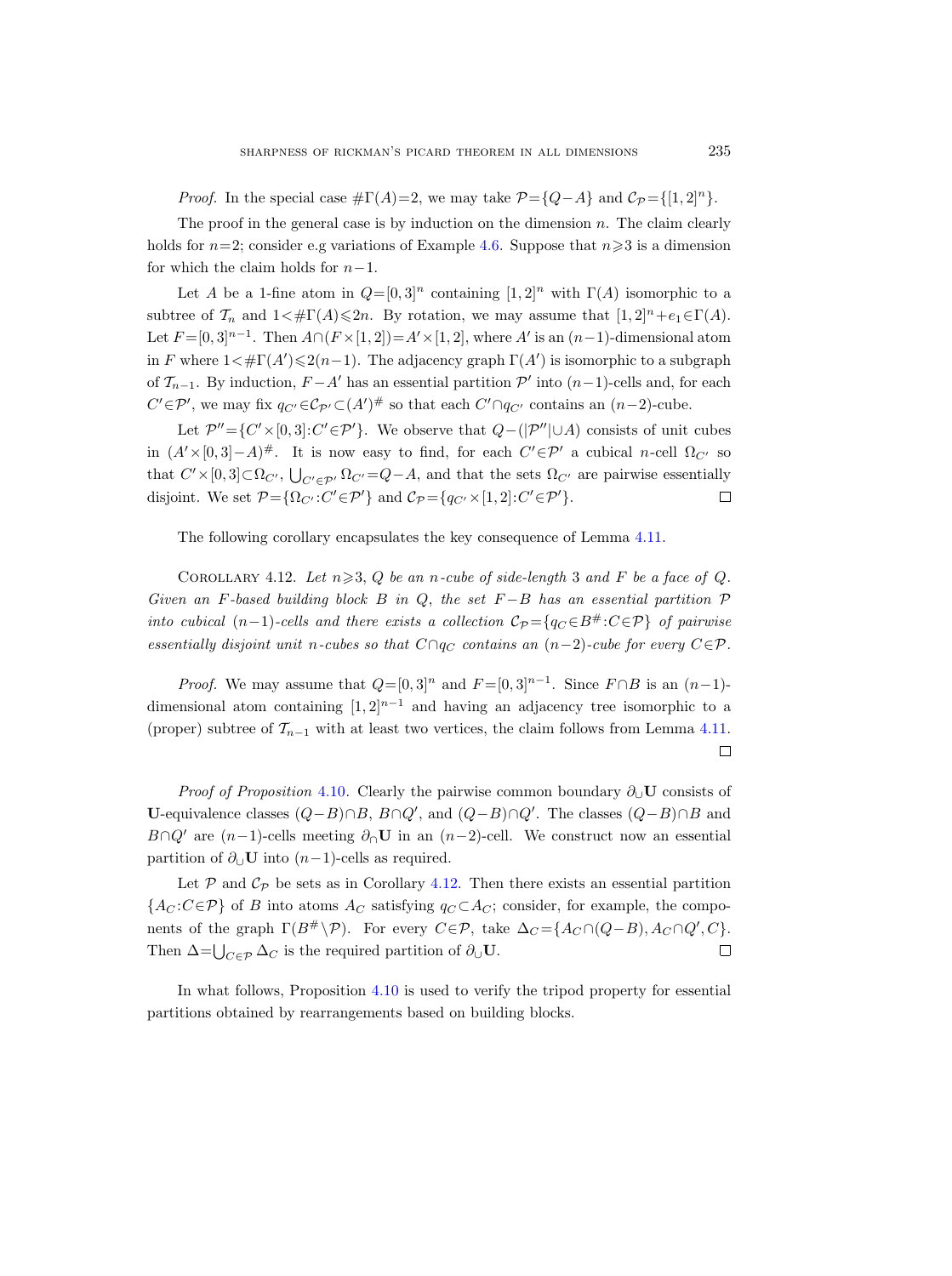## <span id="page-27-0"></span>4.2. Flat (planar) rearrangements

Although the notion of atom admits a large variety of possible constructions, we restrict ourselves to only a few basic constructions, all of which appear in this section. These choices yield a double edged sword: we avoid self-intersections and thus preserve the topology of the original essential partition after rearrangement, as a penalty we create neglected faces (discussed in §[4.4\)](#page-34-0).

In the next two sections we discuss local rearrangements, based on centered building blocks in a single *n*-cube. This section concerns *flat rearrangements*, in that atoms are extended across a single face of a cube. The following section considers the case that atoms are extended across several faces of a cube.

With this objective in mind, we say that an atom  $A$ , which is a pairwise essentially disjoint union of building blocks, consists of building blocks. Note that planar atoms admit unique partitions into building blocks, but essential partitions of non-planar atoms into building blocks are not unique. Indeed, in each corner where two planar parts of a non-planar atom meet, there are two possible partitions if one of the building blocks consists of two cubes. This ambiguity is, however, not significant in our considerations, since in these cases we may take any possible partition. Keeping this ambiguity in mind, we give the following definition.

Definition 4.13. Given an atom A consisting of building blocks, we denote by  $\widetilde{\Gamma}(A)$ the adjacency graph  $\Gamma(\mathcal{B})$ , where  $\mathcal B$  is an essential partition of A into building blocks. We also set  $\ell_{\text{bb}}(A)=\ell(\Gamma(\mathcal{B})).$ 

Thus, when the essential partition of A into building blocks is clear from the context, we denote this adjacency graph by  $\tilde{\Gamma}(A)$ . Note that  $\tilde{\Gamma}(A)$  is always a tree.

We consider different cases, starting from simple and heading to more complicated constructions.

Let  $Q$  be an *n*-cube of side-length 9 and F be a face of  $Q$ . We subdivide  $Q$  into  $3<sup>n</sup>$ congruent n-cubes of side-length 3, i.e., we consider  $Q^*$ . Then  $Q^*$  induces a subdivision of F into  $3^{n-1}$  congruent  $(n-1)$ -cubes of side-length 3. The collection of these  $(n-1)$ -cubes is  $F^*$ . Let  $\mathcal{Q}(Q; F)$  be the subset of cubes in  $Q^*$  with a face in  $F^*$ .

<span id="page-27-2"></span>Definition 4.14. A quadruple  $(Q, F, \mathcal{Q}'_0, q_0)$  forms initial data if

(a)  $q_0$  is an *n*-cube of side-length 3 so that  $q_0 \cap Q$  is a face of  $q_0$  and  $q_0 \cap F$  is an  $(n-2)$ -cube; and

- (b)  $\mathcal{Q}'_0 \subset \mathcal{Q}(Q;F)$  is a collection with
- (i)  $\Gamma(\mathcal{Q}'_0)$  connected, and
- <span id="page-27-1"></span>(ii)  $q_0 \cap |\mathcal{Q}_0'| = q_0 \cap Q$ .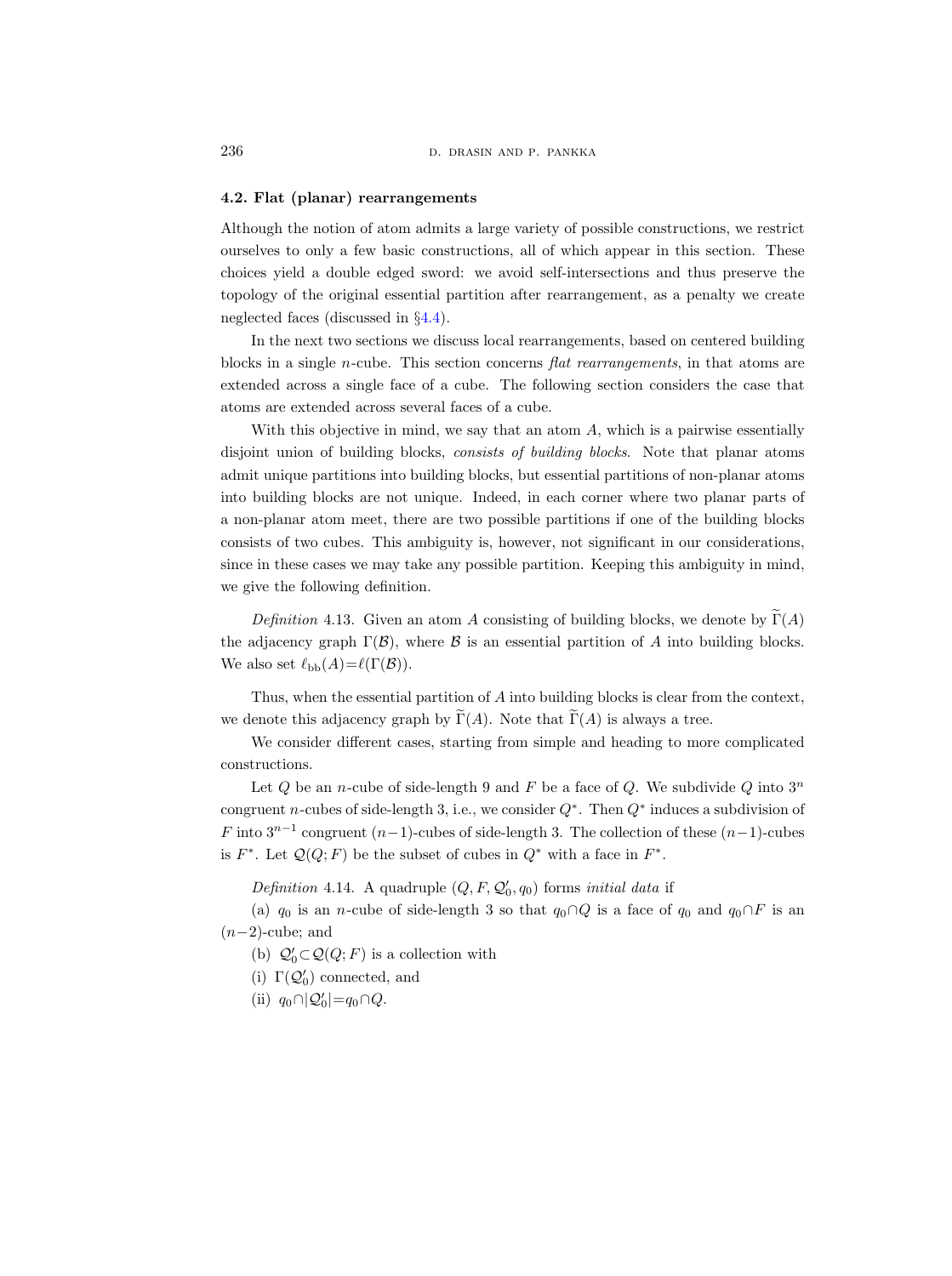

<span id="page-28-1"></span>Figure 16. An example of an initial data  $(Q, F, \mathcal{Q}'_0, q_0)$ . The face F (side-length 9) and cube  $q_0$  (side-length 3) are viewed from above, cubes in  $\mathcal{Q}(Q;F) \backslash \mathcal{Q}'_0$  are marked with 'x';  $n=3$ .

Definition 4.15. Let  $(Q, F, \mathcal{Q}'_0, q_0)$  be initial data. A maximal tree  $\Gamma \subset \Gamma(\mathcal{Q}'_0 \cup \{q_0\})$ is a spanning tree associated with this initial data if  $\Gamma$  has valence less than  $2(n-1)$ .

The valence bound  $2(n-1)$  in Definition [4.15](#page-27-1) was already anticipated in our valence bound for building blocks, recall Definition [4.7.](#page-24-2)

The following simple lemma shows the existence of spanning trees in the configurations we consider here. Let  $q_F$  be the unique cube of side-length 3 in  $\mathcal{Q}(Q; F)$  having valence  $2(n-1)$  in  $\Gamma(\mathcal{Q}(Q; F))$ ; thus the barycenter of  $q_F \cap F$  is the barycenter of F.

<span id="page-28-2"></span>LEMMA 4.16. Suppose  $(Q, F, Q'_0, q_0)$  forms initial data and  $\Gamma(Q'_0 \setminus {q_F})$  is connected. Then there exists a spanning tree  $\Gamma \subset \Gamma(\mathcal{Q}'_0)$ .

*Proof.* Let  $\Gamma'$  be a maximal tree in  $\Gamma(\mathcal{Q}'_0 \setminus \{q_F\})$ . Since  $\Gamma(\mathcal{Q}'_0 \setminus \{q_F\}) \subset \Gamma(\mathcal{Q}(Q; F))$ and  $q_F$  is the unique vertex in  $\Gamma(\mathcal{Q}(Q; F))$  having valence  $2(n-1)$ , Γ' is a spanning tree of  $\Gamma(\mathcal{Q}'_0 \setminus \{q_F\})$ . If  $q_F \notin \mathcal{Q}'_0$ , we may take  $\Gamma = \Gamma'$ .

If  $q_F \in \mathcal{Q}'_0$ , let  $q' \in \Gamma(\mathcal{Q}'_0)$  be a vertex adjacent to  $q_F$ . We extend  $\Gamma'$  to a tree  $\Gamma$ containing  $q_F$  by adding the edge  $\{q', q_F\}$ . Since the valence of  $q'$  in  $\Gamma'$  is less than  $2(n-1)-1$ , the claim follows.  $\Box$ 

Spanning trees repartition Q using atoms.

<span id="page-28-0"></span>LEMMA 4.17. Given initial data  $(Q, F, \mathcal{Q}'_0, q_0)$  and a spanning tree  $\Gamma$ , there exists a 1-fine atom  $A_{\Gamma}$  in Q with the following properties:

- (1)  $A_{\Gamma} \cap q'$  is an F-based building block for every  $q' \in \mathcal{Q}'_0$ ;
- (2) the adjacency graph  $\widetilde{\Gamma}(A_{\Gamma})$  of building blocks is  $\Gamma \backslash \{q_0\};$
- (3)  $A_{\Gamma} \cup q_0$  is an n-cell; and
- (4)  $A_{\Gamma} \cap \partial Q \subset F \cup q_0$ .

We call  $A_{\Gamma}$  the (unique) atom associated with the spanning tree  $\Gamma$  (and initial data  $(Q, F, \mathcal{Q}'_0, q_0)$ .

<span id="page-28-3"></span>Remark 4.18. Note that the atom  $A_{\Gamma}$  in Lemma [4.17](#page-28-0) is on the boundary of Q as defined in  $\S3.1$ . Thus  $Q-A<sub>Γ</sub>$  is a dented cube and, in particular, an n-cell.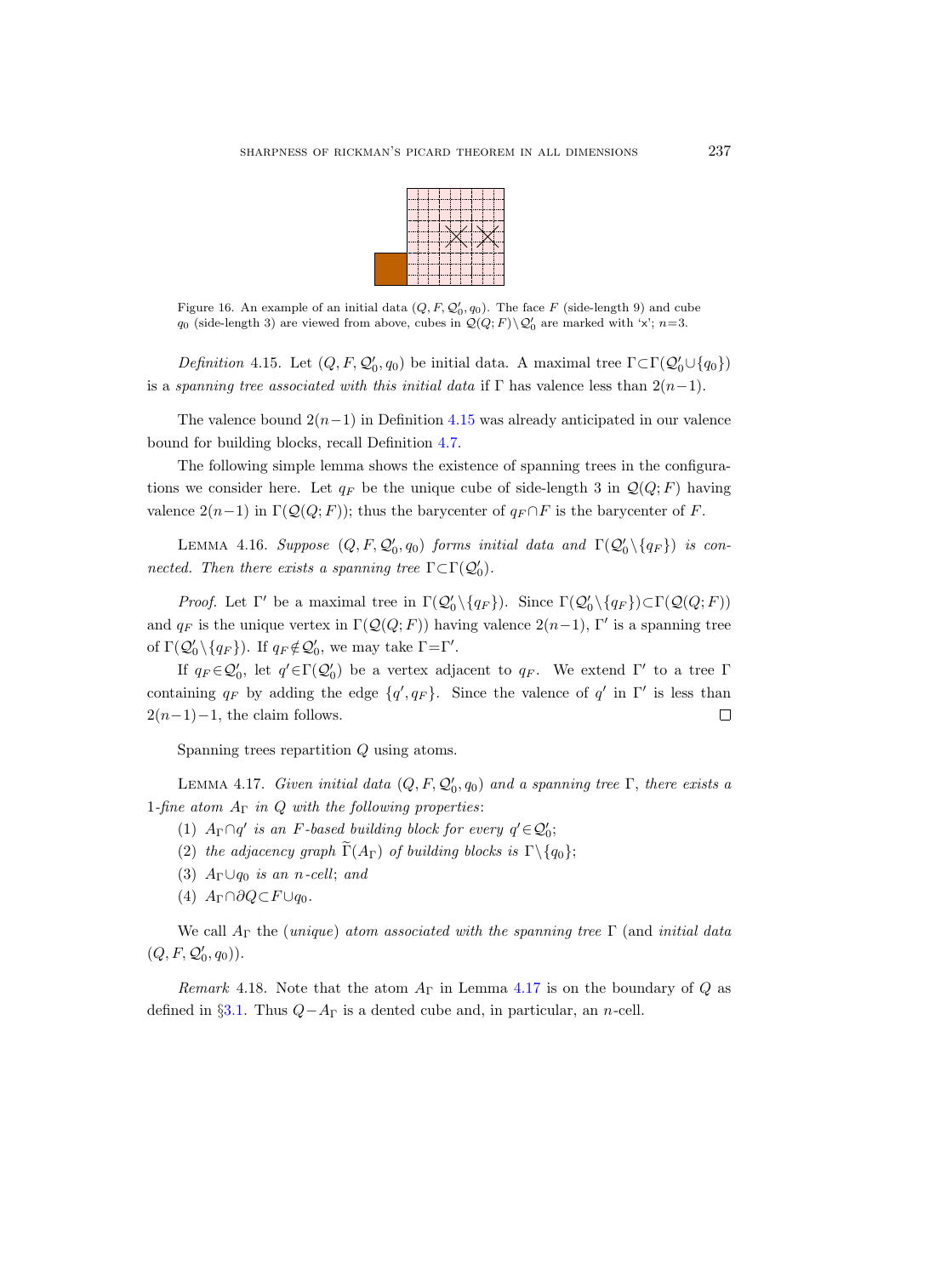

Figure 17. A spanning tree (left) and the corresponding atom (right) associated with the initial data in Figure [16.](#page-28-1)

Proof of Lemma [4.17](#page-28-0). To obtain the building blocks, we make the following observation.

Suppose  $q' \in \Gamma$  is a vertex other than  $q_0$ . Let  $\Gamma_{q'}$  be the star of  $q'$  in  $\Gamma$ , that is, the subgraph of  $\Gamma$  containing only edges connecting to  $q'$  and all vertices on these edges. We let  $E_{q'} = |\Gamma_{q'}|$ . Then  $E_{q'}$  is a building block.

To each  $q' \in \mathcal{Q}'_0$  corresponds a unique F-based centered building block  $B_{q'} \subset q'$  which is a translation of  $\frac{1}{3}E_{q'}$ . These building blocks form an essential partition of the atom  $A_{\Gamma} = \bigcup_{q' \in \mathcal{Q}'_0} B_{q'}$ , whose adjacency graph  $\Gamma(A_{\Gamma}) = \Gamma(\{B_{q'} : q' \in \mathcal{Q}'_0\})$  is isomorphic to  $\Gamma$ .

Conditions (1), (2), and (4) are clearly satisfied by the construction. Since  $\Gamma$  is a tree,  $A_{\Gamma}$  is an atom. As  $q_0$  is a leaf in  $\Gamma$  and  $A_{\Gamma} \cap q_0$  is an  $(n-1)$ -cube,  $A_{\Gamma} \cup q_0$  is an n-cell and (3) holds.  $\Box$ 

Atoms associated with initial data and spanning trees immediately yield a local tripod property.

<span id="page-29-0"></span>LEMMA 4.19. Let  $Q$  and  $Q'$  be n-cubes of side-length 9 sharing the face  $F$ . Suppose that  $(Q, F, Q(Q; F), q_0)$  forms initial data with spanning tree  $\Gamma$ . Let  $A_{\Gamma}$  be the atom associated with  $\Gamma$  and  $(Q, F, Q(Q; F), q_0)$ . Then the essential partition  $\mathbf{U} = (Q - A_{\Gamma}, A_{\Gamma}, Q')$ of  $Q \cup Q'$  has the tripod property.

*Proof.* Let q be a cube in  $\mathcal{Q}(Q; F)$  and let q<sub>−</sub> be the unique cube in  $Q'$  sharing a face with q. Denote by  $B_q$  the building block  $q \cap A_\Gamma$ . By Proposition [4.10,](#page-25-0)  $(q-B_q, B_q, q_-)$ satisfies the tripod property. Let  $\Delta_q$  be an essential partition of  $(\partial_{\cup} \mathbf{U}) \cap q$  as in Defini-tion [4.4.](#page-23-0) Since  $\mathcal{Q}(Q; F)$  is an essential partition of a cubical set having  $\partial_U \mathbf{U}$  (essentially)  $\Box$ in its interior,  $\Delta = \bigcup_{q \in \mathcal{Q}(Q;F)} \Delta_q$  is a required essential partition of  $\partial_{\cup} \mathbf{U}$ .

More generally, we may consider initial data  $(Q, F, \mathcal{Q}'_0, q_0)$ , where  $q_0 \in \mathcal{Q}(Q; F)$ ; this means that  $q_0 \subset Q$  with  $q_0 \cap F$  being a face of  $q_0$ . Initial data of this type is called *internal* initial data. This notion of initial data is especially useful for extending a 3-fine building block inside a cube of side-length 9. We formulate now this rearrangement procedure.

<span id="page-29-1"></span>COROLLARY 4.20. Let  $Q$  be a cube of side-length 9 and  $F$  be a face of  $Q$ . Let also  $q_1, ..., q_p$  be pairwise essentially disjoint cubes in  $\mathcal{Q}(Q; F)$ . Suppose, for  $1 \leq r \leq p$ , each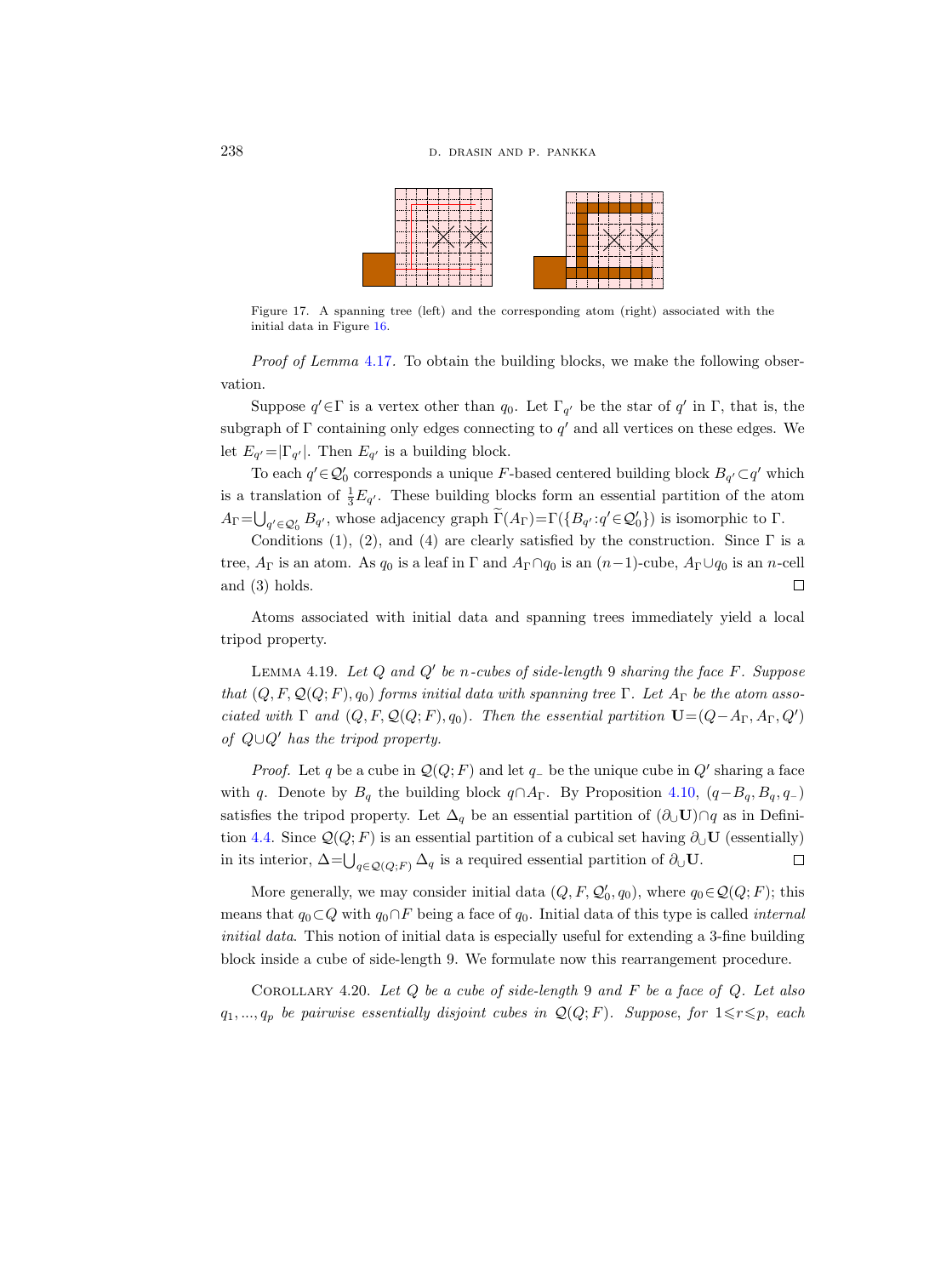

Figure 18. Some examples of atoms  $A_r$  for  $r=1, ..., p$  each associated with an internal initial data; here  $p=1, 2, 2, 3$ .

 $(Q, F, \mathcal{Q}'_r, q_r)$  forms internal initial data with  $\mathcal{Q}'_r \subset \mathcal{Q}(Q; F)$  and  $\mathcal{Q}'_t \cap \mathcal{Q}'_s = \varnothing$  for  $t \neq s$ . Suppose  $\Gamma_1, ..., \Gamma_p$ , respectively, are spanning trees for these initial data. Then there exist pairwise disjoint 1-fine atoms  $A_r$  associated with initial data  $(Q, F, \mathcal{Q}'_r, q_r)$  for  $r = 1, ..., p$ .

It is easy to obtain a local tripod property for these repartitions. We leave the details, similar to those of the proof of Lemma [4.19,](#page-29-0) to the interested reader.

COROLLARY 4.21. Let  $Q$  and  $Q'$  be n-cubes of side-length 9 sharing the face  $F$ , and suppose that, for each  $1 \leq r \leq p$ ,  $(Q, F, Q'_r, q_r)$  forms internal initial data as in Corollary [4.20](#page-29-1) so that in addition

$$
B := |\mathcal{Q}(Q;F)| - \bigcup_{r=1}^{p} |\mathcal{Q}'_r|
$$

is a building block of side-length 3. For each  $1 \leq r \leq p$ , let  $\Gamma_r$  be a spanning tree for  $(Q, F, Q'_r, q_r)$ , associate an atom  $A_r$  with  $\Gamma_r$  as in Corollary [4.20](#page-29-1) and define A as the (disjoint) union of the atoms  $A_r$ . Then the essential partition

$$
\mathbf{U} = (Q - (B \cup A), B \cup A, Q')
$$

of  $Q\cup Q'$  has the tripod property.

Convention. Henceforth we do not differentiate between initial data and internal initial data, and refer to both as initial data.

#### <span id="page-30-0"></span>4.3. Non-flat (non-planar) rearrangements

We consider now local rearrangements in the non-flat case. For our purposes it suffices to consider rearrangements which occur in a single cube.

Let  $Q$  be an *n*-cube of side-length 9 and  $\mathcal F$  be a subset of the collection of all faces of Q. Let F be partitioned into the sets  $\mathcal{F}^1$  and  $\mathcal{F}^2$  so that  $|\mathcal{F}^r|$  is an  $(n-1)$ -cell for  $r=1, 2$ . Note that each  $|\mathcal{F}^r|$ , in particular, is a union of faces of Q.

<span id="page-30-1"></span>Let  $\mathcal{Q}(Q;\mathcal{F})\subset Q^*$  be the cubes having a face in  $|\mathcal{F}|$ ; we denote by  $\mathcal{Q}(Q;\mathcal{F}^r)\subset\mathcal{Q}(Q;\mathcal{F})$ those with a face in  $|\mathcal{F}^r|$ . Note that  $\{Q(Q;\mathcal{F}^1),Q(Q;\mathcal{F}^2)\}\$ is not (necessarily) a partition of  $\mathcal{Q}(Q; \mathcal{F})$ . The following definition generalizes Definition [4.14.](#page-27-2)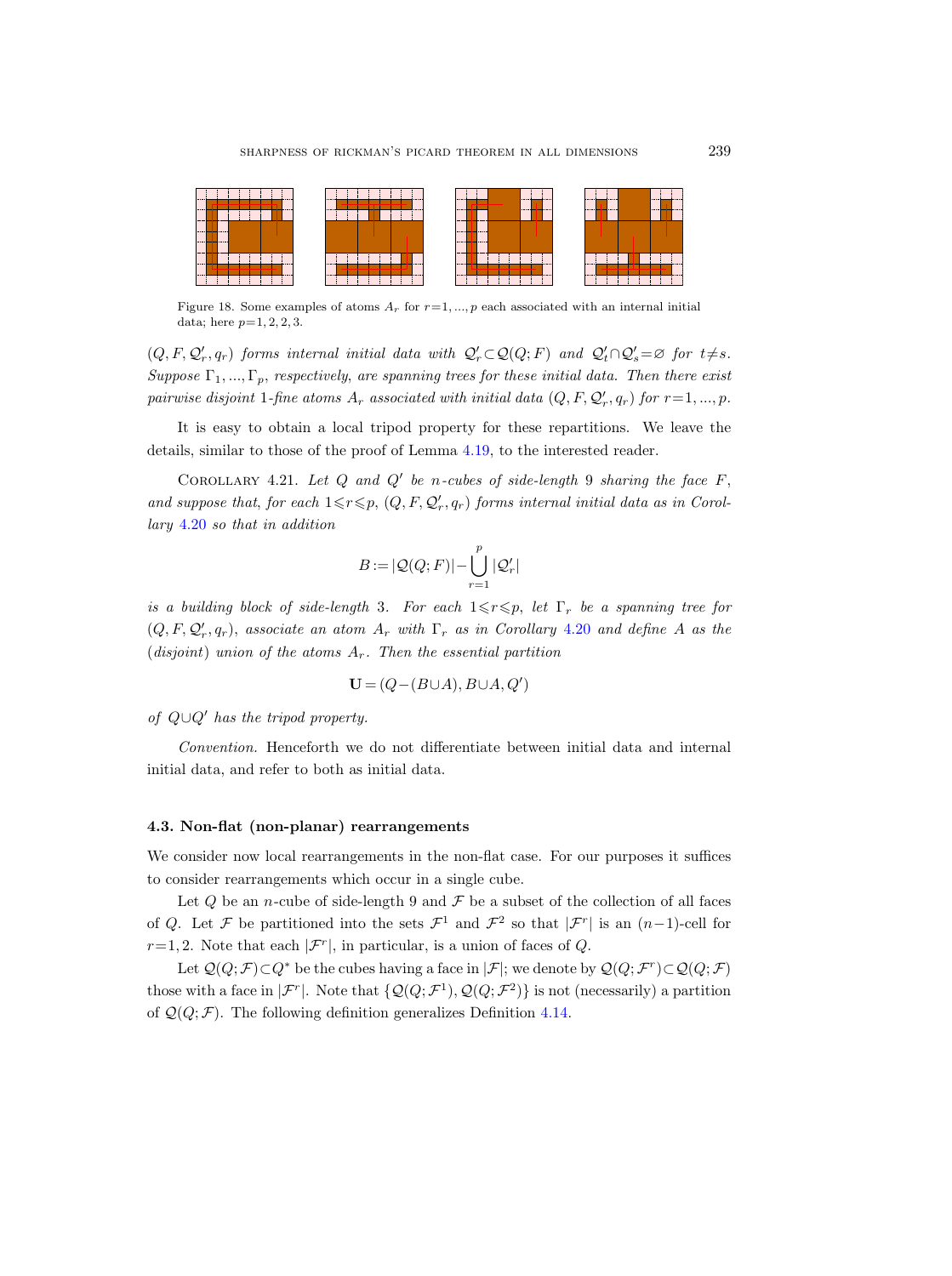Definition 4.22. A triple

$$
(Q,(\mathcal{F}^1,\mathcal{Q}''_1,q_1),(\mathcal{F}^2,\mathcal{Q}''_2,q_2))
$$

forms non-flat initial data if the following conditions are satisfied:

(a) for every  $r=1, 2, q_r \subset \mathbb{R}^n - Q$  is an n-cube of side-length 3 with  $Q \cap q_r$  being a face of  $q_r$  and  $q_r \cap |\mathcal{F}^r|$  being an  $(n-2)$ -cube;

- (b)  $\{Q''_1, Q''_2\}$  is a partition of  $\mathcal{Q}(Q; \mathcal{F})$  which, for  $r=1, 2$ , satisfies
- (0)  $Q''_r \subset Q(Q; \mathcal{F}^r)$ ,
- (1)  $\Gamma(\mathcal{Q}''_r)$  is connected,
- (2)  $q_r \cap |\mathcal{Q}''_r|$  is a face of  $q_r$ , and
- (3)  $q_r \cap |\mathcal{F}^r| \cap |\mathcal{Q}''_r|$  is an  $(n-2)$ -cube.

*Remark* 4.23. Let  $(Q, (\mathcal{F}^1, Q''_1, q_1), (\mathcal{F}^2, Q''_2, q_2))$  be as in Definition [4.22,](#page-30-1) and let  $q_1^+$ and  $q_2^+$  be the *n*-cubes in  $Q^*$  sharing a face with  $q_1$  and  $q_2$ , respectively. Since  $q_1 \cap Q$  is a face of  $q_1$ , condition (2) in (b) shows that  $q_1^+ \in \mathcal{Q}_1''$ . Clearly, the same argument holds for  $q_2$  and we also have  $q_2^+\in \mathcal{Q}_2''$ .

Let  $r \in \{1, 2\}$ ,  $\Gamma \subset \Gamma(\mathcal{F}^r)$  be a maximal tree and  $\mathcal{Q}' \subset \mathcal{Q}(Q; \mathcal{F}) \cup \{q_r\}$ . A subgraph  $\Gamma \subset \Gamma(\mathcal{Q}')$  is dominated by  $\tilde{\Gamma}$  if, for each vertex  $q \in \Gamma$  and the star  $\Gamma_q$  of q in  $\Gamma$ , either there exists a vertex  $F_q \in \Gamma(\mathcal{F}^r)$  satisfying  $\Gamma_q \setminus \{q_r\} \subset \mathcal{Q}(Q; F_q)$  or there exists an edge  $\{F_q, F'_q\} \in \widehat{\Gamma}$  satisfying  $\Gamma_q \setminus \{q_r\} \subset \mathcal{Q}(Q; F_q) \cup \mathcal{Q}(Q; F'_q)$ .

<span id="page-31-1"></span>Definition 4.24. Let  $(Q, (\mathcal{F}^1, \mathcal{Q}_1'', q_1), (\mathcal{F}^2, \mathcal{Q}_2'', q_2))$  form non-planar initial data. A maximal forest  $\Sigma = \Gamma_1 \cup \Gamma_2 \subset \Gamma(\mathcal{Q}'' \cup \{q_1, q_2\})$  is a spanning forest associated with this data if

(i) ∑ has valence less than  $2(n-1)$ ; and

(ii) for  $r=1, 2, \Gamma_r$  is a maximal tree in  $\Gamma(\mathcal{Q}_r'' \cup \{q_r\})$  dominated by a maximal tree of  $\Gamma(\mathcal{F}^r)$ .

The proof of the following existence result for spanning forests is analogous to Lemma [4.16,](#page-28-2) and we omit the details. Let  $\mathcal{Q}'_c(Q;\mathcal{F})$  be the collection of all cubes in  $Q(Q; \mathcal{F})$  having valence  $2(n-1)$ .

LEMMA 4.25. Suppose that  $(Q, (\mathcal{F}^1, \mathcal{Q}''_1, q_1), (\mathcal{F}^2, \mathcal{Q}''_2, q_2))$  forms non-planar initial data for which  $\Gamma(\mathcal{Q}''_r \backslash \mathcal{Q}_c(Q; \mathcal{F}))$  is connected for  $r=1, 2$ . Then there exists a spanning forest  $\Sigma$  associated with  $(Q, (\mathcal{F}^1, \mathcal{Q}''_1, q_1), (\mathcal{F}^2, \mathcal{Q}''_2, q_2)).$ 

<span id="page-31-0"></span>LEMMA 4.26. Let  $(Q, (\mathcal{F}^1, \mathcal{Q}''_1, q_1), (\mathcal{F}^2, \mathcal{Q}''_2, q_2))$  form non-planar initial data, and let  $\Sigma = \Gamma_1 \cup \Gamma_2 \subset \Gamma(\mathcal{Q}' \cup \{q_1, q_2\})$  be a spanning forest.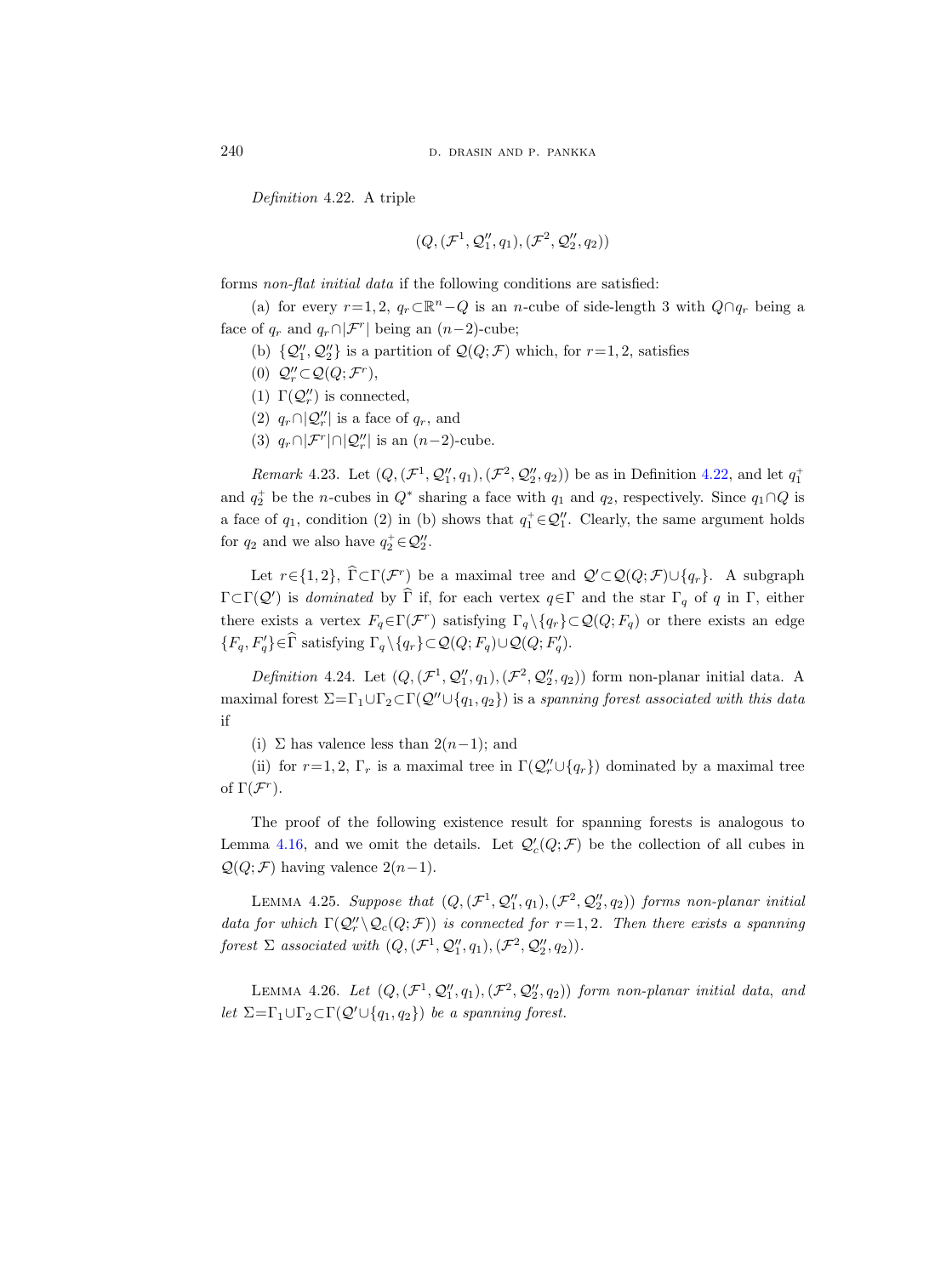

<span id="page-32-0"></span>Figure 19. A spanning forest on four faces  $\mathcal F$  of a cube  $\mathcal Q$ ; note that the forest enters each cube q in  $\mathcal{Q}(Q;\mathcal{F})$ . Here Q is the center cube in a building block consisting of 3 cubes (left figure).

Then there exist a 1-fine cubical set  $A_{\Sigma}$  in Q composed of pairwise disjoint 1-fine atoms  $A_1$  and  $A_2$  which, for  $r=1, 2$ , satisfies the following properties:

(1) each  $A_r$  is composed of building blocks;

(2) for every  $q'' \in \mathcal{Q}''$ ,  $A_r \cap q''$  is an atom having an essential partition into at most two building blocks;

- (3) every building block in  $A_r$  is F-based with  $F \in \mathcal{F}^r$ ;
- (4)  $A_r \cup q_r$  is an n-cell;
- (5)  $A_r \cap \partial Q \subset |\mathcal{F}^r| \cup q_r$ ; and
- (6) the adjacency graph of the cells  $\{A_r \cap Q'' : Q'' \in \mathcal{Q}_r''\}$  is isomorphic to  $\Gamma_r$ .

The set  $A_{\Sigma}$  in Lemma [4.26](#page-31-0) is said to be associated with this initial data and the spanning forest  $\Sigma$ . Property (2) is a consequence of the trees  $\Gamma_1$  and  $\Gamma_2$  being dominated by  $\Gamma(\mathcal{F}^1)$  and  $\Gamma(\mathcal{F}^2)$  respectively. Property (3) asserts that  $A_{\Sigma}$  is on the boundary of Q.

Remark 4.27. As in Remark [4.18,](#page-28-3) the components  $A_1$  and  $A_2$  of  $A_\Sigma$  in Lemma [4.26](#page-31-0) are atoms on the boundary of Q. In particularly,  $Q-A_{\Sigma}$  is a dented cube.

*Proof of Lemma [4.26](#page-31-0).* Consider first the tree  $\Gamma_1$ . Let  $q' \in \Gamma_1$  be an F-based cube, where  $F \in \mathcal{F}^1$ , and let  $\Gamma_{q'}$  be the star of  $q'$  in  $\Gamma_1$ .

If  $|\Gamma_{q'}|$  is F-based, we fix a building block  $B_{q'}$  as in Lemma [4.17.](#page-28-0) Suppose, however, that  $|\Gamma_{q'}|$  is not F-based. Then, by (ii) in Definition [4.24,](#page-31-1) there exists a face  $F' \in \mathcal{F}^1$  so that each cube in  $\Gamma_{q'}$  is either F-based or F'-based. Thus there exist an F-based building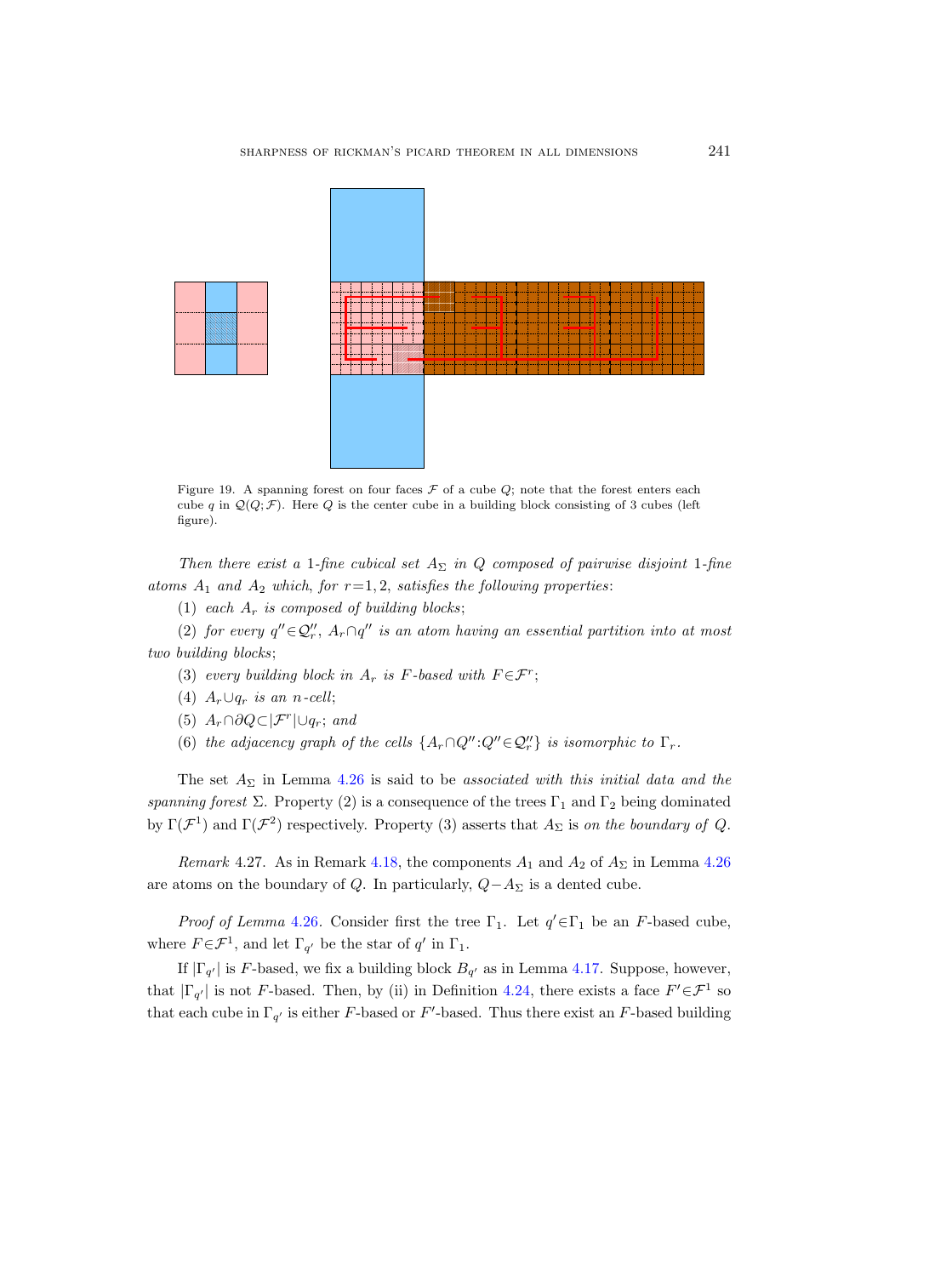

<span id="page-33-0"></span>Figure 20. The atoms  $A_1$  and  $A_2$  associated with the initial data in Figure [19.](#page-32-0)

block  $B_F$  and an F'-based building block  $B_{F'}$  in  $q'$  with the following properties:

(i)  $B_F \cap B_{F'}$  is an  $(n-1)$ -cube; and

(ii)  $B_F \cup B_{F'}$  meets the neighbors of  $q'$  in  $\Gamma_1$  in  $(n-1)$ -cubes.

In this case, we take  $B_{q'}=B_F\cup B_{F'}$ , and define  $A_1=\bigcup_{q'\in\Gamma}B_{q'}$ . The atom  $A_2$  is defined similarly. It is easy to check that  $A_1$  and  $A_2$  satisfy properties (1)–(6).  $\Box$ 

These non-planar rearrangements satisfy the tripod property.

LEMMA 4.28. Let  $\mathbf{U}=(U_1, U_2, U_3)$  be an essential partition and  $Q\subset U_3$  be an n-cube of side-length 9 sharing a face with both  $U_1$  and  $U_2$ . Let

$$
(Q,(\mathcal{F}^1,\mathcal{Q}''_1,q_1),(\mathcal{F}^2,\mathcal{Q}''_2,q_2))
$$

form non-planar initial data for which

(i)  $q_r \subset U_r$  for  $r=1, 2;$ 

(ii)  $|\mathcal{F}^r| \subset Q \cap U_{j_r}$ , where  $\{j_r, r\} = \{1, 2\}$ ; and

(iii)  $|\mathcal{F}^1| \cup |\mathcal{F}^2| = Q \cap \partial_{\cup} \mathbf{U}$ .

Let  $\Sigma$  be a spanning forest for this initial data and let  $A_{\Sigma} = A_1 \cup A_2$  be the union of the atoms associated with this initial data and spanning forest.

Then the essential partition

$$
\mathbf{V} = (U_1 \cup A_1, U_2 \cup A_2, U_3 - A_{\Sigma})
$$

has the tripod property in Q.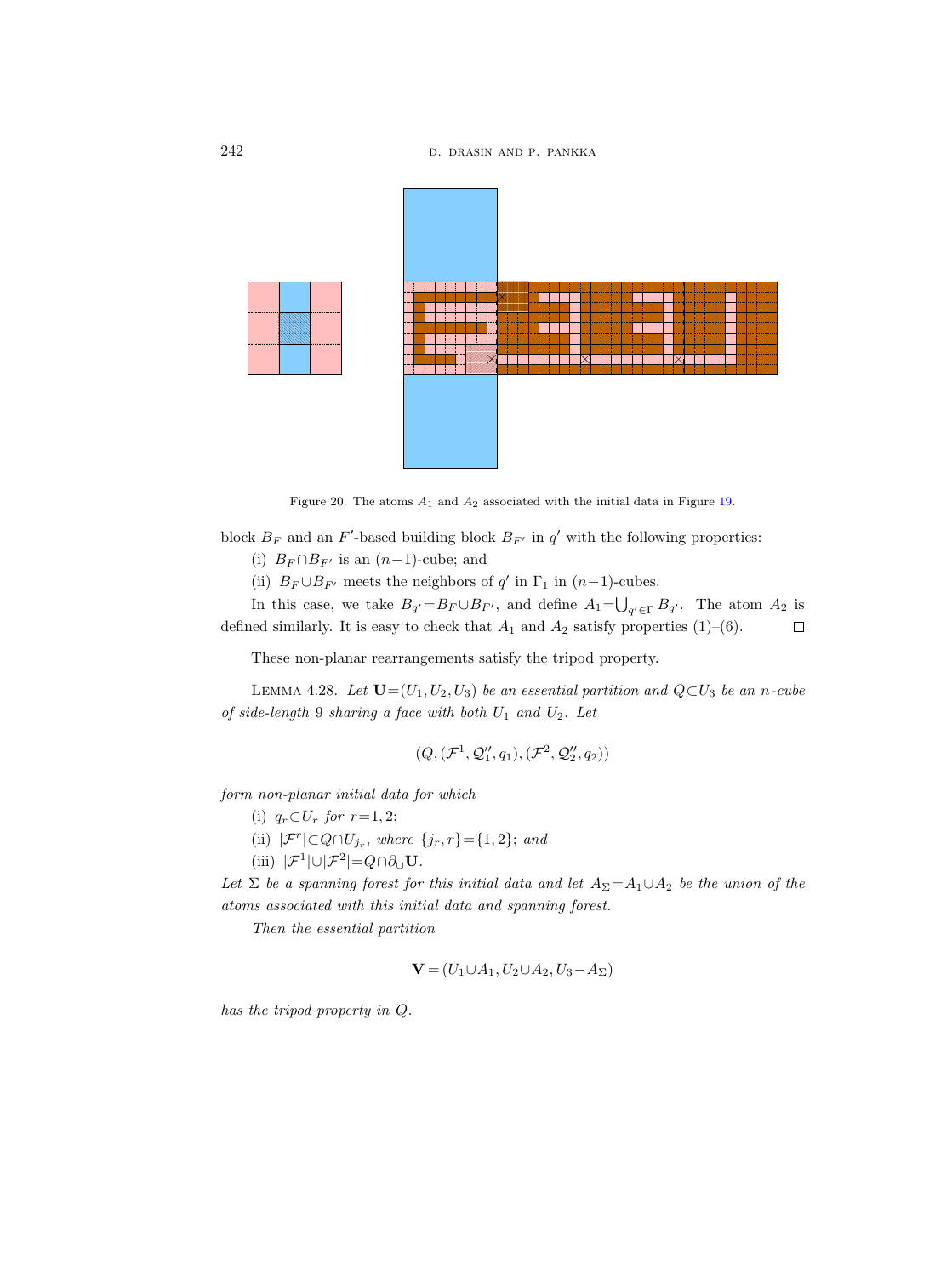*Proof.* It suffices to verify that  $\partial_{\mathsf{U}}\mathbf{V}$  satisfies the tripod property in every cube in  $\mathcal{Q}(Q; \mathcal{F}).$ 

Let  $q \in \mathcal{Q}(Q; \mathcal{F})$ . We consider two cases. Suppose first that  $b=q \cap A_{\Sigma}$  is a building block, with  $A_{\Sigma}$  from Lemma [4.26.](#page-31-0) Let q' be the unique n-cube in  $U_2 \cup U_3$  sharing a side with q. By Proposition [4.10,](#page-25-0) the essential partition  $(q-b, b, q')$  of  $q\cup q'$  satisfies the tripod property.

Suppose next that  $A=q\cap A_\Sigma$  has an essential partition into two building blocks, say  $b_1$  and  $b_2$ . By (ii), there are exactly two *n*-cubes  $q_1$  and  $q_2$  in  $U_2\cup U_3$  sharing a side with q. Let  $f_1=q\cap q_1$  and  $f_2=q\cap q_2$ . By relabeling, we may assume that  $b_r$  is  $f_r$ -based for  $r=1, 2$ . Since the building blocks  $b_1$  and  $b_2$  are centered and do not contain common n-cubes, we may assume, by relabeling again if necessary, that  $b_2 \cap f_1 = \emptyset$ . Since  $b_1 \cup b_2$  is connected, it follows that  $c_{bf} = b_1 \cap f_2$  must be an  $(n-1)$ -cube. We also note that the set  $c_{bb} = (\partial b_1) \cap b_2$ is a unit  $(n-1)$ -cube and  $(\partial b_1) \cap b_2 = b_1 \cap \partial b_2$ . Define  $E_1 = (\partial_{\cup} (q, q-b_1, q_1) - c_{bb}) \cup c_{bf}$  and  $E_2 = \partial_U(q, q-b_2, q_2) - (c_{bb} \cup c_{bf}).$ 

Thus, by elementary modifications of the proof of Proposition [4.10,](#page-25-0) there exists, for  $r=1, 2$ , an essential partition  $\Delta_r$  of  $E_r$  satisfying the conditions of Definition [4.4,](#page-23-0) so that  $\Delta = \Delta_1 \cup \Delta_2$  is an essential partition of  $\partial_{\cup}(q, q-A, q_1 \cup q_2)$  satisfying the conditions of Definition [4.4.](#page-23-0) The claim follows.  $\Box$ 

## <span id="page-34-0"></span>4.4. Neglected faces in  $\mathcal{Q}(Q; \mathcal{F})$

We finish this section by a slight modification of our analysis for non-flat initial data. This is to compensate for the fact that while the spanning forest contains every subcube  $q \in \mathcal{Q}(Q;\mathcal{F})$ , some cubes q will have faces, contained in ∂Q, disjoint from atoms in  $A_{\Sigma} = A_1 \cup A_2$ . For example, consider Figure [20.](#page-33-0) It is easy to find a cube q in  $\mathcal{Q}(Q;\mathcal{F})$ which meets more faces of  $\partial Q$  than  $q \cap A_{\Sigma}$ . Such cubes q are only of side-length 3, but this will create a problem in satisfying the tripod property when, in §[5,](#page-38-0) we scale these configurations, and so preparations are given here. We make a formal definition.

Definition 4.29. Let  $(Q, (\mathcal{F}^1, \mathcal{Q}_1'', q_1), (\mathcal{F}^2, \mathcal{Q}_2'', q_2))$  form non-flat initial data,  $\Sigma$  be a spanning forest, and  $A_{\Sigma} = A_1 \cup A_2$  be the cubical set associated with  $\Sigma$  from Lemma [4.26.](#page-31-0) A cube  $q \in \mathcal{Q}(Q; \mathcal{F})$  has an A<sub>Σ</sub>-neglected face if q has more faces contained in ∂Q than  $q \cap A_{\Sigma}$  has building blocks.

Remark 4.30. Note that, for each  $q \in \mathcal{Q}(Q, \mathcal{F})$ ,  $q \cap A_{\Sigma}$  is either a building block or a union of two building blocks.

<span id="page-34-1"></span>Let  $\mathcal{N}(Q; A_{\Sigma})$  denote the collection of all  $A_{\Sigma}$ -neglected faces in cubes in  $\mathcal{Q}(Q; \mathcal{F})$ .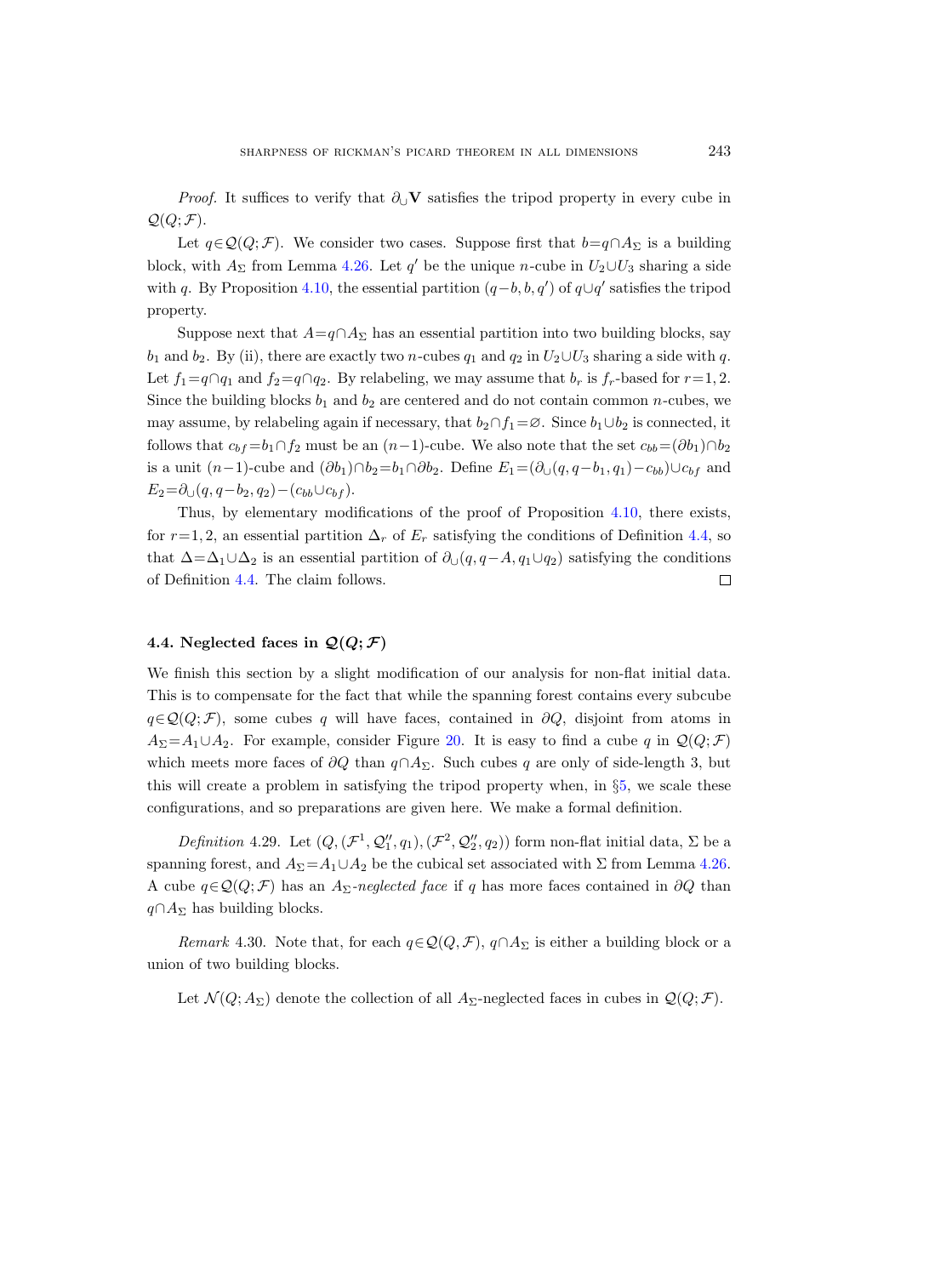Definition 4.31. Suppose  $q \in \mathcal{Q}(Q; \mathcal{F})$  has an A<sub>Σ</sub>-neglected face f and let  $p \in \{1, 2\}$ be such that  $f \subset |\mathcal{F}^p|$ . Then f admits a flat extension of  $A_{\Sigma}$  if there exist  $q' \in \mathcal{Q}(Q; \mathcal{F})$ adjacent to q and a face  $f'$  of  $q'$  contained in  $|\mathcal{F}^p|$  so that  $q' \cap A_p$  contains an  $f'$ -based atom and  $f \cap f'$  is an  $(n-2)$ -cube. We call  $f'$  a *link of*  $A_{\Sigma}$  *into*  $f$ .

To motivate this terminology, consider a cube  $q \in \mathcal{Q}(Q, \mathcal{F})$  having a neglected face f and let  $q' \in \mathcal{Q}(Q;\mathcal{F})$  be the cube adjacent to q as in Definition [4.31.](#page-34-1) Then  $q \cap A_{\Sigma} = q \cap A_{r}$ and  $q' \cap A_{\Sigma} = q \cap A_p$ , where  $\{r, p\} = \{1, 2\}$ . Moreover, both cubes q and q' are F-based for  $F \in \mathcal{F}^p$ . Thus using a flat rearrangement, the atom  $q' \cap A_\Sigma$  may be extended to a molecule by adding an atom which enters the cube q and is  $f \cup f'$  based. This heuristics is made precise in §[5.](#page-38-0)

Note that, in Figure [20,](#page-33-0) all neglected faces admit a flat extension of  $A_{\Sigma}$ . In general this is, however, not the case; see Figure [35.](#page-64-0) For this reason, we partition the neglected faces into collections, called pre-basins, so that each collection contains at least one neglected face admitting a flat extension. Note that pre-basins are always flat, in the sense that each pre-basin is contained in a single face in  $\mathcal{F}^1 \cup \mathcal{F}^2$ .

Let  $\mathcal{N}_{ext}(Q; A_{\Sigma})$  be the collection of all faces in  $\mathcal{N}(Q; A_{\Sigma})$  admitting a flat extension of  $A_{\Sigma}$ .

- Definition 4.32. Given  $p \in \{1, 2\}$ , a collection  $C \subset \mathcal{N}(Q; A_{\Sigma})$  is a pre-basin on  $|\mathcal{F}^p|$  if (PB1)  $|C| \subset F$  for some  $F \in \mathcal{F}^p$ ;
- (PB2)  $\Gamma(C)$  is connected; and
- (PB3)  $C \cap \mathcal{N}_{ext}(Q; A_{\Sigma}) \neq \emptyset$ ,

Remark 4.33. It is easy to observe that the components of the graph  $\mathcal{N}(Q; A_{\Sigma})$ are pre-basins. Indeed, given a component  $C\subset \mathcal{N}(Q; A_{\Sigma})$ , by the definitions of spanning forest and connected component, there exists a pair  $\{f, f'\}$  where  $f \in C$  and f' is a link of  $A_{\Sigma}$  to f.

This formulation of pre-basins is sufficient for all forthcoming constructions in dimensions  $n>3$ . In §[5.3.4,](#page-61-0) when  $n=3$ , we will also need to subdivide pre-basins. We formalize this with the notion of a system of basins; however this procedure is (quite) general and need not be restricted only to dimension  $n=3$ . Note that, whereas a prebasin always consists of neglected faces, a basin need not contain a neglected face; see Figure [22.](#page-37-0)

Given a pre-basin  $C \subset \mathcal{N}(Q; A_{\Sigma})$ , we introduce a cell  $\sigma_C$ , called a *connecting cell*, as follows. By (PB3), we may fix  $f_C \in C \cap \mathcal{N}_{ext}(Q; A_{\Sigma})$ . Let  $f'_C$  be a link into  $f_C$ , and let  $q_C$  and  $q_C'$  denote the unique cubes in  $\mathcal{Q}(Q;\mathcal{F})$  having  $f_C$  and  $f_C'$  as faces, respectively. Let  $\sigma_C$  be the connected component of  $f'_C - A_\Sigma$  meeting  $f_C$  in an  $(n-2)$ -cell, and set  $\Omega_C = |C| \cup \sigma_C$ . The cell  $\Omega_C$  is called an *extension of* |C| to  $f'_C$ .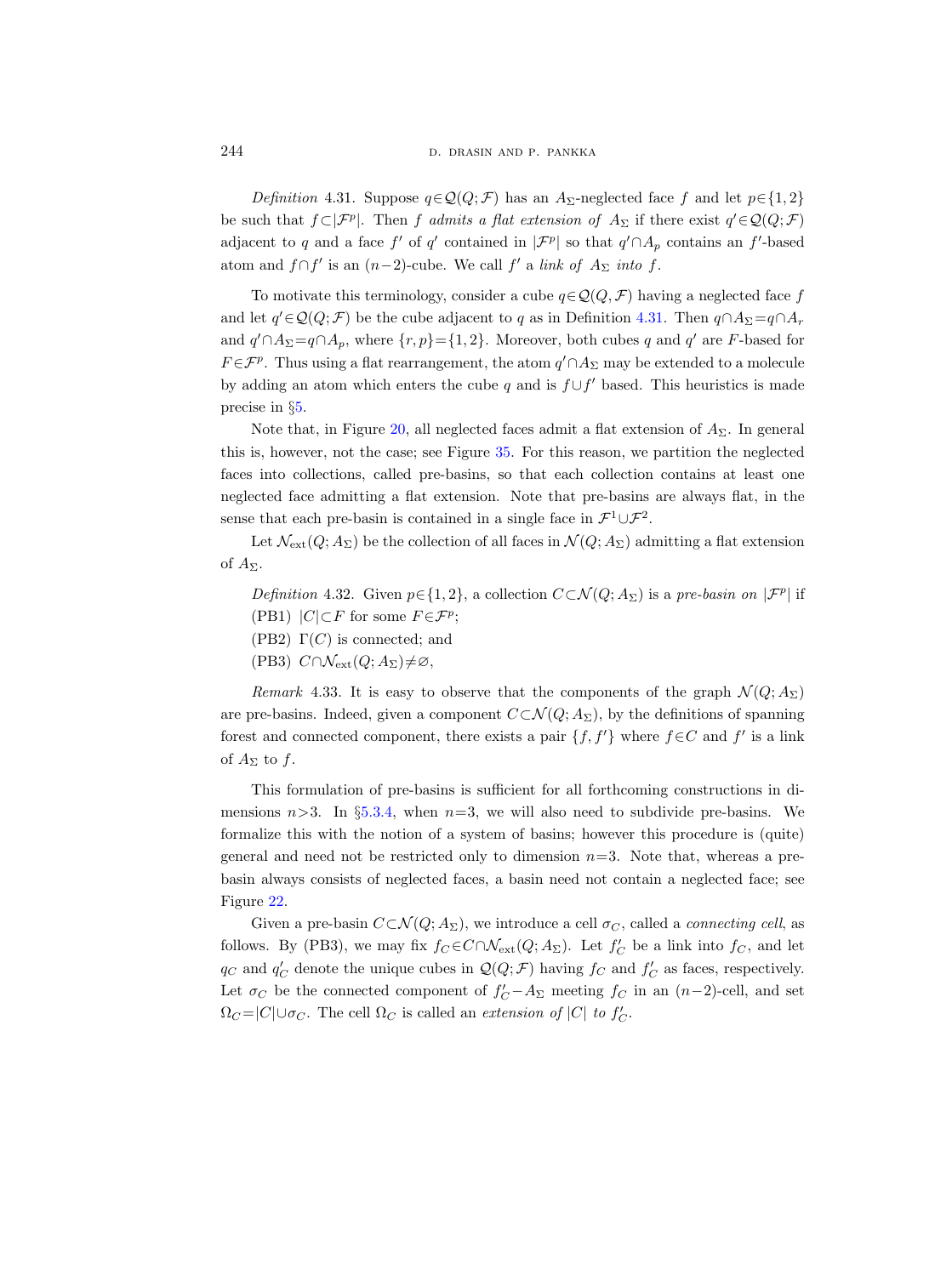

<span id="page-36-0"></span>Figure 21. Extended pre-basins for a partition of  $\mathcal{N}(Q; A_{\Sigma})$  into 8 pre-basins given the data in Figure [20;](#page-33-0) the neglected faces are shaded.

Let  $\mathfrak P$  be a partition of  $\mathcal N(Q;A_\Sigma)$  into pre-basins, and suppose we have fixed, for each  $C \in \mathfrak{P}$ , an extension  $\Omega_C$  of  $|C|$ ; see Figure [21.](#page-36-0) Let  $\Omega_{\mathfrak{P}} = \bigcup_{C \in \mathfrak{P}} \Omega_C$ .

Definition 4.34. An essential partition  $\mathcal{B}$  of  $\Omega_{\mathfrak{P}}$  is a system of basins (associated with  $\Omega_{\mathfrak{B}}$ ) if

- (B1) each  $B \in \mathcal{B}$  is a subset of  $F \in \mathcal{F}^1 \cup \mathcal{F}^2$ ;
- (B2)  $\Gamma(B^{\#})$  is connected for every  $B \in \mathcal{B}$ ;
- (B3)  $\Gamma(B^{\#})$  admits a spanning tree;
- (B4)  $B \cap A_{\Sigma}$  contains a unit  $(n-2)$ -cube for every  $B \in \mathcal{B}$ ; and

(B5) for every  $B \in \mathcal{B}$  there exists  $C \in \mathfrak{P}$  so that  $B-|\mathcal{N}(Q; A_{\Sigma})|$  is contained in a connecting cell  $\sigma_C$ .

The elements of  $\beta$  are called *basins*.

Note that the condition (B5) is more flexible than requiring that  $B-|C|\subset \sigma_C$ , as can be observed by contrasting Figure [22](#page-37-0) with Figure [21.](#page-36-0)

Remark 4.35. The existence of a system of basins is straightforward given a partition  $\mathfrak P$  of  $\mathcal N(Q;A_\Sigma)$ . Indeed, for every  $C \in \mathfrak P$ , fix  $f_C \in C \cap \mathcal N_{\rm ext}(Q;A_\Sigma)$ . Let  $f'_C$  be a link into  $f_C$  and let  $\sigma_C$  be a connecting cell. We then subdivide  $\bigcup_{C \in \mathfrak{P}} \sigma_C$  into pairwise disjoint 1fine sets  $\sigma_C'$  with connected graphs  $\Gamma(\sigma_C')$  so that the sets  $B_C = |C| \cup \sigma_C'$  satisfy conditions (B2) and (B4) for every  $C \in \mathfrak{B}$ . Since  $\Gamma(\sigma_C')$  has valence less than  $2(n-1)-1$  and  $|C|$ is 3-fine, it is also straightforward to show that  $\Gamma(B_C^{\#})$  admits a spanning tree. Clearly conditions (B1) and (B5) are satisfied. Thus  $\mathcal{B} = \{B_C : C \in \mathfrak{P}\}\$ is a system of basins.

Finally, we introduce a (flat) rearrangement along a system of basins. Let  $\beta$  be a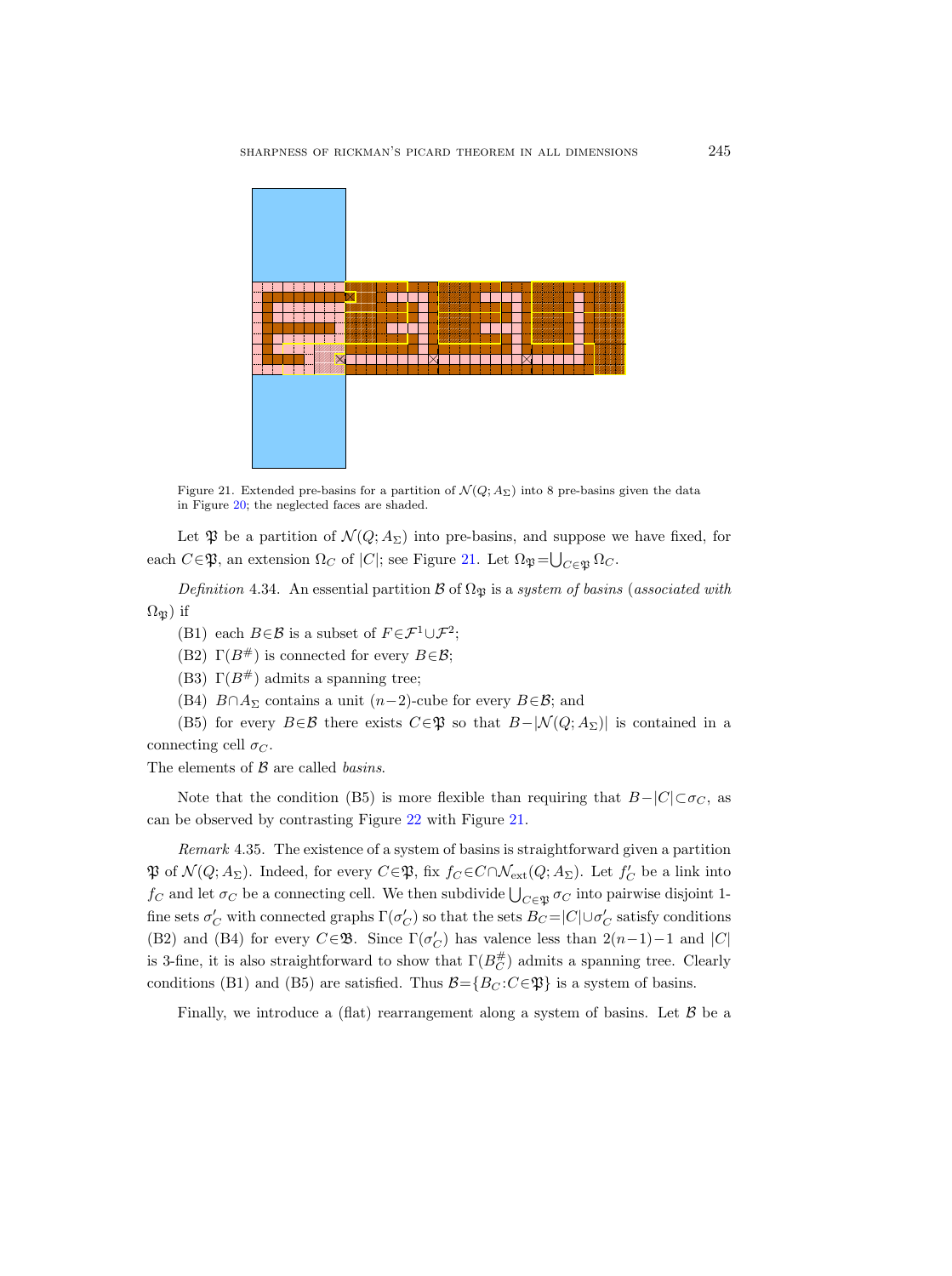246 **d. drasin and p. pankka d. drasin and p. pankka** 



<span id="page-37-0"></span>Figure 22. A partition of  $\mathcal{N}(Q; A_{\Sigma})$  into 10 basins associated with the data of Figure [21.](#page-36-0)

system of basins associated with  $\Omega_{\mathfrak{P}}$ , and let  $B \in \mathcal{B}$ . By (B5) we may fix  $q_B \in A_{\Sigma}$  so that  $B \cap q_B$  is an  $(n-2)$ -cube.

Let  $F_B \in \mathcal{F}^1 \cup \mathcal{F}^2$  be the unique face of Q satisfying (B1). Then the quadruple  $(3Q, 3F_B, 3B^{\#}, 3q_B)$  satisfies the conditions for flat initial data. The only modification is that 3Q and  $F_B$  now have side-length 27. We call  $(3Q, 3F_B, 3B^{\#}, 3q_B)$  scaled flat initial data.

By (B3), we may fix, for every  $B\in\mathcal{B}$ , a spanning tree  $\Gamma_B$  of  $\Gamma(3B^{\#}\cup\{3q_B\})$ . Simi-larly as in the proof of Lemma [4.17,](#page-28-0) we find a 1-fine atom  $A_{\Gamma_B}$  associated with the initial data  $(3Q, 3F_B, 3B^*, 3q_B)$  and the spanning tree  $\Gamma_B$ . This observation is formalized as the next lemma, with the details left to the interested reader.

<span id="page-37-1"></span>LEMMA 4.36. Let Q be a cube of side-length 9 and  $A_{\Sigma} \subset Q$  be a union of two atoms as in Lemma [4.26](#page-31-0). Suppose that B is a system of basins associated with  $\Omega_{\mathfrak{B}}$ , where  $\mathfrak{P}$  is a partition of  $\mathcal{N}(Q; A_{\Sigma})$  into pre-basins. For every  $B \in \mathcal{B}$ , let  $(3Q, 3F_B, 3B^{\#}, 3q_B)$  be a scaled flat initial data and  $\Gamma_B$  be a spanning tree of  $\Gamma(3B^{\#}\cup\{3q_B\})$ .

Then there exist 1-fine pairwise disjoint atoms  $A_{\Gamma_B}$ ,  $B \in \mathcal{B}$ , satisfying conditions (1)–(4) in Lemma [4.17](#page-28-0) and so that  $3A_{\Sigma} \cup \bigcup_{B \in \mathcal{B}} A_{\Gamma_B}$  is a pairwise disjoint union of two molecules.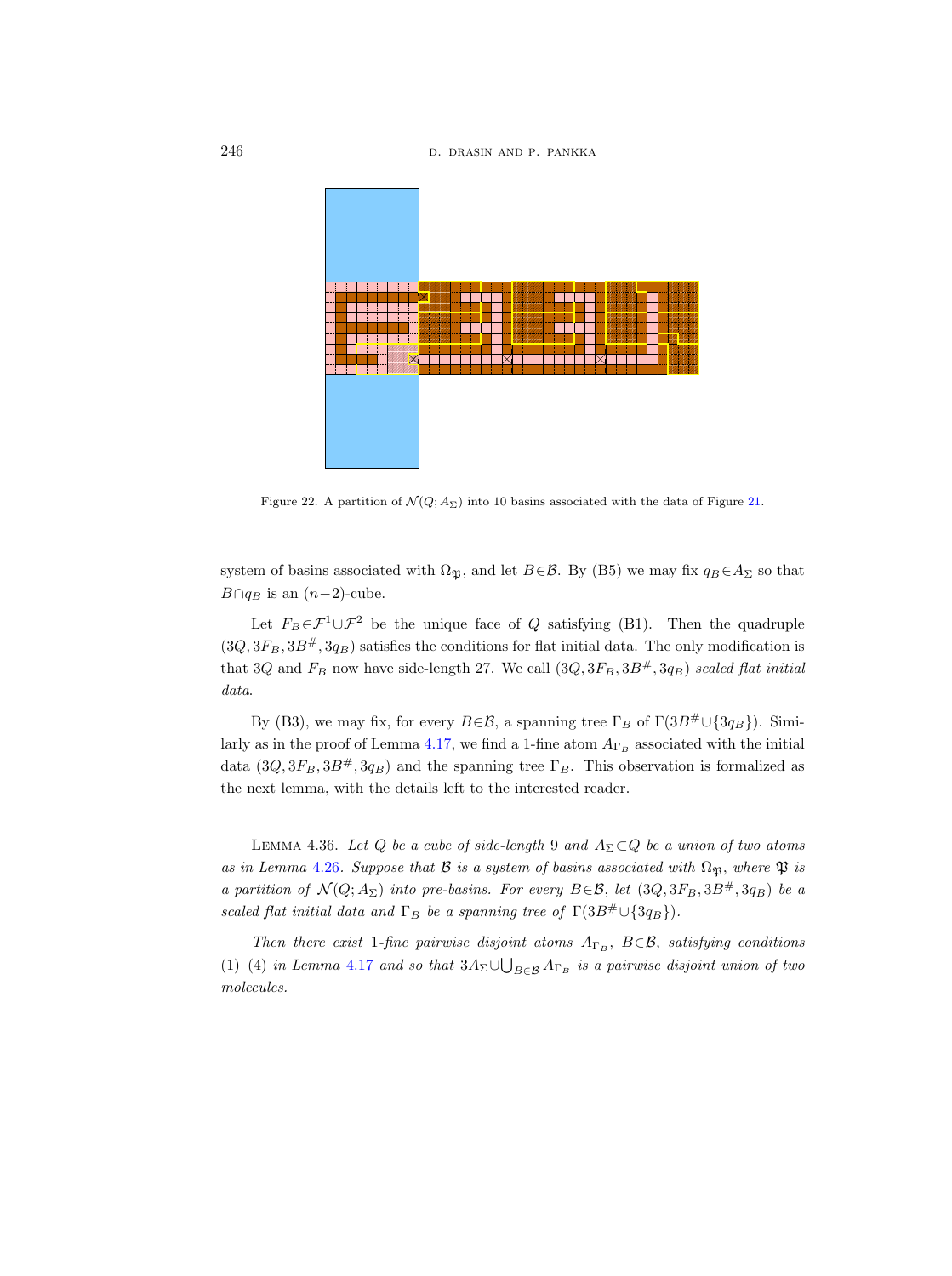

Figure 23. A selection of spanning trees associated the configuration in Figure [22.](#page-37-0)

#### 5. Rough Rickman partitions

<span id="page-38-1"></span>This section applies the elementary constructions from  $\S 4$  $\S 4$  to produce domains  $\Omega_1$ ,  $\Omega_2$ , and  $\Omega_3$  which form a rough Rickman partition of  $\mathbb{R}^n$ , and proves Theorem [1.4](#page-6-0) for  $p=2$ . The proof is based on the existence of uniform essential partitions associated with the exhaustion of  $[0, \infty)^{n-1} \times \mathbb{R} = \bigcup_{k \geq 0} 3^k Q_0$ , where  $Q_0 = [0, 3]^{n-1} \times [-3, 3]$ .

<span id="page-38-0"></span>THEOREM 5.1. For  $m \ge 0$ , there exist essential partitions

$$
\pmb{\Omega}_m\!=\!(\Omega_{m,1},\Omega_{m,2},\Omega_{m,3})
$$

of n-cells  $3^m(Q_0 \cup (0.3]^{n}) \times (0.3]^{n-1})$  contained in  $(0, \infty)^{n-1} \times \mathbb{R}$  with the following properties:

- (1) the sequence  $(\mathbf{\Omega}_m)$  is stable, i.e.
- (1a)  $\Omega_{m,p} \cap 3^{m-2} Q_0 = \Omega_{m',p} \cap 3^{m-2} Q_0$  for  $m' > m > 2$  and  $p = 1, 2, 3$ ,
- (1b)  $\Omega_{m,3} \subset (\text{int}[0,\infty)^{n-1}) \times \mathbb{R} = \bigcup_{m \geq 0} \Omega_m;$

(2) each  $\Omega_{m,p}$  is a dented molecule satisfying the following properties:

(2a) there exist  $\nu \geq 1$ ,  $\lambda > 1$ , and  $\ell_0 \geq 1$  depending only on n so that each hull $(\Omega_{m,p})$ is a  $(\nu, \lambda)$ -molecule with atom length at most  $\ell_0$ , and

(2b) there exist  $L\geqslant 1$  depending only on n and an L-bilipschitz homeomorphism  $(\Omega_{m,p}, d_{\Omega_{m,p}}) \to (\text{hull}(\Omega_{m,p}), d_{\text{hull}(\Omega_{m,p}}))$  which is the identity on  $\partial \text{hull}(\Omega_{m,p}) \cap \Omega_{m,p}$ ; (3) each  $\Omega_m$ ,  $m \geq 1$ , satisfies the tripod property.

For  $p=1, 2, 3$ , each domain  $\Omega_p = \bigcup_{m\geqslant 0} \Omega_{m,p}$  in its inner metric  $d_{\Omega_p}$  is bilipschitz equivalent to  $\mathbb{R}^{n-1}\times [0,\infty)$ . Moreover, there exist bilipschitz homeomorphisms

 $\phi_1: [0, \infty)^{n-1} \times [0, \infty) \longrightarrow (\Omega_1, d_{\Omega_1})$  and  $\phi_2: [0, \infty)^{n-1} \times (-\infty, 0] \longrightarrow (\Omega_2, d_{\Omega_2})$ 

which restrict to the identity mappings on  $\partial [0,\infty)^{n-1} \times [0,\infty)$  and  $\partial [0,\infty)^{n-1} \times (-\infty,0],$ respectively; the boundary  $\partial [0,\infty)^{n-1}$  is understood relative to  $\mathbb{R}^{n-1}$ .

Conditions  $(1)-(3)$  have the following interpretations. Condition  $(1)$  refers to an induction process, which consists of two main steps: scaling and rearranging, and allows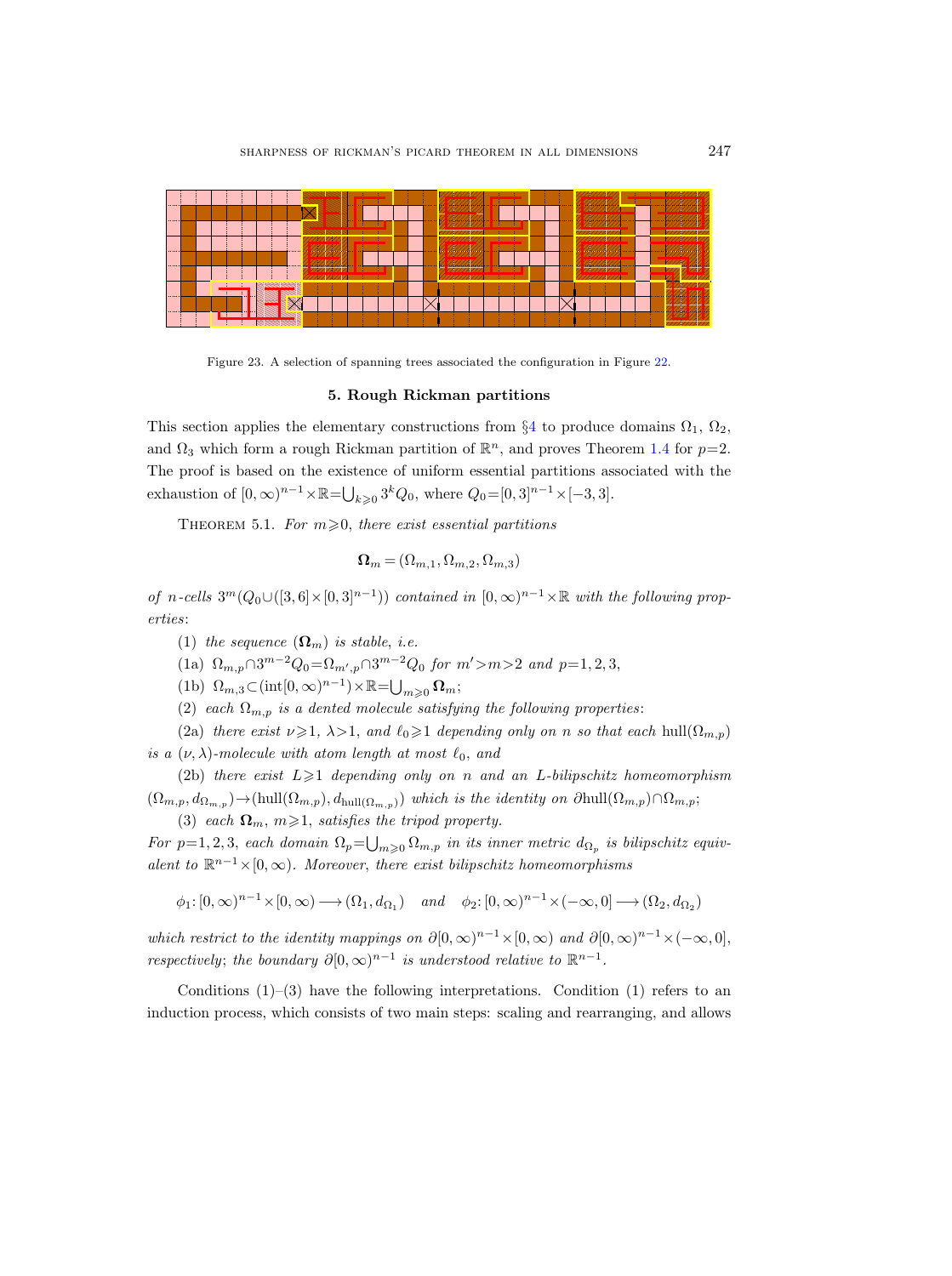us to paste the essential partitions  $\Omega_m$  together. Condition (2) yields that the domains  $\Omega_{m,j}$  are uniformly bilipschitz equivalent to cubes  $[0,3^m]^n$ . Finally, (3) ensures that  $dist_{\mathcal{H}}(\partial_{\cup}\Omega_m, \partial_{\cap}\Omega_m)\leqslant 6$  in the sup-metric; compare with [\(4.3\)](#page-22-0). We also observe the following corollary; see §[5.4.](#page-66-0)

<span id="page-39-0"></span>COROLLARY 5.2. Let  $p=1, 2, 3$  and  $m\geq 1$ . Then  $\Omega_{m,p}$  are John domains with John constant depending only on n. Furthermore, each  $\Omega_p$  is a uniform domain.

*Proof of Theorem [1.4](#page-6-0) (for p=2) given Theorem [5.1](#page-38-0).* Let  $\Omega' = (\Omega'_1, \Omega'_2, \Omega'_3)$  be the essential partition of  $[0, \infty)^{n-1} \times \mathbb{R}$  from Theorem [5.1.](#page-38-0) By (1a) and (3) in Theorem [5.1,](#page-38-0)  $\Omega'$  satisfies the tripod property.

We subdivide  $\mathbb{R}^n$  into  $2^{n-1}$  congruent subsets  $W_1, ..., W_{2^{n-1}}$ , where  $W_1 = [0, \infty)^{n-1} \times$ R. Since  $\Omega'_3 \subset \text{int } W_1$ , by reflecting  $\Omega'_3$  with respect to the common sides of  $W_1, ..., W_{2^{n-1}}$ we obtain pairwise disjoint domains  $\Omega'_4, ..., \Omega'_{2^{n-1}+2}$ . The unions of the corresponding reflections of  $\Omega'_1$  and  $\Omega'_2$  are the domains  $\Omega_1$  and  $\Omega_2$  claimed in Theorem [1.4.](#page-6-0) Thus  $\Omega_1$ and  $\Omega_2$  are connected.

Let  $\phi_1: [0, \infty)^{n-1} \times [0, \infty) \to (\Omega'_1, d_{\Omega'_1})$  and  $\phi_2: [0, \infty)^{n-1} \times (-\infty, 0] \to (\Omega'_2, d_{\Omega'_2})$  be two bilipschitz homeomorphisms which reduce to the identity mapping on the boundary, a consequence of Theorem [5.1.](#page-38-0) Reflections across the pairwise common sides of the domains  $W_1, ..., W_{2n-1}$  extend  $\phi_1$  and  $\phi_2$  to bilipschitz homeomorphisms

 $\psi_1: \mathbb{R}^{n-1} \times [0, \infty) \longrightarrow (\Omega_1, d_{\Omega_1}) \text{ and } \psi_2: \mathbb{R}^{n-1} \times (-\infty, 0] \longrightarrow (\Omega_2, d_{\Omega_2}).$ 

Finally, if

$$
\Omega_3=\Omega_3'\cup\ldots\cup\Omega_{2^{n-1}+2}'\quad\text{and}\quad \Omega=(\Omega_1,\Omega_2,\Omega_3),
$$

condition (3) in Theorem [5.1](#page-38-0) ensures that  $\Omega$  is a rough Rickman partition satisfying the tripod property.  $\Box$ 

## [5.1](#page-38-0). Proof of Theorem  $5.1$  – First steps

We begin the proof of Theorem [5.1](#page-38-0) in this section by explicitly giving the initial steps of the inductive construction of the partitions  $\Omega_m$ . The general induction is based on rearrangements in three types of cubes and their successive scalings, and we consider these rearrangements in detail in §[5.2.](#page-42-0) We complete the proof finally in §[5.4.](#page-66-0)

Let  $\Omega$  be a 3-fine n-cell and suppose that  $\mathbf{U}=(U_1, U_2, U_3)$  is an essential partition of  $\Omega$  into n-cells. A cube  $Q \in \Omega^*$  of side-length 3 is a U-cube if there exists  $i \in \{1, 2, 3\}$ for which  $Q \subset U_i$ . The index i is the color of Q in U, and the indices  $\{1,2,3\} \setminus \{i\}$  are complementary indices (of the color of  $Q$ ). Let also

$$
\mathcal{Q}_{\partial}(\mathbf{U}) = \{Q \in |\mathbf{U}|^* : Q \cap \partial_{\cup} \mathbf{U} \text{ contains an } (n-1)\text{-cell}\}.
$$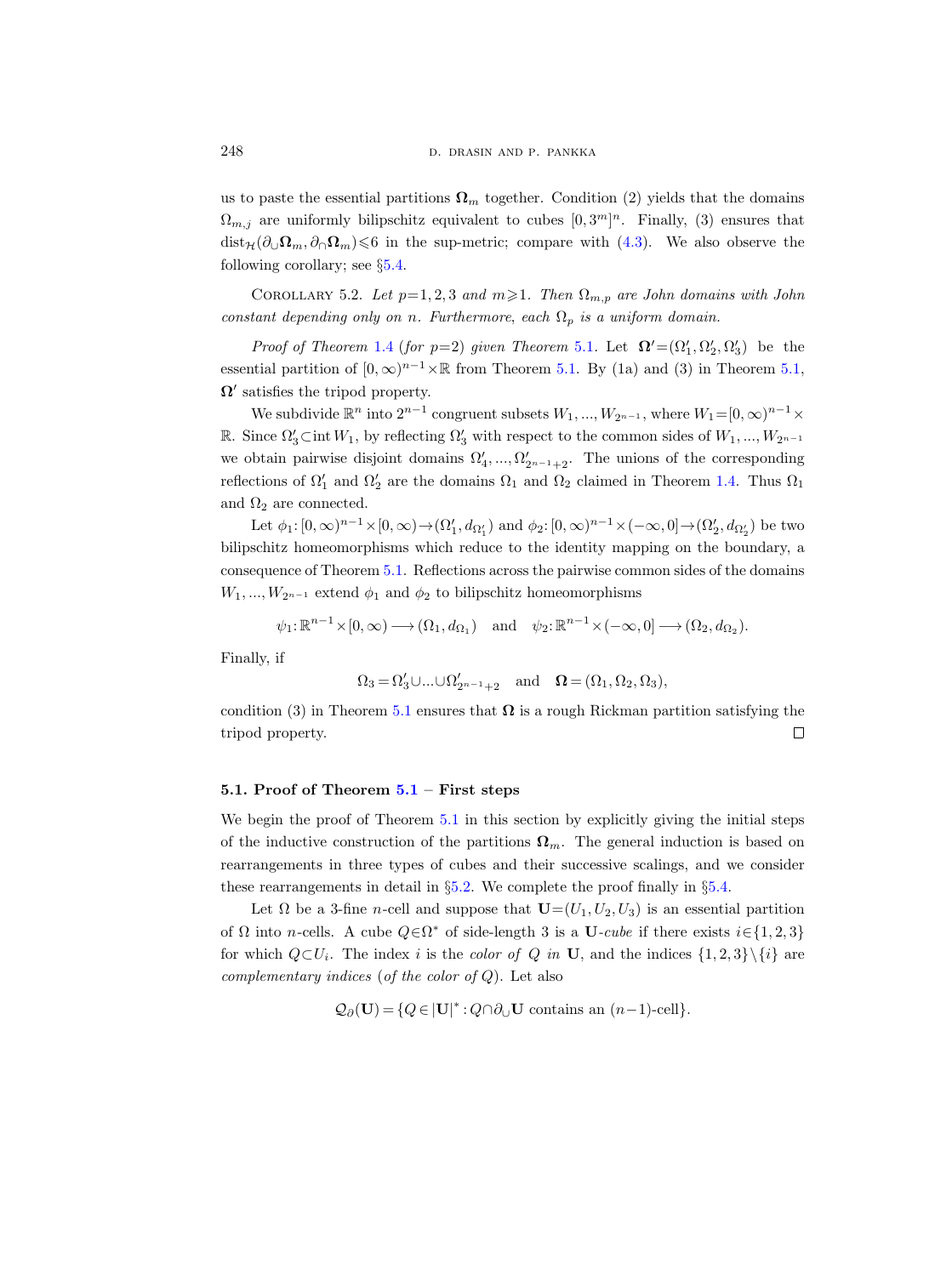

<span id="page-40-0"></span>Figure 24. The faces of  $\Omega_1$  in  $\partial_{\cup} \Omega$ 

## <span id="page-40-1"></span>5.1.1. The initial step (step 0)

We begin with the  $n$ -cubes

$$
\Omega_1 = [0, 3]^n
$$
,  $\Omega_2 = [0, 3]^{n-1} \times [-3, 0]$ , and  $\Omega_3 = [3, 6] \times [0, 3]^{n-1}$ 

of side-length 3, and set

$$
\mathbf{\Omega} = (\Omega_1, \Omega_2, \Omega_3)
$$

and  $\Omega = |\Omega| = \Omega_1 \cup \Omega_2 \cup \Omega_3$ ; see Figure [24.](#page-40-0)

For consistency, let also

$$
\mathbf{\Omega}_0 = (\Omega_{0,1}, \Omega_{0,2}, \Omega_{0,3}) = (\Omega_1, \Omega_2, \Omega_3).
$$

Note that  $\Omega_0$  does not satisfy the tripod property for the (trivial) reason that  $\Omega_2 \cap \Omega_3$  is not (n−1)-dimensional. However, we note that  $\partial_{\cap} \Omega = \Omega_1 \cap \Omega_2 \cap \Omega_3$  is an (n−2)-cube.

In anticipation of the forthcoming induction step, we note that  $\partial_{\mathcal{Q}} \Omega_0 \subset [0, 3]^n$ . Furthermore, the cube  $[0,3]^n$  is contained in the domain  $\Omega_{0,1}$  but has one  $(n-1)$ -dimensional face contained in  $\partial \Omega_{0,2}$  and one in  $\Omega_{0,3}$ . The cube  $[0,3]^n$  will therefore be an example of a C-cube. This is one of the three general categories we will use C-cubes (C for color), D-cubes ( $D$  for dent), and  $N$ -cubes ( $N$  for neglected). They are formally introduced in §[5.2,](#page-42-0) but have clear antecedents from various local rearrangements in §[4.](#page-21-0)

#### <span id="page-40-2"></span>5.1.2. First rearrangement

First scale  $\Omega_0$  by 3, and let

$$
\Omega_1' = 3\Omega_0 = (3\Omega_{0,1}, 3\Omega_{0,2}, 3\Omega_{0,3}).
$$

To rearrange  $\Omega'_1$  to achieve the tripod property and properties  $(1)-(3)$  in Theo-rem [5.1,](#page-38-0) we modify  $\Omega'_1$  using atoms which allow respectively  $3\Omega_{0,2}$  and  $3\Omega_{0,3}$  to penetrate  $3\Omega_{0,1}$ ; this will produce  $\Omega_1$ . We apply Lemma [4.26](#page-31-0) to  $C=3\Omega_{0,1}$  and thus obtain the essential partition

$$
\mathbf{\Omega}_1 = (\Omega_{1,1}, \Omega_{1,2}, \Omega_{1,3}) = (3\Omega_{0,1} - (A_2 \cup A_3), 3\Omega_{0,2} \cup A_2, 3\Omega_{0,3} \cup A_3)
$$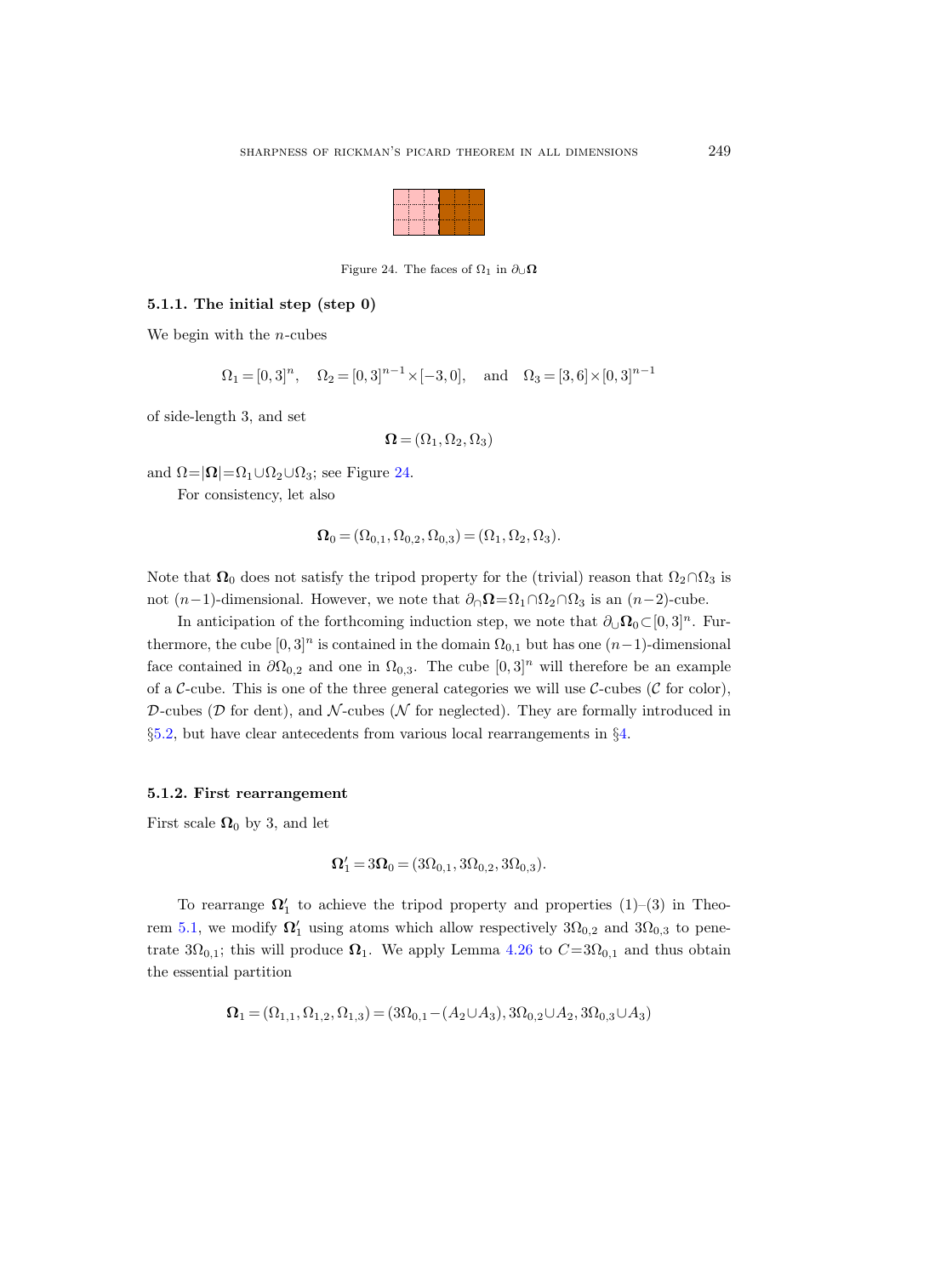

<span id="page-41-0"></span>Figure 25. An example of the evolution of  $\partial_{\cup} \Omega_1$  with the cube [0,3]<sup>3</sup> emphasized.

of  $|\Omega_1'|$  into *n*-cells satisfying the tripod property, where  $A_2$  and  $A_3$  are atoms from the process of Lemma [4.26,](#page-31-0) see Figure [25;](#page-41-0) rearrangements of this type will be called  $C$ -modifications (Lemma  $5.15$ ) in the inductive construction, since they are performed in a scaled copy of a C-cube.

In the proof of Lemma [4.26,](#page-31-0) we are free to use any maximal forest  $\Sigma$ . In particular, we may assume that  $[0, 3]^n$  is a leaf of  $\Sigma$  as in Figure [25;](#page-41-0) this choice is used to obtain stability condition (1a). Thus we arrive at  $\Omega_1$  in accord with the conditions of Theorem [5.1.](#page-38-0)

As orientation toward the general induction step, we note that  $\partial_{\cup} \Omega_1$  is contained in a union of *n*-cubes of side-length 3 contained in  $3\Omega_{0,1}$ . Indeed, let

$$
\mathcal{Q} = \{Q \in \mathcal{Q}_{\partial}(\Omega'_1) : Q \subset 3[0,3]^n = 3\Omega_{0,1}\}.
$$

Then  $\partial_{\cup}\Omega_1\subset|Q|$ .

Moreover, for all  $Q \in \mathcal{Q}$ , there exists exactly one  $j_Q \in \{2,3\}$  so that  $cl(int Q \cap \Omega_{1,j_Q})$ is a building block. If  $Q \cap \Omega_{1,jQ} = cl(int Q \cap \Omega_{1,jQ})$ , then Q is a D-cube. Otherwise, Q is an  $\mathcal{N}\text{-cube}.$ 

## <span id="page-41-1"></span>5.1.3. The second step

Whereas the essential partition  $\Omega_0$  was explicitly chosen and  $\Omega_1$  was described using Lemma [4.26,](#page-31-0) at this point we only give a heuristic description for  $\Omega_2$ .

The essential partition  $\Omega_2$  is obtained from  $\Omega_1$  by first defining  $\Omega'_2 = 3\Omega_1$  and rearranging  $3\Omega_{1,1}$ ,  $3\Omega_{1,2}$ , and  $3\Omega_{1,3}$  with flat rearrangements (Lemma [4.17\)](#page-28-0) and by flat rearrangements in basins (Lemma [4.36\)](#page-37-1); we attach atoms of side-length 1 to the atoms  $3A_2$  and  $3A_3$  and, correspondingly, remove them from  $3\Omega_{1,1}$ . Figure [26](#page-42-1) illustrates this step. This modification will be called a secondary  $C$ -modification and will be formalized in Lemma [5.20.](#page-51-0) Note, however, that in order to satisfy the stability requirement (1a), we also impose the additional condition that  $\Omega_2 \cap [0,3]^n = \Omega_1 \cap [0,3]^n$ . This is possible, since  $\Omega_{1,3} \cap [0,3]^n$  is a leaf.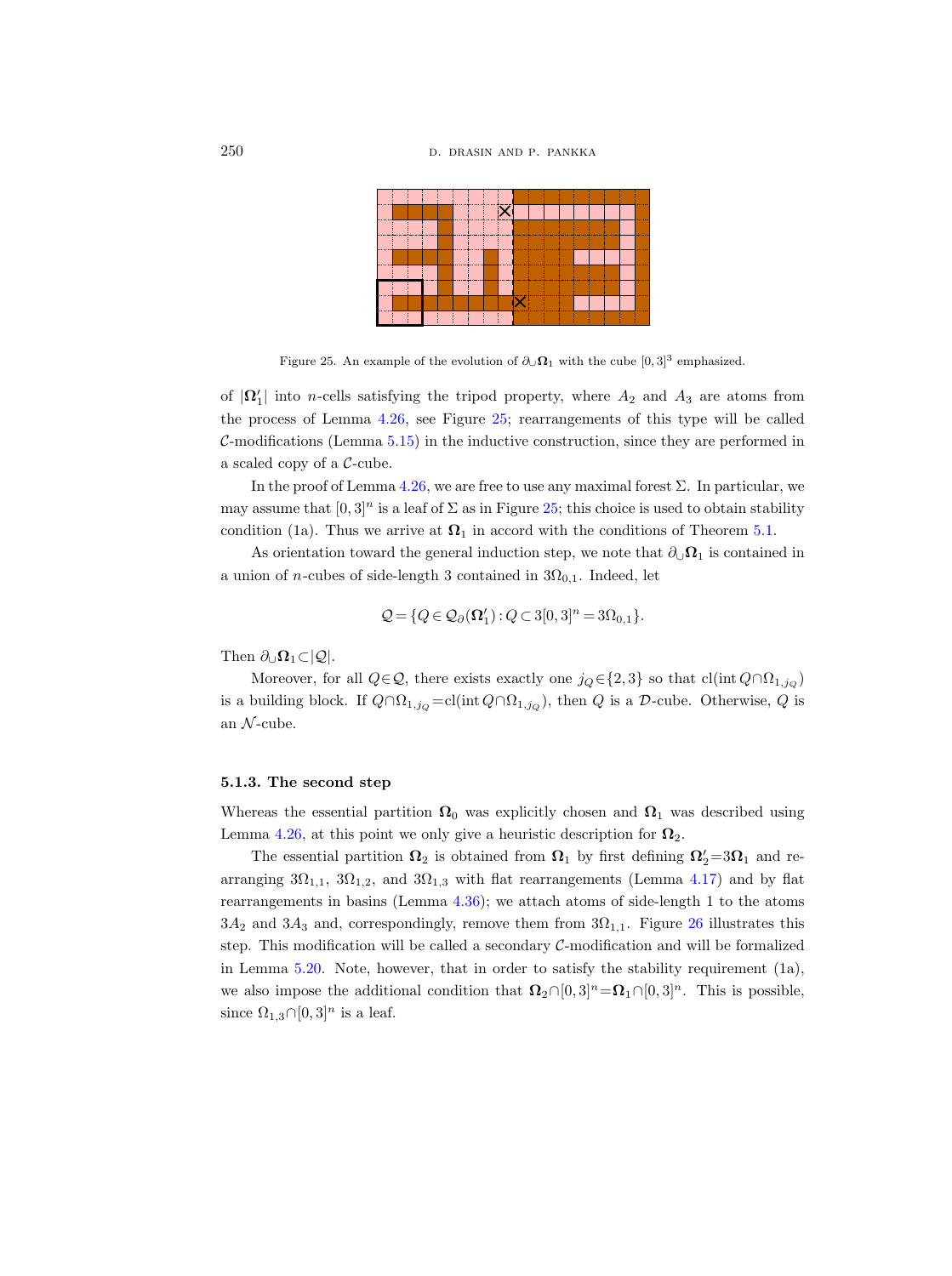

<span id="page-42-1"></span>Figure 26. An example of  $\Omega_2$  with the cube  $[0,3]^3$  highlighted.

# <span id="page-42-0"></span>5.2.  $C$ -,  $D$ -, and  $\mathcal{N}$ -cubes

With this preparation, we formally define  $C_1$ ,  $D_2$ , and  $\mathcal N$ -cubes; primary cubes have sidelength 3 and secondary cubes side-length 9. The corresponding rearrangements, based on flat and non-flat rearrangements in §[4,](#page-21-0) are then discussed in the following sections. Note that, if Q is a primary or a secondary cube, the corresponding rearrangement is performed in 3Q.

Restricting exclusively to these cubes in the iteration process provides a systematic rearrangement process. We obtain the sequence  ${\{\Omega_m\}}_{m\geqslant0}$ , using scalings and rearrangements, in such a way that for each  $m\geqslant 0$  there exists an essentially disjoint collection  $\mathfrak{L}_m$ of primary and secondary cubes (of different types) which covers  $\partial_{\mathbf{U}}\Omega_m$ . After scaling  $\Omega_m$  by 3, we perform appropriate rearrangements of the right type in each cube in  $3\mathfrak{L}_m$ . This yields a new essential partition  $\Omega_{m+1}$  and a new list  $\mathfrak{L}_{m+1}$  of essentially disjoint cubes which also have the property  $\partial_{\mathbf{U}} \Omega_{m+1} \subset |\mathfrak{L}_{m+1}|$ . The rearrangements in these cubes are mutually independent, and it follows from the properties of rearrangements in §[4](#page-21-0) that  $\Omega_{m+1}$  satisfies the tripod property. We discuss the list  $\mathfrak{L}_m$  and this inductive step in §[5.2.6.](#page-52-0)

Although there are a priori six different types of cubes, only four types of rearrangements occur here. The reason is that all  $\mathcal{N}\text{-cubes}$  are contained in secondary C-cubes and secondary  $\mathcal{N}\text{-cubes}$ , and secondary  $\mathcal{D}\text{-cubes}$  never appear. In Table [27](#page-43-0) we list the four types of rearrangements and descendants they produce; we use the subscript 2 to denote secondary cubes.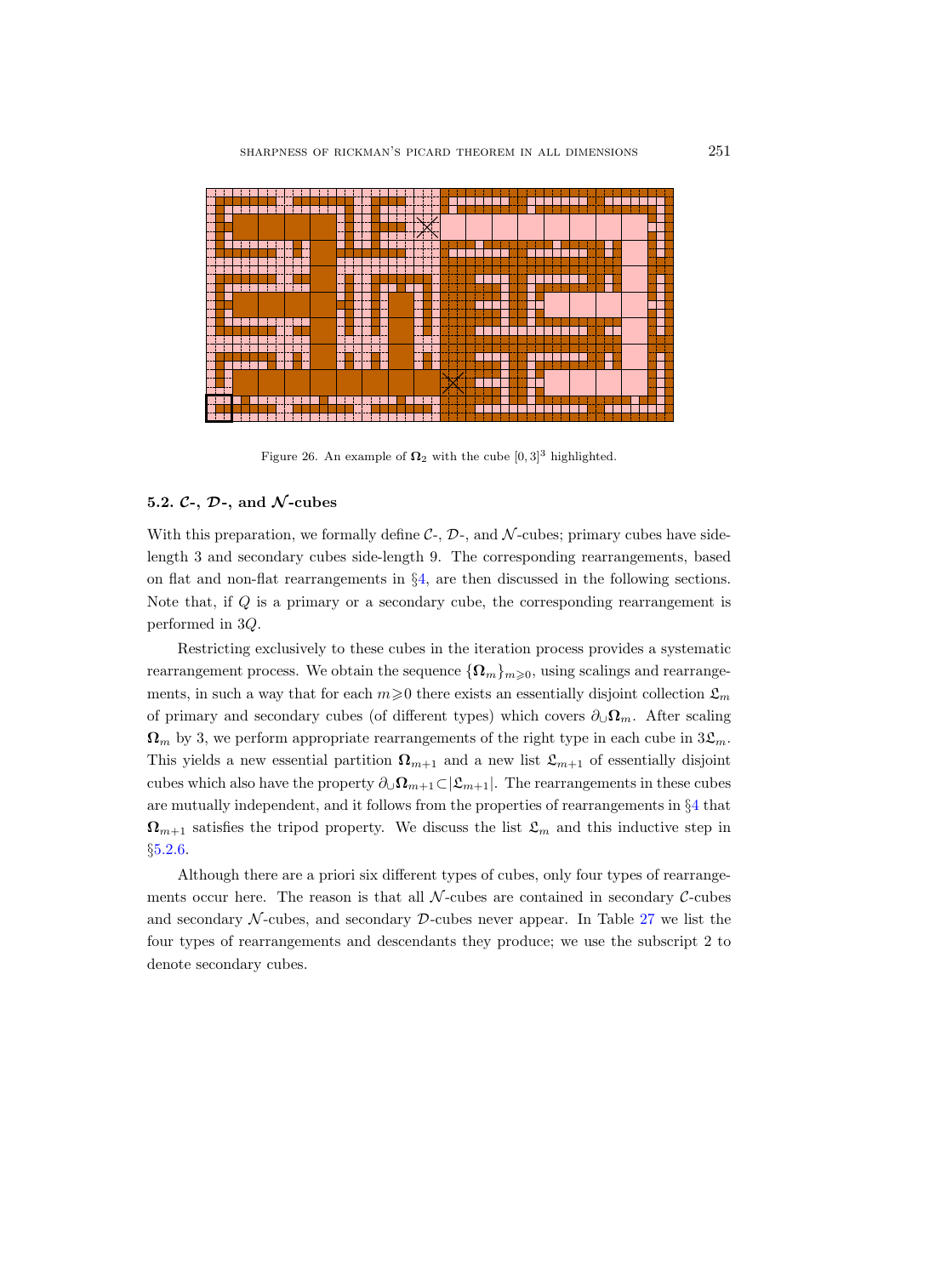|                           |                 | modification in $3Q$ descendant(s) in $3Q$ |
|---------------------------|-----------------|--------------------------------------------|
| $\mathcal{C}\text{-cube}$ |                 | Ľэ                                         |
| $\mathcal{D}\text{-cube}$ |                 | $\mathcal{C}, \mathcal{D}$                 |
| $\mathcal{C}_2$           | $\mathcal{C}_2$ | $\mathcal{C}, \mathcal{D}, \mathcal{N}_2$  |
|                           | No              | $\mathcal{C}, \mathcal{D}, \mathcal{N}_2$  |

<span id="page-43-0"></span>Table 27. Cubes, modifications, and descendants.

### 5.2.1. C-cubes

Let U be an n-cell and  $\mathbf{U}=(U_1, U_2, U_3)$  be an essential partition of U. Recall that  $\mathcal{Q}_{\partial}(\mathbf{U})$ is the collection of cubes  $Q$  in |U|<sup>\*</sup> for which  $Q \cap \partial_{\cup} U$  is an  $(n-1)$ -cell.

Let  $Q \in \mathcal{Q}_{\partial}(\mathbf{U})$  be a U-cube of color  $i \in \{1, 2, 3\}$ , and j and k be complementary indices. For  $p=j, k$ , let  $\mathcal{Q}'_p(Q)$  be the collection of all unit n-cubes in  $Q^{\#}$  meeting  $U_p$  in an  $(n-1)$ -cube, and let  $\mathcal{Q}'(Q) = \mathcal{Q}'_j(Q) \cup \mathcal{Q}'_k(Q)$ . Let  $\mathcal{Q}'_c(Q)$  be the cubes in  $\mathcal{Q}'(Q)$  having (maximal) valence  $2(n-1)$  in the adjacency graph  $\Gamma(\mathcal{Q}'(Q))$  as in §[4.3.](#page-30-0)

<span id="page-43-1"></span>Definition 5.3. Let  $\mathbf{U}=(U_1, U_2, U_3)$  be an essential partition. A U-cube  $Q \in \mathcal{Q}_{\partial}(\mathbf{U})$ of color i is a  $\mathcal{C}\text{-cube}$  in **U** if, for complimentary colors j and k,

(i) there are unit *n*-cubes  $q_j \subset U_j$  and  $q_k \subset U_k$  with  $q_j \cap q_k = \emptyset$  such that both cubes  $q_j$  and  $q_k$  have a face contained in  $\partial Q$ ; let  $q'_j$  and  $q'_k$  be the unique cubes in  $\mathcal{Q}'(Q)$  which share a face with  $q_j$  and  $q_k$ , respectively; and

(ii) the adjacency graph  $\Gamma(\lbrace q_k \rbrace \cup (\mathcal{Q}'_j(Q) \setminus (\mathcal{Q}'_c(Q) \cup \lbrace q'_j \rbrace)))$  is connected.

The collection of C-cubes in U is denoted by  $\mathcal{C}(\mathbf{U})$ . Note that each  $Q \in \mathcal{C}(\mathbf{U})$  satisfies  $Q \cap \partial_U U \subset \partial Q$ , since C-cubes are U-cubes.

Remark 5.4. Definition [5.3](#page-43-1) formalizes the heuristic properties of  $C$ -cubes discussed in §[5.1.1.](#page-40-1) First, a  $\mathcal{C}\text{-cube }Q$  is contained in one element of the essential partition, and, second,  $Q$  meets the other two elements in a codimension-1 set (item (i)). Item (ii) formalizes a necessary condition for a rearrangement to extend color  $k$  between  $i$  and  $j$ in the scaled copy of Q. For  $\Omega_0$  and  $\Omega_1$  this condition could be simplified to the condition that  $Q \cap \Omega_j$  is a union of faces of  $Q$ .

<span id="page-43-2"></span>Definition 5.5. Let **U** and **V** be essential partitions satisfying  $|U|=3|V|$ . A cube Q of side-length 9 is a secondary C-cube in U with respect to V if  $\frac{1}{3}Q$  is a C-cube with respect to V.

The collection of secondary C-cubes in U with respect to V is denoted by  $C_2(U;V)$ .

*Remark* 5.6. Note that in Definition [5.5](#page-43-2) we do not require  $U \cap Q = 3(V \cap \frac{1}{3}Q)$ . In fact, if  $U \cap Q$  is obtained by a C-modification in Q (see §[5.2.4\)](#page-48-1), then  $U \cap Q \neq 3V \cap Q$ .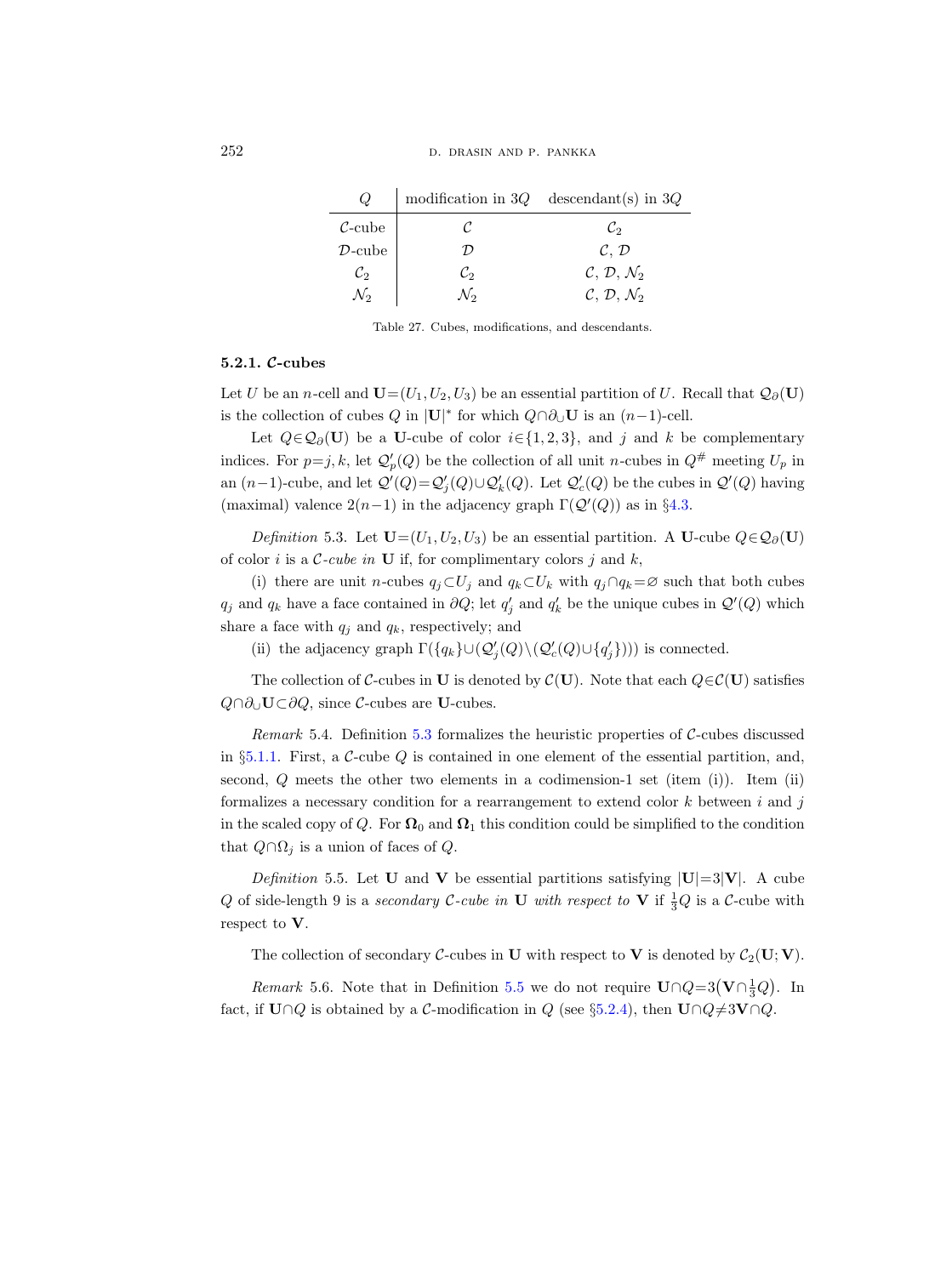# 5.2.2.  $\mathcal{D}$ - and  $\mathcal{N}$ -cubes

<span id="page-44-0"></span>Let  $\mathbf{U}=(U_1, U_2, U_3)$  and  $\mathbf{V}=(V_1, V_2, V_3)$  be essential partitions satisfying  $|\mathbf{U}|=3|\mathbf{V}|$ . We first discuss D-cubes.

Definition 5.7. A cube  $Q \in \mathcal{Q}_{\partial}(\mathbf{U})$  of side-length 3 is a D-cube in U relative to V if (1)  $Q$  is a 3**V**-cube of color *i*;

(2)  $Q$  is not a U-cube;

(3) there exists complementary colors j and k for which  $A:=Q\cap U_j$  is an n-cell and Q has no neglected faces, and (int Q)∩ $U_k = \varnothing$ ;

(4) A is either a  $(Q \cap \partial 3V_i)$ -based building block in Q or a union of two building blocks based on different faces of Q; and

(5)  $(Q-A, A, \Omega)$  has the tripod property, where  $\Omega$  is the smallest n-cell consisting of *n*-cubes of side-length 3 for which  $A \cap \partial Q \subset \Omega$ .

The collection of all  $\mathcal D$ -cubes in U with respect to V is denoted  $\mathcal D(U; V)$ . Note that in Definition [5.7,](#page-44-0)  $A$  in (3) is always a 1-fine atom. If  $A$  in (3) and (4) is a building block, we say that Q is a  $\mathcal{D}$ -cube of type 1. Otherwise, Q is a  $\mathcal{D}$ -cube of type 2.

Since by definition  $D$ -cubes have no neglected faces, we also need  $N$ -cubes.

Definition 5.8. A cube  $Q \in \mathcal{Q}_{\partial}(\mathbf{U})$  is an N-cube in U relative to V if

(1)  $Q$  is a 3**V**-cube of color *i*;

 $(2)$  Q is not a U-cube;

(3) there exists a unique complementary color j such that  $A:=cl(int Q\cap U_j)$  is a  $(Q \cap \partial 3V_i)$ -based building block in Q while (int Q)∩ $U_k = \emptyset$ ;

(4)  $Q$  has a neglected face contained in  $3V_i$ ; and

(5)  $(Q-A, A, \Omega)$  has the tripod property, where  $\Omega$  is the smallest n-cell consisting of *n*-cubes of side-length 3 for which  $A \cap \partial Q \subset \Omega$ .

The collection of all N-cubes in U with respect to V is denoted  $\mathcal{N}(\mathbf{U}; \mathbf{V})$ . We define secondary  $N$ -cubes as follows.

Definition 5.9. Let U, V, and W be essential partitions satisfying  $|U|=3|V|=9|W|$ . A cube Q of side-length 9 is a secondary N-cube in U (with respect to  $\mathcal{N}(\mathbf{V}; \mathbf{W})$ ) if  $\frac{1}{3}Q$ is an  $\mathcal N$ -cube in **V** relative to **W**.

We let  $\mathcal{N}_2(\mathbf{U}; \mathbf{V}, \mathbf{W})$  denote the collection of all secondary  $\mathcal{N}$ -cubes in U with respect to  $\mathcal{N}(\mathbf{V};\mathbf{W})$ .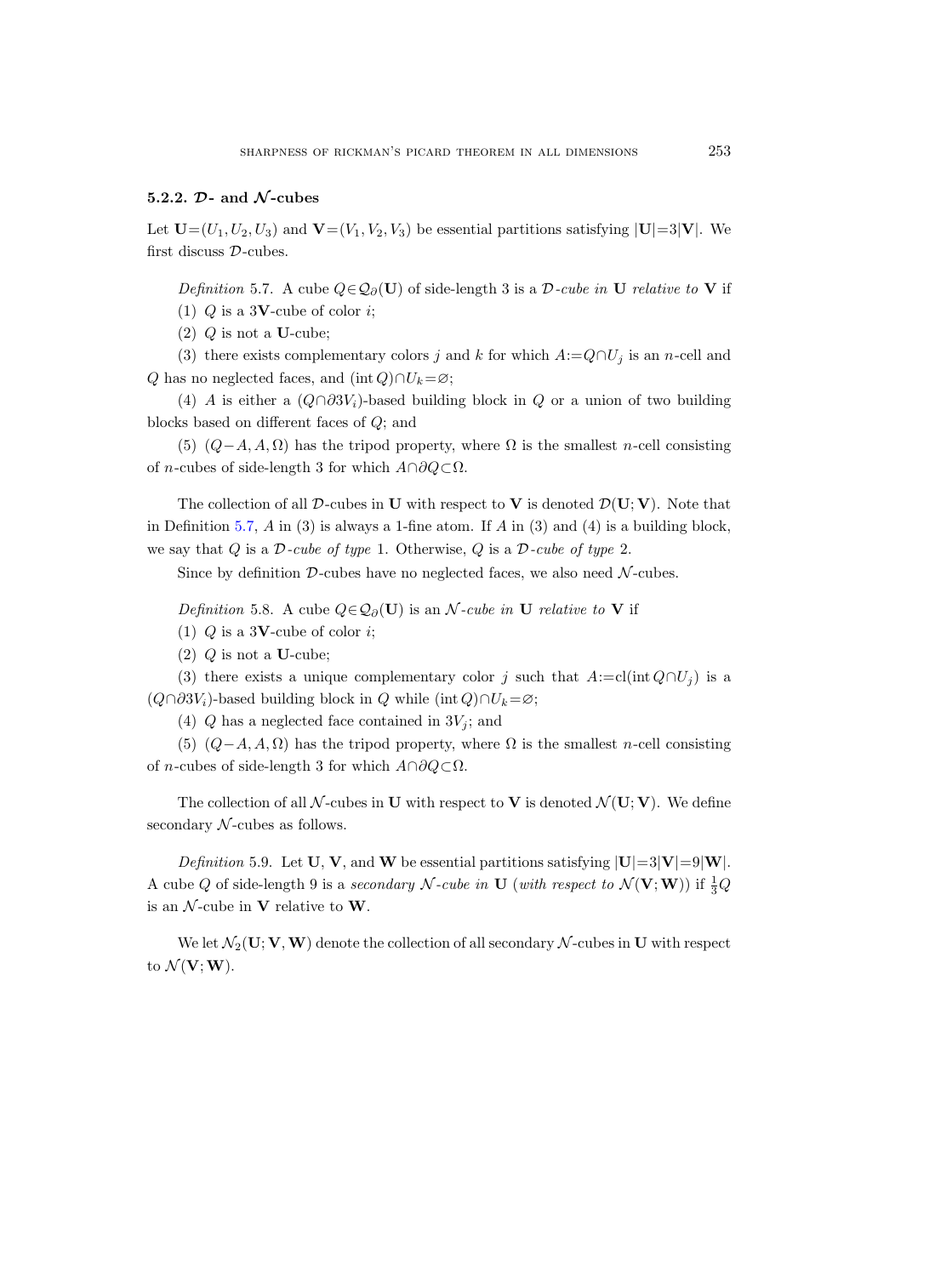

<span id="page-45-1"></span>Figure 28. An example of an essential partition V in  $Q$ , and essential partitions 3V and U in  $D=3Q$  for a building block in Figure [18.](#page-30-1)

#### 5.2.3. D-modifications

We consider first  $\mathcal{D}\text{-cubes}$  of type 1. The first rearrangement is called a  $\mathcal{D}\text{-modification}$ , which has already been anticipated by Lemma [4.17](#page-28-0) and Corollary [4.20.](#page-29-0)

<span id="page-45-0"></span>LEMMA 5.10. (D-modification of type 1) Let V be an n-cell,  $\mathbf{V}=(V_1, V_2, V_3)$  and  $\mathbf{W}=(W_1, W_2, W_3)$  be essential partitions satisfying  $V=|\mathbf{V}|=3|\mathbf{W}|$ , and let  $Q \in \mathcal{D}(\mathbf{V};\mathbf{W})$ be a D-cube of type 1; let i be the color of  $\frac{1}{3}Q$  in W and let j be such that  $A:=Q\cap V_j$  is an  $F$ -based building block, where  $F$  is a face of  $Q$ . Then there exists a pairwise disjoint union of atoms  $B_{\Sigma} \subset 3Q$  composed of 1-fine 3F-based building blocks on the boundary of 3Q, so that the n-cells  $U_i=3V_i-B_{\Sigma}$ ,  $U_j=3V_j\cup B_{\Sigma}$ , and  $U_k=3V_k$ , where k is the other complementary index, form an essential partition

$$
\mathbf{U} = (U_1, U_2, U_3)
$$

of |3V| satisfying

- (1)  $B_{\Sigma} \cap \partial (3Q) \subset \partial_{\cup} 3V;$
- (2)  $\partial$ ∪ U∩3 $Q \subset |C(U)|$ ∪ $|D(U; V)|$ ; and
- (3)  $B_{\Sigma}$  is an atom for  $n>3$  and consists of at most 3 components for  $n=3$ .

Furthermore, U has the tripod property in 3Q.

Convention. Before giving the proof of Lemma [5.10,](#page-45-0) we emphasize that the figures in this section (e.g. in Figure [28\)](#page-45-1) use only the two complementary colors  $j$  and  $k$ . The third color, the color i of the cube itself, never appears.

Proof of Lemma [5.10](#page-45-0). It suffices to find planar initial data for Corollary [4.20,](#page-29-0) the claim then follows from Lemma [4.19.](#page-29-1) Note that Corollary [4.20](#page-29-0) is necessary only for  $n=3$ , since for  $n>3$  we may use Lemma [4.17.](#page-28-0)

Define  $F' = 3F \cap 3V_i$ , that is,  $F' = 3F - 3A$ . For  $n > 3$ ,  $F'$  is connected. For  $n = 3$ ,  $F'$ is at most three 2-cells. Let  $D=3Q$ .

Let  $D^*$  be the 3-regular subdivision of D and let  $(D^*)' \subset D^*$  be the subset of cubes having a face contained in F'. For  $n>3$  we fix a unit cube  $Q_1$  in A. Then  $Q_1 \cap F'$  is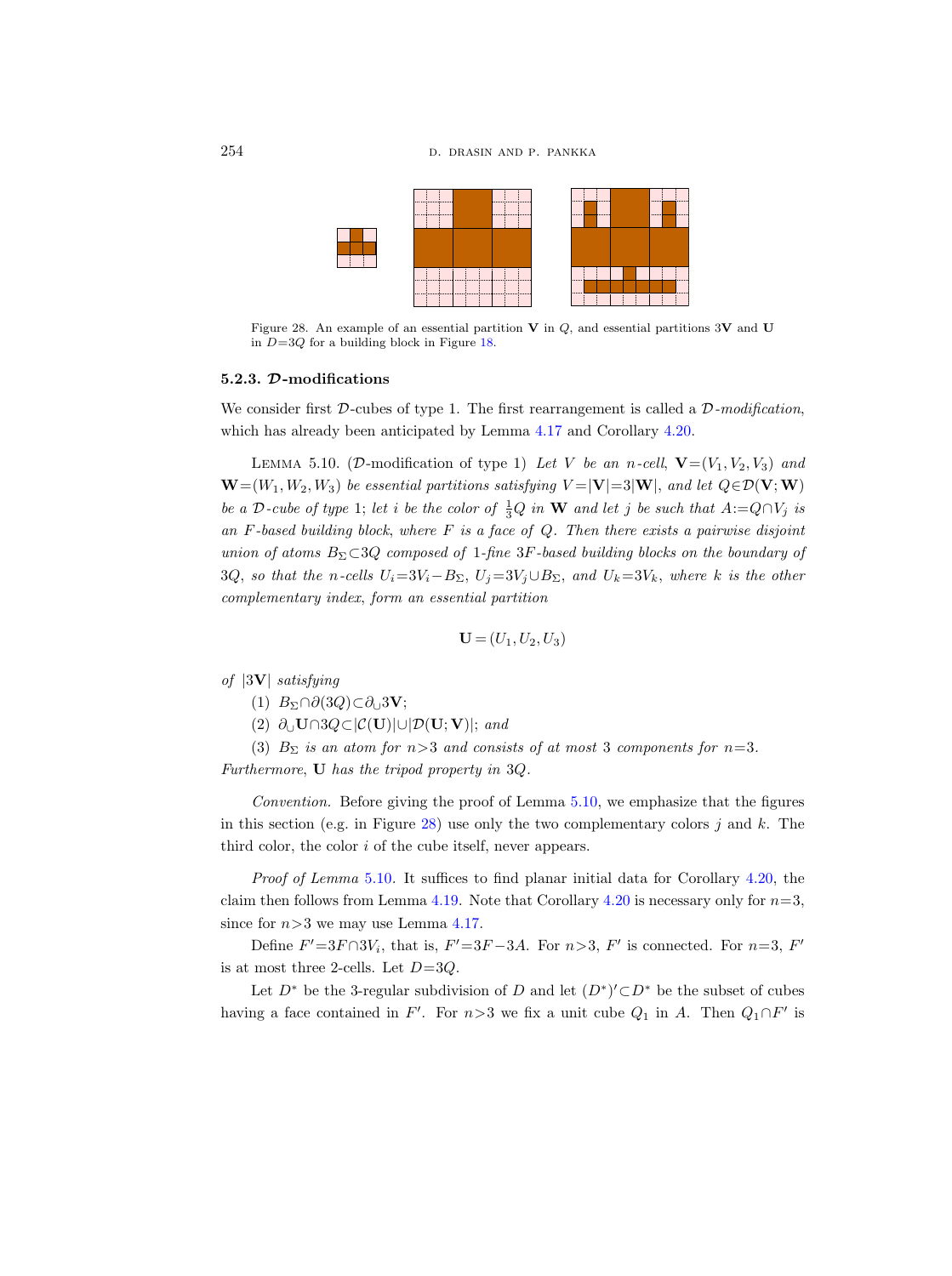

<span id="page-46-0"></span>Figure 29. Analogue of Figure [28](#page-45-1) for D-cube of type 2.

an  $(n-2)$ -cell. For  $n=3$ , we fix unit cubes  $Q_1, ..., Q_p$  in A, where p is the number of components of  $F'$ .

When  $n>3$  we choose a maximal tree  $\Sigma \in \Gamma((D^*)' \cup \{Q_1\})$ , and for  $n=3$ , we fix a maximal forest  $\Sigma = \Gamma_1 \cup ... \cup \Gamma_p$  in  $\Gamma((D^*)' \cup \{Q_1, ..., Q_p\})$ . The vertex sets of the trees  $\Gamma_i$ now give the required partition for  $(D^*)'$ . Corollary [4.20](#page-29-0) yields a 1-fine set  $B_\Sigma$  whose components are  $3F$ -based atoms. The tripod property in D for U follows from Lemma [4.19,](#page-29-1) and condition (4) in Lemma [4.17](#page-28-0) shows that  $B_{\Sigma} \subset F \cup \text{int } D$ .

Assertions (1) and (2) follow from Corollary [4.20,](#page-29-0) the fact that cubes in  $(D^*)'$  are D-cubes in  $\mathcal{D}(\mathbf{U}; \mathbf{V})$  and the observation that  $3A=|\mathcal{C}(\mathbf{U})| \cap D$ .  $\Box$ 

For D-cubes of type 2, the corresponding arrangement is also called a  $\mathcal{D}\text{-}\text{modified}$ tion.

<span id="page-46-1"></span>LEMMA 5.11. (D-modification of type 2) Let V be an n-cell, let  $\mathbf{V}=(V_1, V_2, V_3)$  and  $\mathbf{W}=(W_1, W_2, W_3)$  be essential partitions satisfying  $V=|\mathbf{V}|=3|\mathbf{W}|$ , and  $Q\in\mathcal{D}(\mathbf{V};\mathbf{W})$  be a D-cube of type 2; let i be the color of  $\frac{1}{3}Q$  in W and take j so that  $A:=Q\cap V_j=B\cup B'$ is an atom, where  $B$  and  $B'$  are essentially disjoint building blocks. Then there exists a pairwise disjoint union  $A_{\Sigma} \subset \mathcal{S}Q$  of 1-fine atoms on the boundary of 3Q consisting of building blocks with

$$
\mathbf{U} = (U_1, U_2, U_3)
$$

being an essential partition of  $3|V|$  by n-cells satisfying the tripod property in 3Q. Here  $U_i=3V_i-A_{\Sigma}, U_j=3V_j\cup A_{\Sigma}$ , and  $U_k=3V_k$ , where k is the remaining complementary index. Moreover,

 $(1)$   $A_{\Sigma} \cap \partial (3Q) \subset \partial_{\square} 3V;$ 

(2)  $\partial_{\mathbf{U}} \mathbf{U} \cap 3Q \subset |\mathcal{C}(\mathbf{U})| \cup |\mathcal{D}(\mathbf{U}; \mathbf{V})|$ ; and

(3)  $A_{\Sigma}$  is an atom for n>3 and consists of at most four components for n=3. Finally, U has the tripod property in 3Q.

Proof. This case uses Lemma [4.26](#page-31-0) in place of Corollary [4.20,](#page-29-0) and Lemma [4.28](#page-33-1) in place of Lemma [4.19.](#page-29-1)

We may assume that  $i=1$ ,  $j=2$ , and  $k=3$ , and that B and B' are f- and f'-based, respectively. Let  $D=3Q$ .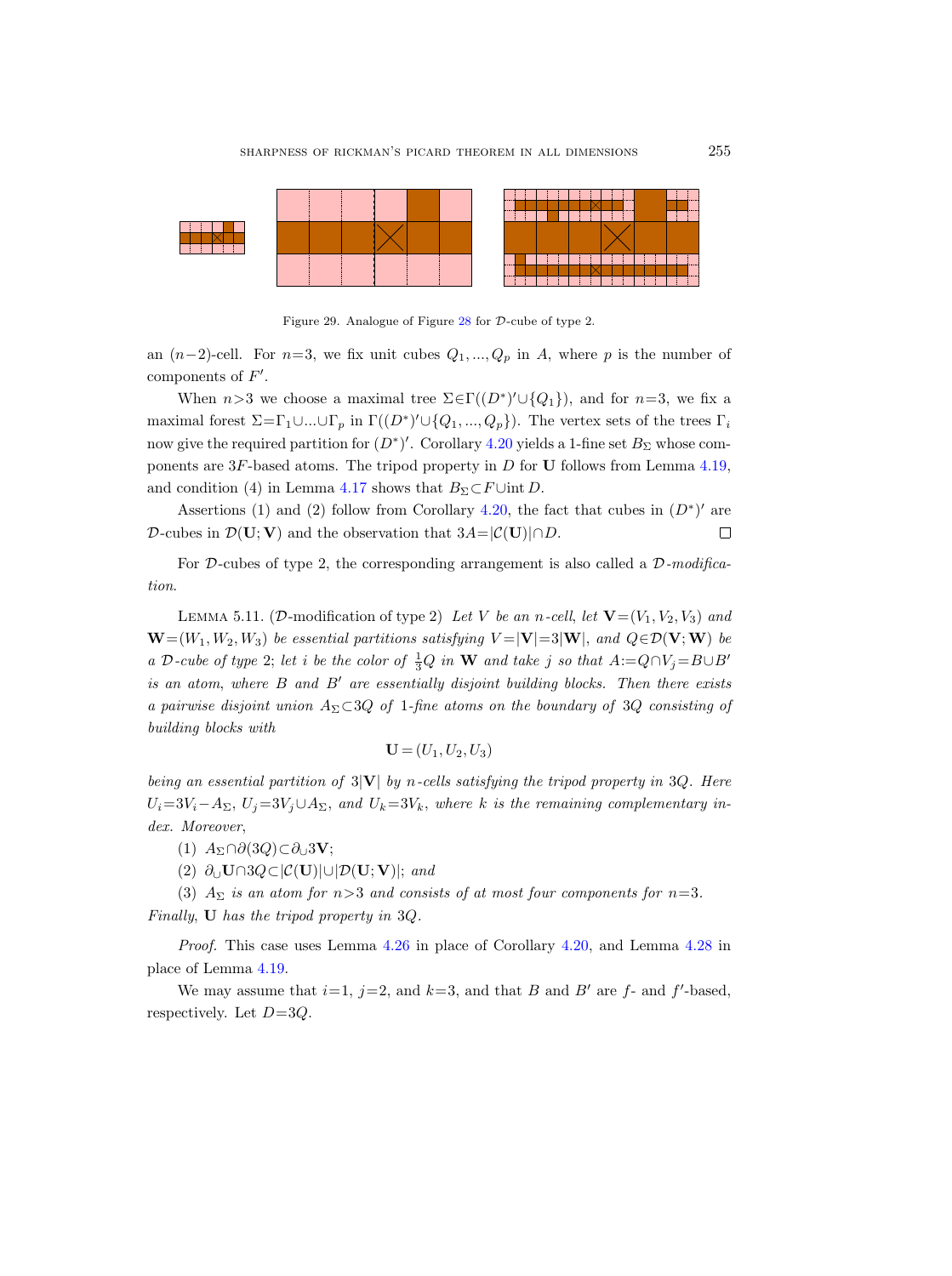Let  $\mathcal{Q}'$  be the collection of the cubes in  $D^*$  meeting  $f \cup f'$  and not contained in  $3A^{\#}$ . Recall that  $\Gamma(\mathcal{Q}')$  is the adjacency graph of the cubes in  $\mathcal{Q}'$ . For  $n>3$ ,  $\Gamma(\mathcal{Q}')$  is connected, and we may fix a cube  $q \in 3A^{\#}$  of side-length 3 and a maximal tree  $\Sigma \subset \Gamma(\mathcal{Q} \cup \{q\})$ . It is a simple observation that we may now apply Lemma  $4.26$  directly to  $\Sigma$  and obtain a 1-fine atom  $A_{\Sigma}$  satisfying (1)–(6) therein.

For  $n=3$ , we observe that  $\Gamma(\mathcal{Q}')$  has at most four components  $\Gamma_1, ..., \Gamma_p$ ,  $p \leq 4$ ; Fig-ure [29](#page-46-0) illustrates  $p=3$ . It is easy to observe that we may fix pairwise essentially disjoint cubes  $q_1, ..., q_p$  in 3A<sup>\*</sup> so that  $\Gamma(\Gamma_i \cup \{q_i\})$  is connected, and thus create a maximal forest  $\Sigma = \Sigma_1 \cup ... \cup \Sigma_p$  with  $\Sigma_i \subset \Gamma(\Gamma_i \cup \{q_i\})$ . A slight modification of Lemma [4.26](#page-31-0) yields  $A_{\Sigma} = A_{\Sigma_1} \cup ... \cup A_{\Sigma_p}$ , where  $A_{\Sigma_i}$  is a 1-fine atom satisfying (1)–(6) therein.

In both cases,  $\mathbf{U}=(3V_1-A_{\Sigma}, 3V_2\cup A_{\Sigma}, 3V_3)$  satisfies the required conditions.  $\Box$ 

The essential properties of D-modifications are summarized in the next two corollaries.

COROLLARY 5.12. Let **V**, Q, A, **U**, and  $\{i, j, k\} = \{1, 2, 3\}$  be as in Lemma [5.10](#page-45-0) or as in Lemma [5.11](#page-46-1). Then  $U \cap 3Q$  satisfies the tripod property and in addition

(a)  $∂<sub>∪</sub> **U** ∩ 3Q ⊂ |C(**U**)| ∪ |D(**U**; **V**)|; and$ 

(b)  $C(\mathbf{U} \cap 3Q) = (3A)^*$ .

Moreover, to each  $f \in (((\partial_{\cup} \mathbf{V}) \cap Q) - A)^{\#}$  corresponds one 3f-based building block in  $U_j$ .

By condition  $(1)$  in Lemmas [5.10](#page-45-0) and [5.11,](#page-46-1) D-modifications are performed independently in each cube of  $3\mathcal{D}(\mathbf{V};\mathbf{W})$  in the sense that, given two adjacent  $\mathcal{D}$ -cubes Q and  $Q'$  in  $\mathcal{D}(\mathbf{V}; \mathbf{W})$ , all  $\mathcal{D}\text{-modifications}$  (of types 1 and 2) in 3Q and 3Q' leave the essential partition 3V unmodified on the common face  $3Q \cap 3Q'$ . This is summarized in the following definition and corollary; see Definition [4.13](#page-27-0) for the meaning of  $\tilde{\Gamma}(\cdot)$  and  $\ell_{\text{bb}}(\cdot)$ .

Let  $\mathbf{V}=(V_1, V_2, V_3)$  be an essential partition of an *n*-cell by *n*-cells so that  $V_p$  is a dented molecule for  $p=1, 2, 3$ . Let  $\mathbf{W}=(W_1, W_2, W_3)$  be an essential partition satisfying  $|V|=3|W|$  and let  $\mathcal{D}'\subset\mathcal{D}(V,W)$  be a non-empty subfamily.

Definition 5.13. An essential partition U of  $3|V|$  into n-cells is obtained by  $D$ modifications in  $\mathcal{D}'$  from essential partitions V relative to W if U satisfies the tripod property in each cube in  $3\mathcal{D}'$  and

(a)  $\mathbf{U} - |3\mathcal{D}'| = 3\mathbf{V} - |3\mathcal{D}'|;$ 

(b) for every cube  $C \in 3\mathcal{D}'$ , the essential partition  $\mathbf{U} \cap C$  is obtained by a  $\mathcal{D}$ -modification, that is, U has the properties  $(1)$ – $(3)$  of Lemma [5.10](#page-45-0) or [5.11](#page-46-1) relative to C;

(c) each leaf  $A \in \Gamma(U_i)$  is a 1-fine atom adjacent to a 3-fine atom  $A' = 3a'$ , where a' is a leaf in  $\Gamma(V_i)$ ; and

(d) to each leaf  $a \in \Gamma(V_i)$  correspond at most  $3 \max_{a'} \ell_{bb}(a')$  leaves in  $\Gamma(U_i)$  adjacent to  $3a \in \Gamma(U_i)$ , where the maximum is taken over the leaves  $a'$  in  $\Gamma(V_i)$ .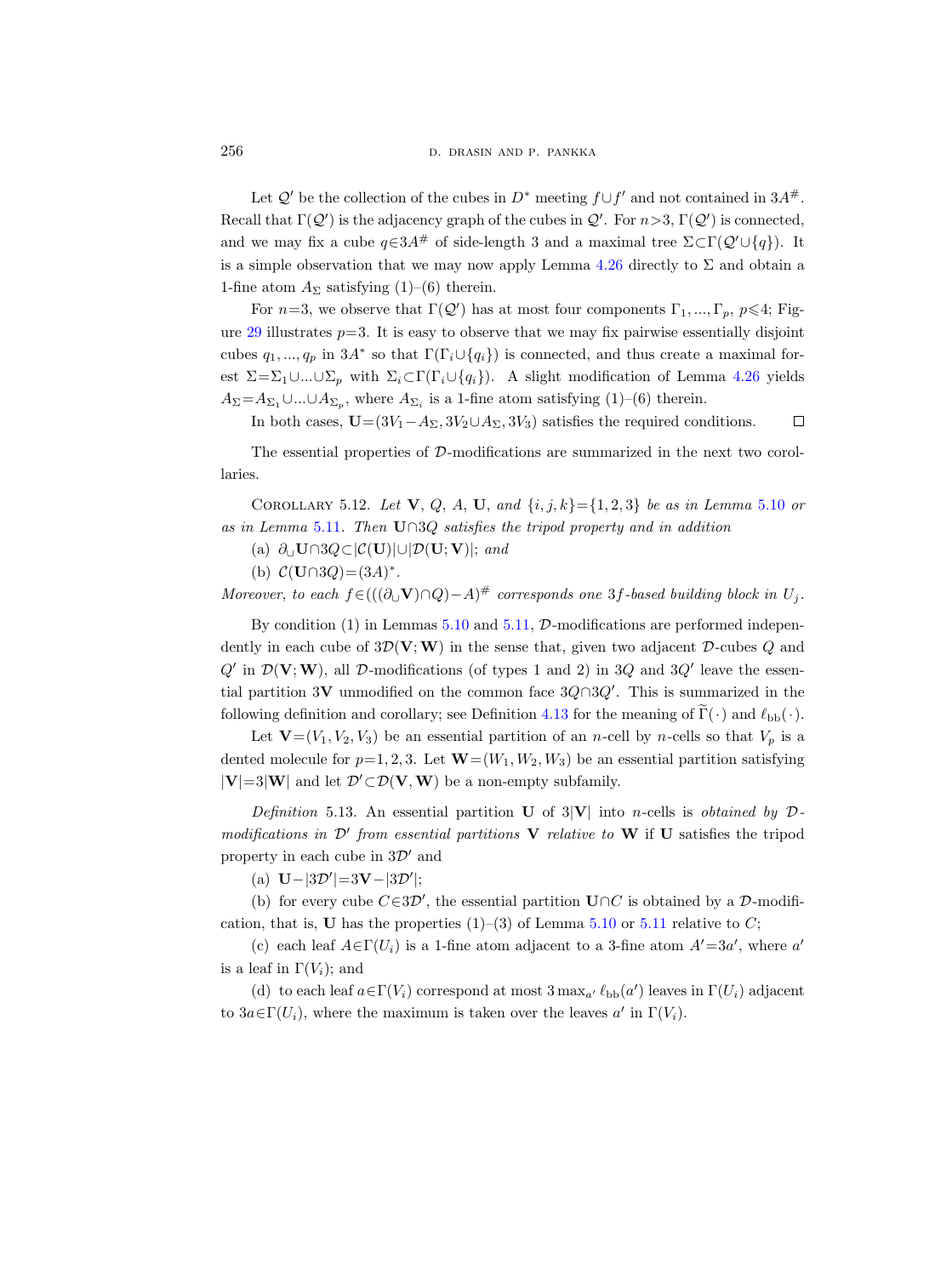<span id="page-48-2"></span>

Figure 30. A cube Q and an essential partition U in 3Q.

For  $\mathcal{D}'=\mathcal{D}(\mathbf{V};\mathbf{W})$ , we say that U is *obtained by D-modification from* V relative to W.

COROLLARY 5.14. Let  $\mathbf{V}=(V_1, V_2, V_3)$  be an essential partition of an n-cell by ncells so that  $V_p$  is a dented molecule for  $p=1, 2, 3$ , and let  $\mathbf{W}=(W_1, W_2, W_3)$  be an essential partition satisfying  $|V|=3|W|$ . Given a non-empty subfamily  $\mathcal{D}'\subset \mathcal{D}(V;W)$ , there exists an essential partition U which is obtained by  $D$ -modification in  $D'$  from V relative to W.

## <span id="page-48-1"></span>5.2.4. C-modification

The following rearrangement is a  $C$ -modification.

<span id="page-48-0"></span>LEMMA 5.15. Let V be an n-cell and  $\mathbf{V}=(V_1, V_2, V_3)$  be an essential partition of V. Suppose  $Q \in \mathcal{C}(\mathbf{V})$  has color i in  $\mathbf{V}$ , and let j and k be complementary colors. Then there exist atoms  $A_i$  and  $A_k$  in 3Q which are composed of building blocks along  $\partial(3Q)$ so that  $U_i=3V_i-(A_j\cup A_k), U_j=3V_j\cup A_j$ , and  $U_k=3V_k\cup A_k$  are n-cells and

$$
\mathbf{U} = (U_1, U_2, U_3) \tag{5.1}
$$

is an essential partition of  $3V$  into n-cells having the tripod property in  $3Q$ . Moreover,

- (1)  $(A_j \cup A_k) \cap \partial(3Q) \subset \partial_{\cup} 3V$ ; and
- (2)  $(\partial_∪\mathbf{U})\cap 3Q\subset |\mathcal{D}(\mathbf{U};\mathbf{V})|\cup |\mathcal{N}(\mathbf{U};\mathbf{V})|.$

Proof. The proof is a straightforward application of Lemma [4.28](#page-33-1) to appropriate non-planar initial data.

For notational convenience, take  $i=3$ . Let  $q_1\subset V_1$  and  $q_2\subset V_2$  be unit cubes as in Definition [5.3.](#page-43-1) For  $p=1,2$ , let  $\mathcal{F}^p$  be the collection of faces of Q which meet  $V_p$  in an  $(n-1)$ -cell. Then

$$
(Q, (\mathcal{F}^1, \mathcal{Q}(Q; \mathcal{F}^2), q_1), (\mathcal{F}^2, \mathcal{Q}(Q; \mathcal{F}^1), q_2))
$$

are non-planar initial data; cf. Definition [4.24.](#page-31-1)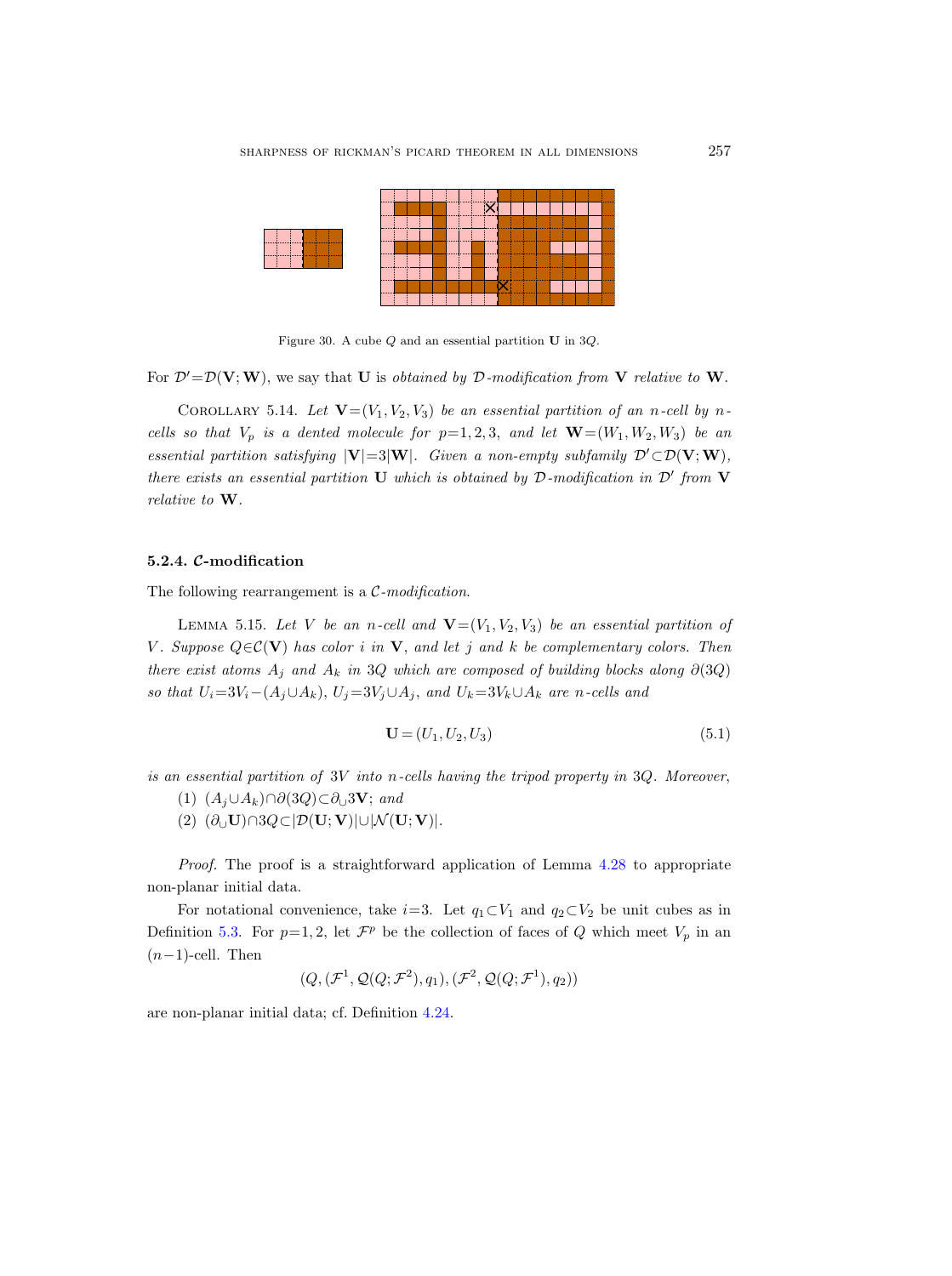Let  $\Sigma$  be a spanning forest as in Lemma [4.25](#page-31-2) and  $A_1$  and  $A_2$  be atoms associated with  $\Sigma$  as in Lemma [4.17.](#page-28-0) By Lemma [4.28,](#page-33-1) the essential partition

$$
(V_1 \cup A_1, V_2 \cup A_2, V_3 - (A_1 \cup A_2))
$$

satisfies the tripod property in 3Q.

Property (1) follows immediately from (5) in Lemma [4.26,](#page-31-0) and (2) from the observation that every cube in  $3(Q(Q; \mathcal{F}^1) \cup Q(Q; \mathcal{F}^2))$  is either a  $\mathcal{D}$ - or N-cube.  $\Box$ 

It is obvious that  $C$ -modifications are performed independently. We formalize this in the following definition and corollary. Let  $V$  be an essential partition of an *n*-cell into *n*-cells and let  $\mathcal{C}' \subset \mathcal{C}(\mathbf{V})$  be non-empty.

Definition 5.16. An essential partition U of  $3|V|$  into n-cells is obtained by Cmodification in  $\mathcal{C}'$  from **V** if **U** satisfies the tripod property in each cube in  $3\mathcal{C}'$  and

(a)  $\mathbf{U} - |3\mathcal{C}'| = 3\mathbf{V} - |3\mathcal{C}'|;$ 

(b) if  $C \in 3\mathcal{C}'$ , then  $\mathbf{U} \cap C$  is obtained from 3V by a  $\mathcal{C}$ -modification, that is, U satisfies the properties of Lemma  $5.15$  relative to  $C$ ; and

(c)  $\partial_{\cup} \mathbf{U} \cap |3\mathcal{C}'| \subset |\mathcal{D}(\mathbf{U}; \mathbf{V}) \cup \mathcal{N}(\mathbf{U}; \mathbf{V})|$ .

COROLLARY 5.17. Let  $\mathbf{V}=(V_1, V_2, V_3)$  be an essential partition of an n-cell so that  $V_p$  is a dented molecule for  $p=1,2,3$ . Let  $\mathcal{C}'\subset\mathcal{C}(\mathbf{V})$  be a non-empty subfamily. Then there exists an essential partition  $\mathbf{U}=(U_1, U_2, U_3)$  of  $|3\mathbf{V}|$  which is obtained by C-modification in  $\mathcal{C}'$ .

# 5.2.5. Secondary  $C$ - and  $\mathcal{N}$ -modifications

The C-modification in Lemma [5.15](#page-48-0) is a 'primary' C-modification. To illustrate the necessity of 'secondary'  $\mathcal{C}$ - and  $\mathcal{N}$ -modifications, consider the following example. This is necessitated by the presence of neglected faces (Definition [4.29\)](#page-34-0).

<span id="page-49-0"></span>Example 5.18. Let

$$
\mathbf{W} = (W_1, W_2, W_3) = ([0, 3]^3, [0, 3]^2 \times [-3, 0], [3, 6] \times [0, 3]^2).
$$

The cube  $Q=[0,3]^3$  is a C-cube of color 1 in W.

Using Lemma [5.15](#page-48-0) we perform a C-modification in  $C=3Q$ , that is, obtain the essential partition  $V$  relative to  $C$  as in Lemma [5.15;](#page-48-0) see Figure [30.](#page-48-2)

Consider now the essential partition  $3V$ . One possible essential partition  $U''$  of  $|3V|$ is in Figure [31.](#page-50-0) Notice in Figure [30](#page-48-2) that V already has three neglected faces each of which meets the vertical fold. Thus  $U''$  cannot satisfy the tripod property. A glance at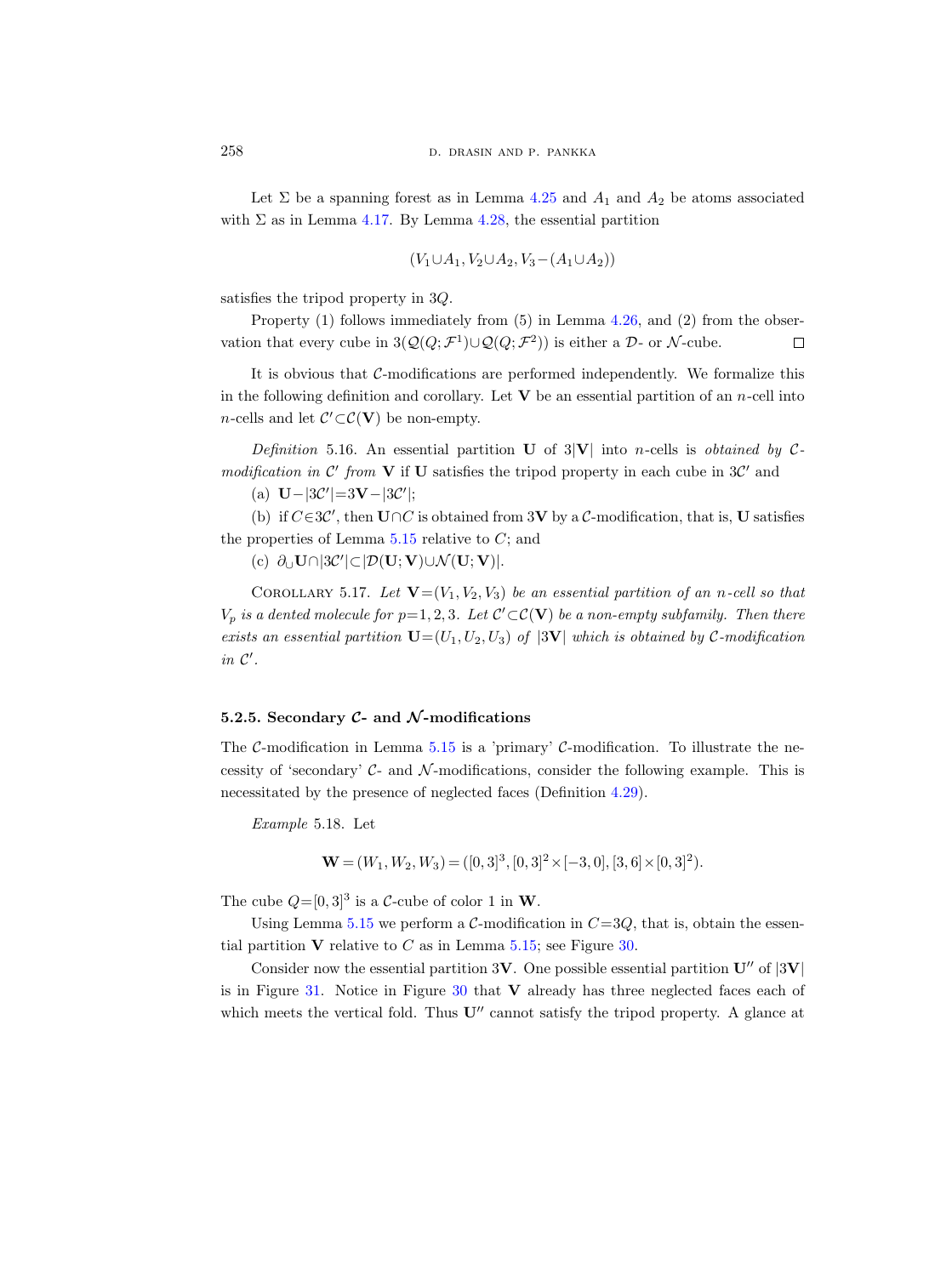

<span id="page-50-0"></span>Figure 31. An essential partition  $\mathbf{U}^{\prime\prime}$  in 9 $Q$ .

Figure [31](#page-50-0) also shows that in addition there are now 3 cubes, in fact cubes in  $3\mathcal{N}(\mathbf{V};\mathbf{W})$ , of side-length 9 in  $\mathbf{U}''$  which cannot be partitioned into  $\mathcal{C}$ - and  $\mathcal{D}$ -cubes.

In this situation, we achieve the tripod property with a 'secondary'  $C$ -modification in 3V. The procedure imitates that of Lemma [5.10,](#page-45-0) and takes into account both neglected faces and D-cubes; see Figure [32.](#page-51-1)

To be more precise, the essential partition  $U$  is obtained by a secondary  $\mathcal{C}\text{-modi-}$ fication as follows. We observe first that  $\partial_U V \cap Q \subset [D(V;W)|\cup |\mathcal{N}(V;W)|]$ . Let also  $A_j = C \cap V_j$  for each color  $j = 1, 2$ .

We perform now an independent  $\mathcal{D}$ -modification in each cube in  $3\mathcal{D}(\mathbf{V};\mathbf{W})$ . For each cube  $Q' \in 3\mathcal{N}(\mathbf{V}; \mathbf{W})$ , we extend either  $3A_1$  or  $3A_2$  from outside  $Q'$  into  $Q'$  using a 1-fine atom; after this extension  $Q'$  meets each color in its interior. This extension uses Lemma [4.36.](#page-37-1) Let U be the essential partition obtained this way. Note that  $3\mathcal{N}(\mathbf{V};\mathbf{W})=$  $\mathcal{N}_2(\mathbf{U}; \mathbf{V}, \mathbf{W}).$ 

Regarding the construction of the sequence  $\{\Omega_m\}_{m\geqslant 0}$ , we may take  $\Omega_2=U$  if we have  $V = \Omega_1$  and  $W = \Omega_0$ , since the tripod property is now satisfied.

The secondary N-modification in the cubes  $3\mathcal{N}_2(\mathbf{U}; \mathbf{V}, \mathbf{W})$  is defined as follows. Let  $Q' \in \mathcal{N}_2(\mathbf{U}; \mathbf{V}, \mathbf{W})$ . By Lemma [4.36,](#page-37-1)  $U_j \cap Q'$  is a disjoint union of a molecule and a 1fine atom, each of a different complementary color. Moreover, there are three types of cubes in  $Q'$ , that is, the sets  $\mathcal{C}(\mathbf{U}\cap Q')$ ,  $\mathcal{D}(\mathbf{U}\cap Q';\mathbf{V}\cap \frac{1}{3}Q')$  and  $\mathcal{N}(\mathbf{U}\cap Q';\mathbf{V}\cap \frac{1}{3}Q')$  are all non-empty; note that all cubes of  $\mathcal{N}(\mathbf{U}\cap Q'; \mathbf{V}\cap \frac{1}{3}Q')$  and none of  $\mathcal{D}(\mathbf{U}\cap Q'; \mathbf{V}\cap \frac{1}{3}Q')$ meet the two distinguished faces of  $Q'$ . Secondary  $\mathcal N$ -modification in  $3Q'$  consists of independent  $C$ - and  $D$ -modifications and applications of Lemma [4.36](#page-37-1) and is similar to the case of a secondary  $C$ -modification.

We formalize now the secondary modifications in the form of lemmas. The proofs of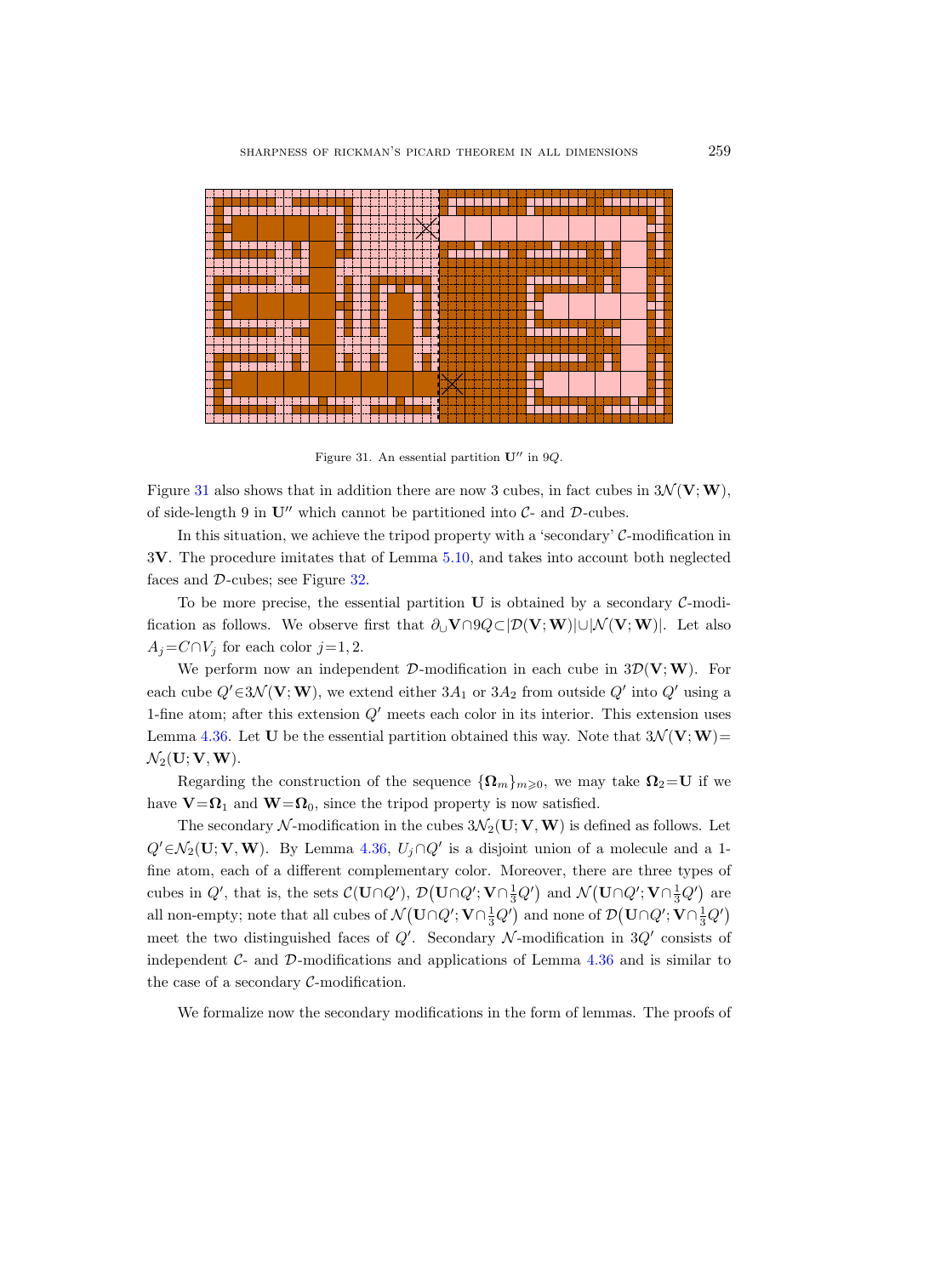

<span id="page-51-1"></span>Figure 32. An essential partition U obtained by a secondary C-modification from 3V. The three cubes of  $\mathcal{N}_2(\mathbf{U}; \mathbf{V}, \mathbf{W})$  are highlighted with solid lines and a C-cube and a D-cube highlighted with dashed lines.

those lemmas follow the proofs of Lemmas [5.10,](#page-45-0) [5.11,](#page-46-1) and [5.15.](#page-48-0) Since the main difficulty is in their formulation, we leave the details of the proofs to the interested reader. For the statement, we give the following definition.

Definition 5.19. An essential partition  $U$  is *obtained by a secondary modification* from V with respect to W in a cube  $C=3Q$  of side-length 27 if U satisfies the tripod property in C, V and W are essential partitions satisfying  $|U|=3|V|=9|W|$ , and there are colors j and k and molecules  $M_i$  and  $M_k$  in 3Q such that  $U_i=3V_i-(M_i\cup M_k)$ ,  $U_j=3V_j\cup M_j$ , and  $U_k=3V_k\cup M_k$  are n-cells, and these molecules satisfy the following conditions:

(1)  $(M_i \cup M_k) \cap \partial (3Q) \subset \partial_{\cup} 3V;$ 

- (2)  $(\partial_{\Box} U) \cap 3Q \subset |\mathcal{C}(U)| \cup |\mathcal{D}(U; V)| \cup |\mathcal{N}_2(U; V, W)|;$
- (3)  $3A_j \subset M_j$  and  $3A_k \subset M_k$ ;

(4) for  $p=j, k, M_p-3A_p$  consists of pairwise disjoint 1-fine atoms made of building blocks; and

(5) when  $n>3$  and  $p=1, 2, 3$ , each building block in  $\widetilde{\Gamma}(3A_p)$  meets at most one atom in  $M_p-3A_p$ ,

where  $A_j$  and  $A_k$  are atoms in Q satisfying  $V_i=3W_i-(A_j\cup A_k)$ ,  $V_j=3W_j\cup A_j$ , and  $V_k=$  $3W_k \cup A_k$ ; here  $\mathbf{V}=(V_1, V_2, V_3)$  and  $\mathbf{W}=(W_1, W_2, W_3)$ .

<span id="page-51-2"></span><span id="page-51-0"></span>LEMMA 5.20. (Secondary C-modification) Let  $V$  and  $W$  be essential partitions satisfying  $|V|=3|W|$ , and suppose that V has been obtained by a C-modification in  $\frac{1}{3}Q$ from W. Then there exists an essential partition U of  $3|V|$  which is obtained by a secondary modification from  $V$  with respect to  $W$  in 3Q.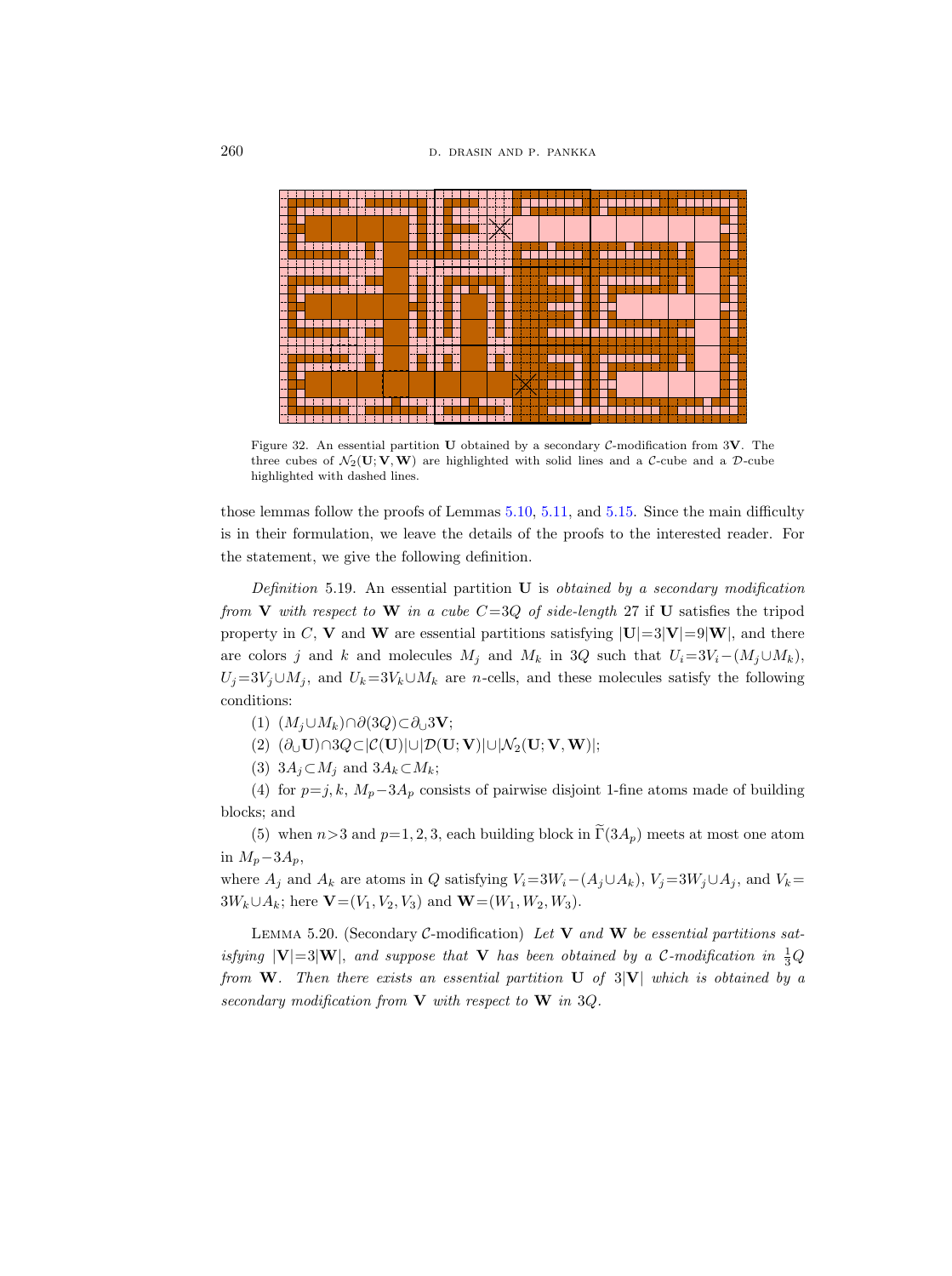LEMMA 5.21. (Secondary  $\mathcal{N}\text{-modification}$ ) Let V, W, and W' be essential partitions satisfying  $|V|=3|W'|$ , and let  $Q \in \mathcal{N}_2(V;W,W')$  be a secondary N-cube so that **V** is obtained by a secondary modification in  $\frac{1}{3}Q$  from **W** with respect to **W**'. Then there exists an essential partition  $\bf{U}$  of 3 $\bf{V}$  so that  $\bf{U}$  is obtained by a secondary modification from  $V$  with respect to  $W$  in 3Q.

#### <span id="page-52-0"></span>5.2.6. The Machine

Having all necessary modifications now at our disposal, we introduce the main induction step. Corollary [5.24](#page-53-0) will summarize the process.

Let V, W, and W' be essential partitions satisfying  $|V|=3|W|=9|W'|$ . Suppose that all secondary  $C$ -cubes in  $C_2(V; W)$  and all secondary  $\mathcal{N}$ -cubes  $Q$  in  $\mathcal{N}_2(V; W, W')$ are obtained by secondary  $C$ - and  $\mathcal{N}$ -modifications from  $\frac{1}{3}Q$ , respectively. Suppose also that  $|V| \cap |\mathcal{SC}(W)|$  is obtained by a series of independent C-modifications and  $|V| \cap$  $|\mathfrak{3D}(\mathbf{W};\mathbf{W}')|$  by a series of independent D-modifications.

Based on the modifications introduced in this section (Lemmas [5.10,](#page-45-0) [5.15,](#page-48-0) [5.20,](#page-51-0) and  $5.21$ ) we note:

- (a) the sets  $|\mathcal{C}(\mathbf{V})|$  and  $|\mathcal{D}(\mathbf{V};\mathbf{W})|$  are essentially disjoint; and
- (b) the sets  $|\mathcal{C}_2(\mathbf{V}; \mathbf{W})|$  and  $|\mathcal{N}_2(\mathbf{V}; \mathbf{W}, \mathbf{W}')|$  are essentially disjoint.

Indeed, by definition of C- and D-cubes,  $\mathcal{C}(\mathbf{V}) \cap \mathcal{D}(\mathbf{V};\mathbf{W}) = \emptyset$ . The claim (a) now follows from the observation that cubes in  $\frac{1}{3}(\mathcal{C}(\mathbf{V}) \cup \mathcal{D}(\mathbf{V}; \mathbf{W}))$  are unit cubes. The claim (b) now follows with a similar argument.

It is essential to notice that cubes in  $\mathcal{C}_2(\mathbf{V}; \mathbf{W}) \cup \mathcal{N}_2(\mathbf{V}; \mathbf{W}, \mathbf{W}')$  contain cubes in  $\mathcal{C}(\mathbf{V}) \cup \mathcal{D}(\mathbf{V}; \mathbf{W})$ , that is, the intersection  $|\mathcal{C}(\mathbf{V}) \cup \mathcal{D}(\mathbf{V}; \mathbf{W})| \cap |\mathcal{C}_2(\mathbf{V}; \mathbf{W}) \cup \mathcal{N}_2(\mathbf{V}; \mathbf{W}, \mathbf{W}')|$ has non-empty interior; see e.g. Figure [32.](#page-51-1) For this reason, and to have a well-defined order of independent rearrangements, we set

$$
\mathfrak{R}(\mathbf{V}; \mathbf{W}, \mathbf{W}') \!=\! \{Q \!\in\! \mathcal{C}(\mathbf{V}) \!\cup\! \mathcal{D}(\mathbf{V}; \mathbf{W}) \!:\! Q \not\subset\! |\mathcal{C}_2(\mathbf{V}; \mathbf{W}) \!\cup\! \mathcal{N}_2(\mathbf{V}; \mathbf{W}, \mathbf{W}')| \};
$$

here  $\Re$  stands for remaining.

The inductive process can now be organized in a form of a list of operations to be performed. Given a collection  $\mathfrak{L}_w$  of essentially disjoint cubes in  $|W|$ , we define the *list*  $\mathfrak{L}_{\mathbf{V}}$  with respect to the history  $(\mathbf{W}, \mathbf{W}', \mathfrak{L}_{\mathbf{W}})$  by

$$
\mathcal{L}_{\mathbf{V}} = \mathcal{L}(\mathbf{V}; \mathbf{W}, \mathbf{W}', \mathcal{L}_{\mathbf{W}})
$$
  
= { $Q \in C_2(\mathbf{V}; \mathbf{W}) \cup \mathcal{N}_2(\mathbf{V}; \mathbf{W}, \mathbf{W}') \cup \mathfrak{R}(\mathbf{V}; \mathbf{W}, \mathbf{W}'): Q \subset 3|\mathcal{L}_{\mathbf{W}}|$  }. (5.2)

<span id="page-52-1"></span>Note that cubes in  $\mathfrak{L}(\mathbf{V}; \mathbf{W}, \mathbf{W}', \mathfrak{L}_{\mathbf{W}})$  are pairwise essentially disjoint and have sidelength either 3 or 9.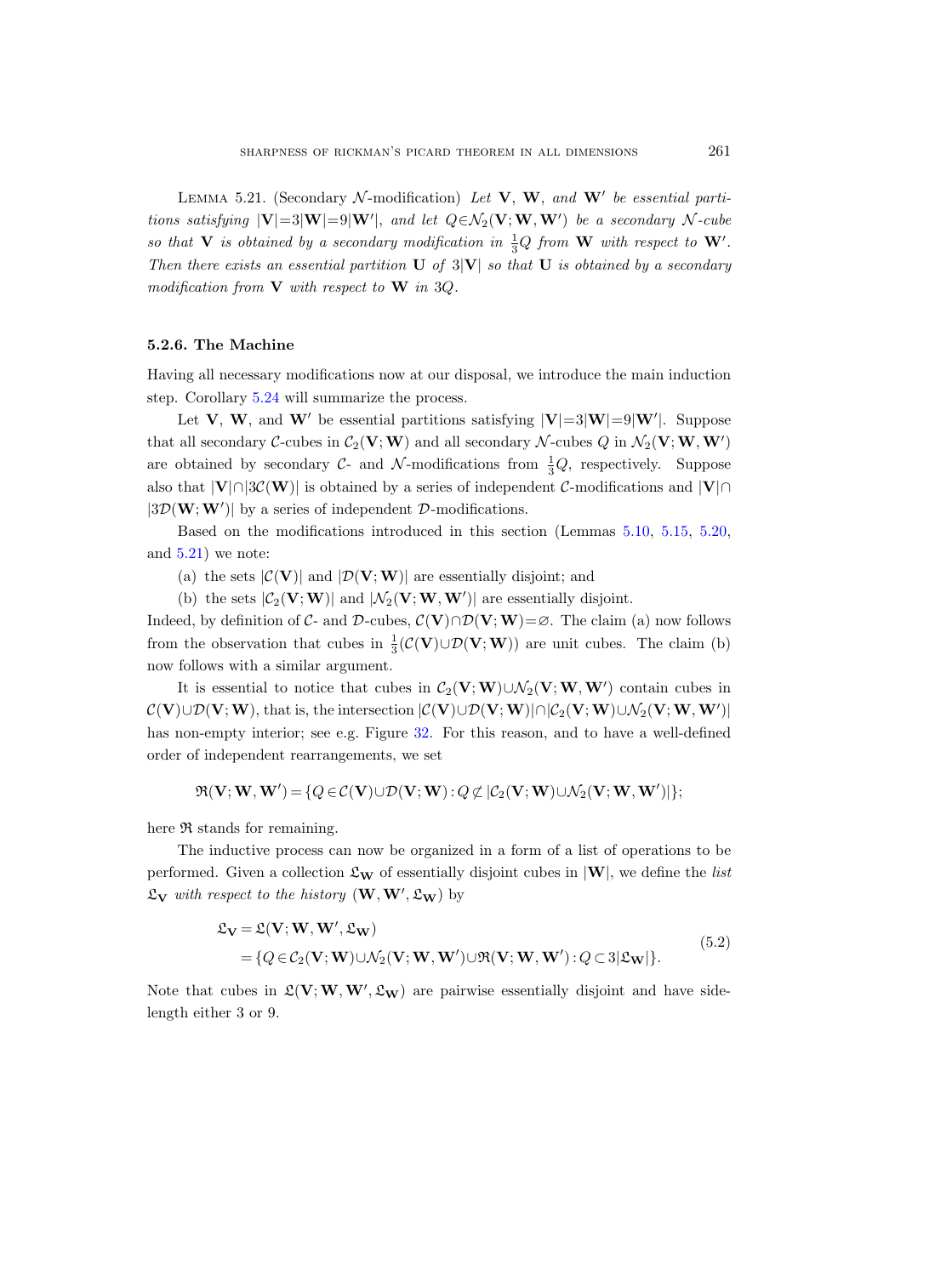262 D. DRASIN AND P. PANKKA

Remark 5.22. To see how the collection  $\mathfrak{L}_w$  organizes the modification process, consider the essential partitions  $\Omega_0$  and  $\Omega_1$ . The essential partition  $\Omega_0$  has one C-cube  $Q$  and, after scaling, we perform the (only possible) rearrangement in  $3Q$ . Thus the essential partition  $\Omega_1$  has one secondary C-cube 3Q. There are also several C-cubes in  $|\Omega_1|$ –3Q, contained in  $\Omega_{1,2}\cup\Omega_{1,3}$ , but all these C-cubes have one face in 3Q. Since it suffices to perform a rearrangement on one side of  $\partial_0$ 3 $\Omega_1$ , we perform the secondary C-modification in 9Q and ignore the other C-cubes. Thus, if we set  $\mathfrak{L}_{\Omega_0} = \{Q\}$  and  $\mathfrak{L}_{\Omega_1} = \{3Q\}$ , the rearrangement to obtain  $\Omega_2$  is performed in  $3|\mathfrak{L}_{\Omega_1}|$ . We follow this general principle of nested rearrangements throughout the construction. For example, for the next rearrangement we define  $\mathfrak{L}_{\mathbf{\Omega}_2} = \mathfrak{L}(\mathbf{\Omega}_2; \mathbf{\Omega}_1, \mathbf{\Omega}_0, \mathfrak{L}_{\mathbf{\Omega}_1}),$  and rearrangements take place in  $3|\mathfrak{L}_{\Omega_2}|$ ; note that  $\mathfrak{L}_{\Omega_2}$  consists of C- and D-cubes and secondary N-cubes as mentioned in Example [5.18.](#page-49-0) In particular, we have  $9|\mathfrak{L}_{\Omega_0}|=3|\mathfrak{L}_{\Omega_1}|\supseteq |\mathfrak{L}_{\Omega_2}|$ .

Definition 5.23. Given essential partitions V, W, and W' satisfying  $|V|=3|W|=$  $9|\mathbf{W}'|$  and a list  $\mathfrak{L}_\mathbf{W}$  of cubes in  $\mathbf{W}$ , an essential partition  $\mathbf{U}$  is properly obtained (following  $\mathfrak{L}_{\mathbf{V}} = \mathfrak{L}(\mathbf{V}; \mathbf{W}, \mathbf{W}', \mathfrak{L}_{\mathbf{W}}))$  if U is obtained

- (i) by  $\mathcal{C}\text{-modification in } 3(\mathcal{C}(\mathbf{V})\cap \mathfrak{L}_{\mathbf{V}});$
- (ii) by D-modification in  $3(\mathcal{D}(\mathbf{V},\mathbf{W})\cap \mathcal{L}_{\mathbf{V}})$ ; and
- (iii) by secondary modification in  $3((C_2(V; W) \cup \mathcal{N}_2(V; W, W')) \cap \mathfrak{L}_V)$ .

These modifications now yield the following corollary, which can be viewed as the induction step in the construction; the specific sequence  ${\Omega_m}_{m\geq 0}$  satisfying Theorem [5.1](#page-38-0) appears in the next section.

<span id="page-53-0"></span>COROLLARY 5.24. Let **V**, **W**, and **W**' be essential partitions for which  $|V|=3|W|=$  $9|\mathbf{W}'|$  and let  $\mathfrak{L}_{\mathbf{W}}$  be the list of cubes in  $|\mathbf{W}|$ . Suppose  $\mathbf {V}$  is properly obtained following  $\mathfrak{L}_{\mathbf{V}} = \mathfrak{L}(\mathbf{V}; \mathbf{W}, \mathbf{W}', \mathfrak{L}_{\mathbf{W}})$  and suppose that  $\mathbf{V}$  satisfies the tripod property and  $\partial_{\cup} \mathbf{V} \subset |\mathfrak{L}_{\mathbf{V}}|$ .

Then there exists a properly obtained essential partition U satisfying  $|U|=3|V|$  and  $\partial_{\mathbf{U}}\mathbf{U}\subset[\mathfrak{L}_{\mathbf{U}}]\subset[\mathfrak{Z}_{\mathbf{V}}],$  where  $\mathfrak{L}_{\mathbf{U}}=\mathfrak{L}(\mathbf{U};\mathbf{V},\mathbf{W},\mathfrak{L}_{\mathbf{V}}).$  In particular, **U** satisfies the tripod property.

Proof. It suffices to note that U is obtained by independent modifications in each cube 3Q for  $Q \in \mathfrak{L}(\mathbf{V}; \mathbf{W}, \mathbf{W}', \mathfrak{L}_{\mathbf{W}})$ , and is hence properly obtained. These modifications also yield a new list  $\mathfrak{L}(\mathbf{U}; \mathbf{V}, \mathbf{W}, \mathfrak{L}_{\mathbf{V}})$ ; Lemmas [5.10,](#page-45-0) [5.11,](#page-46-1) [5.15,](#page-48-0) [5.20,](#page-51-0) and [5.21](#page-51-2) cover the possible situations of different modifications. Thus  $\partial_{\mathbf{U}}\mathbf{U}\subset[\mathfrak{L}(\mathbf{U};\mathbf{V},\mathbf{W},\mathfrak{L}_{\mathbf{V}})]$  and U satisfies the tripod property. $\Box$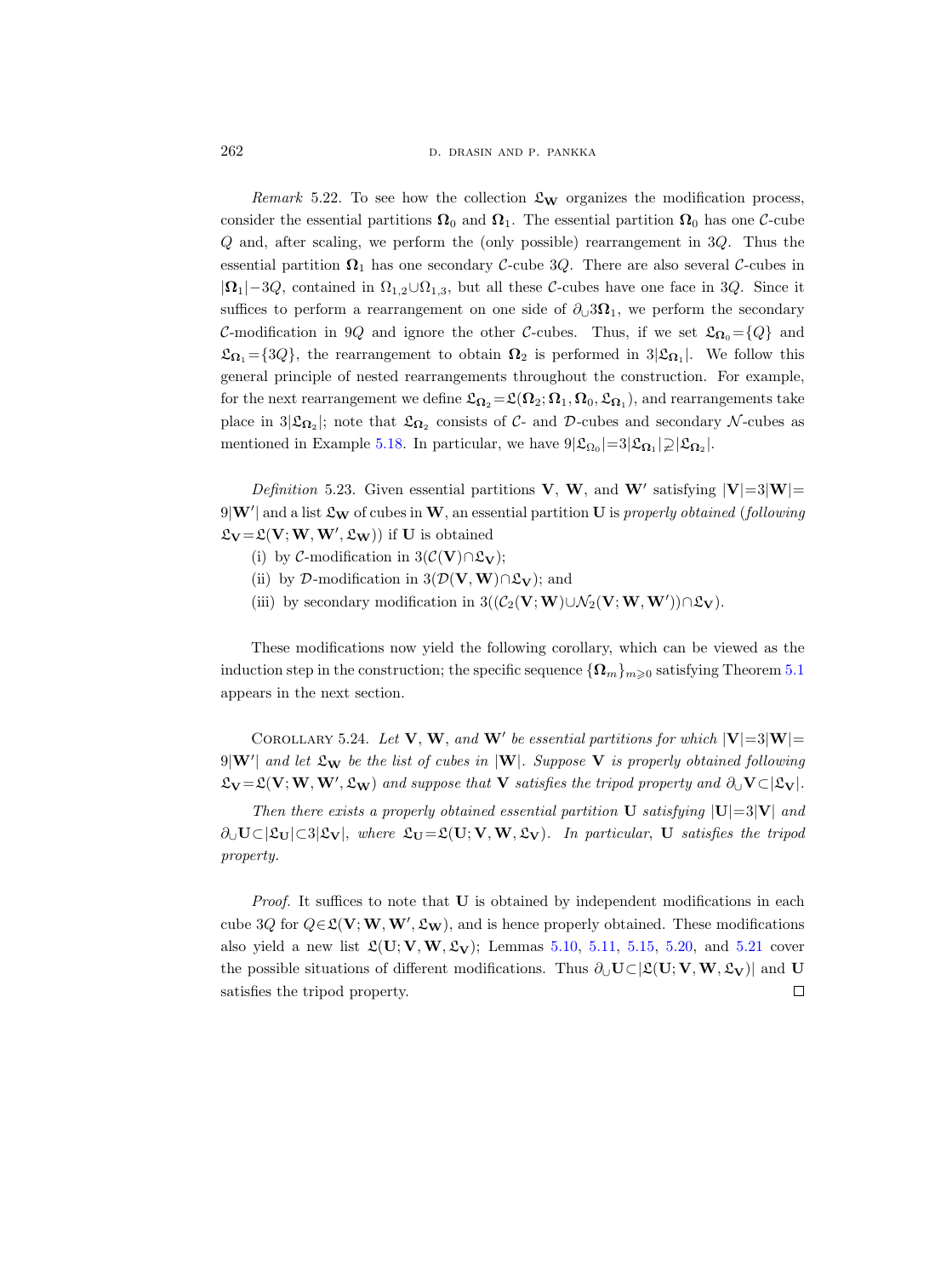#### 5.3. Inductive construction

Throughout this section,  $\Omega_0$  and  $\Omega_1$  are the essential partitions defined in §[5.1.1](#page-40-1) and §[5.1.2.](#page-40-2)

<span id="page-54-0"></span>PROPOSITION 5.25. Let  $n \geqslant 3$ ,  $\Omega_0 = ([0, 3]^n, [0, 3]^{n-1} \times [-3, 0], [3, 6] \times [0, 3]^{n-1})$  and let  $\Omega_1$  be an essential partition as in §[5.1.2](#page-40-2). Then there exist essential partitions  $\Omega_m=$  $(\Omega_{m,1}, \Omega_{m,2}, \Omega_{m,3})$  for  $m \geqslant 1$  satisfying the tripod property and the following conditions:

- (a)  $|\mathbf{\Omega}_m|=3|\mathbf{\Omega}_{m-1}|;$
- (b)  $\partial_{\cup} \mathbf{V}_m \subset |\mathfrak{L}(\mathbf{\Omega}_m; \mathbf{\Omega}_{m-1}, \mathbf{\Omega}_{m-2}, \mathfrak{L}_{\mathbf{\Omega}_{m-1}})|;$
- (c) all cubes in  $\mathfrak{L}_{\mathbf{\Omega}_m} = \mathcal{L}(\mathbf{\Omega}_m; \mathbf{\Omega}_{m-1}, \mathbf{\Omega}_{m-2}, \mathfrak{L}_{\mathbf{\Omega}_{m-1}})$  are properly obtained; and
- (d)  $\Omega_{\ell} \cap 3^{m-2} |\Omega_0| = \Omega_m \cap 3^{m-2} |\Omega_0|$  for all  $\ell > m$ .

In addition, there exist  $\nu \geq 1$  and  $\lambda > 1$ , depending only on n, so that for all  $m \geq 0$  and each  $p=1, 2, 3,$ 

(e) every hull( $\Omega_{m,p}$ ) is a ( $\nu, \lambda$ )-molecule with the atom length of  $\Gamma(\text{hull}(\Omega_{m,p}))$ bounded by a constant depending only on n; and

(f) there exists  $L = L(n) \geq 1$  and an L-bilipschitz map

$$
\psi_{m,p} \colon (\Omega_{m,p}, d_{\Omega_{m,p}}) \longrightarrow (\mathrm{hull}(\Omega_{m,p}), d_{\mathrm{hull}(\Omega_{m,p})})
$$

which is the identity on  $\Omega_{m,p} \cap \partial$ hull $(\Omega_{m,p})$ .

We first prove Proposition [5.25](#page-54-0) in dimensions  $n>3$  and then consider the more complicated dimension  $n=3$  separately; see §[5.3.4.](#page-61-0) Proposition [5.25](#page-54-0) is obtained in three steps. In higher dimensions, we first construct the sequence  $\Omega_3, \Omega_4, ...$  by induction using Corollary [5.24](#page-53-0) and then check conditions  $(a)$ – $(d)$  and the tripod property. Property  $(e)$ is more subtle and considered separately in  $\S 5.3.2$ . Finally, we prove Property  $(f)$ , the most demanding part, in §[5.3.3.](#page-58-0) For  $n=3$ , the steps are similar with the exception that we use specific  $C$ - and secondary  $C$ -modifications to meet condition (e).

## <span id="page-54-1"></span>5.3.1. Proof of Proposition [5.25](#page-54-0) in dimension  $n>3$

Consider the essential partitions  $\Omega_1$ ,  $\Omega_0$ , and  $\frac{1}{3}\Omega_0$  in the rôle of the essential partitions V, W, and W' of  $\S5.2.6$ .

We obtain  $\Omega_1$  by one C-modification from  $3\Omega_0$  and take  $\Omega_2$  to be either the essential partition U in Lemma [5.20,](#page-51-0) or directly apply Corollary [5.24.](#page-53-0) In particularly,  $\Omega_2$  satisfies the tripod property and is properly obtained following  $\mathfrak{L}_{\Omega_1} = \mathfrak{L}(\Omega_1; \Omega_0, \frac{1}{3}\Omega_0, \mathfrak{L}_{\Omega_0})$ , where  $\mathfrak{L}_{\Omega_0} = \{ [0,3]^n \}$ ; cf. Remark [5.22.](#page-52-1) We take  $\mathfrak{L}_{\Omega_2} = \mathfrak{L}(\Omega_2; \Omega_1, \Omega_0, \mathfrak{L}_{\Omega_1})$ .

To meet the stability requirement (d) of the proposition, let  $Q_0=[0,1]^{n-1}\cup[-1,1],$ and note that  $\Omega_2 \cap 9Q_0$  is obtained by a single D-modification from  $3\Omega_1 \cap 9Q_0$ . Thus,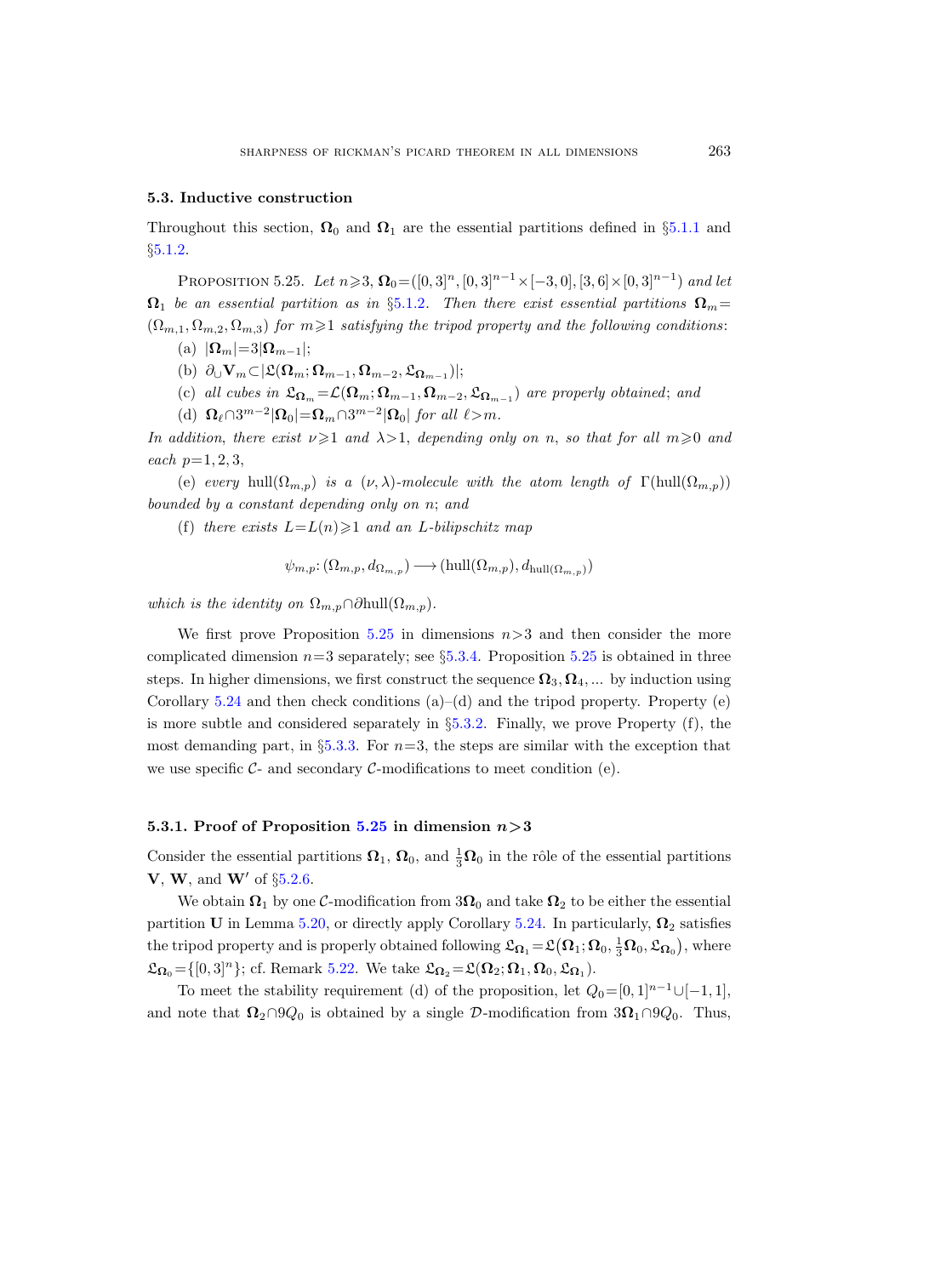by making proper choices in the C-modification yielding  $\Omega_1$  and in the secondary Cmodification yielding  $\Omega_2$ , we may assume that  $\Omega_2 \cap 3Q_0 = \Omega_1 \cap 3Q_0$ ; compare with Figures [25](#page-41-0) and [26](#page-42-1) and the discussion in §[5.1.2](#page-40-2) and §[5.1.3.](#page-41-1) Indeed, using the notation from  $\S5.1.2$ ,  $\Omega_{1,3}=3\Omega_{0,3}\cup A_3$  and we may assume as in Figure [25](#page-41-0) that the building block  $\Omega_{1,3} \cap 3Q_0$  is a leaf in  $\Gamma(A_3)$ . Let U be an essential partition given by Corollary [5.24,](#page-53-0) and define  $\Omega_2$  by  $\Omega_2-3Q_0=U-3Q_0$  and  $\Omega_2\cap 3Q_0=\Omega_1\cap 3Q_0$ .

Since  $\Omega_2 \cap 3Q_0 = \Omega_1 \cap 3Q_0$ , it is easy to obtain the rest of the sequence  $\Omega_0, \Omega_1, \Omega_2, ...$ by applying Corollary [5.24](#page-53-0) to the essential partitions  $\Omega_{m-1}$ ,  $\Omega_{m-2}$ , and  $3\Omega_{m-2}$  and modifying the obtained essential partitions as for  $m=2$ .

Corollary [5.24](#page-53-0) yields that the essential partitions in the sequence  ${\Omega_m}_{m\geq 0}$  satisfy the tripod property and conditions  $(a)$ – $(c)$ .

Remark 5.26. Recall that, as a direct consequence of the definition, each dented molecule  $\Omega_{m,p}$  has a unique essential partition into dented atoms. Recall that the adjacency graph of this essential partition of  $\Omega_{m,p}$  into dented atoms is  $\Gamma(\Omega_{m,p})$ .

Remark 5.27. Whereas there is no simple inclusion relation between the domains  $\Omega_{m,p}$  and  $\Omega_{m+1,p}$ , the trees  $\Gamma(\Omega_{m,p})$  and  $\Gamma(\Omega_{m+1,p})$  are closely related. Indeed, formally,  $\Gamma(\Omega_{m+1,p})$  is obtained by adding leaves to  $\Gamma(\Omega_{m,p})$ . At the same time, however, a vertex representing an atom of side-length at least 3 in  $\Gamma(\Omega_{m,p})$  becomes a dented atom in  $\Gamma(\Omega_{m+1,p}).$ 

Finally, the tree  $\Gamma(\Omega_p)$  of the limit  $\Omega_p = \bigcup_{m \geq 1} \Omega_{m,p}$  is an inverse limit of the trees  $\Gamma(\Omega_{m,p}).$ 

## <span id="page-55-0"></span>5.3.2. Condition (e)

We consider first some general properties of dented molecules  $\Omega_{m,p}$  and their hulls hull $(\Omega_{m,p})$  (cf. §[3.2\)](#page-20-0), and then obtain condition (e) in Proposition [5.25.](#page-54-0)

Remark 5.28. The trees  $\Gamma(\Omega_{m,p})$  and  $\Gamma(\text{hull}(\Omega_{m,p}))$  are related since  $\Gamma(\text{hull}(\Omega_{m,p}))$ is obtained by removing those (dented) atoms from  $\Gamma(\Omega_{m,p})$  which are contained in hull(hull( $\Omega_{m,p}$ )– $\Omega_{m,p}$ ). Thus Γ(hull( $\Omega_{m,p}$ )) can be viewed as a subtree of Γ( $\Omega_{m,p}$ ) where the remaining vertices are (undented) atoms instead of dented atoms.

Recall that a vertex  $D \in \Gamma(\Omega_{m,p})$  is internal if there exists a vertex  $D' \in \Gamma(\Omega_{m,p})$  so that  $\varrho(D') > \varrho(D)$  and  $D \subset \text{hull}(D')$ , and that a vertex is external if not internal (Definition [3.18\)](#page-20-1).

<span id="page-55-1"></span>Remark 5.29. Although we focus on one of the domains in the following lemma, it should be noted that the other two domains also have a rôle, since they create the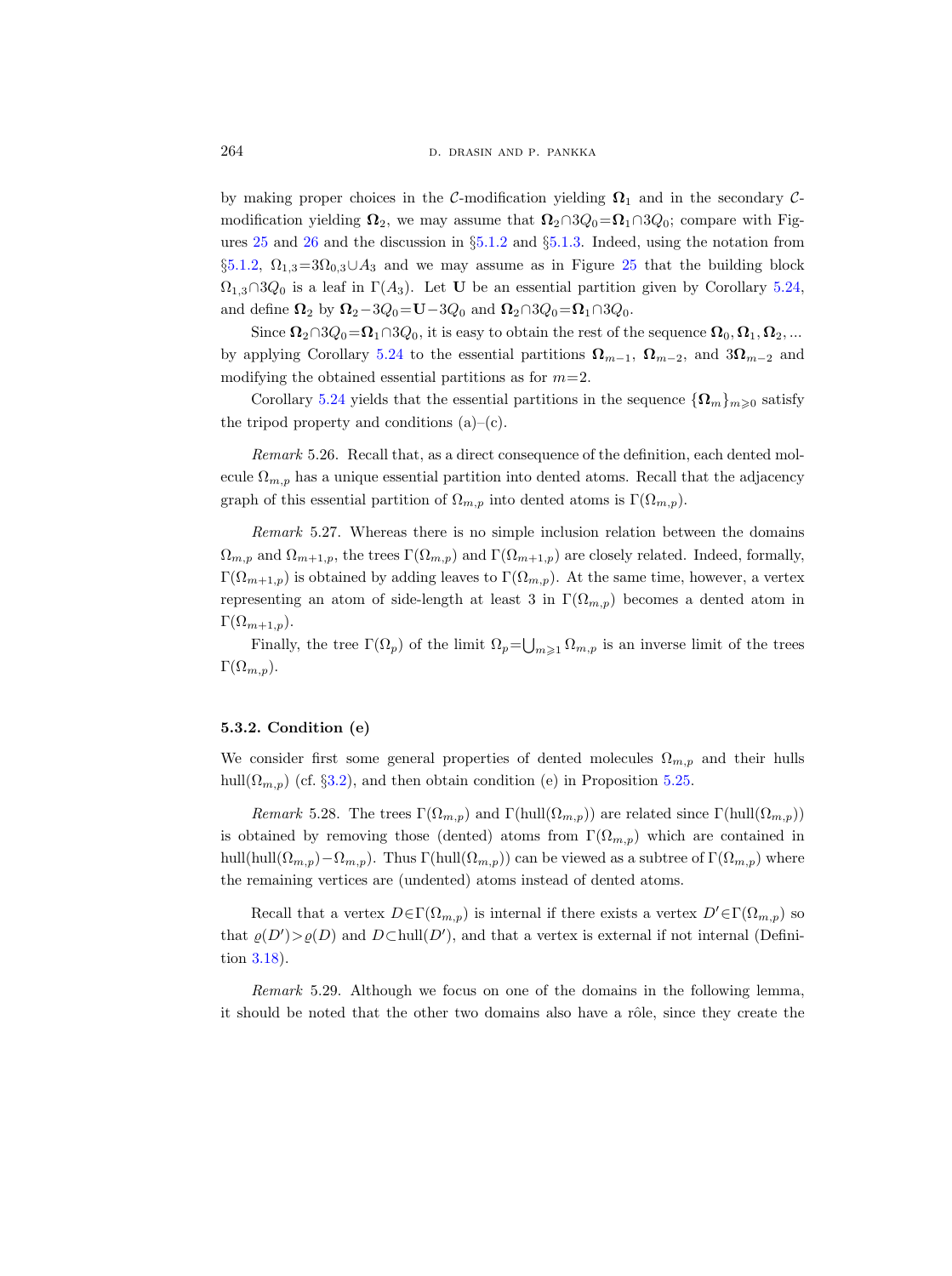dents. This is crucial for the combinatorics to settle (e) and (f). Suppose  $D \in \Gamma(\Omega_{m,p})$ is an internal vertex and  $D' \in \Gamma(\Omega_{m,p})$  is a vertex closest to D in  $\Gamma(\Omega_{m,p})$  satisfying  $D \subset \text{hull}(D').$ 

Then D is contained in a dent M' of D'. This dent is a vertex in  $\Gamma(\Omega_{m,r})$  for  $r \neq p$ . Note also that since  $D$  is contained in a dent of  $M'$ , we have

 $\varrho(\text{hull}(D')) \geqslant 3^2 \varrho(\text{hull}(M')) \geqslant 3^4 \varrho(\text{hull}(D)).$ 

<span id="page-56-0"></span>LEMMA 5.30. Let  $m>1$ . Suppose A is a leaf in  $\Gamma(\Omega_{m,p})$  and let  $3^k \in \{1,3\}$  be the side-length of A. Let D be the vertex adjacent to A in  $\Gamma(\Omega_{m,p})$  satisfying  $\varrho(D) > \varrho(A)$ . Then  $3^{-k}A$  is a leaf of  $\Omega_{m-k,p}$ .

If  $\varrho(D) > 3\varrho(A)$ , then the atom  $3^{-k}A$  arose from a C-modification and A is an internal vertex of  $\Gamma(\Omega_{m,p}),$ 

Otherwise,  $\varrho(D)=3\varrho(A)$  and  $3^{-k}A$  came from a D-modification or a secondary modification. Furthermore, in this case, A is an external vertex of  $\Gamma(\Omega_{m,p})$  if and only if D is an external vertex of  $\Gamma(\Omega_{m,p}).$ 

Remark 5.31. Whereas the number of atoms A attached to  $D$  in Lemma [5.30](#page-56-0) satisfying  $\rho(D)=3\rho(A)$  is uniformly bounded, there will be no upper bound for the number of atoms  $A$  attached to  $D$  in general. This follows from the observation that there is no upper bound for the size of a dent of a dented molecule and each cube in a dent is penetrated by a (dented) molecule which is an internal vertex attached to D. Note that trees  $\Gamma(\Omega_{m,p})$  have internal vertices only for  $m\geqslant 3$ .

Note also that the essential partition  $\Omega_1$  is exceptional in the following sense. The molecule  $\Omega_{1,p}$ , for  $p=2,3$ , is obtained from  $3\Omega_{0,p}$  by a C-modification but the leaf  $\Omega_{1,p}$  $3\Omega_{0,p}$  is not contained in a dent of  $\Omega_{1,p}$ . This is the one case in the construction of the sequence  ${\Omega_m}_{m\geqslant 0}$  when a C-modification does not produce an internal vertex.

*Proof of Lemma* [5.30](#page-56-0). Since A is a leaf, it is an atom. Moreover,  $\varrho(D) \geq 3\varrho(A)$  by construction.

First observe that if  $3^{-k}A$  is obtained by a C-modification, there exists a dent M of  $3^{-k}D$  with  $3^{-k}A\subset M$ . Since  $M\subset \text{hull}(3^{-k}D)$ , it follows that  $A\subset \text{hull}(D)$ . Thus in this case A is internal and  $\varrho(A) \leq 3^{-4} \varrho(D)$ .

Since the ratio of side-lengths in a  $\mathcal{D}$ -modification and in secondary modifications is 3, the atom  $3^{-k}A$  is obtained by a D-modification or a secondary modification if and only if  $\rho(D)=3\rho(A)$ .

Suppose now that  $\varrho(D)=3\varrho(A)$ . We show that A is an internal vertex if and only if D is an internal vertex.

Suppose first that A is an internal vertex. Then there exists  $D' \in \Gamma(\Omega_{m,p})$  containing A in its hull. Let  $M'$  be the dent of  $D'$  containing A. By properties of modifications,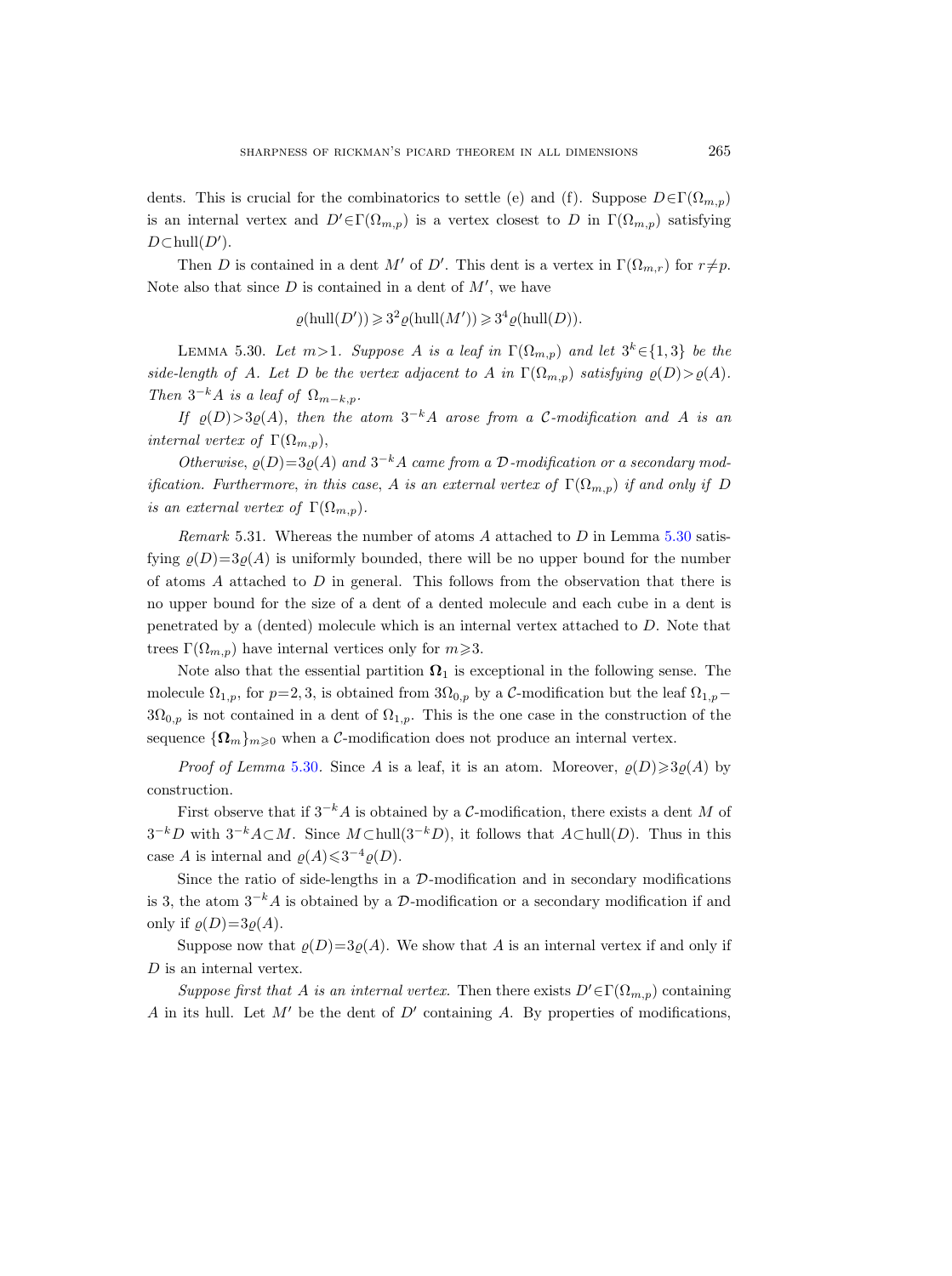we have either  $D\subset M'$  or  $M'\subset \text{hull}(D)$ , since D is adjacent to A and  $A\subset M'$ . Since  $\varrho(M') \geq \varrho(A) = 3\varrho(D)$ , we have  $D \subset M'$ . Thus D is internal.

Suppose now that D is an internal vertex. Then there exists  $D_0 \in \Gamma(\Omega_{m,p})$  and a dent  $M_0$  of  $D_0$  satisfying  $D \subset M_0 \subset \text{hull}(D_0)$ . We may assume that  $D_0$  is minimal in the sense that, for every  $D' \in \Gamma(\Omega_{m,p})$  between D and  $D_0$  in  $\Gamma(\Omega_{m,p}), D \not\subset \text{hull}(D').$ 

Let  $D_1, ..., D_\ell$  be the shortest path in  $\Gamma(\Omega_{m,p})$  from  $D_0$  to D so that  $D_1$  is adjacent to  $D_0$ . Then  $D_1 \subset M_0$  and we note that  $\varrho(\text{hull}(D_1))^{-1}\text{hull}(D_1)$  has been obtained by a  $\mathcal{C}$ -modification in a cube  $Q$  of side-length 9.

Furthermore, by properties of modifications, we observe that all modifications to obtain dented molecules  $D_1, \ldots, D_\ell$  take place in cubes  $3^jQ$  where  $3^j \leq \rho(\text{hull}(D_1))$ . Thus all dented atoms  $D_1, ..., D_\ell$  are contained in the cube  $Q' := \varrho(\text{hull}(D_1))Q \subset M_0$ . In particular,  $D\subset Q'$ . Since A is obtained from D by either a D-modification or a secondary modification, we also have  $A\subset Q'\subset M_0$ . Thus A is internal.  $\Box$ 

<span id="page-57-1"></span>LEMMA 5.32. (Property (e)) Let  $n>3$ . There exist  $\nu \geq 1$  and  $\lambda > 1$  depending only on n so that the adjacency tree  $\Gamma(\text{hull}(\Omega_{m,p}))$  is a  $(\nu,\lambda)$ -molecule for every  $m\geqslant 2$  and each p.

*Proof.* By Lemma [3.19,](#page-21-1)  $\Gamma(\text{hull}(\Omega_{m,p}))$  is isomorphic to the tree  $\Gamma_E(\Omega_{m,p})$  of external vertices of  $\Gamma(\Omega_{m,p})$ , and Lemma [5.30](#page-56-0) shows that external vertices arise from  $\mathcal{D}$ modifications or secondary modifications. Thus it suffices to estimate the number of atoms created by a  $\mathcal{D}$ -modification or secondary modification for  $m > 2$ .

Let  $1 < k < m$ , and let A be an atom in  $\Gamma(\Omega_{k,p})$  created by a D-modification or a secondary modification. Then A has side-length 1 and is contained in a union of at most two cubes of side-length 9. Since there exist  $3<sup>n</sup>$  essentially disjoint cubes of side-length 3 in a cube of side-length 9, the atom A consists of strictly less than  $2 \cdot 3^n$  building blocks; see Remark [5.33](#page-58-1) below. Since we attach at most one atom to a building block of 3A, this modification of 3A attaches strictly less than  $2 \cdot 3^n$  atoms. We conclude that the tree  $\Gamma(\text{hull}(\Omega_{m,p}))$  is at most  $2 \cdot 3^n$ -valent.

To show that hull( $\Omega_{m,p}$ ) is  $\lambda$ -collapsible for some  $\lambda > 1$ , let  $M \in \Gamma(\text{hull}(\Omega_{m,p}))$  be a molecule of side-length  $3^k$ . Then M is attached to at most  $2 \cdot 3^n$  molecules of side-length  $3^{k-1}$  and to one molecule M' of side-length  $3^{k+1}$ . Let F' be the face of a cube in M' where  $M$  and  $M'$  meet.

Let  $\varepsilon > 0$ , to be fixed in a moment, and take  $\ell$  with

$$
(1+\varepsilon)3^{k-1}\ell \leqslant 3^{k+1} < (1+\varepsilon)3^{k-1}(\ell+1).
$$

Then there exist at least  $\ell^{n-1}$  pairwise disjoint  $(n-1)$ -cubes of side-length  $(1+\varepsilon) \cdot 3^{k-1}$ on F. Since

<span id="page-57-0"></span>
$$
\ell^{n-1} > \left(\frac{9}{1+\varepsilon} - 1\right)^{n-1},\tag{5.3}
$$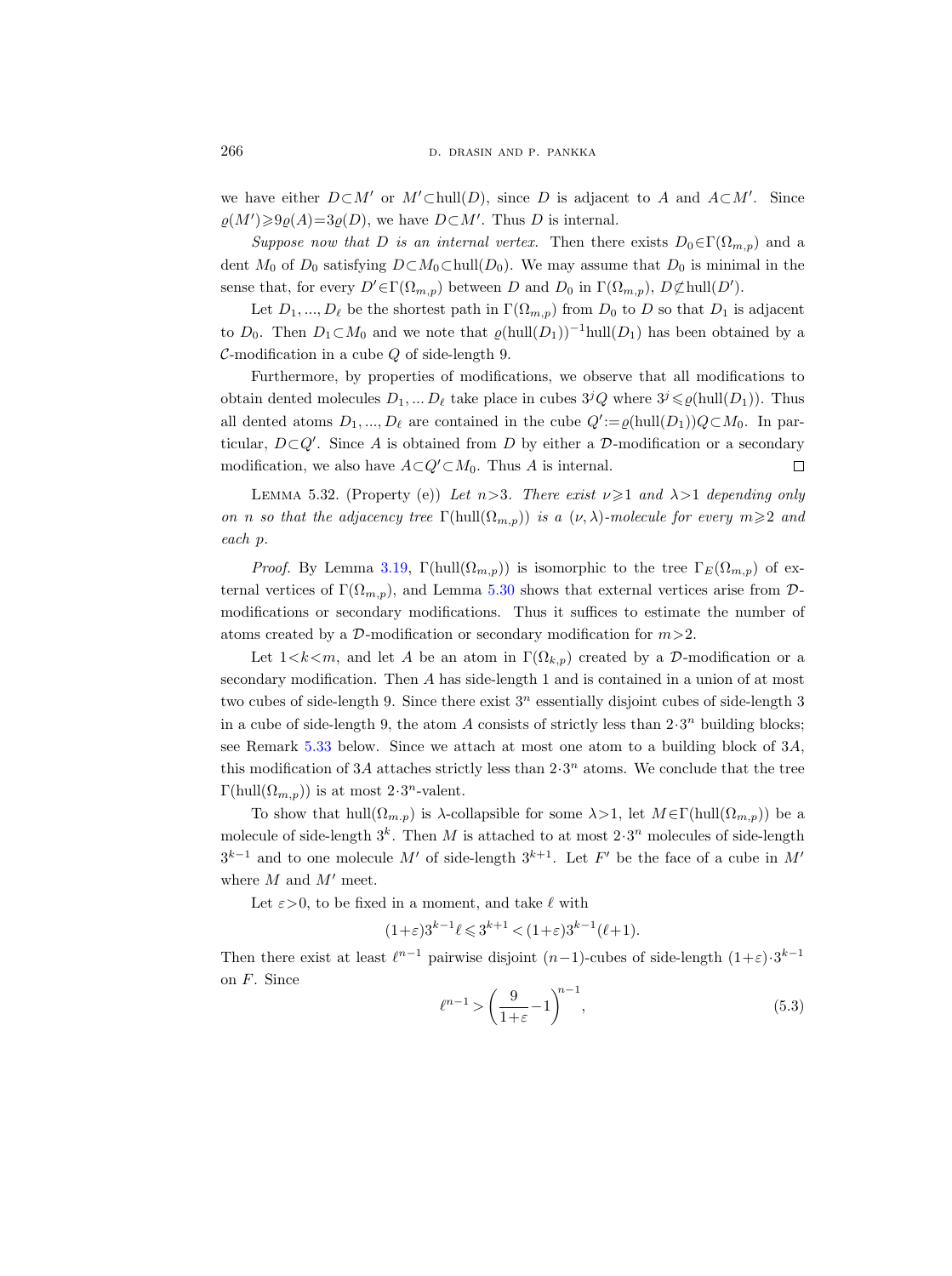we may fix  $\varepsilon > 0$  small enough, depending on n, so that

<span id="page-58-2"></span>
$$
\ell^{n-1} > 2 \cdot 3^n \tag{5.4}
$$

when  $n\geq 4$ . We conclude that there exists  $\lambda>1$ , depending only on n, for which M, and hence hull $(\Omega_{m,p})$ , is  $\lambda$ -collapsible.  $\Box$ 

<span id="page-58-1"></span>*Remark* 5.33. Note that, although estimates [\(5.3\)](#page-57-0) and [\(5.4\)](#page-58-2) hold also for  $n=3$ , the number of building blocks in an atom A no longer is an upper bound for atoms attached to 3A. In fact, D-modification in dimension 3 may attach as many as three atoms to a single building block; cf. Figure [18.](#page-30-1)

# <span id="page-58-0"></span>5.3.3. Condition (f)

<span id="page-58-3"></span>It suffices to consider  $m\geq 4$ . Let  $p\in\{1,2,3\}$ . To simplify notation, set  $V=\Omega_{m,p}$ .

LEMMA 5.34. There exist  $L = L(n) \geq 1$  and an L-bilipschitz map

$$
\varphi: (V, d_V) \longrightarrow (hull(V), d_{hull(V)})
$$

which is the identity on  $V \cap \partial \text{hull}(V)$ .

We begin the proof of Lemma [5.34](#page-58-3) with two auxiliary lemmas. For the statements, we need some new notation and also use terms from  $\S 3.2$ .

Let  $d \in \Gamma(V)$  be a dented atom and let  $D \in \Gamma(V)$  be the unique dented atom adjacent to D satisfying  $\varrho(D) > \varrho(d)$ . Let  $Q_d$  and  $Q'_d$  be the unique (dented) cubes of side-length  $\varrho(d)$  in d and in D, respectively, having a common face  $F'_d$ . Note that  $F'_d \subset Q_d \cap Q_D = d \cap D$ .

Let  $F_d$  be a face of  $Q_d$  contained in ∂d sharing an  $(n-2)$ -cube with  $F'_d$ . We call  $J_d = F_d \star \{x_{Q_d}\}\$ and  $J'_d = F'_d \star \{x_{Q'_d}\}\$ the *internal* and the *external join* of D, respectively. Note that  $J_d \subset d$  and  $J'_d \subset D$ .

The first key ingredient in the proof of Lemma [5.34](#page-58-3) is a bilipschitz equivalence property for expanding descendants; recall Definitions [3.20](#page-21-2) and [3.21](#page-21-3) of expanding descendants and partial hulls, respectively, in §[3.2.](#page-20-0)

<span id="page-58-4"></span>LEMMA 5.35. Let P be a partial hull of V and let  $D \in \Gamma(P)$  be a dented atom having only expanding descendants. Then there exist  $L=L(n)\geq 1$  and an L-bilipschitz map  $\varphi_D: (|\Gamma(P)_D|, d_{|\Gamma(P)_D|}) \to (hull(D), d_{hull(D)})$  which is the identity on  $D \cap \partial hull(D)$ . Moreover, for any descendant  $d \in \Gamma(P)$  of D,  $\varphi_D(|\Gamma(P)_d|) \subset J_d$ .

*Proof.* By Lemma [5.32,](#page-57-1) for every descendant  $d \in \Gamma(P)$ ,  $|\Gamma(P)_d|$  is a collapsible  $(\nu, \lambda)$ molecule with  $\nu$  and  $\lambda$  depending only on n. Thus, by Proposition [3.5,](#page-14-0) there exist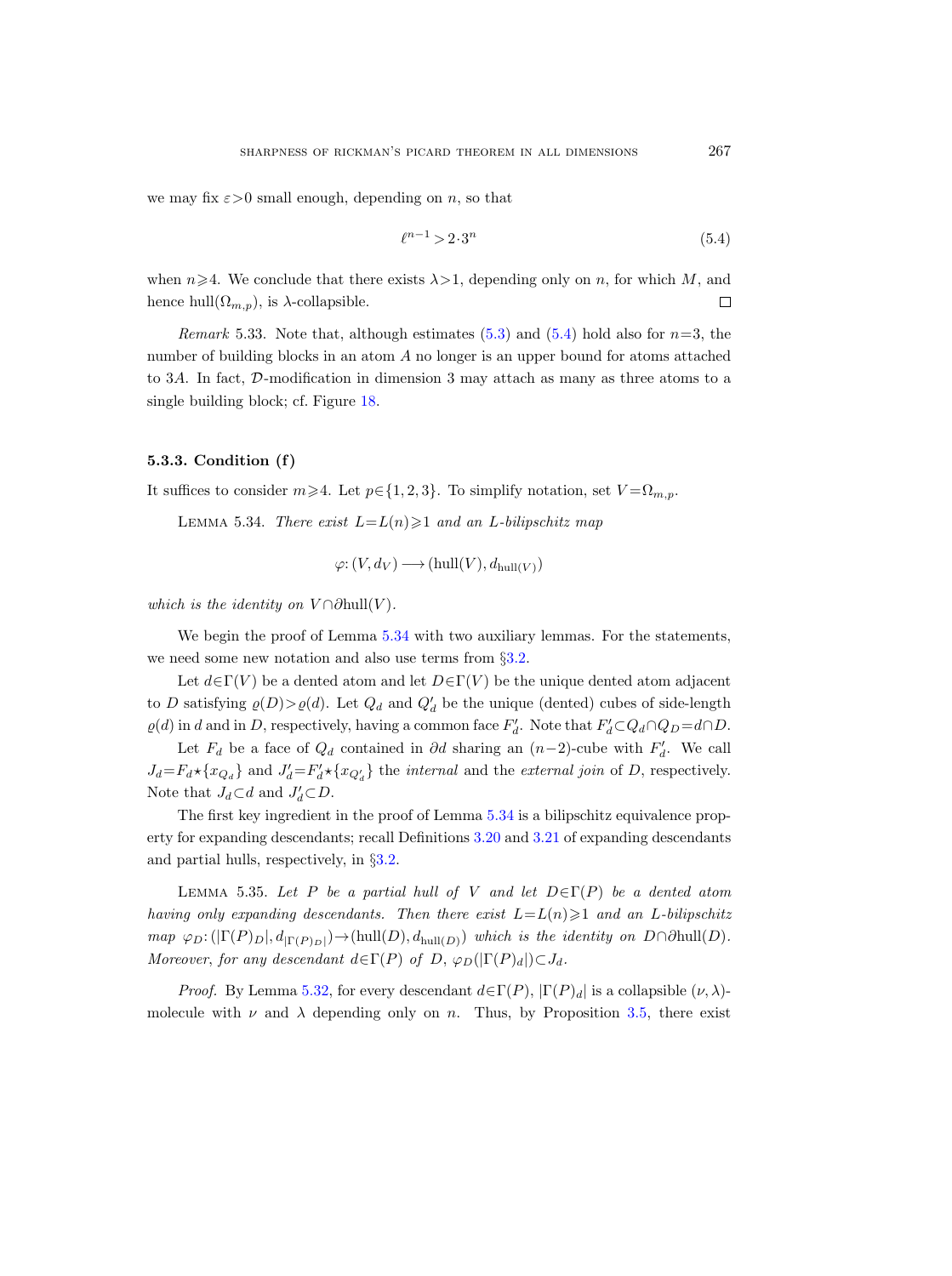$L'=L'(n)\geq 1$  and an L'-bilipschitz mapping  $\psi_D:(|\Gamma(P)_D|, d_{|\Gamma(P)_D|})\to (D, d_D)$  which is the identity on  $D-\bigcup_d J_d$ , where the union is over descendants of D.

Proposition [3.12](#page-18-0) then produces  $L'' = L''(n) \geq 1$  and an  $L''$ -bilipschitz map

 $\phi_D: (D, d_D) \longrightarrow (hull(D), d_{hull}(D))$ 

which is the identity on  $D \cap \partial \text{hull}(D)$ . Furthermore, by a simple modification of the proof of Proposition [3.12,](#page-18-0) we may assume that  $\phi_D$  is an isometry from  $J_d$  to  $J'_d$  for each descendant d of D. Thus  $\varphi_D = \phi_D \circ \psi_D$  is the desired map.  $\Box$ 

The second key ingredient in the proof of Lemma [5.34](#page-58-3) is a regrouping of joins associated with expanding descendants of large relative side-length. We begin by counting the number of descendants, and again need some notation.

Let P be a partial hull of  $V = \Omega_{m,p}$ . Let  $D \in \Gamma(P)$  be a dented atom and  $B \in$  $\widetilde{\Gamma}(\text{hull}(D))$  be a building block. Let  $\mathcal{A}(P, D; B)$  denote the vertices of  $\Gamma(P)$  adjacent to D which have side-length  $3^{-4}\rho(D)$  and are contained in B. Note that there are no vertices adjacent to D and contained in B with side-length greater than  $3^{-4}\rho(D)$ ; recall Remark [5.29.](#page-55-1)

<span id="page-59-0"></span>LEMMA 5.36. Let  $n>3$ ,  $D \in \Gamma(P)$ , and  $B \in \widetilde{\Gamma}(\text{hull}(D))$ . Then

$$
\#\mathcal{A}(P,D;B) \leq 8n^2 3^n. \tag{5.5}
$$

Proof. The argument is similar to the counting argument in the proof of Lemma [5.32.](#page-57-1) Let  $\varrho(D)=3^k$ . Let  $M_B=B\cap \text{hull}(\text{hull}(D)-D)$ . We note first that given a cube  $Q\in$  $\Gamma^{\text{int}}(B)$ ,  $Q \cap M_B$  is a pairwise disjoint union of two molecules, since  $Q \cap M_B$  stems from a C-modification performed in  $3^{k-2}Q$ . We also have that  $\varrho(M_B)=3^{k-2}$ .

Let  $U_B \subset M_B$  be the union of the atoms of side-length  $3^{k-2}$  in  $\Gamma(M_B)$ . The dented molecules in  $\mathcal{A}(P, D; B)$  are in one-to-one correspondence with  $\Gamma^{\text{int}}(U_B)$ . Indeed, other cubes in  $\Gamma^{int}(M_D)$  have side-length at most  $3^{k-3}$  and the dented molecules adjacent to D which they contain have side-length at most  $3^{k-5}$ .

Since an atom of side-length  $3^{k-2}$  in a cube of side-length  $3^k$  has at most  $2n3^n$  cubes, we have for each  $Q \in \Gamma^{\text{int}}(B)$  the estimate

$$
\#\Gamma^{\rm int}(U_B \cap Q) \leqslant 2 \cdot 2n3^n = 4n3^n.
$$

As  $\#\Gamma^{\text{int}}(B) < 2n$ , i.e an *n*-dimensional building block consists of less than 2*n* cubes, we have

$$
\#\Gamma^{\rm int}(U_B) \leq 2n4n3^n = 8n^23^n.
$$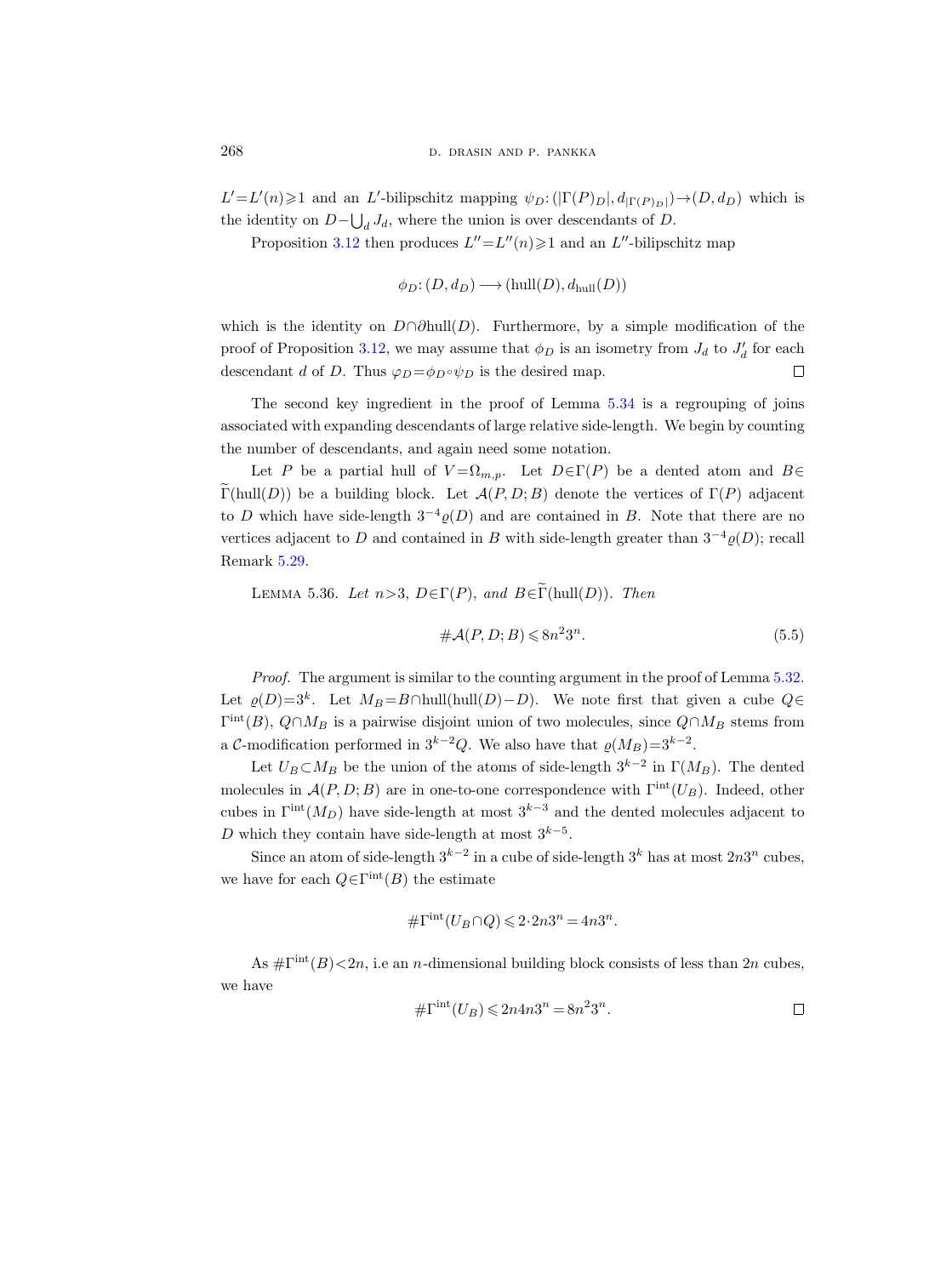In the proof of Lemma [5.34](#page-58-3) we construct a sequence of partial hulls from the dented molecule V to the molecule hull $(V)$ . The crux of the proof is to inductively contract the leaves into joins associated with building blocks and then isometrically move these joins further. The estimate in Lemma [5.36](#page-59-0) is used to obtain the necessary collapsibility properties of the partial hulls. We formalize this step in the following lemma.

Let  $D \in \Gamma(P)$  be a dented molecule and  $B \in \widetilde{\Gamma}(\text{hull}(D))$  be a building block. Let  $Q'_B \in \Gamma(B)$  denote the center of B, and  $F'_B$  the unique face of  $Q'_B$  contained in  $\partial \text{hull}(D)$ . Let  $Q_B \subset 3^{k-1} (3^{-k} Q'_B)^{\#}$  be the unique cube of side-length  $3^{-1} \varrho(B)$  having  $F_B = Q_B \cap F'_B$ as a face of  $Q_B$  with the same barycenter as  $F'_B$ . We call  $J_B = F_B \star \{x_{Q_B}\}\$  the join associated with B.

<span id="page-60-0"></span>LEMMA 5.37. Let P be a partial hull of V. Suppose  $D \in \Gamma(P)$  is a dented atom. Then there exist  $L = L(n) \geq 1$  and an L-bilipschitz map

$$
\psi_D\colon (D,d_D)\longrightarrow ({\rm hull}(D),d_{\rm hull}(D))
$$

which is the identity on  $\partial D-\text{hull}(D)$ , and which for every  $B\in \widetilde{\Gamma}(\text{hull}(D))$  satisfies

(1)  $\psi_D(B \cap D) = B$ ; and

(2) for each  $d \in \mathcal{A}(P, D; B)$ ,  $\psi_D|_{J_d}$  is an isometric embedding from  $J_d$  into  $J_B$ .

In addition, suppose Q is the smallest cube having D on the boundary, and let for every  $B \in \Gamma(\text{hull}(D))$ ,  $f_B$  be an  $(n-1)$ -cube of side-length  $3^{-4}\varrho(B)$  in  $B \cap \partial Q$  having distance at least  $3^{-4}$  to  $\partial B-\partial Q$  and to each  $J_d$ . Then  $\varphi_D|_{f_B\star\{x_{q_B}\}}$  is an isometry into  $J_B$ , where  $x_{q_B}$  is the barycenter of the unique cube  $q_B$  in Q having  $f_B$  as a face.

Proof. The argument is similar to the collapsing argument in Lemma [5.32.](#page-57-1) Let  $\rho(D)=3^k$  and  $B \in \widetilde{\Gamma}(\mathrm{hull}(D)).$ 

As by definition  $\varrho(F_B)=3^{k-1}$ , we may fix  $26^{n-1}$  (n-1)-cubes of side-length  $\frac{27}{26}3^{k-4}$ in  $F_B$ . Since Lemma [5.36](#page-59-0) yields that

$$
\#\mathcal{A}(P,D;B) < 26^{n-1}
$$

and  $\varrho(J_d)=3^{-4}\varrho(D)=3^{k-4}$ , there exists for each  $d\in\mathcal{A}(P,D;B)$  an  $(n-1)$ -cube  $F''_d\subset F_B$  of side-length  $3^{k-4}$  so that the pairwise distances of these  $(n-1)$ -cubes are at least  $\frac{1}{26}3^{k-4}$ . Thus there exist  $L=L(n)\geq 1$  and an L-bilipschitz map  $\psi_B: B\to B$  which is the identity on  $B-\partial Q$  and which is an isometric embedding from  $J_d$  to  $F''_d \star \{x_{q''_d}\}\,$ , where  $q''_d$  is the unique *n*-cube in  $Q$  having  $F''_d$  as a face.

The required mapping  $\varphi_D$  is now the composition of the extensions of the various maps  $\psi_B$  to all of D. We leave the modification of the argument in the case of additional  $(n-1)$ -cubes  $f_B$  for the interested reader.  $\Box$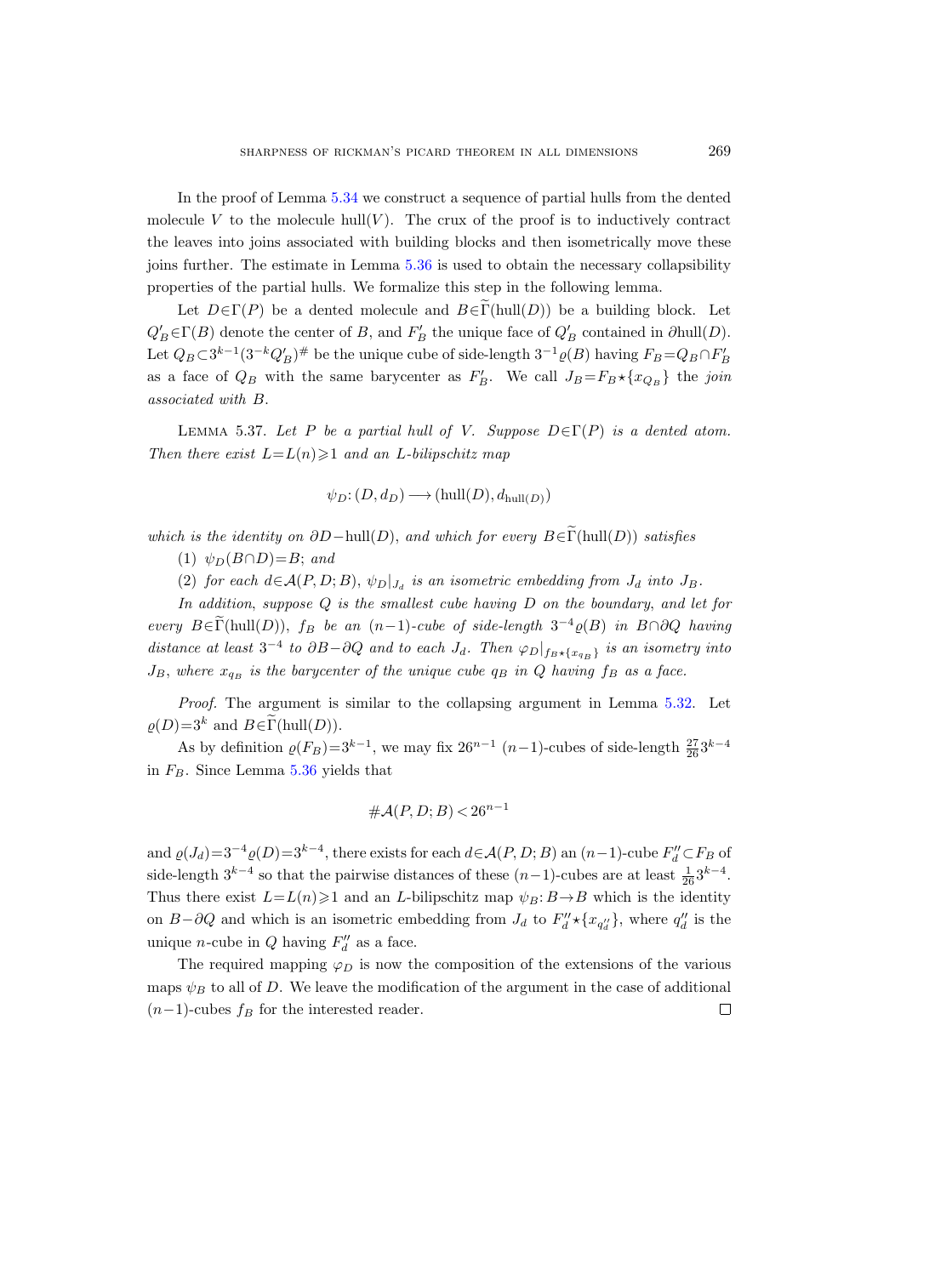*Proof of Lemma* [5.34](#page-58-3). We construct a sequence  $P_0, ..., P_k$  of partial hulls of V, where  $P_0=V$  and  $P_k=\text{hull}(V)$ . In each stage, we remove one dented atom of smallest sidelength.

Let  $P_0=V$  and  $\mathcal{J}_0=\emptyset$ . Suppose that, for  $k\geqslant 0$ , we have constructed

(a) partial hulls  $P_0, ..., P_k$  of V so that  $P_{\ell+1}$  is a partial hull of  $P_{\ell}$  for  $0 \leq \ell < k-1$ ;

(b) collections  $\mathcal{J}_0, \ldots, \mathcal{J}_k$  of joins associated with building blocks in these partial hulls

so that the joins  $\mathcal{J}_{\ell}$  are contained in atoms of  $\Gamma(P_{\ell})$  which are hulls of the dented atoms D in  $\Gamma(P_{\ell-1})$  for  $1\leq \ell \leq k$ , and for such D, the number of joins contained in  $|\Gamma(P_{\ell})_{D} - D|$ is at most  $3^n$ , recall that  $\Gamma(P_\ell)_D$  is the subtree in  $\Gamma(P_\ell)$  behind vertex D;

(c) for every  $1 \leq \ell \leq k$ , an L-bilipschitz map  $\psi_{\ell}: (P_{\ell}, d_{P_{\ell}}) \to (P_{\ell+1}, d_{P_{\ell+1}})$ , which is the identity on those atoms of  $\Gamma(P_\ell)$  which are atoms of  $\Gamma(P_{\ell-1})$ , where L is at most the product of bilipschitz constants in Lemmas [5.35](#page-58-4) and [5.37.](#page-60-0)

If  $P_k \neq \text{hull}(V)$ , we construct  $P_{k+1}$  as follows. As  $\Gamma(V)$  is finite, this process terminates.

Since  $P_k \neq \text{hull}(V)$ , there exist dented atoms in  $\Gamma(P_k)$ . Let  $D_k \in \Gamma(P_k)$  be the dented atom having smallest side-length, and  $d \in \Gamma(P_k)$  be an atom adjacent to  $D_k$  in hull $(D_k)$ . By minimality of  $D_k$ , d is an expanding vertex (Definition [3.20\)](#page-21-2) in  $\Gamma(P_k)$ .

Let  $\mathcal{J}_k(D_k)$  be the joins in  $\mathcal{J}_k$  which are contained in  $|\Gamma(P_k)_{D_k} - D_k|$ . We treat these joins as (virtual) adjacent atoms. Thus each join  $J\in\mathcal{J}_k(D_k)$  increases (virtually) the valence of  $\Gamma(P_k)_{D_k}$  by 1 at the dented atom containing it, and so when  $n \geq 4$ , the valence of  $\Gamma(P_k)_{D_k}$  increases at each vertex by at most  $3^n$ .

We leave it to the interested reader to verify that  $\Gamma(P_k)_{D_k}$  remains  $\lambda$ -collapsible with  $\lambda$  depending only on n even when the joins  $\mathcal{J}_k(D_k)$  are understood as (virtual) adjacent atoms; compare with Lemma [5.32.](#page-57-1)

Let  $\varphi_k$ :  $(|\Gamma(P_k)_{D_k}|, d_{|\Gamma(P_k)_{D_k}|}) \rightarrow (D_k, d_{D_k})$  be a bilipschitz map as in Lemma [5.35](#page-58-4) with the property that, for each  $J \in \mathcal{J}_k(D_k)$ ,  $\varphi_k|_J$  is an isometry.

Let  $\phi_k: (D_k, d_{D_k}) \to (\text{hull}(D_k), d_{\text{hull}(D_k)})$  be a bilipschitz map as in Lemma [5.37](#page-60-0) with the property that, for each descendant d of  $D_k$ ,  $\phi_k$  is an isometry from  $J_d$  into some  $J_B$ for  $B \in \Gamma(\text{hull}(D_k)).$ 

Let  $\psi_k$  be the composition of  $\phi_k \circ \varphi_k$  and  $P_{k+1} = P_k \cup \text{hull}(D_k)$ . To obtain  $\mathcal{J}_{k+1}$ , we remove the joins  $\mathcal{J}_k(D_k)$  from  $\mathcal{J}_k$  and add the joins associated with the building blocks in hull $(D_k)$ . This completes the induction step and the proof.  $\Box$ 

## <span id="page-61-0"></span>5.3.4. Proposition [5.25](#page-54-0) in dimension  $n=3$

The essential partitions  $\Omega_0$  and  $\Omega_1$  fixed in §[5.1.1](#page-40-1) and §[5.1.2](#page-40-2) are the starting point for the induction also in dimension  $n=3$ . To obtain the partitions  $\Omega_m$  for  $m\geq 2$ , we use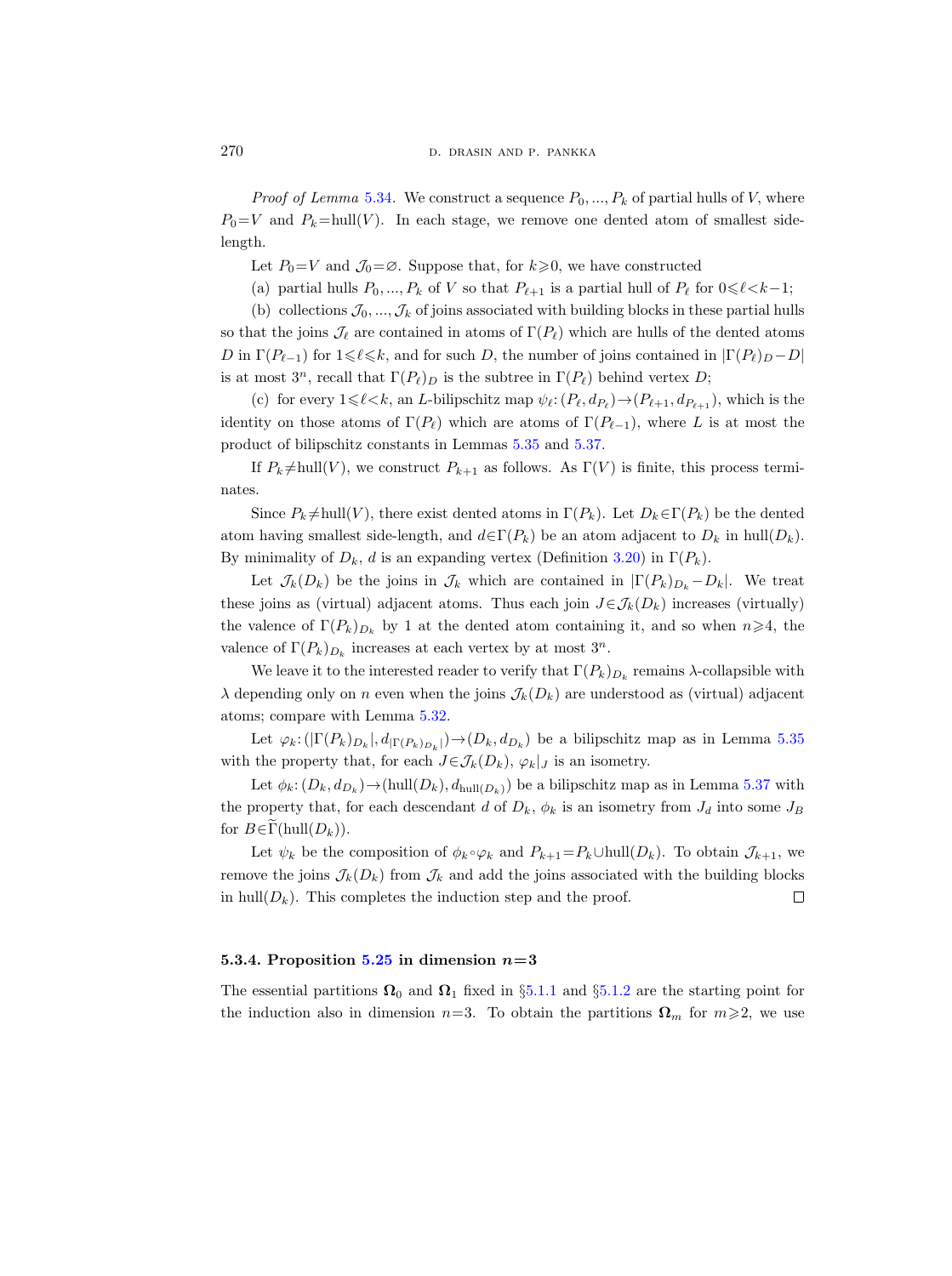sharpness of rickman's picard theorem in all dimensions 271



<span id="page-62-0"></span>Figure 33. Visible faces of building blocks.

explicit configurations of atoms in order to obtain branching estimates for the adjacency trees. We begin this section by introducing the particular modifications we use in the induction.

When  $n=3$  it is easy to exhibit an explicit catalog of C-modifications associated with building blocks. Similarly, the secondary modifications can be explicitly illustrated. These configurations are exhibited in figures and the estimates are obtained simply by counting building blocks and cubes in these configurations.

**Visible faces.** Suppose Q is a cube of side-length 3 in  $\mathbb{R}^3$ , F is a face of Q, and B is an F-based building block in Q. Having Figure [15](#page-24-0) at our disposal, we observe that for every  $q\in B^{\#}$ ,  $q\cap F$  is a unit square and  $B\cap (Q-B)$  is a 2-cell consisting of at most four faces of  $q$ .

Figure [33](#page-62-0) displays foldouts of faces of all (unit) cubes  $q$  in building blocks  $B$  which may occur in  $Q$ . Note that the foldout pictures show only faces of cubes  $q$  contained in F or  $Q-B$ . These faces are the *visible* faces of  $\partial q$ ; only these are in  $\partial_{\cup} U$ .

 $C$ -modification. Based on the catalog in Figure [33,](#page-62-0) we observe that in dimension  $n=3$  it suffices to fix four C-modifications which can be applied in all cubes in all building blocks of side-length 9. The case of five visible faces is illustrated in Figure [34.](#page-63-0) A comprehensive list of examples of  $C$ -modifications to cubes with three or four visible faces is given in Figure [35.](#page-64-0)

Summary. Let  $3B$  be a building block of side-length 9 and suppose that in each  $Q' \in 3B^*$  we have performed one of the C-modifications illustrated in Figures [34](#page-63-0) and [35,](#page-64-0)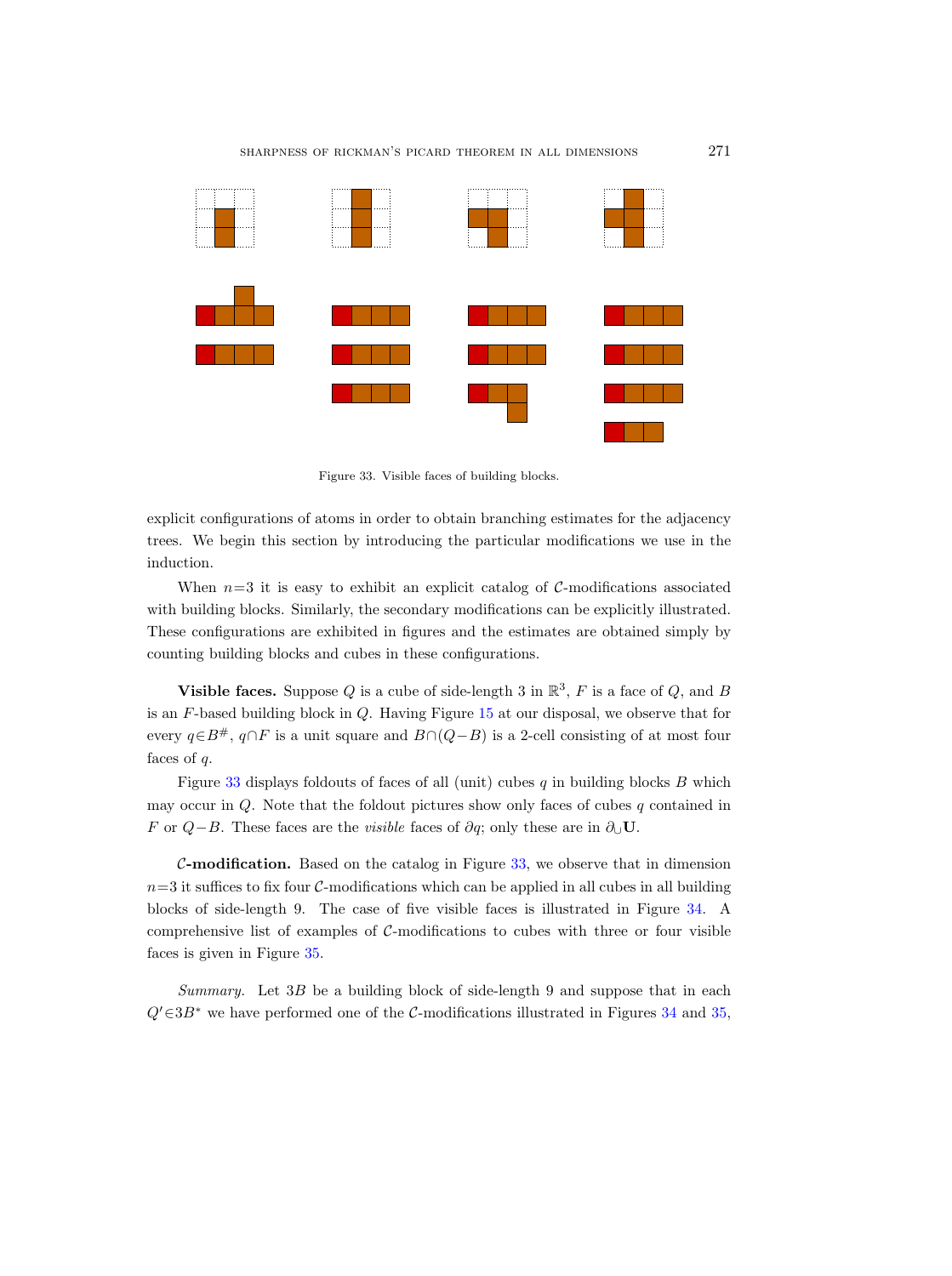

<span id="page-63-0"></span>Figure 34. A cube  $q$  in  $B$  with five visible faces.

and let  $A_{Q',i} \subset Q', i=1,2$ , be the corresponding atoms;  $\varrho(A_{Q',i})=1$ . Then

(i) each atom  $A_{Q',i}$  consists of at most 20 building blocks and 56 cubes;

(ii) in each cube  $Q' \in 3B^*$ ,  $A_{Q',1} \cup A_{Q',2}$  consists of at most 28 building blocks and 79 cubes; and

(iii)  $\bigcup_{Q'} (A_{Q',1} \cup A_{Q',2})$  consists of at most 100 building blocks and 285 cubes.

**Secondary modifications.** Observe first that, while a secondary  $C$ -modification may occupy as many as four faces of a cube of side-length 27, a secondary  $\mathcal N$ -modification is confined to two faces. Thus the upper bounds for unit cubes and building blocks are achieved by secondary C-cubes, and so there is no need to consider explicitly secondary  $N$ -modifications.

Let  $Q$  and  $B$  be as above and let  $Q''$  be the unique cube sharing the face  $F$  with  $Q$ . Let  $\mathbf{V}=(Q-B, Q'', B)$  and let  $\mathbf{U}=(U_1, U_2, U_3)$  be the essential partition of  $|\mathbf{3V}|$  obtained after  $C$ -modifications, based on Figures  $34$  and  $35$ . Note that components of

$$
3A_1 = U_1 - 3(Q - B)
$$

are atoms having 8 building blocks.

Let  $Q' \in 3B^*$ . Figure [36](#page-65-0) presents an example of a system of basins in  $Q'$  when  $Q'$ has five visible faces. For cubes with fewer visible faces, similar systems of basins can be found; these systems have fewer basins. Figure  $37$  illustrates a  $\mathcal{C}\text{-modification}$  in the largest basin in Figure [36.](#page-65-0) The systems of basins for cubes in  $3B^*$  with fewer visible faces can be chosen to have basins not larger than this basin in terms of the number of unit cubes in added atoms. We encourage the interested reader to verify these statements by illustrations.

Summary. Let  $\Omega = (\Omega_1, \Omega_2, \Omega_3)$  be an essential partition of 3Q obtained from U by a secondary modification. For  $Q' \in 3B^*$ , let  $M_{Q',j} = \Omega_j \cap Q', j = 1, 2$ . Then  $M_{Q',j}$  is a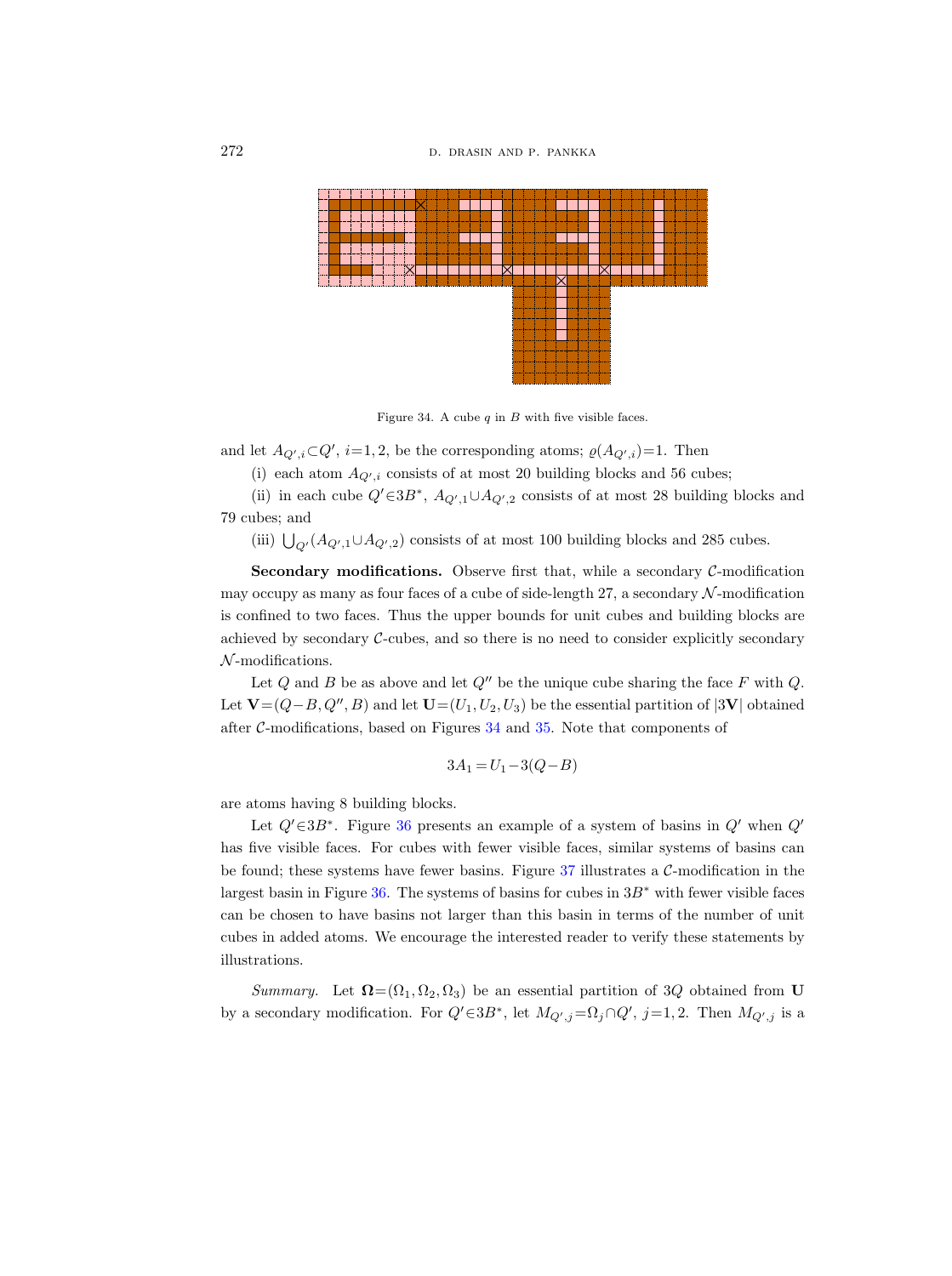

<span id="page-64-0"></span>

molecule having  $3A_{Q',j}$  as its root. Let  $L_{Q',j}=M_{Q',j}-3A_{Q',j}$  be the union of leaves of  $M_{Q',j}$ . Then

(i) each component of  $L_{Q',j}$  consists of at most 16 building blocks and 47 cubes;

(ii) for each cube  $Q' \in 3B^*$ ,  $L_{Q',1} \cup L_{Q',2}$  has at most 31 components and consists of at most 243 building blocks; and

(iii) the union  $\bigcup_{Q'} (L_{Q',1} \cup L_{Q',2})$  consists of at most 829 building blocks. Furthermore,  $\Gamma(M_{Q',j})$  has valence at most 45.

## 5.3.5. Completion of the proof of Proposition [5.25](#page-54-0) for  $n=3$

We construct the sequence  ${\Omega_m}_{m\geq 0}$  of essential partitions using Corollary [5.24](#page-53-0) itera-tively as in §[5.3.1](#page-54-1) with the only exception that for  $C$ - and secondary  $C$ -modifications, we use the explicit configurations illustrated in §[5.3.4.](#page-61-0) Thus, again, the essential partitions  $\Omega_m$  satisfy conditions (a)–(d) and the tripod property.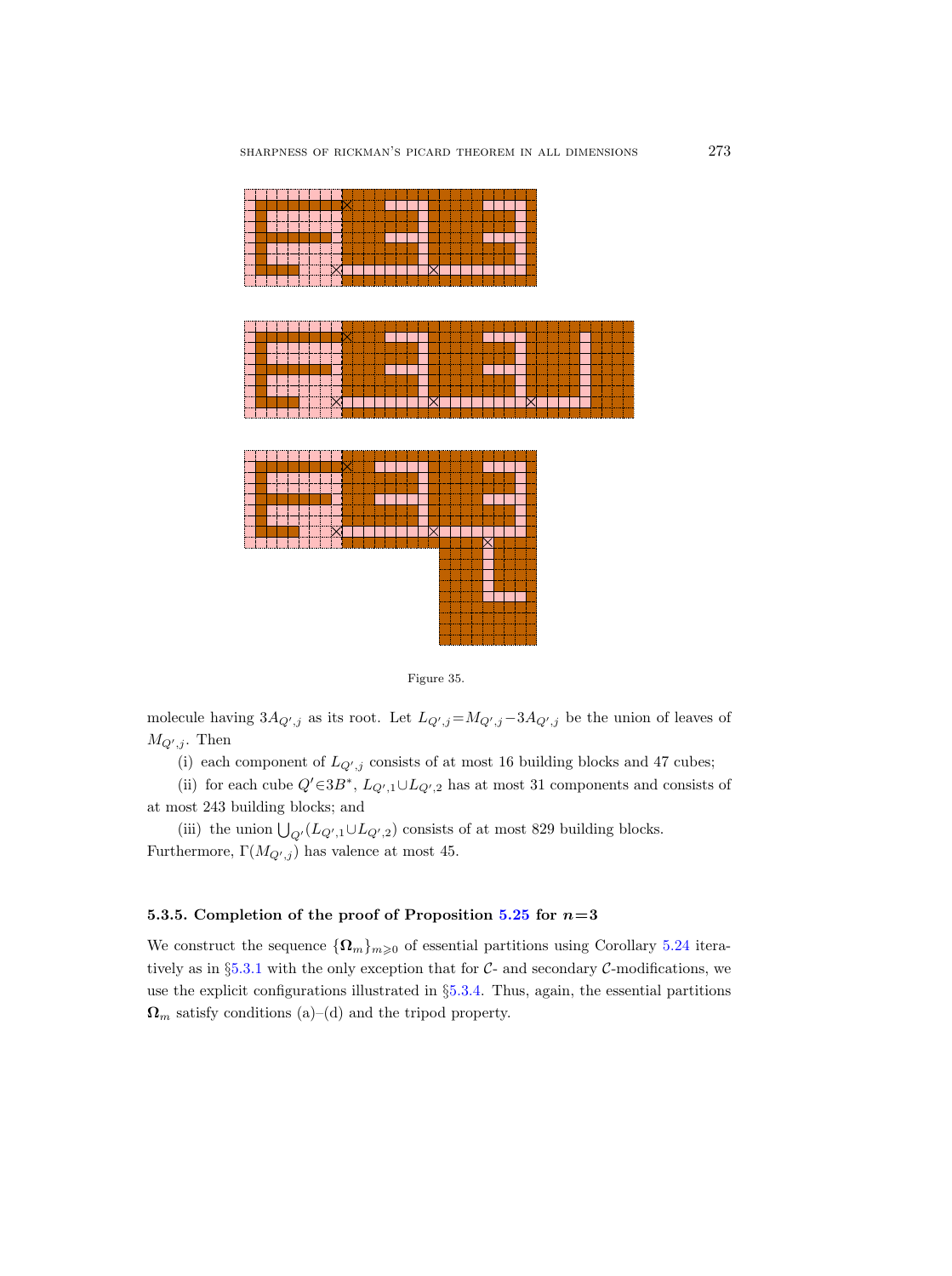

Figure 36. An example of a system of basins. Basins indicated with (large) dots.

<span id="page-65-0"></span>

<span id="page-65-1"></span>Figure 37.

To verify condition (e), we note first that Lemma [5.30](#page-56-0) has no dimensional restrictions, and so it applies also for  $n=3$ .

Regarding Lemma [5.32,](#page-57-1) we note that, when  $n=3$ , the statistics in §[5.3.4](#page-61-0) imply that Γ(hull $(Ω<sub>m,p</sub>)$ ) has valence at most 20 and every atom in Γ(hull $(Ω<sub>m,p</sub>)$ ) consists of at most 56 cubes. Since  $9^2 > 8^2 > 56$ , we may take  $\varepsilon = \frac{8}{9}$  in the proof. Thus the claim of Lemma [5.32](#page-57-1) holds also for  $n=3$ , and so  $\{\Omega_m\}_{m\geq 0}$  satisfies condition (e).

To verify condition  $(f)$ , we observe that, using the configurations in  $\S 5.3.4$  $\S 5.3.4$  now show that  $\#\mathcal{A}(P,D;B) \leq 285$  in Lemma [5.36.](#page-59-0) Since  $285 \leq 26^2$ , the process of Lemma [5.37](#page-60-0) is therefore also at our disposal, and thus it suffices to discuss the proof of Lemma [5.34](#page-58-3) for  $n=3$ . The bounds we need here are already available from §[5.3.4.](#page-61-0)

Concerning item (b) in the proof of Lemma [5.34,](#page-58-3) the number of joins in our construction is now 16. Furthermore, the maximal (virtual) valence of  $\Gamma(P_k)_{D_k}$  is at most  $31+16=47$ , since the atoms in  $\Gamma(P_k)_{D_k}-D_k$  are expanding and hence obtained by a  $\mathcal{D}$ -modification, a secondary modification or by a  $\mathcal{C}$ -modification over one face of a cube. Finally, since  $D_k$  has at most 16 descendants for  $n=3$ , the result of Lemma [5.34](#page-58-3) therefore holds also for  $n=3$ . This concludes the verification of condition (f) and the proof of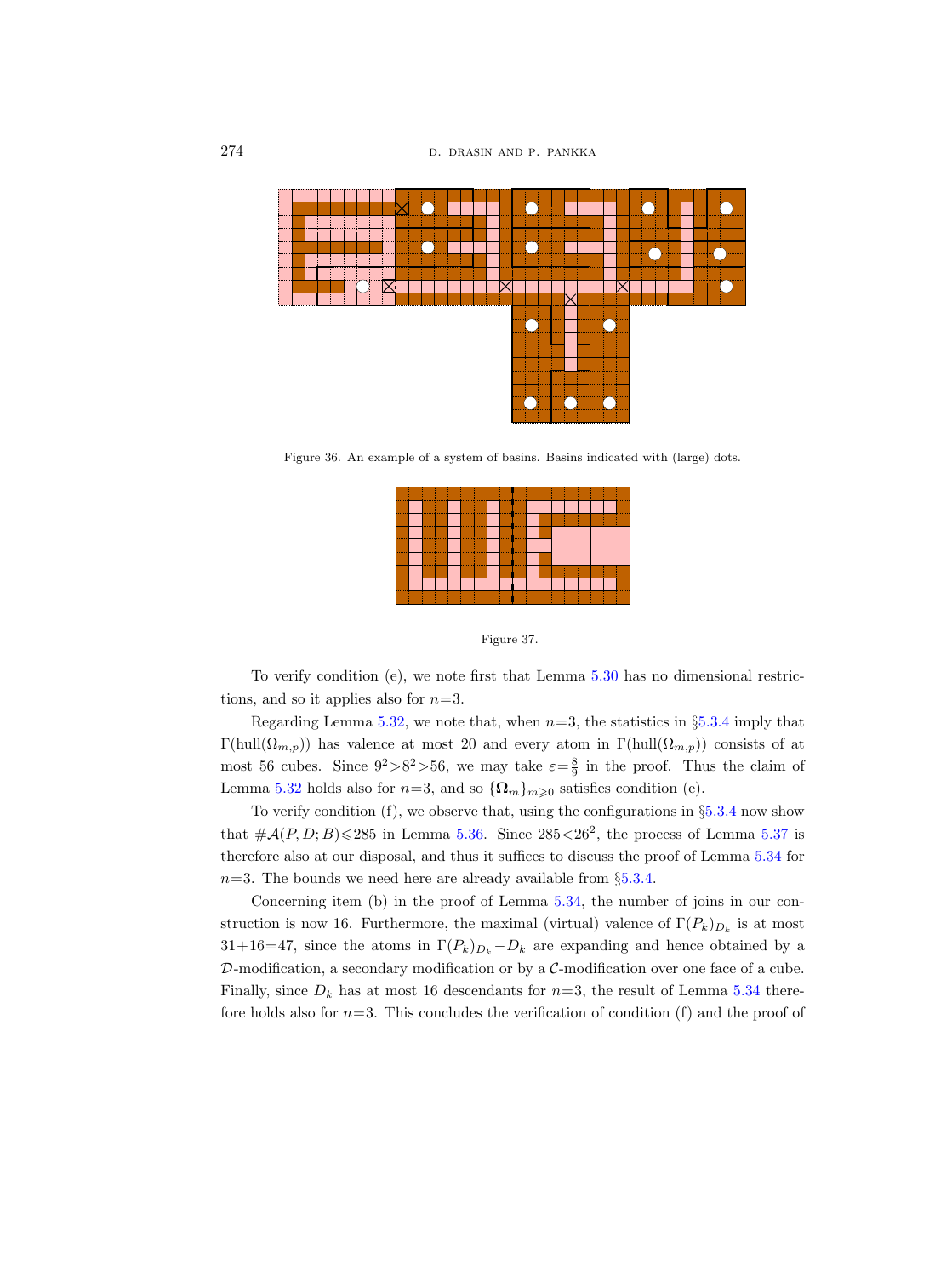Proposition [5.25](#page-54-0) in dimension  $n=3$ .

#### <span id="page-66-0"></span>5.4. Proof of Theorem [5.1](#page-38-0)

Let  $\{\Omega_m\}_{m\geq 0}$  be a sequence of essential partitions as in Proposition [5.25](#page-54-0) and observe that conditions (2) and (3) in the claim of Theorem [5.1](#page-38-0) are satisfied.

We conclude the proof of Theorem [5.1](#page-38-0) by showing that, for  $p=1, 2, 3$ ,

$$
\Omega_p=\bigcup_{m\geqslant 0}\Omega_{m,p}
$$

is bilipschitz equivalent to  $\mathbb{R}^{n-1} \times [0, \infty)$  in its inner geometry.

By (2b),  $(\Omega_p, d_{\Omega_p})$  is bilipschitz equivalent to  $(hull(\Omega_p), d_{hull(\Omega_p)})$  for each p. Since hull( $\Omega_3$ ) is a monotone union of  $(\nu, \lambda)$ -molecules, where  $\nu$  and  $\lambda$  depend only on n,  $(\Omega_3, d_{\Omega_3})$  is bilipschitz equivalent to  $\mathbb{R}^{n-1} \times [0, \infty)$  by Proposition [3.8.](#page-17-0)

Concerning hull( $\Omega_2$ ), we observe first that hull( $\Omega_2$ )∩[0, ∞)<sup>n-1</sup> × [0, ∞) consists of an infinite collection of pairwise disjoint  $(\nu, \delta)$ -molecules. Thus  $(hull(\Omega_2), d_{hull(\Omega_2)})$  is bilipschitz equivalent to  $[0, \infty)^{n-1} \times (-\infty, 0]$  as we may apply Proposition [3.5](#page-14-0) to these molecules separately. Since the components of  $hull(\Omega_2) \cap [0, \infty)^{n-1} \times [0, \infty)$  do not meet  $\partial [0,\infty)^{n-2} \times \mathbb{R}$ , we obtain a bilipschitz homeomorphism

$$
[0,\infty)^{n-1}\times(-\infty,0]\longrightarrow(\operatorname{hull}(\Omega_2),d_{\operatorname{hull}(\Omega_2)})
$$

which is the identity on the boundary  $\partial [0, \infty)^{n-1} \times (-\infty, 0].$ 

We are left with hull( $\Omega_1$ ). Since hull( $\Omega_{1,m}$ )=[0,3<sup>m+1</sup>]<sup>n</sup> for every  $m \geq 1$ , we have hull $(\Omega_1) = [0, \infty)^n$ .

This completes the construction of a rough Rickman partition of  $[0, \infty)^{n-1} \times \mathbb{R}$  and the proof of Theorem [5.1.](#page-38-0)

*Proof of Corollary* [5.2](#page-39-0). The domains  $\Omega_{m,p}$  are John domains with a John constant depending only on n. This can be seen for example as follows. Let  $a, b \in \text{int } \Omega_p$  be points and let  $A, B \in \Gamma(\Omega_p)$  be the (dented) atoms containing a and b, respectively. Let  $D_1, ..., D_r$  be the geodesic in  $\Gamma(\Omega_n)$  connecting A and B. Since the atoms hull $(D_r)$  have uniformly bounded length and the function  $r \mapsto \varrho(\text{hull}(D_r))$  satisfies the combinatorial John condition as noted in  $\S3$ , we observe that there exists  $C>1$  depending only on n so that a and b can be connected with a path  $\gamma: [0, 1] \to \Omega_{m,p}$  satisfying

$$
\min\{|a-\gamma(t))|, |\gamma(t)-b|\} \leq C \operatorname{dist}(\gamma(t), \partial \Omega_{m,p})
$$

for  $0 \leq t \leq 1$ .

The domains  $\Omega_p$ , for  $p=1, 2, 3$ , are uniform domains by the same argument.  $\Box$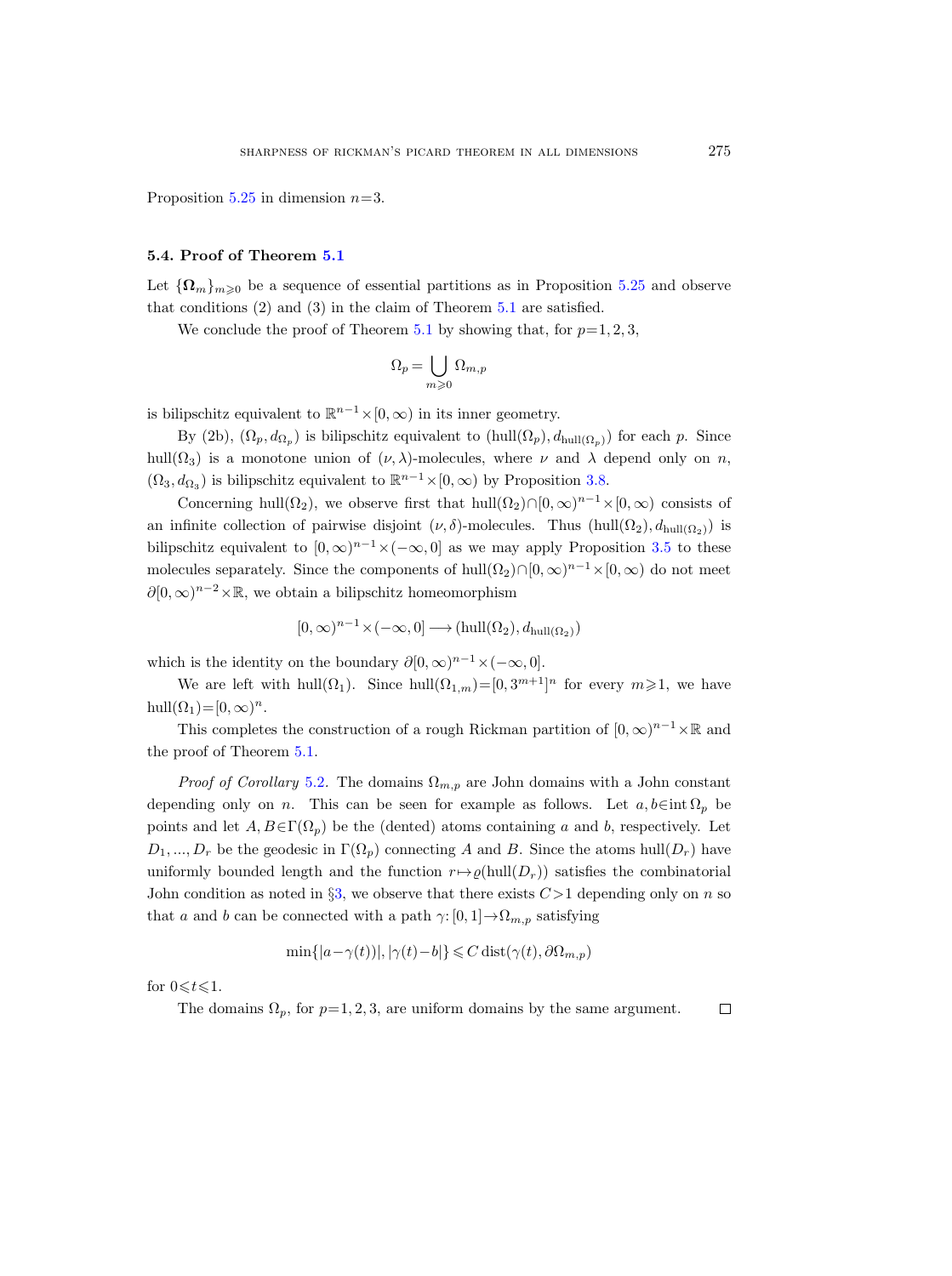276 **d. drasin and p. pankka** d. drasin and p. pankka

#### 6. From cubes to simplices

<span id="page-67-1"></span>In this section we introduce a particular triangulation of the pairwise common boundary  $\partial_{\mathcal{Q}} \Omega$  of a rough Rickman partition  $\Omega = (\Omega_1, \Omega_2, \Omega_3)$ . While the construction of the domains  $\Omega_p$  is facilitated by using cubes as fundamental units, an Alexander-type mapping is more naturally described using simplices. We wish to remind the reader that the rough Rickman partition  $\Omega$  must be modified once more to obtain a Rickman partition  $\Omega$  supporting a suitable BLD-mapping on  $\partial_{\mathcal{U}}\Omega$ . The triangulation of  $\partial_{\mathcal{U}}\Omega$  and a parity function carried by it have important roles in the construction of  $\Omega$  in the next section.

The space  $\mathbb{R}^n$  has a natural structure as a CW-complex with unit cubes  $[0, 1]^n + v$ ,  $v\in\mathbb{Z}^n$ , as n-cells, and the k-dimensional faces of these cubes as k-cells. Every  $(n-1)$ cube Q of this complex has a natural subdivision into  $(n-1)$ -simplices. In what follows the convex hull of points  $v_0, ..., v_k$  in  $\mathbb{R}^k$ ,  $0 \le k \le n-1$ , is

$$
[v_0, ..., v_k].
$$

Let Q be an  $(n-1)$ -cube in  $\mathbb{R}^n$  and, for  $k=0,\ldots,n-1$ , let  $Q_k$  be a k-dimensional face of Q. The n-tuple  $Q=(Q_0, ..., Q_{n-1})$  is a flag in Q if

<span id="page-67-0"></span>
$$
Q_0 \subset Q_1 \subset \ldots \subset Q_{n-1} = Q. \tag{6.1}
$$

Each k-cell  $Q_k$  has a uniquely defined barycenter  $c_{Q_k}$  and, by the arrangement [\(6.1\)](#page-67-0), the vectors  $c_{Q_0} - c_{Q_{n-1}}, ..., c_{Q_{n-2}} - c_{Q_{n-1}}$  are linearly independent with

$$
S_{\mathcal{Q}}=[c_{Q_0},...,c_{Q_{n-1}}]
$$

being an *n*-simplex contained in  $Q$ . We say that  $S_Q$  is the *simplex induced by the flag* Q. Furthermore,

$$
Q = \bigcup_{\mathcal{Q}} S_{\mathcal{Q}},
$$

the union over all flags  $(Q_0, ..., Q_n)$  in Q. Two  $(n-1)$ -simplices  $S_{\mathcal{Q}}$  and  $S_{\mathcal{Q}'}$  determined by different flags  $Q$  and  $Q'$ , may intersect but they have no common interior. Thus simplices induced by flags triangulate Q.

As simplices induced by flags are determined by the barycenters of lower-dimensional faces of  $(n-1)$ -cubes, every  $(n-1)$ -dimensional subcomplex X of  $\mathbb{R}^{n-1}$ , which is a union of its  $(n-1)$ -cells, admits a triangulation with simplices induced by flags. We call the simplicial complex associated with such a triangulation the *standard simplicial structure* of  $X$ . Note that, since simplices in the standard simplicial structure arise as a subdivision of unit cubes in  $\mathbb{R}^n$ , the k-simplices  $(0 \lt k \leq n)$  in the standard simplicial structure have diameter between  $\frac{1}{2}$  and  $\frac{1}{2}$  $\sqrt{n}$ .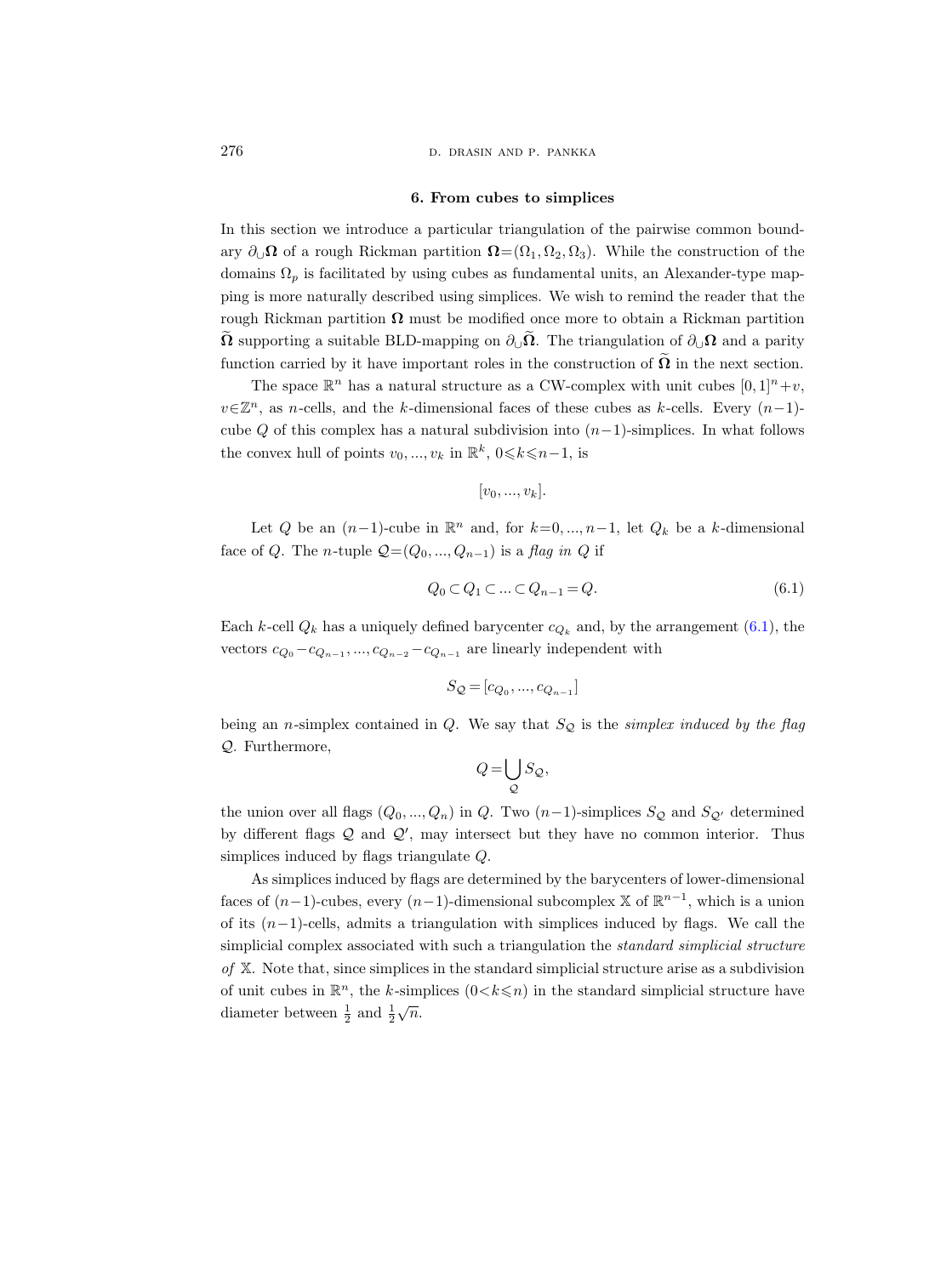Convention. From now on we tacitly assume that a given  $(n-1)$ -simplex  $\sigma$  in an  $(n-1)$ -dimensional cubical complex X has the standard simplicial structure of X.

In particular, the pairwise common boundary  $\partial_{\Box}\Omega$  of a Rickman partition  $\Omega$  admits this standard simplicial structure.

There is an elementary labeling function associated with the standard simplicial structure. Let X be an  $(n-1)$ -dimensional subcomplex of  $\mathbb{R}^n$  so that X is a union of its  $(n-1)$ -cells and let  $\mathbb{X}^{(0)}$  be the vertices of the standard simplicial structure. Since every vertex v in X is a barycenter of a unique unit cube  $Q_v$  in the cubical structure of  $\mathbb{R}^n$ , the map

$$
\vartheta_{\mathbb{X}}:\mathbb{X}^{(0)}\longrightarrow\{0,\ldots,n-1\},\
$$

$$
v\longmapsto\dim Q_v,
$$

is well defined. Moreover,  $\vartheta_{\mathbb{X}}(\sigma) = \{0, ..., n-1\}$  for every  $(n-1)$ -simplex  $\sigma$  in the standard simplicial structure of X. We call  $\vartheta_{\mathbb{X}}$  the *labeling function of* X.

# 6.1. Parity functions

Let  $\mathbf{\Omega} = (\Omega_1, \Omega_2, \Omega_3)$  be a rough Rickman partition of  $\mathbb{R}^n$  and let  $\sigma$  be an  $(n-1)$ -simplex in  $(\partial_{\cup}\Omega)^{(n-1)}$ . Then  $\sigma=[v_0, ..., v_{n-1}],$  where  $0 \leq k \leq n-1$  and  $v_k$  is a barycenter of a k-cube in  $\partial_{\cup}\Omega$ . Since  $\partial_{\cup}\Omega$  is the pairwise common boundary,  $\sigma$  lies on the boundary of exactly two domains in  $\Omega$ . We say that  $\sigma$  is  $\Omega$ -positive if there exist i and j with  $\sigma \subset \Omega_i \cap \Omega_j$  and

(1)  $j=i+1 \pmod{3}$ ; and

(2) there exists a unit vector  $v \in \mathbb{R}^n$  with  $v_{n-1} + v \in \Omega_i$  and

<span id="page-68-0"></span>
$$
\det(v_0 - v_{n-1}, \dots, v_{n-2} - v_{n-1}, v) > 0. \tag{6.2}
$$

Otherwise,  $\sigma$  is  $\Omega$ -negative. A vector v satisfying [\(6.2\)](#page-68-0) is called an oriented normal of  $\sigma$ if v is orthogonal to  $v_k-v_{n-1}$  for every  $0 \le k \le n-1$ .

The parity function of  $\Omega$  is the function  $\nu_{\Omega} : (\partial_{\cup} \Omega)^{(n-1)} \to {\pm 1}$  defined by

$$
\nu_{\Omega}(\sigma) = \begin{cases} 1, & \text{if } \sigma \text{ is } \Omega\text{-positive,} \\ -1, & \text{if } \sigma \text{ is } \Omega\text{-negative.} \end{cases}
$$

The next lemma describes the change of the parity on adjacent simplices.

LEMMA 6.1. Let  $\mathbf{\Omega} = (\Omega_1, \Omega_2, \Omega_3)$  be a rough Rickman partition of  $\mathbb{R}^n$ . Let  $\sigma$  and σ' be adjacent (n-1)-simplices in  $\partial\Omega_i$ . Then  $\nu_{\Omega}(\sigma) = -\nu_{\Omega}(\sigma')$  if there exists j≠i such that  $\sigma \cup \sigma' \subset \partial \Omega_j$ , and  $\nu_{\Omega}(\sigma) = \nu_{\Omega}(\sigma')$  otherwise.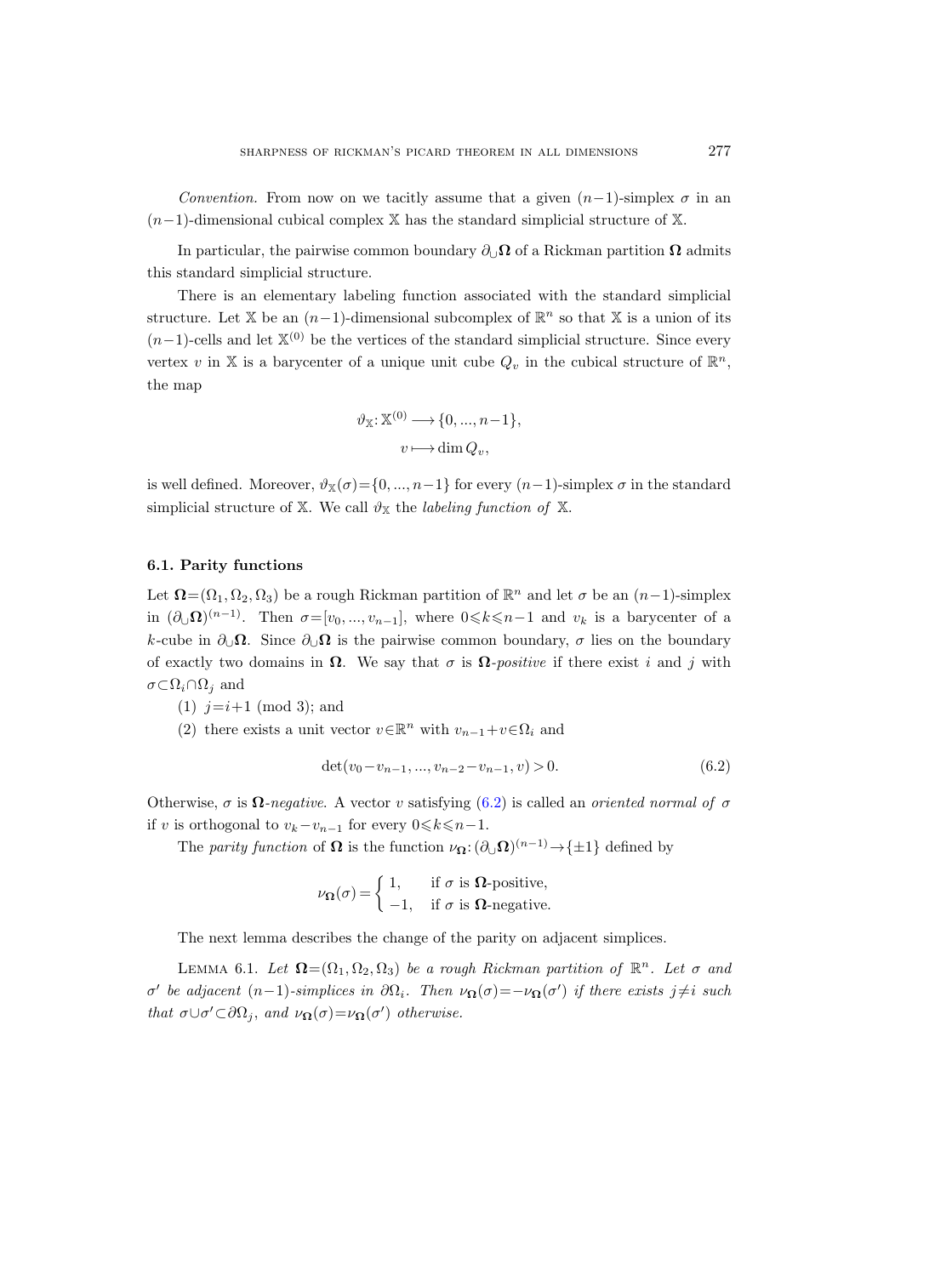

Figure 38. Congruence classes of planar  $\sigma \cup \sigma'$  for  $n=3$  and  $k=0,1,2$ .

Proof. Let  $\sigma=[v_0, ..., v_{n-1}]$  and  $\sigma'=[v'_0, ..., v'_{n-1}]$ . Suppose first that  $\sigma$  and  $\sigma'$  are contained in an  $(n-1)$ -dimensional plane P. We claim that

<span id="page-69-0"></span>
$$
(v'_0 - v'_{n-1}) \wedge \ldots \wedge (v'_{n-2} - v'_{n-1}) = -(v_0 - v_{n-1}) \wedge \ldots \wedge (v_{n-2} - v_{n-1}).
$$
\n(6.3)

It is then easy to verify the claim of the lemma, as the oriented normal vectors of  $\sigma$  and  $\sigma'$  will be opposite normals of P.

Let  $Q=(Q_0, ..., Q_n)$  and  $Q'=(Q'_0, ..., Q'_n)$  be flags defining  $\sigma = S_Q$  and  $\sigma' = S_{Q'}$ , respectively. Since  $\sigma$  and  $\sigma'$  have a common side, there exists  $0 \le k \le n-1$  such that  $v_i = v'_i$ for  $i \neq k$ .

Suppose first that  $0 < k < n-1$ . Then  $Q'_k$  and  $Q_k$  have a common face  $Q_{k-1}$  and are contained in  $Q_{k+1}$ . Since

$$
c_{Q_{k-1}} - c_{Q_{k+1}} = (c_{Q_{k-1}} - c_{Q'_{k}}) + (c_{Q'_{k}} - c_{Q_{k+1}}) = (c_{Q_k} - c_{Q_{k+1}}) + (c_{Q'_{k}} - c_{Q_{k+1}}),
$$

it follows that

$$
v'_{k} - v_{n-1} = v'_{k} - v_{k+1} + (v_{k+1} - v_{n-1})
$$
  
=  $v_{k-1} - v_{k+1} - (v_{k} - v_{k+1}) + (v_{k+1} - v_{n-1})$   
=  $-(v_{k} - v_{n-1}) + (v_{k-1} - v_{n-1}) + (v_{k+1} - v_{n-1}),$ 

and so

$$
\begin{aligned} (v_0'-v_{n-1}')\wedge&\ldots\wedge(v_k'-v_{n-1}')\wedge\ldots\wedge(v_{n-2}'-v_{n-1}')\\&=(v_0-v_{n-1})\wedge\ldots\wedge(v_k'-v_{n-1})\wedge\ldots\wedge(v_{n-2}-v_{n-1})\\&=-(v_0-v_{n-1})\wedge\ldots\wedge(v_k-v_{n-1})\wedge\ldots\wedge(v_{n-2}-v_{n-1}). \end{aligned}
$$

Thus [\(6.3\)](#page-69-0) holds. The cases  $k=0$  and  $k=n-1$  are similar.

Suppose now that  $\sigma$  and  $\sigma'$  are not contained in an  $(n-1)$ -dimensional hyperplane. In this case, using the notation above,  $v'_{n-1} \neq v_{n-1}$  and  $v'_{k} = v_{k}$  for  $0 \le k < n-1$ . By the construction of  $\Omega$ , there also exists an *n*-cube Q having  $\sigma$  and  $\sigma'$  on its boundary. In particular,  $w = c_Q - v_{n-1}$  and  $w' = c_Q - v'_{n-1}$  are orthogonal to  $\sigma$  and  $\sigma'$ , respectively.

As the *n*-simplices  $[v_0, ..., v_{n-1}, c_Q]$  and  $[v'_0, ..., v'_{n-1}, c_Q]$  are planar in  $\mathbb{R}^{n+1}$  and share an  $(n-1)$ -dimensional face, we have, by the previous argument,

$$
(v_0'-c_Q)\wedge\ldots\wedge(v_{n-1}'-c_Q)=-(v_0-c_Q)\wedge\ldots\wedge(v_{n-1}-c_Q),
$$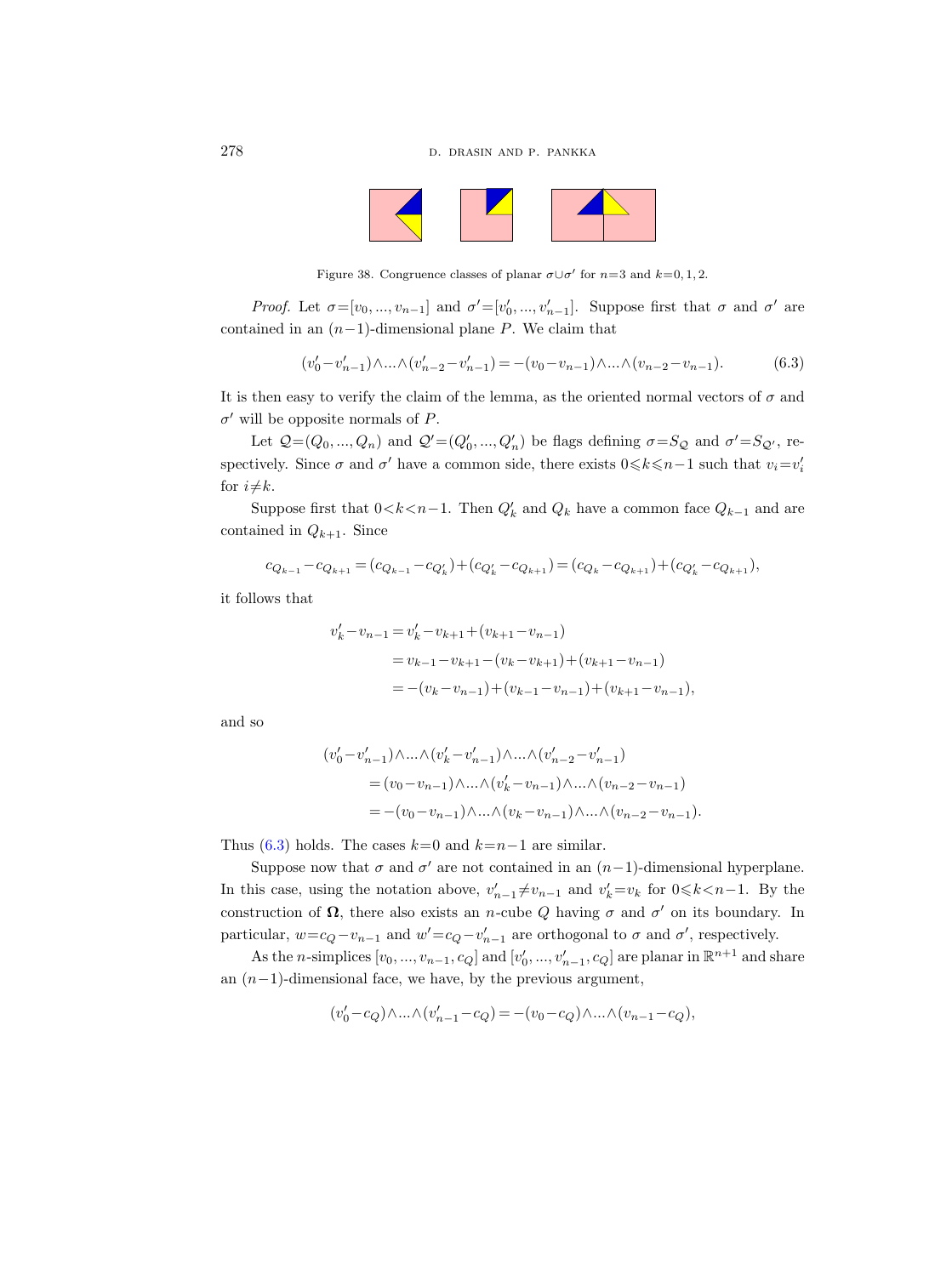

Figure 39. Fold-out of the congruence class of  $\sigma \cup \sigma'$  for  $n=3$ .

so that

$$
(v'_0 - v'_{n-1}) \wedge \ldots \wedge (v'_{n-2} - v'_{n-1}) \wedge w' = -(v_0 - v_{n-1}) \wedge \ldots \wedge (v_{n-2} - v_{n-1}) \wedge w.
$$

Since Q is contained in one of the elements of the partition  $\Omega$ , the claim now follows by considering separately the cases  $Q \subset Q_i$  and  $Q \subset Q_j$ , where  $j=i+1 \pmod{3}$ ; in both cases the oriented normals for  $\sigma$  and  $\sigma'$  are either w and  $-w'$ , or  $-w$  and w', respectively.

#### 7. Pillows and pillow covers

In this section we establish the most significant case,  $p=3$ , of Proposition [1.5.](#page-7-0) Using the ideas of Rickman [\[15,](#page-96-0) §7] we prove the following proposition.

<span id="page-70-0"></span>PROPOSITION 7.1. Let  $\mathbf{\Omega} = (\Omega_1, \Omega_2, \Omega_3)$  be a rough Rickman partition of  $\mathbb{R}^n$  supporting the tripod property. Then there exists a Rickman partition  $\widetilde{\Omega} = (\widetilde{\Omega}_1, \widetilde{\Omega}_2, \widetilde{\Omega}_3)$  of  $\mathbb{R}^n$  for which the Hausdorff distance of  $\partial_{\cup}\Omega$  and  $\partial_{\cup}\tilde{\Omega}$  is at most 1.

We would like to recall that the construction in  $\S5$  $\S5$  yields a rough Rickman partition  $\mathbf{\Omega} = (\Omega_1, \Omega_2, \Omega_3)$ , where  $\Omega_1$  and  $\Omega_2$  are connected and  $\Omega_3$  has  $2^{n-1}$  components. It should, however, be noted that we may construct the essential partition  $\overline{\Omega}$  in Proposition [7.1](#page-70-0) from any rough Rickman partition. Indeed, the construction of  $\Omega$  is local and the number of components of the sets  $\Omega_i$  has no rôle in the argument.

The proof of Proposition [1.5](#page-7-0) is based on a construction of what we call a pillow cover of  $\partial_{\cup}\Omega$ , and yields the final essential partition  $\tilde{\Omega}$ . The labeling and parity functions of  $\Omega$  lead at once to a BLD-map  $\partial_{\cup} \widetilde{\Omega} \to \widetilde{\mathbb{S}}^{n-1}$ , where  $\widehat{\mathbb{S}}^{n-1} = \mathbb{S}^{n-1} \cup \mathbb{B}^{n-1}$ . The bound on the Hausdorff distances of  $\partial_{\cup}\Omega$  and  $\partial_{\cup}\Omega$  is immediate from the pillow construction.

Remark 7.2. (Idea of the pillow cover) We summarize the idea of the pillow cover construction as follows. Let  $\Omega$  be a rough Rickman partition of  $\mathbb{R}^n$  and consider a triangulation on  $\partial_{\Box}\Omega$  as in §[6.](#page-67-1)

To construct a pillow cover of  $\partial_{\mathbf{U}}\mathbf{\Omega}$  we (locally) replace each pair of adjacent  $(n-1)$ simplices with a sextuplet of adjacent (Lipschitz)  $(n-1)$ -simplices. This sextuplet can be seen as a (branched) double cover of  $\hat{\mathbb{S}}^{n-1}$ ; note that  $\hat{\mathbb{S}}^{n-1}$  consists of three  $(n-1)$ -cells.

We use the tripod property of  $\partial_{\cup}\Omega$ , organize the adjacent  $(n-1)$ -simplices into directed trees, and modify the domains  $\Omega_k$  by modifying their boundaries via this local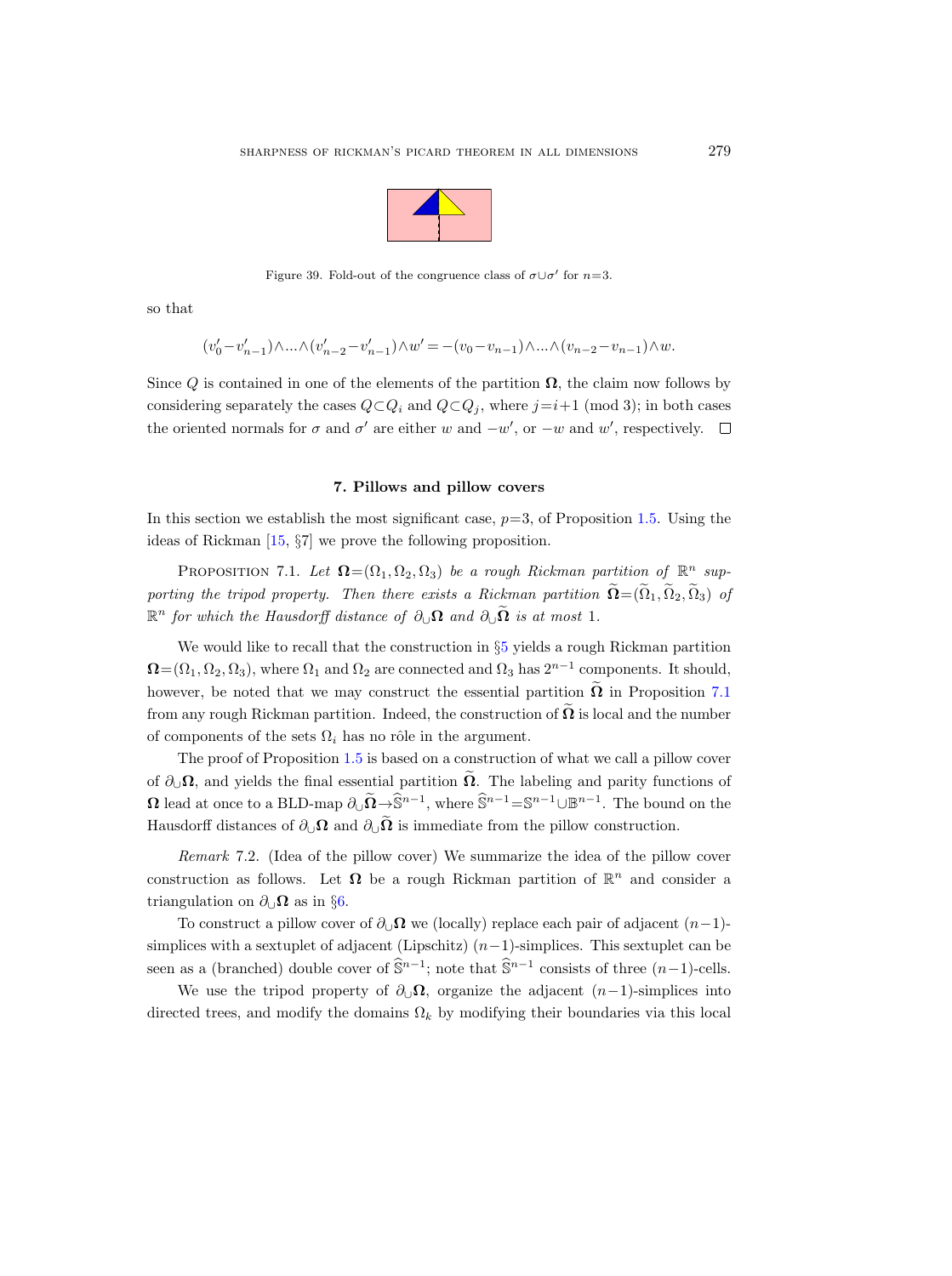

<span id="page-71-0"></span>Figure 40.

replacement procedure of  $(n-1)$ -simplices. This process extends  $\Omega_k$  between  $\Omega_i$  and  $\Omega_j$  for  $\{i, j, k\} = \{1, 2, 3\}$  and, as a consequence, we obtain a new essential partition  $\Omega =$  $(\widetilde{\Omega}_1, \widetilde{\Omega}_2, \widetilde{\Omega}_3)$  of  $\mathbb{R}^n$ .

Finally, the local (combinatorial) properties of  $\partial_{\cup} \tilde{\Omega}$  allow us to construct a BLD-map  $\partial_{\cup} \widetilde{\Omega} \rightarrow \partial_{\cup} E$  which shows that domains in  $\widetilde{\Omega}$  are Zorich extension domains.

We discuss first the pillow construction locally for planar  $(n-1)$ -cells contained in  $\partial_{\mathcal{Q}}\Omega$ . For notational convenience let  $E\subset\partial_{\mathcal{Q}}\Omega$  be a cubical  $(n-1)$ -cell contained in a hyperplane  $P = \mathbb{R}^{n-1} \times \{0\}$  of  $\mathbb{R}^n$  so that  $E \subset \Omega_i \cap \Omega_j$  for some  $i \neq j$ . Throughout §§[7.1–](#page-72-0)[7.4](#page-79-0) we consider  $E$  fixed but arbitrary and  $E$  inherits a standard simplicial structure from  $\partial_{\mathcal{Q}} \Omega$ . We denote by  $\nu = \nu_{E,\Omega} : E^{(n-1)} \to {\pm 1}$  the restriction of the parity function  $\nu_{\Omega}$ to E. Similarly,  $\vartheta = \vartheta_{E,\Omega}: E^{(0)} \to \{0, ..., n-1\}$  is the restriction of the labeling function  $\vartheta_{\partial ∪\Omega}$  to *E*.

Let  $\mathcal E$  be the adjacency graph  $\Gamma(E^{(n-1)})$  and fix a maximal tree  $\hat{\mathcal E}$  in  $\mathcal E$ . Contrary to the case of maximal trees of adjacency graphs of cubical complexes, we consider  $\hat{\mathcal{E}}$  as a directed tree, and fix orientation on  $\hat{\mathcal{E}}$  so that  $\hat{\mathcal{E}}$  is connected and all simplices in  $\hat{\mathcal{E}}$  have at most one outgoing edge and (possibly several or no) incoming edges.

Suppose  $\sigma$  is an  $(n-1)$ -simplex  $\sigma$  of  $\hat{\mathcal{E}}$  and the  $(n-2)$ -simplex  $\tau$  is a face of  $\sigma$ . Let σ' be an  $(n-1)$ -simplex in επειδεύεται to σ, that is, σ' ∩σ=τ. Then τ is an entry face of σ if the edge between σ and σ' is an incoming edge to σ, and  $\tau$  is an *exit face* of σ if it is the (unique) outgoing edge from  $\sigma$ . If  $\tau$  is an entry or an exit face of a simplex,  $\tau$  is considered *open*, otherwise  $\tau$  is a *closed face* of  $\sigma$ ; in the configuration of Figure [40](#page-71-0) the open faces are marked with dashed lines.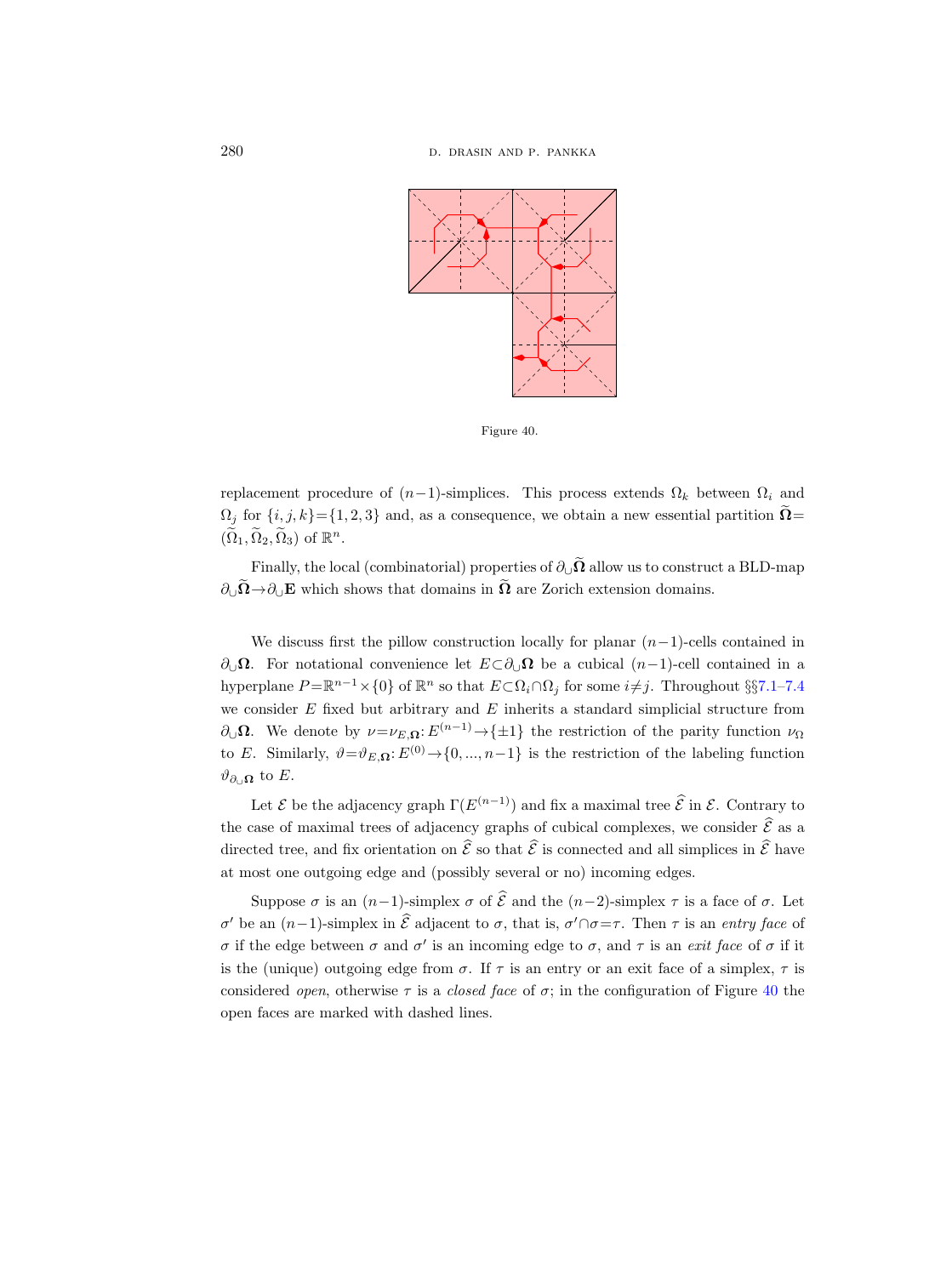

<span id="page-72-0"></span>Figure 41. The 2-simplices  $\tau_1$ ,  $\tau_2$ , and  $\tau_3$  surrounding  $\tau_0$  in a subdivision of  $\tau$ ;  $n=4$ .

#### <span id="page-72-1"></span>7.1. Pillow of a simplex

As a preparatory step, let  $\tau=[v_1, ..., v_{n-1}]$  be an  $(n-2)$ -simplex in  $\mathbb{R}^{n-1}$ , and consider  $\tau$ as a face of an  $(n-1)$ -simplex  $\sigma$  in E. We define a subdivision  $\tau_0, ..., \tau_{n-1}$  of  $\tau$  as follows.

Suppose first that  $n\geqslant 4$ . For  $i=1, ..., n-1$ , let

$$
\tau_i = \left[\frac{1}{2}(v_1 + v_i), \dots, \frac{1}{2}(v_{n-1} + v_i)\right] \subset \tau.
$$

Then  $\tau_i$  is an  $(n-2)$ -simplex congruent to  $\tau$  having diameter  $\frac{1}{2}$  diam $\tau$  and having  $v_i$  as a vertex; see Figure [41.](#page-72-0) Finally, let  $\tau_0 = \tau - \bigcup_{i=1}^{n-1} \tau_i$ ; we use here and from now on the notation  $\alpha-\beta=\alpha\sqrt{\beta}$  also for simplices. For  $n=4$ ,  $\tau_0$  is a 2-simplex, while when  $n>4$ ,  $\tau_0$ is a more general polyhedron.

When  $n=3$ ,  $\tau$  is a line segment  $[v_1, v_2]$ . In this case, we set  $\tau_1 = [v_1, v_1 + \frac{1}{3}(v_2 - v_1)],$  $\tau_2 = [v_2, v_2 + \frac{1}{3}(v_1 - v_2)], \text{ and } \tau_0 = \tau - (\tau_1 \cup \tau_2); \text{ thus } \tau_0 \text{ is the 'middle third' of } \tau.$ 

Definition 7.3. Let  $u: \tau \rightarrow [-1, 1]$  be a continuous function on  $\tau$ . Then u is an opening if  $u|_{\text{int } \tau_0} > 0$  and  $u|_{\tau \setminus \text{int } \tau_0} = 0$ . Similarly, u is a *shuffle* if

- (1)  $u|_{\text{int } \tau_0} > 0;$
- (2) there exist  $i\neq j$  in  $\{1, ..., n-1\}$  such that  $u|_{int \tau_i} > 0$  and  $u|_{int \tau_i} < 0$ ; and
- (3)  $u|_{\tau\setminus(\text{int } \tau_0\cup\text{int }\tau_i\cup\text{int }\tau_j)}=0.$

Remark 7.4. Note that, if  $u: \tau \rightarrow [-1, 1]$  is either an opening or a shuffle,  $u|_{\partial \tau} = 0$ .

### 7.1.1. Pillow cover functions

For each  $(n-1)$ -simplex  $\sigma$  in E, we set

$$
\ell_{\sigma} = \begin{cases} 2, & \text{if } \nu(\sigma) = -1, \\ 4, & \text{if } \nu(\sigma) = 1, \end{cases}
$$

and introduce a family of Lipschitz functions

$$
\Psi_{\sigma} \colon \sigma \times \{1, ..., \ell_{\sigma}\} \longrightarrow [-1, 1],
$$

which will form the pillow covers. We consider the two parities separately.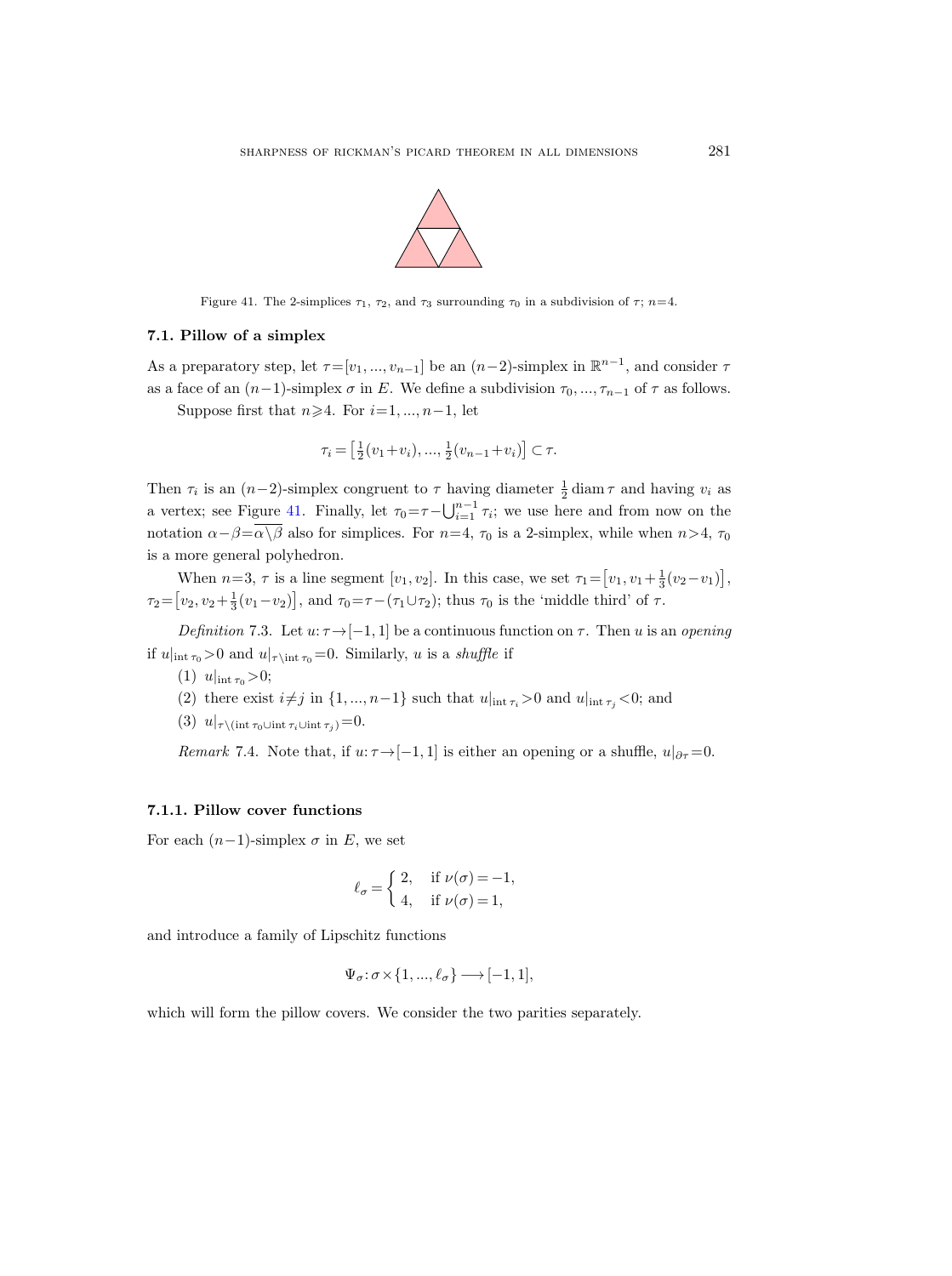Remark 7.5. For each  $\sigma$  and both parities  $\nu(\sigma)$ , we may assume that the function  $\Psi_{\sigma}$  satisfies the additional regularity condition

$$
\Psi_{\sigma}(x,i+1) - \Psi_{\sigma}(x,i) \geq \frac{1}{10} \operatorname{dist}(x,\partial \sigma)
$$

for  $x \in \sigma$  and  $i \in \{1, ..., \ell_{\sigma} - 1\}.$ 

We may also assume, from now on, that the mappings  $\Psi_{\sigma}$  are PL and uniformly Lipschitz, that is, there exists  $L \geq 1$  (depending only on n) so that every  $\Psi_{\sigma}$  is L-Lipschitz for every  $\sigma$  in  $\partial_{\cup} \Omega$  and, in particular, in the cell E.

Case 1. Functions on negative simplices.

Suppose  $\nu(\sigma) = -1$ . We define  $u_{\sigma} : \partial \sigma \rightarrow [-1, 1]$  as follows. Given a face  $\tau$  of  $\sigma$ , we set  $u_{\sigma}|_{\tau}$  to be an opening if  $\tau$  is either an entry or an exit face of  $\sigma$ . If  $\tau$  is closed,  $u_{\sigma}|_{\tau}$ is the zero function. Thus we may fix  $\Psi_{\sigma} : \sigma \times \{1, 2\} \rightarrow [-1, 1]$  satisfying

(1)  $\Psi_{\sigma}(x,1)=0$  and  $\Psi_{\sigma}(x,2)=u_{\sigma}(x)$  for all  $x\in\partial\sigma$ ; and

(2)  $\Psi_{\sigma}(x,1) < 0 < \Psi_{\sigma}(x,2)$  for all  $x \in \text{int } \sigma$ .

Case 2. Functions on positive simplices.

For  $\nu(\sigma)=1$ , two functions  $u_{\sigma}$  and  $v_{\sigma}$  on  $\partial \sigma$  will be used in a similar way. Given a face  $\tau$  of  $\sigma$ , take  $u_{\sigma}|_{\tau}$  to be an opening if  $\tau$  is either an entry or an exit face of  $\sigma$ , and  $u_{\sigma}$ |<sub>τ</sub> =0, otherwise. As for  $v_{\sigma}$ , define  $v_{\sigma}$ |<sub>τ</sub> =0 for every face  $\tau$  of  $\sigma$  which is not an exit face, and take  $v_{\sigma}$  to be a shuffle on the exit face of  $\sigma$ , if such face exists. Note that  $u_{\sigma}$ and  $v_{\sigma}$  have (essentially) pairwise disjoint supports.

We may now fix a function  $\Psi_{\sigma}$ :  $\sigma \times \{1, ..., 4\} \rightarrow [-1, 1]$  so that, for  $x \in \partial \sigma$ ,

(1)  $\Psi_{\sigma}(x, 1) = \Psi_{\sigma}(x, 2) = 0$  and  $\Psi_{\sigma}(x, 3) = \Psi_{\sigma}(x, 4) = u_{\sigma}(x)$  if  $v_{\sigma}(x) = 0$ ;

- (2)  $\Psi_{\sigma}(x,1) = \Psi_{\sigma}(x,2) = \Psi_{\sigma}(x,3) = v_{\sigma}(x)$  and  $\Psi_{\sigma}(x,4) = 0$  if  $v_{\sigma}(x) < 0;$
- (3)  $\Psi_{\sigma}(x,1)=0$  and  $\Psi_{\sigma}(x,2)=\Psi_{\sigma}(x,3)=\Psi_{\sigma}(x,4)=v_{\sigma}(x)$  if  $v_{\sigma}(x)>0;$

while for  $x \in \text{int } \sigma$ ,

- (4)  $\Psi_{\sigma}(x,1) < \Psi_{\sigma}(x,2) < \Psi_{\sigma}(x,3) < \Psi_{\sigma}(x,4)$ ; and
- (5)  $\Psi_{\sigma}(x,1) < 0 < \Psi_{\sigma}(x,4)$ .

## 7.1.2. Sheets and a pillow cover

The singular  $(n-1)$ -simplices

$$
\hat{\sigma}_i = \{ (x, \Psi_{\sigma}(x, i)) : x \in \sigma \},\tag{7.1}
$$

where  $i \in \{1, ..., \ell_{\sigma}\}\)$ , constitute the *sheets* of  $\sigma$  (as in [\[15\]](#page-96-0)), and the union of sheets

$$
\hat{\sigma} = \bigcup_{i=1}^{\ell_{\sigma}} \hat{\sigma}_i \tag{7.2}
$$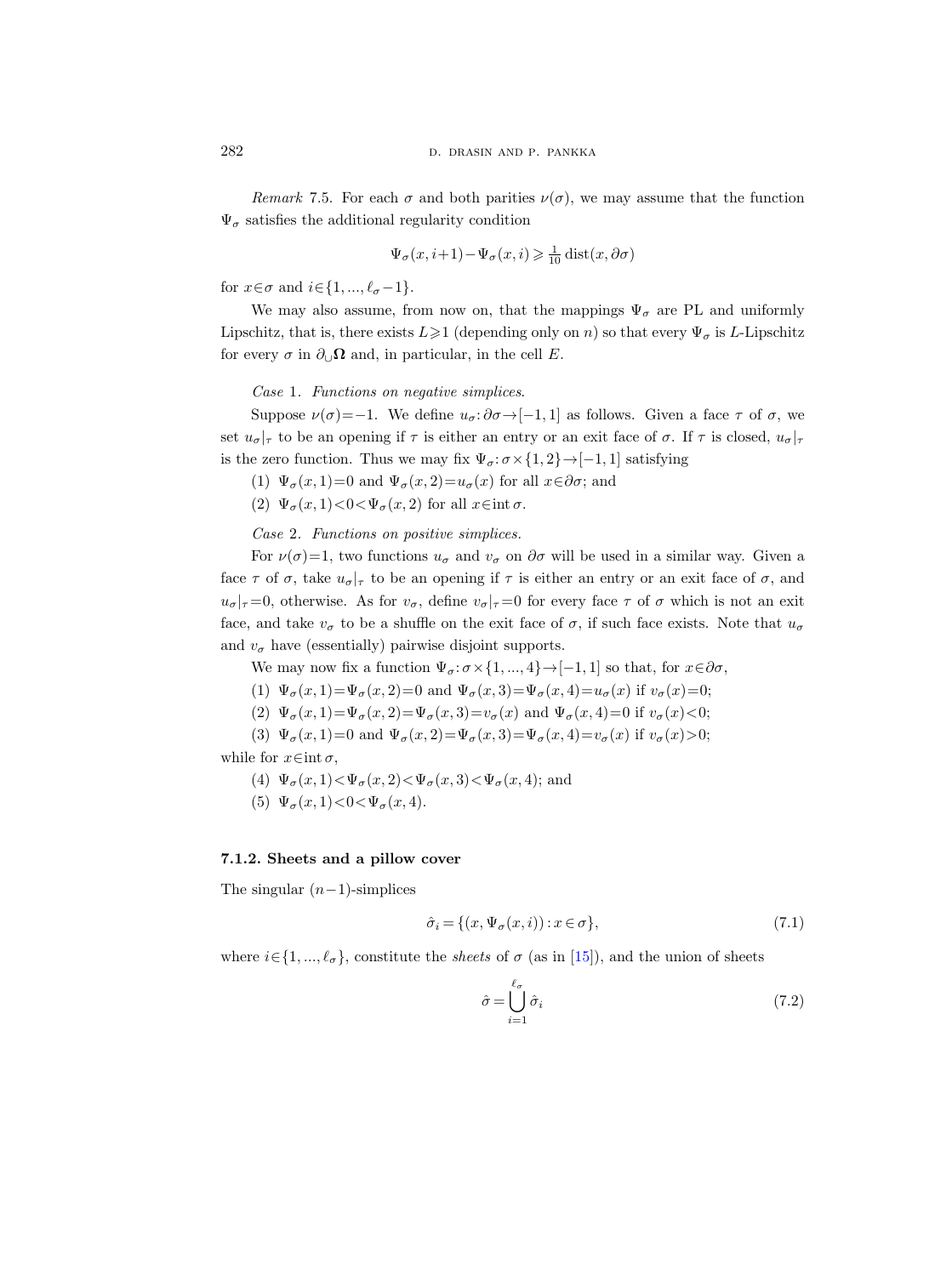forms a *pillow cover* on  $\sigma$ . Note that a pillow cover of  $\sigma$  consists of either two or four singular  $(n-1)$ -simplices depending on the parity  $\nu(\sigma)$  of  $\sigma$ .

*Remark* 7.6. Observe that  $\{\hat{\sigma}_1, \dots, \hat{\sigma}_{\ell_{\sigma}}\}$  is a (singular) triangulation of  $\hat{\sigma}$  by singular  $(n-1)$ -simplices. This triangulation, however, does not induce a simplicial complex, since pairwise intersections of these simplices are generally not unions of sides. For example,  $\hat{\sigma}_1 \cap \hat{\sigma}_{\ell_{\sigma}}$  is not a union of faces of  $\hat{\sigma}_1$ .

## 7.1.3. Pillows

We consider next, in more detail, the complementary domains of  $\hat{\sigma}$  in  $\sigma \times \mathbb{R}$ . Let

$$
P_{\sigma} = \{ (x, t) \in \sigma \times \mathbb{R} : \Psi_{\sigma}(x, 1) \leqslant t \leqslant \Psi_{\sigma}(x, \ell_{\sigma}) \}.
$$

We call  $P_{\sigma}$  a pillow. Let also

$$
U_{\sigma} = \{(x, t) \in \sigma \times \mathbb{R} : t \geq \Psi_{\sigma}(x, \ell_{\sigma})\}
$$

and

$$
L_{\sigma} = \{ (x, t) \in \sigma \times \mathbb{R} : t \leq \Psi_{\sigma}(x, 1)) \}.
$$

Regardless of the parity of  $\sigma$ ,  $U_{\sigma}$  and  $L_{\sigma}$  are bilipschitz equivalent to  $\sigma \times [0,\infty)$  and  $\sigma \times (-\infty, 0]$ , respectively. For example, for  $U_{\sigma}$ , there is the bilipschitz map

$$
(x,t)\longmapsto \left\{ \begin{array}{ll} (x,2(t-\Psi_\sigma(x,\ell_\sigma)), & \text{ if } \Psi_\sigma(x,\ell_\sigma)\leqslant t\leqslant 2\Psi_\sigma(x,\ell_\sigma),\\ (x,t), & \text{ if } t\geqslant 2\Psi_\sigma(x,\ell_\sigma), \end{array} \right.
$$

and similarly for  $L_{\sigma}$  the map

$$
(x,t)\longmapsto \left\{\begin{array}{ll} (x,2(t-\Psi_\sigma(x,1)),&\text{ if }\Psi_\sigma(x,1)\geqslant t\geqslant 2\Psi_\sigma(x,1),\\ (x,t),&\text{ if }t\leqslant 2\Psi_\sigma(x,1). \end{array}\right.
$$

Since  $|\Psi_{\sigma}| \leq 1$ , these homeomorphisms are the identity outside  $\sigma \times [-2, 2]$ , and the bilipschitz constants of these homeomorphisms depend only on n and the Lipschitz constants of  $\Psi_{\sigma}$ . Similarly,  $P_{\sigma}$  is bilipschitz equivalent to an n-cell independent of the parity of  $\sigma$ .

#### Pillows on a negative simplex

When  $\nu(\sigma)=-1$ , we observe that  $\partial P_{\sigma}$  is an essentially disjoint union of  $\hat{\sigma}=\hat{\sigma}_1\cup\hat{\sigma}_2$  together with a union of  $(n-1)$ -cells in  $\partial \sigma \times \mathbb{R}$ .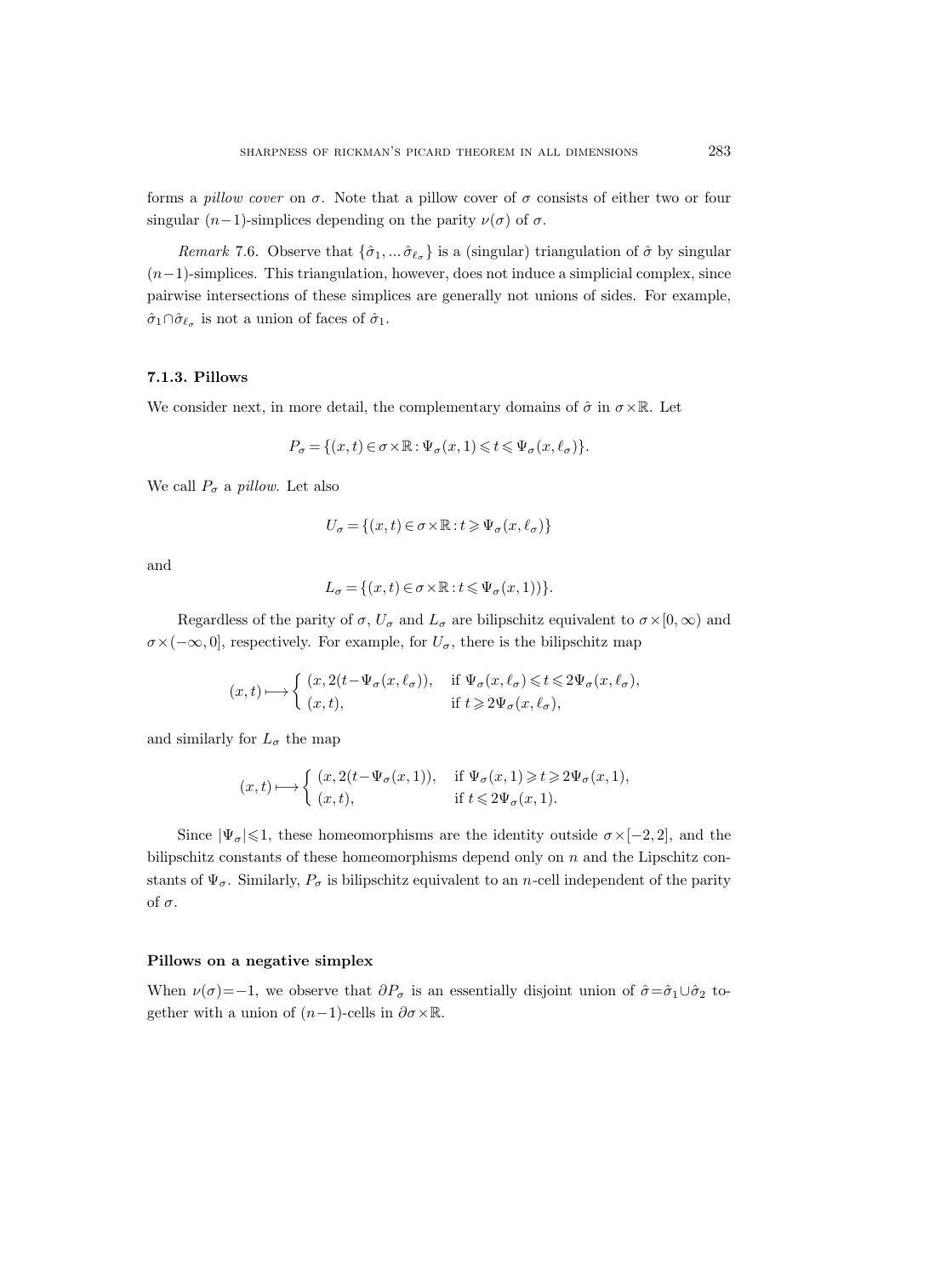

Figure 42. Adjacency graphs  $\Gamma((\sigma \times \mathbb{R}) \setminus \sigma)$  and  $\Gamma((\sigma \times \mathbb{R}) \setminus \hat{\sigma})$  for  $\sigma$  with negative parity.



<span id="page-75-0"></span>Figure 43. Adjacency graphs  $\Gamma((\sigma \times \mathbb{R}) \setminus \sigma)$  and  $\Gamma((\sigma \times \mathbb{R}) \setminus \hat{\sigma})$  for  $\sigma$  with positive parity. The merge of the domains  $P^U_\sigma$  and  $U_\sigma$  (as well as  $P^L_\sigma$  and  $L_\sigma$ ) in Lemma [7.8](#page-76-0) is anticipated by the choice of colors.

# Pillows on a positive simplex

When  $\nu(\sigma)=1$ , the complementary domains have more complicated structure. Now  $P_{\sigma} \setminus \hat{\sigma}$ has three components with closures  $P^U_\sigma$ ,  $P^M_\sigma$ , and  $P^L_\sigma$ , respectively,

$$
P_{\sigma}^{U} = \{ (x, t) : \Psi_{\sigma}(x, 1) \leq t \leq \Psi_{\sigma}(x, 2) \},
$$
  
\n
$$
P_{\sigma}^{M} = \{ (x, t) : \Psi_{\sigma}(x, 2) \leq t \leq \Psi_{\sigma}(x, 3) \},
$$
  
\n
$$
P_{\sigma}^{L} = \{ (x, t) : \Psi_{\sigma}(x, 3) \leq t \leq \Psi_{\sigma}(x, 4) \}.
$$

Although the letters 'U', 'M', and 'L' refer to 'upper', 'middle', and 'lower', the domains are not named by their position along the t-axis; these names anticipate Lemma [7.8](#page-76-0) below. We have

$$
\hat{\sigma} \cap \partial P_{\sigma}^{U} = \hat{\sigma}_1 \cup \hat{\sigma}_2, \quad \hat{\sigma} \cap \partial P_{\sigma}^{M} = \hat{\sigma}_2 \cup \hat{\sigma}_3, \quad \text{and} \quad \hat{\sigma} \cap \partial P_{\sigma}^{L} = \hat{\sigma}_3 \cup \hat{\sigma}_4;
$$

see Figure [43.](#page-75-0)

# <span id="page-75-1"></span>7.2. Pillow covers of adjacent simplices

Recall that  $E\subset \partial_{\bigcup}\Omega$  is a planar  $(n-1)$ -cell, and, to simplify the notation, we have assumed that  $E \subset \mathbb{R}^{n-1} \times \{0\} \subset \mathbb{R}^n$ .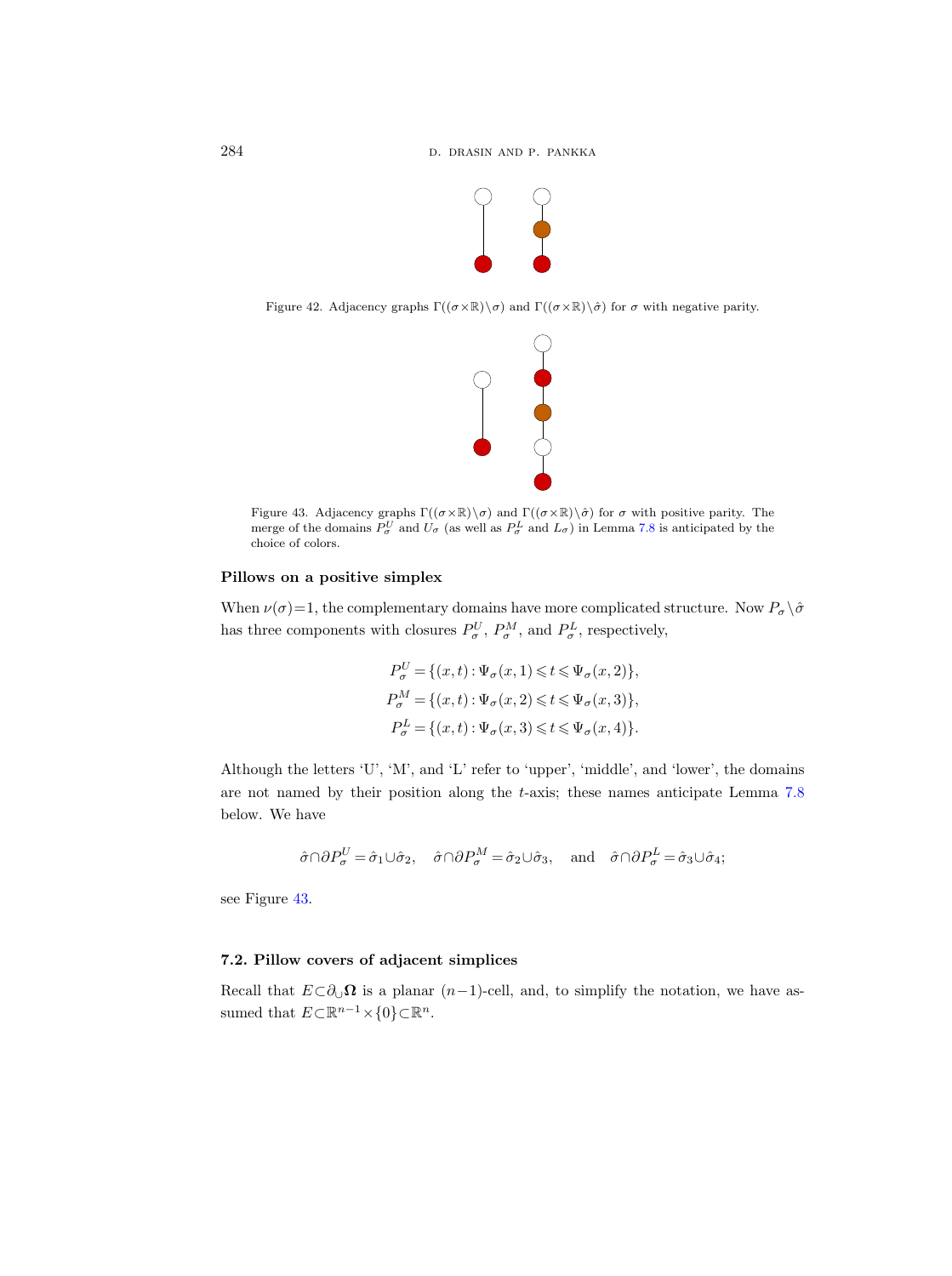Let  $\sigma$  be an  $(n-1)$ -simplex, E be as before, and suppose that  $\sigma'$  is another  $(n-1)$ simplex in E sharing an  $(n-2)$ -simplex with  $\sigma$ . By changing the rôles of  $\sigma$  and  $\hat{\sigma}$  if necessary, we may assume that  $\nu(\sigma') = -\nu(\sigma) = -1$ .

<span id="page-76-1"></span>Definition 7.7. The pillow covers  $\hat{\sigma}$  and  $\hat{\sigma}'$  of  $\sigma$  and  $\sigma'$ , respectively, are *compatible* if  $\Psi_{\sigma}(\cdot, 2) = \Psi_{\sigma}(\cdot, 1)$  and  $\Psi_{\sigma}(\cdot, 3) = \Psi_{\sigma}(\cdot, 2)$  on  $\tau$ , where  $\tau$  is the common face of  $\sigma$  and  $\sigma'$ .

From now on we assume that  $\hat{\sigma}$  and  $\hat{\sigma}'$  are compatible pillow covers. The following lemma recapitulates Rickman's idea on using two types of pillow covers to permute the local rôles of the three domains.

<span id="page-76-0"></span>LEMMA 7.8. Let  $\hat{\sigma}$  and  $\hat{\sigma}'$  be compatible pillow covers of  $\sigma$  and  $\sigma'$ , respectively. Then

$$
((\sigma \cup \sigma') \times \mathbb{R}) \backslash (\hat{\sigma} \cup \hat{\sigma}')
$$

has three components  $\Omega^U$ ,  $\Omega^M$ , and  $\Omega^L$  satisfying

$$
\overline{\Omega^U}=U_\sigma\cup P_\sigma^U\cup U_{\sigma'},\quad \overline{\Omega^M}=P_\sigma^M\cup P_{\sigma'},\quad \textit{and}\quad \overline{\Omega^L}=L_\sigma\cup P_\sigma^L\cup L_{\sigma'}.
$$

*Proof.* It suffices to observe that the closures of  $P^U_\sigma$  and  $U_{\sigma'}$  meet in the  $(n-1)$ -cell

$$
\{(x,t)\in\tau\times\mathbb{R}:\Phi_{\sigma}(x,3)\leqslant t\leqslant\Phi_{\sigma}(x,4)\}.
$$

Similarly,  $P^L_{\sigma} \cap L_{\sigma'}$  is an  $(n-1)$ -cell.

Using the notation of Lemma [7.8,](#page-76-0) we now make a few observations on the natural triangulation of  $\hat{\sigma} \cup \hat{\sigma}'$  into sheets and domains  $\Omega^U$ ,  $\Omega^M$ , and  $\Omega^L$ .

For  $\hat{\sigma}'$ , the pairwise intersections of the domains  $\Omega^L$ ,  $\Omega^M$ , and  $\Omega^U$  with  $\hat{\sigma}' \times \mathbb{R}$  are (up to a closure)  $L_{\sigma'}$ ,  $P_{\sigma'}$ , and  $U_{\sigma'}$ . Thus

$$
\partial \Omega^L \cap \hat{\sigma}' = \hat{\sigma}'_1, \quad \partial \Omega^M \cap \hat{\sigma}' = \hat{\sigma}'_1 \cup \hat{\sigma}'_2, \quad \text{and} \quad \partial \Omega^U \cap \hat{\sigma}' = \hat{\sigma}'_2.
$$

The situation is slightly more complicated with  $\hat{\sigma}$ . Note first that  $\Omega^M \cap (\sigma \times \mathbb{R})$  is  $P_{\sigma}^{M}$  up to closure. Thus

$$
\partial \Omega^M \cap \hat{\sigma} = \hat{\sigma}_2 \cup \hat{\sigma}_3,
$$

and we have

$$
\hat{\sigma}_2 = \Omega^U \cap \Omega^M \cap (\sigma \times \mathbb{R}) \quad \text{and} \quad \hat{\sigma}_3 = \Omega^L \cap \Omega^M \cap (\sigma \times \mathbb{R}).
$$

Moreover,

$$
\overline{\Omega^L \cap (\sigma \times \mathbb{R})} = \overline{L_{\sigma} \cup P_{\sigma}^L} \quad \text{and} \quad \overline{\Omega^U \cap (\sigma \times \mathbb{R})} = \overline{U_{\sigma} \cup P_{\sigma}^U},
$$

 $\Box$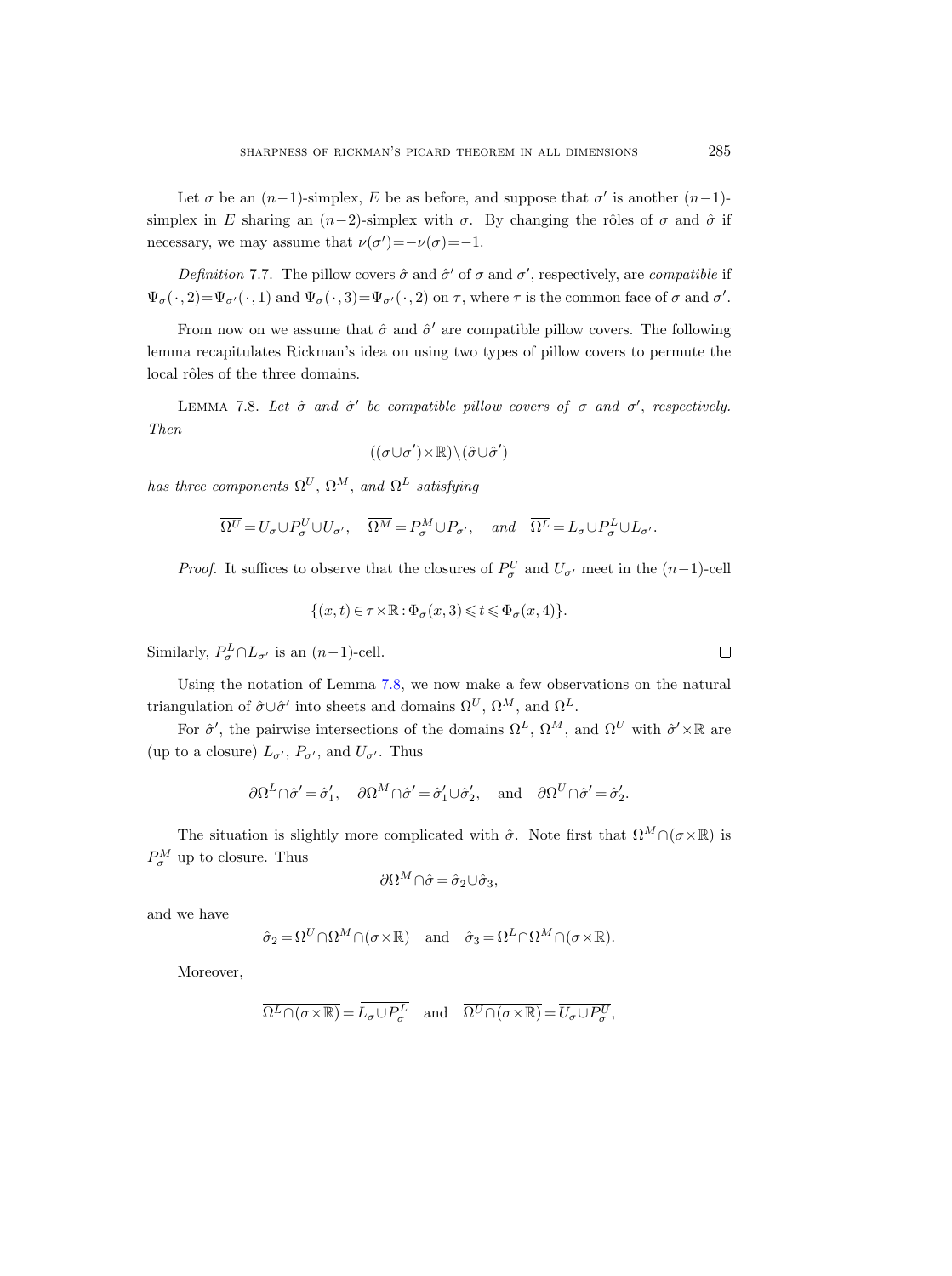

<span id="page-77-0"></span>Figure 44. Adjacency graphs  $\Gamma((\sigma \times \mathbb{R}) \setminus \hat{\sigma})$ ,  $\Gamma(((\sigma \cup \sigma') \times \mathbb{R}) \setminus (\hat{\sigma} \cup \hat{\sigma}'))$  and  $\Gamma((\sigma' \times \mathbb{R}) \setminus \hat{\sigma}')$  with maps of graphs induced by inclusions.

and

$$
\partial \Omega^L \cap \hat{\sigma} = \partial L_{\sigma} \cup \partial P_{\sigma}^L = \hat{\sigma}_1 \cup \hat{\sigma}_3 \cup \hat{\sigma}_4 \quad \text{and} \quad \partial \Omega^U \cap \hat{\sigma} = \partial U_{\sigma} \cup \partial P_{\sigma}^U = \hat{\sigma}_4 \cup \hat{\sigma}_1 \cup \hat{\sigma}_2.
$$

This 'shuffle' will allow our domains  $\{\Omega_\ell\}_{\ell=1}^3$  to connect near  $\partial_{\cup}\Omega$ . The proof of the following lemma is left to the interested reader; the situation is captured by the suggestive figure in [\[15,](#page-96-0) Figure 7.2] and Figure [44.](#page-77-0)

Lemma 7.9. With the notation above, we have

$$
\hat{\sigma}_1 \cup \hat{\sigma}_4 = \Omega^U \cap \Omega^L \cap (\sigma \times \mathbb{R}),
$$

$$
\hat{\sigma}_2 = \Omega^L \cap \Omega^M \cap (\sigma \times \mathbb{R}),
$$

$$
\hat{\sigma}_3 = \Omega^M \cap \Omega^U \cap (\sigma \times \mathbb{R}).
$$

Furthermore,

$$
\hat{\sigma}'_1 = \Omega^L \cap \Omega^M \cap (\sigma' \times \mathbb{R}) \quad and \quad \hat{\sigma}'_2 = \Omega^M \cap \Omega^U \cap (\sigma' \times \mathbb{R}).
$$

Our discussion shows that the domains  $\Omega^U$ ,  $\Omega^M$ , and  $\Omega^L$  are bilipschitz equivalent to either  $(\sigma \cup \sigma') \times (0, \infty)$ ,  $(\sigma \cup \sigma') \times (-\infty, 0)$ , or to  $\mathbb{B}^n$ . We formalize this observation as follows.

<span id="page-77-1"></span>LEMMA 7.10. Let  $\hat{\sigma}$  and  $\hat{\sigma}'$  be compatible Lipschitz pillow covers on  $\sigma$  and  $\sigma'$ , respectively. Then

(1) there exist bilipschitz homeomorphisms

$$
h^U_{\sigma,\sigma'}: (\sigma \cup \sigma') \times (0,\infty) \longrightarrow (\Omega^U, d_{\Omega^U}) \quad and \quad h^L_{\sigma,\sigma'}: (\sigma \cup \sigma') \times (-\infty,0) \longrightarrow (\Omega^L, d_{\Omega^L}),
$$

whose supports are contained in  $\sigma \cup \sigma' \times [-\frac{1}{2},\frac{1}{2}],$  such that  $h^U_{\sigma,\sigma'}$  and  $h^L_{\sigma,\sigma'}$  extend to BLD-maps  $(\sigma \cup \sigma') \times [0, \infty) \to \overline{\Omega^U}$  and  $(\sigma \cup \sigma') \times (-\infty, 0] \to \overline{\Omega^L}$ , respectively; and

(2) the closure of  $\Omega^M$  is a bilipschitz n-cell.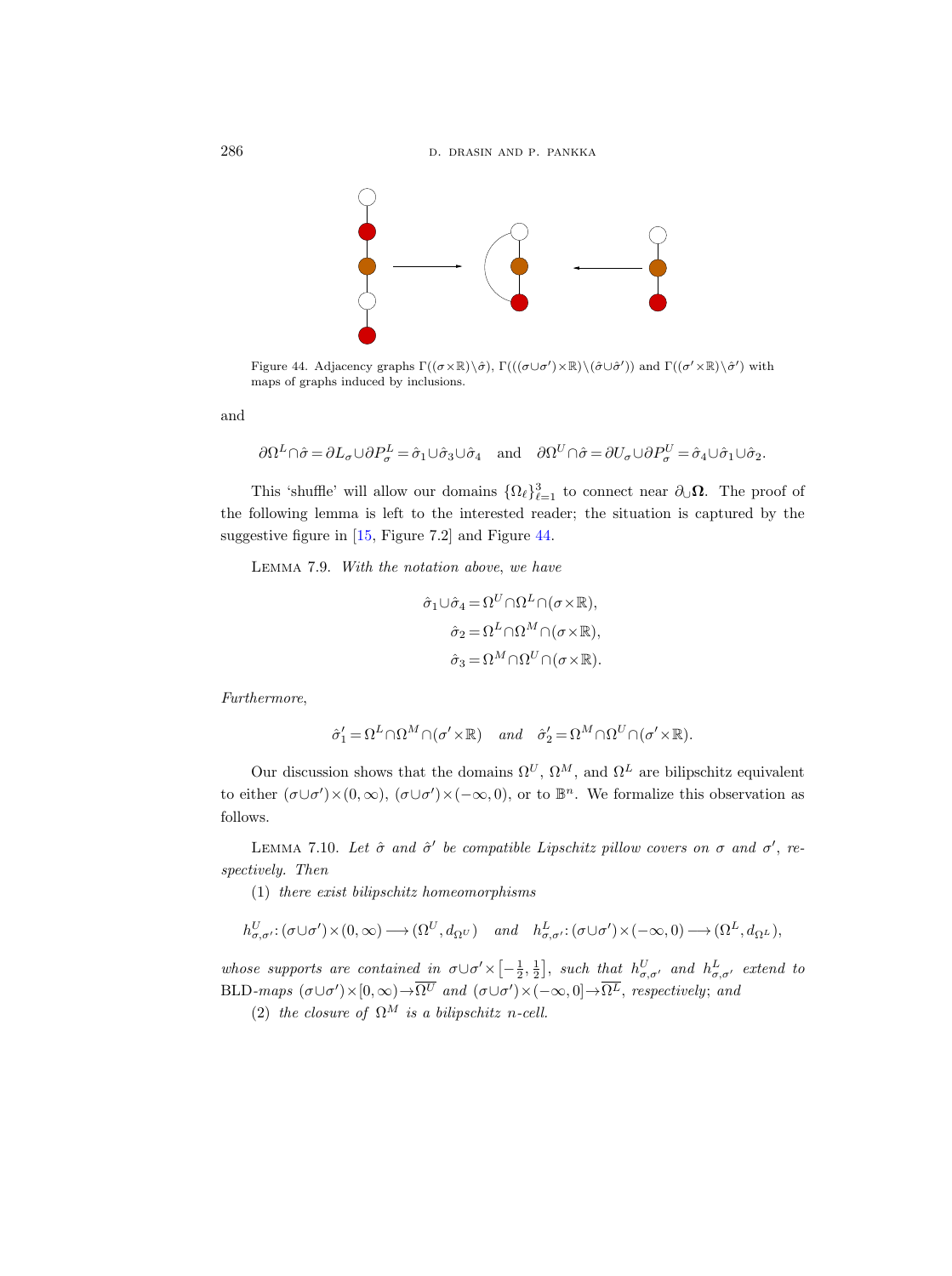The bilipschitz (and BLD) constants are quantitative in the sense that they depend only on n, the Lipschitz constants of  $\Psi_{\sigma}$  and  $\Psi_{\sigma'}$  and the minimal bilipschitz constants of the homeomorphisms  $\sigma \rightarrow \mathbb{B}^{n-1}$  and  $\sigma' \rightarrow \mathbb{B}^{n-1}$ .

#### <span id="page-78-0"></span>7.3. Maps on pairs of sheets

The pillow construction on the union  $\sigma \cup \sigma'$  of two adjacent simplices  $\sigma$  and  $\sigma'$  gives rise to maps  $\hat{\sigma} \cup \hat{\sigma}' \to \hat{\mathbb{S}}^{n-1}$ , where  $\hat{\mathbb{S}}^{n-1} = \mathbb{S}^{n-1} \cup \mathbb{B}^{n-1} \subset \mathbb{R}^n$ . We now discuss these local maps in more detail.

We write  $\mathbb{S}^{n-1} = \mathbb{S}^{n-1}_+ \cup \mathbb{S}^{n-1}_-$ , where  $\mathbb{S}^{n-1}_+$  and  $\mathbb{S}^{n-1}_-$  are the upper and lower hemispheres of  $\mathbb{S}^{n-1}$ , i.e.  $\mathbb{S}^{n-1}_+ \cap \mathbb{S}^{n-1}_- = \partial \mathbb{B}^{n-1}$ . Then  $\mathbb{R}^n \setminus \widehat{\mathbb{S}}^{n-1}$  has three components denoted  $D^U$ ,  $D^L$ , and  $D^M$  so that  $\partial D^U = \mathbb{S}_+^{n-1} \cup \mathbb{B}^{n-1}$ ,  $\partial D^L = \mathbb{S}_-^{n-1} \cup \mathbb{B}^{n-1}$ , and  $\partial D^M = \mathbb{S}^{n-1}$ . We fix *n* points  $\{y_0, ..., y_{n-1}\}$  on  $\partial \mathbb{B}^{n-1}$  and view  $\widehat{\mathbb{S}}^{n-1}$  as a CW-complex having three  $(n-1)$ cells  $\mathbb{S}^{n-1}_+$ ,  $\mathbb{S}^{n-1}_-$ , and  $\mathbb{B}^{n-1}$  and vertices  $\{y_0, ..., y_{n-1}\}.$ 

Let  $\sigma$  and  $\sigma'$  be adjacent  $(n-1)$ -simplices in E and let  $\hat{\sigma}$  and  $\hat{\sigma}'$  be compatible Lipschitz pillows on  $\sigma$  and  $\sigma'$ , respectively. By changing the rôles of  $\sigma$  and  $\sigma'$  if necessary, we may assume that  $\nu(\sigma) = -\nu(\sigma') = 1$ . Let  $\vartheta: \sigma^{(0)} \cup \sigma'^{(0)} \to \{0, ..., n-1\}$  be the labeling function of  $\Omega$  restricted to  $\sigma \cup \sigma'$ .

Although the singular simplices  $\Delta = \{\hat{\sigma}_1, ..., \hat{\sigma}_4, \hat{\sigma}'_1, \hat{\sigma}'_2\}$  again do not define a simplicial complex, there exists a continuous map  $f: \hat{\sigma} \cup \hat{\sigma}' \rightarrow \hat{\mathbb{S}}^n$  satisfying

(S1) f maps each singular simplex in  $\Delta$  to one of the simplices  $\mathbb{S}_{+}^{n-1}$ ,  $\mathbb{S}_{-}^{n-1}$ , and  $\mathbb{B}^{n-1}$  in a bilipschitz manner;

(S2)  $f(v)=y_{\vartheta(v)}$  for all  $v \in \sigma^{(0)} \cup (\sigma')^{(0)}$ ; and

(S3) if  $\{X, Y\} \subset \{U, L, M\}$  is a pair then  $f(\Omega^X \cap \Omega^Y) = D^X \cap D^Y$ .

Since  $f$  is bilipschitz on singular simplices, it is discrete and

$$
\frac{1}{\mathcal{L}}\ell(\gamma) \leqslant \ell(f \circ \gamma) \leqslant \mathcal{L}\ell(\gamma)
$$

for all paths  $\gamma$  in  $\sigma \cup \sigma'$ , where  $\mathcal L$  is the maximum of the bilipschitz constants of f restricted to simplices in  $\Delta$ . Furthermore, in the sense of the following lemma, f is a branched cover in the interior of  $\hat{\sigma} \cup \hat{\sigma}'$ .

LEMMA 7.11. Let  $O = (\hat{\sigma} \cup \hat{\sigma}') \cap \text{int}(\sigma \cup \sigma') \times \mathbb{R}$ . Then  $f|_O: O \to \hat{\mathbb{S}}^n$  is a branched cover and the branch set of  $f|_O$  is the set

$$
O \cap \{y \in \sigma \cap \sigma' : \Psi_{\sigma}(y,1) = \Psi_{\sigma}(y,4)\} \subset \mathbb{R}^n.
$$

In particular,  $f|_O$  is an open map.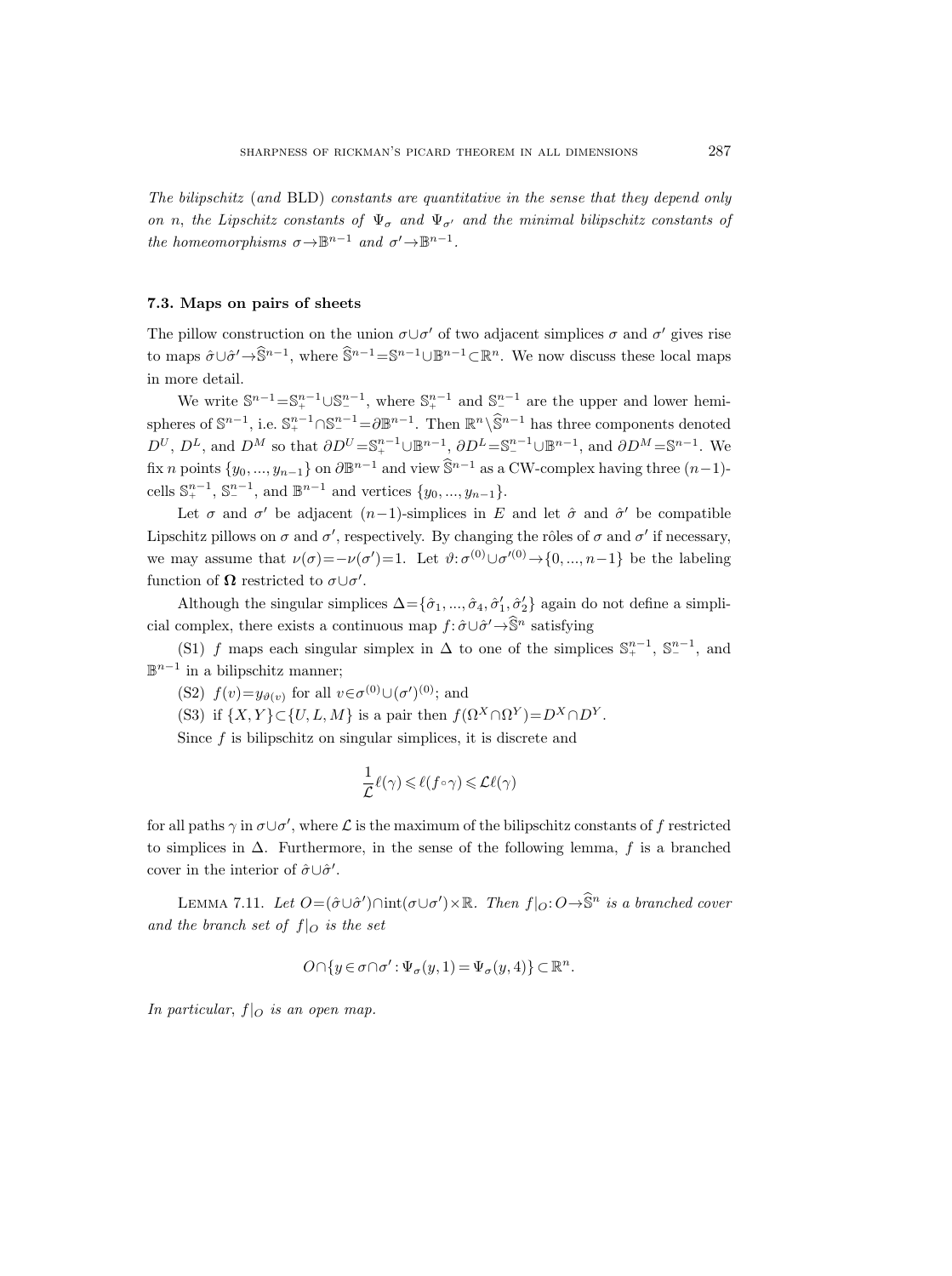*Proof.* Let  $\tau$  be the common face of  $\sigma$  and  $\sigma'$ . Let  $S = \hat{\sigma} \cup \hat{\sigma}'$  and

$$
G = \bigcup_{i=1}^4 \operatorname{int} \hat{\sigma}_i \cup \bigcup_{j=1}^2 \operatorname{int} \hat{\sigma}'_j.
$$

Then

$$
S = G \cup (S \cap (\tau \times \mathbb{R})) \cup (S \cap \partial(\sigma \cup \sigma') \times \mathbb{R}).
$$

Clearly  $G \subset O$  and  $f|_G : G \to \hat{\mathbb{S}}^n$  is a local homeomorphism. Suppose now that  $x=(y, t) \in$  $O \cap (\tau \times \mathbb{R})$ . Then  $f(x) \in \mathbb{S}^n \cap \mathbb{B}^n$ .

There are four cases to consider. Suppose first that y has a neighborhood  $O'$  in  $\tau$ such that  $\Psi_{\sigma}(y', 1) = \Psi_{\sigma}(y', 2)$  for  $y' \in O'$ . Then also  $\Psi_{\sigma}(y', 1) = \Psi_{\sigma'}(y', 1)$  and  $\Psi_{\sigma}(y', 3) =$  $\Psi_{\sigma}(y', 4) = \Psi_{\sigma'}(y', 2)$  for  $y' \in O'$  by compatibility, and so either  $t = \Psi_{\sigma}(y, 1) = \Psi_{\sigma'}(y, 1)$  or  $t=\Psi_{\sigma}(y, 3)=\Psi_{\sigma}(y, 2)$ . In either case, there are exactly three simplices  $T_U$ ,  $T_L$ , and  $T_M$ among the simplices  $\{\hat{\sigma}_1, ..., \hat{\sigma}_4, \hat{\sigma}'_1, \hat{\sigma}'_2\}$  with  $x \in T_U \cap T_L \cap T_M$  and  $f(T_U) = \partial D^U$ ,  $f(T_L) =$  $\partial D^L$ , and  $f(T_M) = \partial D^M$ . When y has a neighborhood O' with  $\Psi_{\sigma}(y', 1) = \Psi_{\sigma}(y', 3)$  or  $\Psi_{\sigma}(y', 2) = \Psi_{\sigma}(y', 4)$  for  $y' \in O'$ , the argument is similar. In all these cases, f is a homeomorphism in a neighborhood of  $x$ .

In the remaining case,  $x \in O \cap (\tau \times \mathbb{R})$  and  $\Psi_{\sigma}(y, 1) = \Psi_{\sigma}(y, 4)$ . Then x belongs to all six singular simplices, and  $f$  is a branched double cover near  $x$ .  $\Box$ 

# 7.4. Pillow covers of cells

Suppose again that E is a planar  $(n-1)$ -cell, i.e. E is contained in an  $(n-1)$ -plane P. We may take  $P = \mathbb{R}^{n-1} \times \{0\}$  as in the beginning of §[7.](#page-70-0)

Having  $\nu = \nu_{E,\Omega}$  at our disposal, we fix a maximal tree  $\widehat{\mathcal{E}} \subset \Gamma(E^{(n-1)})$  and obtain, for every  $\sigma \in E^{(n-1)}$ , a pillow  $\hat{\sigma}$  compatible with the simplices adjacent to  $\sigma$  in E. The set

$$
\widehat{E} = \bigcup_{\sigma \in E^{(n-1)}} \hat{\sigma}
$$

is a pillow cover on E. By our convention, all pillow covers  $\hat{\sigma}$  for  $\sigma \in E^{(n-1)}$  are  $\mathcal{L}$ -Lipschitz for  $\mathcal{L} \geq 1$  depending only on n, so that  $\widehat{E}$  is an  $\mathcal{L}$ -Lipschitz pillow cover.

Lemmas [7.8](#page-76-0) and [7.10](#page-77-1) on metric properties of the pillow cover construction for pairs of simplices have counterparts for an  $(n-1)$ -cell contained in a hyperplane. The proofs are verbatim so we merely state the results.

<span id="page-79-0"></span>LEMMA 7.12. Let E be a cubical  $(n-1)$ -cell in  $\mathbb{R}^{n-1}$  and  $\widehat{E} \subset E \times \left[-\frac{1}{2},\frac{1}{2}\right]$  be an  $\mathcal{L}\text{-}Lipschitz$  pillow on E. Then

$$
E\times [-1,1]\backslash \widehat{E}
$$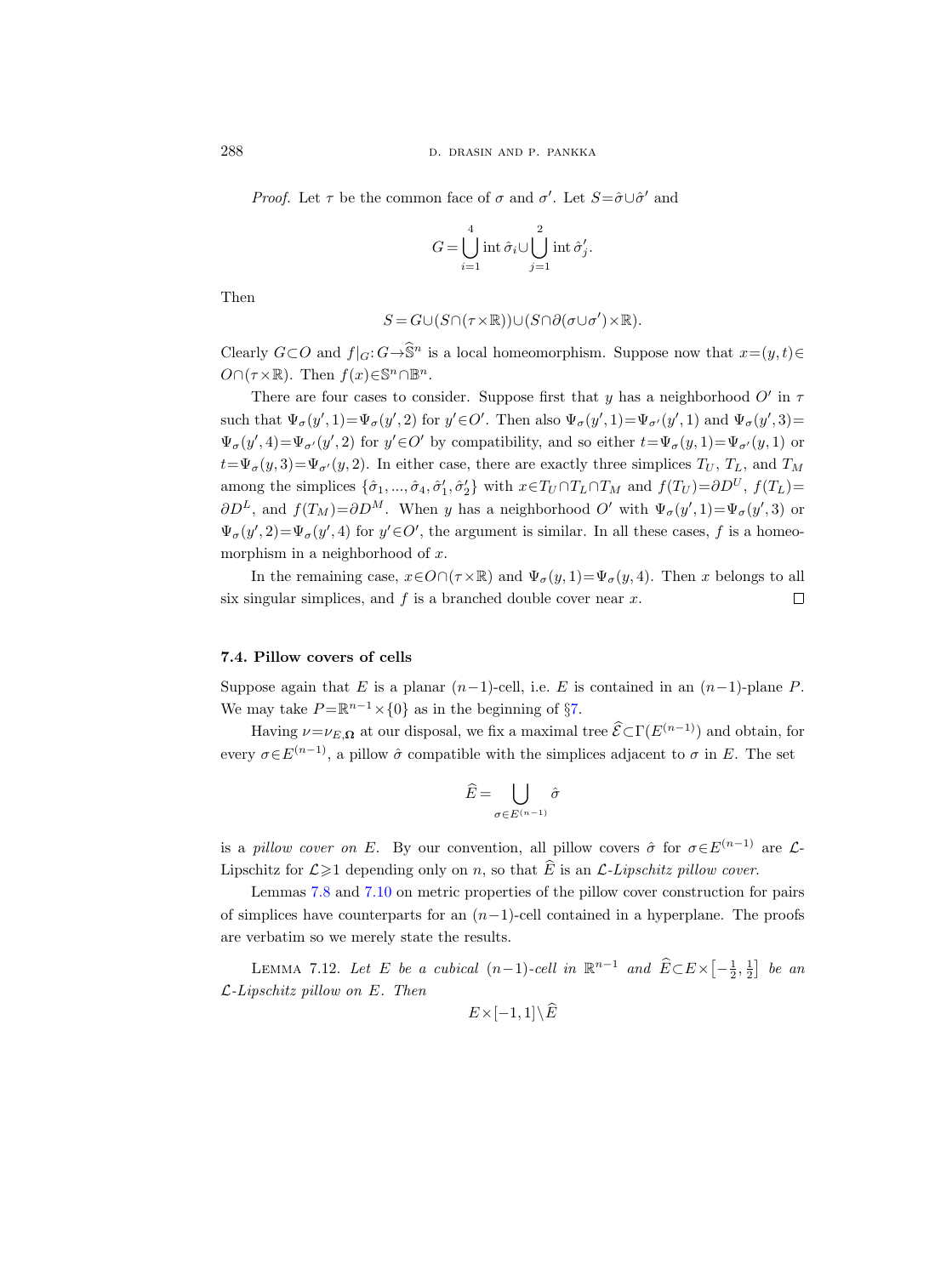

Figure 45. The adjacency of the domains  $\Omega^U$ ,  $\Omega^M$ , and  $\Omega^L$  over a 2-cell in  $\mathbb{R}^2 \times \{0\} \subset \mathbb{R}^3$ .

has three components  $\Omega^U$ ,  $\Omega^M$ , and  $\Omega^L$ , each bilipschitz equivalent to  $\mathbb{B}^n$  in their inner metric, so that  $\Omega^U \supset E \times \{1\}$  and  $\Omega^L \supset E \times \{-1\}$ . The bilipschitz constant is quantitative and depends only on n and  $\mathcal{L}$ .

LEMMA 7.13. Let E be a cubical  $(n-1)$ -cell in  $\mathbb{R}^{n-1}$  and  $\widehat{E} \subset E \times \left[-\frac{1}{2},\frac{1}{2}\right]$  be an  $\mathcal{L}\text{-Lipschitz }pillow\; on\; E.$  Then

(1) there exists a bilipschitz homeomorphism  $h_E^U: E \times (0, 1) \to (\Omega^U, d_{\Omega^U})$  having a BLD-extension  $\bar{h}_E^U$ :  $E \times [0,1] \to \overline{\Omega^U}$  so that  $\bar{h}_E^U$  is the identity on  $E \times \{1\} \cup \partial E \times [0,1]$ ; and

(2) there exists a bilipschitz homeomorphism  $h_E^L: E \times (-1,0) \to (\Omega^L, d_{\Omega^L})$  having a BLD-extension  $\bar{h}_E^L: E \times [-1,0] \to \overline{\Omega^L}$  so that  $\bar{h}_E^L$  is the identity on  $E \times \{-1\} \cup \partial E \times [-1,0]$ . The statement is quantitative in the sense that the bilipschitz constant depends only on n and L.

In order to define maps  $\widehat{E}\to \widehat{\mathbb{S}}^n$ , we fix points  $\{y_0, ..., y_{n-1}\}\subset \mathbb{S}^{n-1}\cap \mathbb{B}^{n-1}$ , as in §[7.3.](#page-78-0) The following lemma is a counterpart of the construction in §[7.3.](#page-78-0)

<span id="page-80-0"></span>LEMMA 7.14. Let E be a cubical planar n-cell in  $\mathbb{R}^n$  and  $\widehat{E} \subset E \times \left[-\frac{1}{2},\frac{1}{2}\right]$  be a pillow on E. Then there exists a map  $f_E: \widehat{E} \to \widehat{S}^n$ , which is a branched cover on  $\inf \widehat{E} =$  $\widehat{E}\cap(\text{int }E\times\mathbb{R})$ , so that  $f_E|_{\widehat{\sigma}\cup\widehat{\sigma}'}$  satisfies (S1)–(S3) from §[7.3](#page-78-0) for every pair of adjacent simplices  $\sigma$  and  $\sigma'$  in  $E^{(n-1)}$ . The BLD-constant of  $f_E|_{\text{int }\widehat{E}}$  is quantitative in the sense that it depends only on n,  $\mathcal{L}$ , and the points  $\{y_0, ..., y_{n-1}\}.$ 

*Proof.* The mapping  $f_E$  is readily obtained as in the discussion in §[7.3,](#page-78-0) so it suffices to discuss the uniformity of the BLD-constant of  $f_E|_{\text{int }\hat{E}}$ . Since E is given a standard simplicial structure, all simplices  $\sigma$  in  $E^{(n-1)}$  are congruent. For every  $\sigma \in E^{(n-1)}$ , faces of  $\sigma$  are of one of the following three different types: entry, exit, and closed faces. By fixing opening and shuffle functions invariant under congruences, we may assume that pillows over simplices, with the same combinatorics, are congruent. More precisely, there exist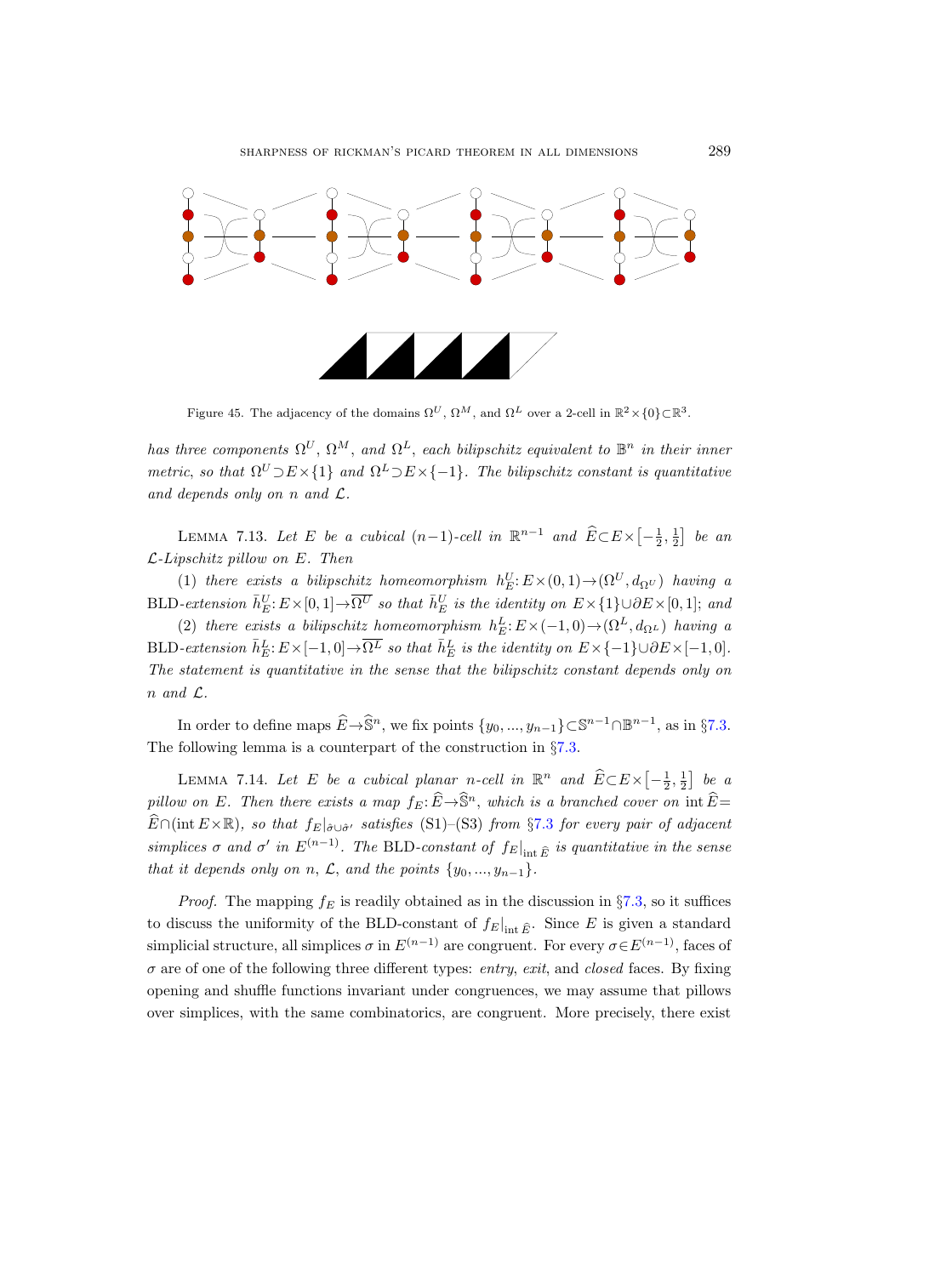simplices  $\sigma_1, ..., \sigma_r$  in  $E^{(n-1)}$  and compatible pillows so that, for every  $\sigma \in E^{(n-1)}$ , there exists an isometry  $I_{\sigma}$  of  $\mathbb{R}^n$ , preserving  $\mathbb{R}^{n-1}\times[0,\infty)$ , and  $1\leqslant i_{\sigma}\leqslant r$  so that  $I_{\sigma}(\sigma)=\sigma_{i_{\sigma}}$ and  $I_{\sigma}(\hat{\sigma}) = \hat{\sigma}_{i_{\sigma}}$ .

Thus we fix a finite collection of Lipschitz maps  $f_i: \hat{\sigma}_i \to \hat{\mathbb{S}}^{n-1}$  and use the isometries  $I_{\sigma}$  to obtain a map  $f_E: \widehat{E} \to \widehat{\mathbb{S}}^{n-1}$ . The BLD-constant of  $f_E|_{\text{int } \widehat{E}}$  then clearly depends only on the Lipschitz constants of this finite collection  $f_1, ..., f_r$ , depending only on  $n, \mathcal{L}$ , and the choice of points  $\{y_0, ..., y_{n-1}\}.$  $\Box$ 

<span id="page-81-1"></span>Remark 7.15. The standard simplicial structure of  $E$  is not essential for the proof of Lemma [7.14.](#page-80-0) In fact, given any simplicial complex P in  $\mathbb{R}^n$  with  $|P|=E$ , it is easy to observe that there exists a pillow  $\widehat{E}$  on E consisting of compatible pillows  $\widehat{\sigma}$  for  $\sigma \in P^{(n-1)}$ , and a map  $f_{E,P}$ :  $\widehat{E} \to \widehat{\mathbb{S}}^{n-1}$  satisfying the properties of Lemma [7.14](#page-80-0) with the only exception that the BLD-constant of  $f_{E,P}|_{int \widehat{E}}$  now depends also on the bilipschitz constants of affine parametrizations  $[0, e_1, ..., e_{n-1}] \rightarrow \sigma$  for  $\sigma \in P^{(n-1)}$ . Although, this observation is essential in what follows, we leave the simple modification of the proof of Lemma [7.14](#page-80-0) to the interested reader.

Suppose now that E is a cubical  $(n-1)$ -cell in  $\mathbb{R}^n$ . Since E is a PL  $(n-1)$ -cell, there exists a PL-homeomorphism  $E \to E'$ , where  $E'$  is an  $(n-1)$ -cell in  $\mathbb{R}^{n-1}$ . More precisely, there exists a simplicial complex P so that  $|P|=E$  and a simplicial homeomorphism  $\varphi: E \to E'$  with respect to P.

Let E be a cubical  $(n-1)$ -cell E in  $\mathbb{R}^n$  and let  $\mathcal{Q}(E)$  be the collection of all unit n-cubes Q in  $\mathbb{R}^n$  with  $Q \cap \text{int } E \neq \emptyset$ , and let  $|Q(E)|$  be the union of these cubes. Set

$$
\mathcal{N}(E) = B_{\infty}(E, \frac{1}{3}) \cap |\mathcal{Q}(E)|.
$$

In particular, we have

$$
\mathcal{N}(E') = E' \times \left[ -\frac{1}{3}, \frac{1}{3} \right]
$$

for a planar  $(n-1)$ -cell  $E'$  in  $\mathbb{R}^n$ , and the pair  $(\mathcal{N}(E), E)$  is PL-homeomorphic to a proper cell pair  $(\overline{B}^n, \overline{B}^{n-1})$ ; see [\[18,](#page-97-0) Chapter 4].

We apply these observations to small  $(n-1)$ -cells in  $\mathbb{R}^n$ , and summarize the needed properties in the following lemma, omitting details. Note that the uniform bound of the bilipschitz constant follows directly from the finiteness of the congruence classes of  $(n-1)$ -cells in the statement.

<span id="page-81-0"></span>LEMMA 7.16. Let E be a cubical  $(n-1)$ -cell in a cube  $Q \subset \mathbb{R}^n$  of side-length 3. Then there exist  $\mathcal{L} \geq 1$  depending only on n, a planar cubical  $(n-1)$ -cell E', and an  $\mathcal{L}$ bilipschitz PL-homeomorphism  $\varphi_E : \mathcal{N}(E) \to \mathcal{N}(E')$  so that  $\varphi_E(E) = E'$ . Moreover, there is a simplicial complex P such that  $|P|=E$  and  $\varphi_E$  is piecewise affine with respect to P.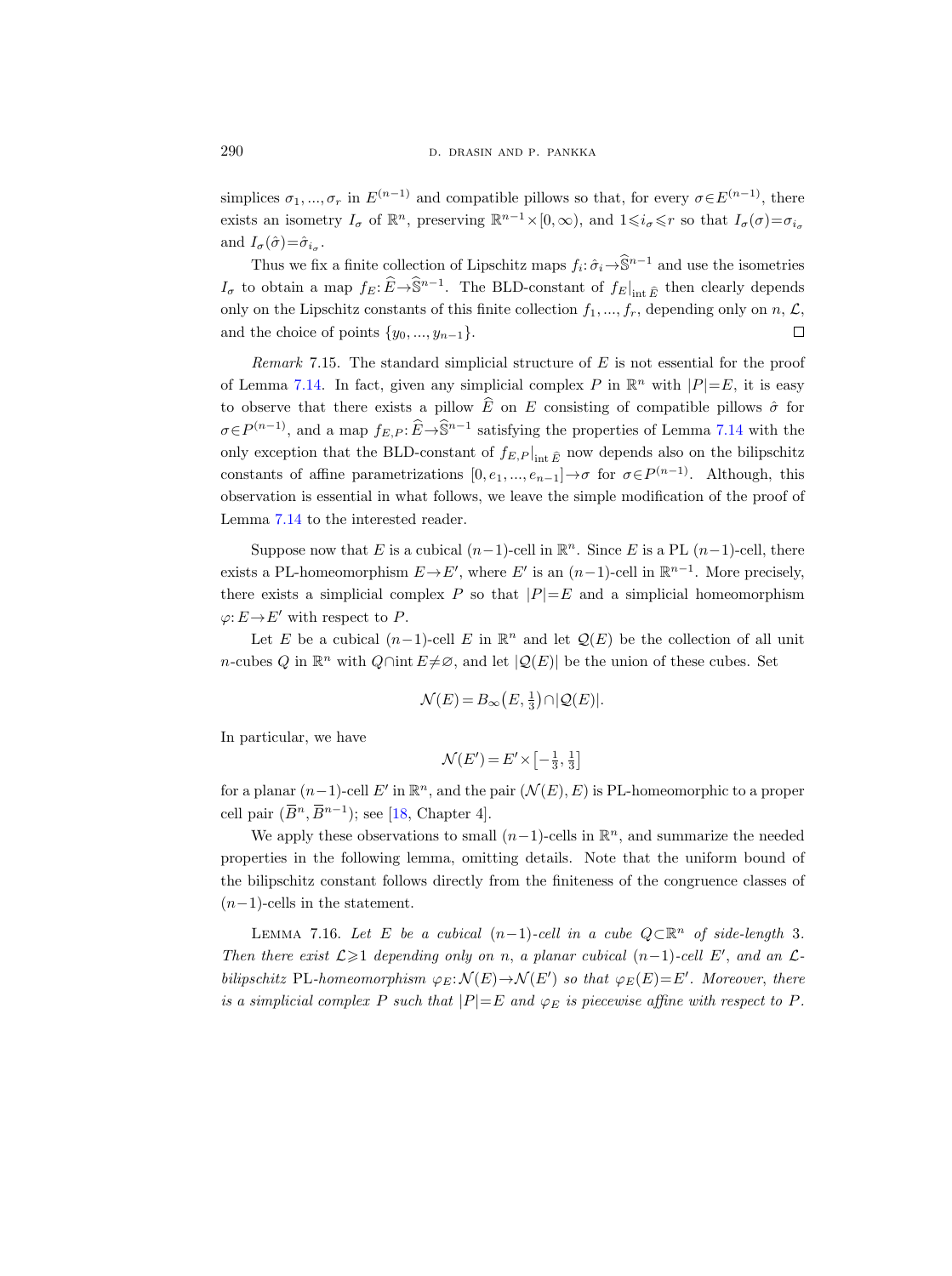Using Lemma [7.16,](#page-81-0) we may define pillow covers for small  $(n-1)$ -cells in  $\mathbb{R}^n$ . Let E be a cubical  $(n-1)$ -cell contained in a cube of side-length 3. Suppose E' is a planar  $(n-1)$ cell and  $\varphi_E : \mathcal{N}(E) \to \mathcal{N}(E')$  is a PL-homeomorphism as in Lemma [7.16.](#page-81-0) Then  $\varphi_E(E^{(n-1)})$ is a triangulation of E'. Although  $\varphi_E(E^{(n-1)})$  is not the standard triangulation of E', we obtain a pillow  $\hat{E}'$  on  $E'$  in  $\mathcal{N}(E')$  with respect to this triangulation, and call  $\hat{E}=\varphi_E^{-1}(\hat{E}')$ a pillow cover of E.

Given an  $(n-1)$ -simplex  $\sigma$  in E, we also say that  $\hat{\sigma} = \varphi^{-1}(\widehat{E} \cap (\varphi(\sigma) \times [-1, 1]))$  is the pillow over  $\sigma$  in  $\widehat{E}$ . By the finiteness of congruence classes, we conclude that the results in the beginning of this section hold also for these pillow covers almost verbatim.

### 7.5. Proof of Proposition [7.1](#page-70-1)

Let  $\Omega = (\Omega_1, \Omega_2, \Omega_3)$  be a rough Rickman partition of  $\mathbb{R}^n$  having the tripod property. Thus  $\partial_{\mathcal{U}}\Omega$  has an essential partition into cubical  $(n-1)$ -cells  $\Delta = \{E_\ell\}_{\ell \geq 0}$ .

Given adjacent  $E_\ell$  and  $E_{\ell'}$  in  $\Delta$  belonging to different  $\Omega$ -equivalence classes (recall Definition [4.2\)](#page-23-0), there exists, by property  $(\Delta 2)$  of Definition [4.4,](#page-23-1) a unique  $E_{\ell''}$  in  $\Delta$  so that the cells  $E_{\ell}, E_{\ell'}$ , and  $E_{\ell''}$  are mutually adjacent, contained in the same cube of side-length 3, and belong to different  $\Omega$ -equivalence classes. If we write  $E_{\ell} \sim E_{\ell'}$ , the relation  $\sim$  defines an equivalence relation in  $\Delta$  which subdivides  $\Delta$  into equivalence classes containing exactly three elements.

Let

$$
\mathcal{N}(\partial_{\cup}\Omega)=B_{\infty}\big(\partial_{\cup}\Omega,\frac{1}{3}\big)
$$

be the  $\frac{1}{3}$ -neighborhood of  $\partial_{\cup}\Omega$  in  $\mathbb{R}^n$ , and for each  $\ell$  define

$$
\mathcal{N}_{\ell} = \{x \in \mathcal{N}(\partial_{\cup} \Omega) : \text{dist}(x, E_{\ell}) = \text{dist}(x, \partial_{\cup} \Omega)\}.
$$

Then  $\{\mathcal{N}_\ell\}_{\ell\geq 0}$  is an essential partition of  $\mathcal{N}(\partial_\mathcal{U}\Omega)$ . Moreover,  $\mathcal{N}_\ell$  is PL-homeomorphic to  $\mathcal{N}(E_\ell)$  for every  $\ell$ . As there are only a finite number of congruence classes of  $\mathcal{N}_\ell$  and  $\mathcal{N}(E_{\ell})$ , we have that  $\mathcal{N}_{\ell}$  is bilipschitz to  $\mathcal{N}(E_{\ell})$ , the constant depending only on n.

Suppose  $E_{\ell_0}$ ,  $E_{\ell_1}$ , and  $E_{\ell_2}$  are equivalent  $(n-1)$ -cells in  $\Delta$ . We create pillows  $E_{\ell_0}$ ,  $E_{\ell_1}$ , and  $E_{\ell_2}$  simultaneously. Let  $E_{[\ell]} = E_{\ell_0} \cup E_{\ell_1} \cup E_{\ell_2}$  and  $\mathcal{N}_{[\ell]} = \mathcal{N}_{\ell_0} \cup \mathcal{N}_{\ell_1} \cup \mathcal{N}_{\ell_2}$ . We fix, for  $m=0, 1, 2$ , indices  $\{i_m, j_m, k_m\}$ ={1,2,3} such that  $E_{\ell_m} \cap \Omega_{k_m}$  is an  $(n-2)$ -cell and  $E_{\ell_m} \subset \Omega_{i_m} \cap \Omega_{j_m}.$ 

Let

$$
Y = (\mathbb{R}^{n-1} \times \{0\}) \cup (\{0\} \times \mathbb{R}^{n-2} \times [0, \infty)) \subset \mathbb{R}^n.
$$

Since  $E_{[\ell]}=E_{\ell_0}\cup E_{\ell_1}\cup E_{\ell_2}$  is a union of equivalent elements in  $\Delta$ , we may fix essentially disjoint  $(n-1)$ -cells  $E'_{\ell_0}$ ,  $E'_{\ell,1}$ , and  $E'_{\ell,2}$  in Y such that there exists a map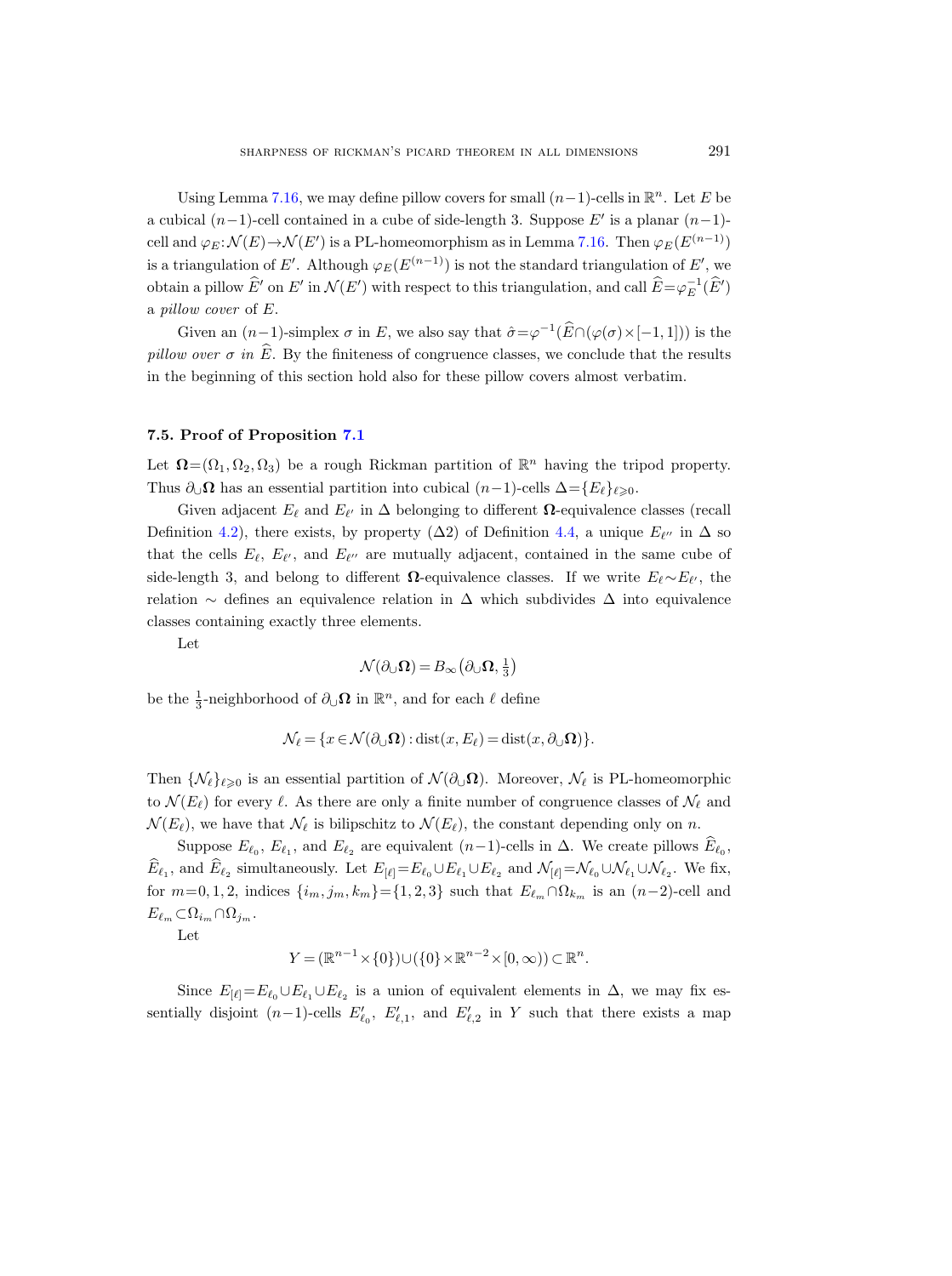

Figure 46. The cells  $E'_\ell$ ,  $E'_{\ell'}$ , and  $E'_{\ell''}$  meeting at  $\{0\} \times \mathbb{R}^{n-2} \times \{0\}$  and the partition of  $\mathcal{N}(E'_{[\ell]})$ .



<span id="page-83-0"></span>Figure 47. Three components  $D'_m$  waiting to be connected to the corresponding components  $U_m$ .

 $\phi_{[\ell]}: E'_{[\ell]} \to E_{[\ell]}$ , where  $E'_{[\ell]} = E'_{\ell_0} \cup E'_{\ell_1} \cup E'_{\ell_2}$ , which is a PL-homeomorphism

$$
E'_{\ell_0}\cap E'_{\ell_1}\cap E'_{\ell_2}\to E'_{\ell_0}\cap E'_{\ell_1}\cap E'_{\ell_2}\quad\text{and}\quad E'_{\ell_k}\to E_{\ell_k}\text{ for each }k.
$$

The map  $\phi_{[\ell]}$  extends to a PL-map  $\phi_{[\ell]} : \mathcal{N}(E'_{[\ell]}) \to \mathcal{N}_{[\ell]}$  which is a homeomorphism from the interior of  $\mathcal{N}(E'_{[\ell]})$  to the interior of  $\mathcal{N}_{[\ell]}$ , where  $\mathcal{N}(E'_{[\ell]}) = \bigcup_{m=0}^{2} \mathcal{N}(E'_{\ell_m})$ . The connected components of  $\mathcal{N}(E'_{[\ell]}) \backslash Y$  are  $U_m = \psi_{[\ell]}(\text{int } \Omega_m \cap \mathcal{N}_{[\ell]})$  for  $m=0, 1, 2$ .

Again, by finiteness of the congruence classes,  $\phi'_{[\ell]} = \phi_{[\ell]}|_{int E'_{[\ell]}}$ : int  $E'_{[\ell]} \to$ int  $E_{[\ell]}$  is bilipschitz (in the inner metric) with constant depending only on n. Each map  $\phi'_{\lbrack \ell \rbrack}$ induces a triangulation on  $E'_{[\ell]}$ , and we denote by  $\nu$  the parity function  $\sigma \mapsto \nu_{\Omega}(\phi_{[\ell]}\circ \sigma)$ defined on the  $(n-1)$ -simplices in the induced triangulation of  $E'_{[\ell]}$ .

In terms of this function  $\nu$  on  $E'_{[\ell]}$ , we fix, for every  $m=0, 1, 2$ , a Lipschitz pillow  $\widehat{E}'_{\ell_m} \subset B_{\infty}(E'_{\ell_m}, \frac{1}{3})$ . By Lemma [7.12,](#page-79-0)  $\mathcal{N}(E'_{\ell_m}) \setminus \widehat{E}'_{\ell_m}$  has three components and there exists a unique component  $D'_m \subset \mathcal{N}(E'_{\ell_m}) \setminus \widehat{E}'_{\ell_m}$  which does not meet  $\partial \mathcal{N}(E'_{\ell_m})$  essentially; that is, the intersection  $D'_m \cap \mathcal{N}(E'_{\ell_m})$  does not contain  $(n-1)$ -simplices.

We observe that the set  $\bigcup_{m=0}^2 \widehat{E}'_{\ell_m}$  has six complementary components in  $\mathcal{N}(E'_{[\ell]})$ ; see Figure [47.](#page-83-0) We now modify the pillows  $\widehat{E}'_{\ell_m}$ ; informally, by connecting each  $D'_m$  to  $U_m$ , there will only be three complementary components.

For  $m=0, 1, 2$ , let  $\sigma_{\ell_m} \subset E'_{\ell_m}$  be simplices meeting on a common face  $\tau \subset \sigma_{\ell_0} \cap \sigma_{\ell_1} \cap \sigma_{\ell_2}$ . By Lemma [6.1,](#page-68-0) all simplices  $\sigma_{\ell_m}$  have the same *ν*-parity. For notational simplicity, we consider only the case  $\nu(\sigma_{\ell_m})=-1$ ; the case  $\nu(\sigma_{\ell_m})=1$  is similar and is left to the reader.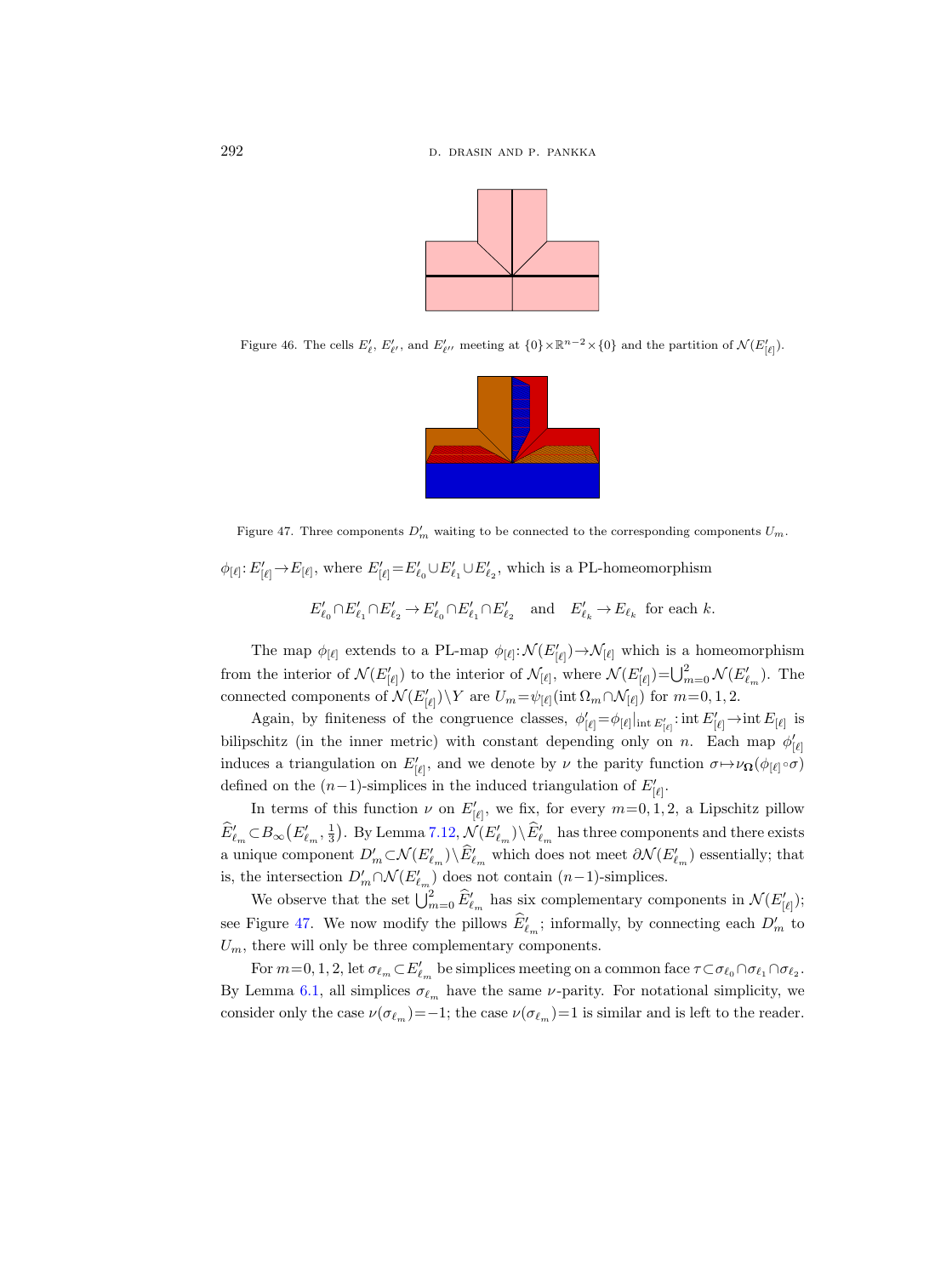

Figure 48. Domains after modification; a side view.

We fix three subsimplices  $\tau_0$ ,  $\tau_1$ , and  $\tau_2$  of  $\tau$  by subdiving  $\phi(\tau)$  into congruent subsimplices of side-length  $\frac{1}{3}$  and then fixing three of the preimages of these subsimplices in  $\tau$ .

Since  $\nu(\sigma_{\ell_0})=\nu(\sigma_{\ell_1})=-1$ , the sheets  $\hat{\sigma}_{\ell_0}$  and  $\hat{\sigma}_{\ell_1}$  of  $\sigma_0$  and  $\sigma_1$ , respectively, are determined by the functions  $\Psi_{\sigma_{\ell_0}}$  and  $\Psi_{\sigma_{\ell_1}}$ . We modify these functions so that

$$
\Psi_{\sigma_{\ell_r}}(\text{int } \tau_r \times \{2\}) \subset \left(0, \frac{1}{3}\right)
$$

for  $r=0, 1$ , and denote the new sheets obtained in this manner by  $\tilde{\sigma}_{\ell_r}$  for  $r=0, 1$ . We denote also by  $D'_r$  the component of  $\mathcal{N}(E'_{\ell_r})\setminus\tilde{\sigma}_{\ell_r}$  which does not meet  $\partial\mathcal{N}(E'_{\ell_r})$  essentially.

For  $r=0,1$ , let  $\overline{U}_{k_r}$  be the components of  $\mathcal{N}(E'_{\ell_r})\backslash \tilde{\sigma}_{\ell_r}$  contained in  $U_{k_r}$ . It is now easy to observe that  $\overline{D'_r} \subset \overline{U}_{k_r}$  is connected. Indeed, the  $(n-2)$ -cell

$$
D_r = \{(x,t) \in \tau_r \times \mathbb{R} : \Psi_{\sigma_{\ell_r}}(x,1) \leqslant t \leqslant \Psi_{\sigma_{\ell_r}}(x,2)\}
$$

for  $r=0,1$ , lies on the boundary of  $\tilde{D}'_r$  and is contained in  $\tilde{U}_{k_r}$ . Furthermore, we have that the interior of  $\text{cl}(\widetilde{D}_r' \cup U_{k_r})$  is bilipschitz to  $\mathbb{B}^n$  in the inner metric.

Without changing notation, we modify the sheet  $\hat{\sigma}_{\ell_2}$  accordingly in order to preserve compatibility with other sheets after this change on  $\tau_0 \cup \tau_1$ . The sheet modification is now applied to  $\hat{\sigma}_{\ell_2}$  to obtain a new compatible sheet  $\tilde{\sigma}_{\ell_2}$  so that the component  $D_2'$  of  $B_{\infty}(E_2', \frac{1}{3}) \setminus \tilde{\sigma}_{\ell_2}$  is connected to  $U_{k_2}$ . We leave the details of this step to the interested reader.

We make some observations on the construction of the modified sheets  $\tilde{\sigma}_{\ell_m}$  for  $m=0, 1, 2$ . First note that, although  $\tilde{\sigma}_{\ell_m}$  is not homeomorphic to  $\hat{\sigma}_{\ell_m}$  there exist maps  $h_{\ell_m}\!:\!\tilde\sigma_{\ell_m}\!\to\!\hat\sigma_{\ell_m}$  such that  $h_{\ell_m}$  is a homeomorphism in the interior of  $\tilde\sigma_{\ell_m}$  and

$$
h_{\ell_m}|_{\tilde{\sigma}_{\ell_m} \cap \hat{\sigma}_{\ell_m}} = \mathrm{id}.
$$

In particular,  $\tilde{\sigma}_{\ell_m}$  has the same number of singular simplices as does  $\hat{\sigma}_{\ell_m}$  and the map  $h_{\ell_m}$  restricts to a map between singular simplices.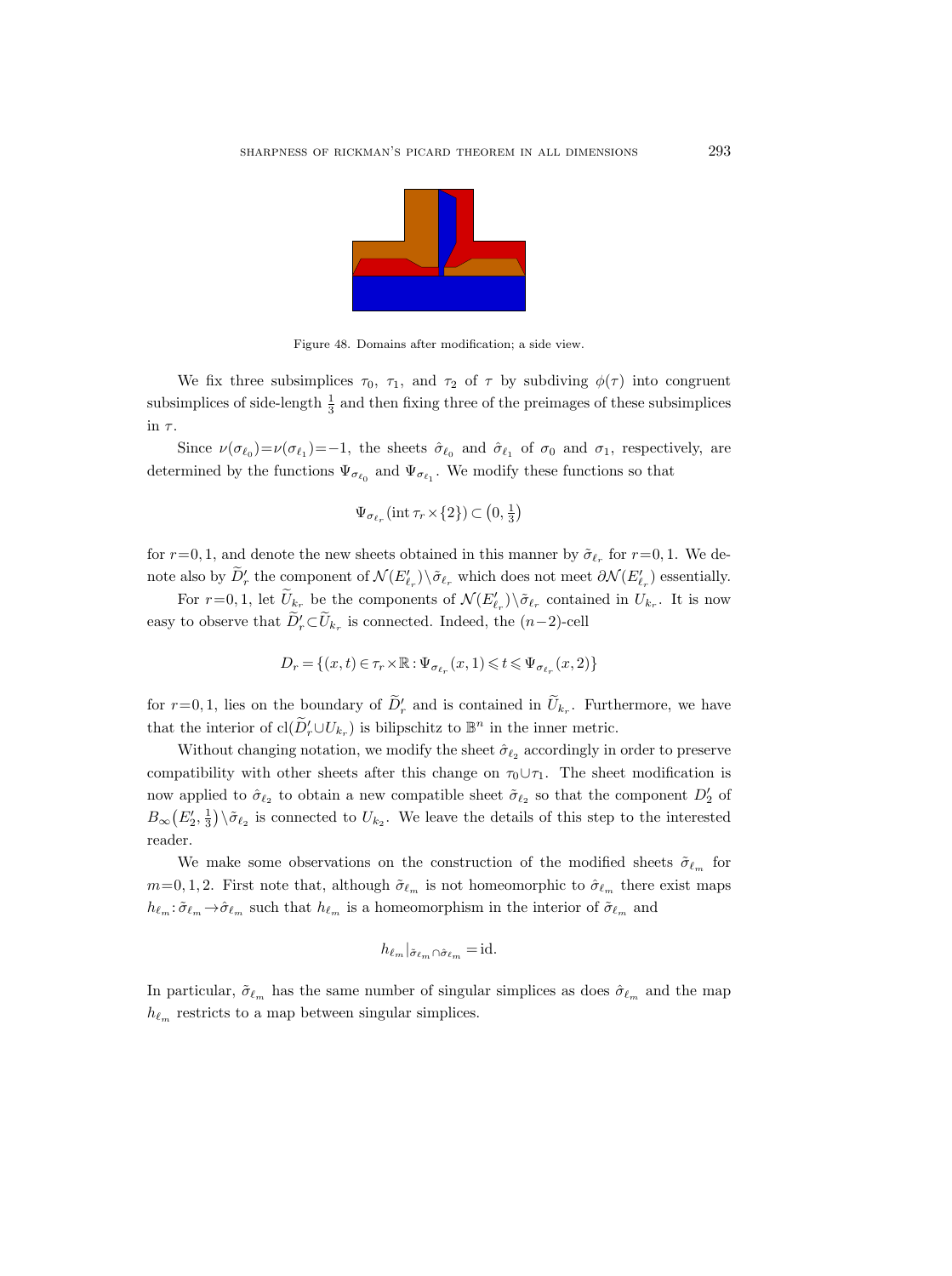Second, let

$$
\widetilde{E}'_{[\ell]} = \widetilde{\sigma}_{\ell_0} \cup \widetilde{\sigma}_{\ell_1} \cup \widetilde{\sigma}_{\ell_2}.
$$

Then

$$
\mathcal{N}(E'_{[\ell]}) \!\setminus\! \widetilde{E}'
$$

has three connected components  $\tilde{U}_1$ ,  $\tilde{U}_2$ , and  $\tilde{U}_3$  with the property

$$
\partial \tilde{U}_r \cap \partial U_r = B_\infty \left( Y, \frac{1}{3} \right) \cap \partial U_r,
$$

and for every  $r=1, 2, 3$ , there exists a bilipschitz homeomorphism

$$
(\widetilde{U}_r, d_{\widetilde{U}_r}) \longrightarrow (U_r, d_{U_r}),
$$

which is the identity on  $\partial \widetilde{U}_r \cap \partial U_r$ .

Let

$$
\widetilde{E}_{[\ell]} = \phi_{[\ell]}(\widetilde{E}'_{[\ell]}).
$$

Due to the convention on closed edges on the boundary of  $\partial(\bigcup_{r=0}^2 E_{\ell_r})$ , we have that

$$
\widetilde{E}_{[\ell]}\cap \widetilde{E}_{[\ell']}=E_{[\ell]}\cap E_{[\ell']}
$$

for all  $\ell$  and  $\ell'$ .

Let

$$
X=\bigcup_{[\ell]}\widetilde{E}_{[\ell]}
$$

denote the union over the equivalence classes [ $\ell$ ] of indices. Then  $\mathbb{R}^n \setminus X$  has components  $\Omega_1, \Omega_2$ , and  $\Omega_3$ . Using the congruence classes of the pillows  $E_{[\ell]},$  we may assume that the pillows  $E_{[\ell]}$  are uniformly Lipschitz. Then the components  $\Omega_1$ ,  $\Omega_2$ , and  $\Omega_3$ are bilipschitz equivalent to the components  $\Omega_1$ ,  $\Omega_2$ , and  $\Omega_3$  of our original Rickman partition, respectively, in their inner metric. Furthermore, these bilipschitz homeomorphisms  $(\Omega_m, d_{\Omega_m}) \to (\Omega_m, d_{\widetilde{\Omega}_m}), m=1, 2, 3$ , extend to BLD-maps  $cl(\Omega_m) \to cl(\Omega_m)$ . If we set  $\widetilde{\Omega} = (\widetilde{\Omega}_1, \widetilde{\Omega}_2, \widetilde{\Omega}_3)$ , then  $X = \partial_{\cup} \widetilde{\Omega}$ .

Finally, we obtain a BLD-map  $f: \partial_{\cup} \widetilde{\Omega} \to \widehat{\mathbb{S}}^{n-1}$ . Relabel the components of  $\mathbb{R}^n \setminus \widehat{\mathbb{S}}^n$ by  $D_1$ ,  $D_2$ , and  $D_3$  so that  $D_1 = D^U$ ,  $D_2 = D^L$ , and  $D_3 = D^M$ .

By Remark [7.15,](#page-81-1) we may fix a map  $g_{[\ell]}: \widetilde{E}'_{\ell} \to \widehat{\mathbb{S}}^{n-1}$  as in Lemma [7.14.](#page-80-0) By Lipschitz uniformity of the pillows  $\tilde{E}'_{[\ell]}$ , we may assume that  $g_{[\ell]}|_{\text{int } \tilde{E}'_{[\ell]}}$  is BLD with BLD-constant depending only on  $n$ .

Let  $f_{[\ell]} \colon \widetilde{E}_{[\ell]} \to \widehat{\mathbb{S}}^{n-1}$  be the unique map satisfying  $f_{[\ell]} \circ \phi_{[\ell]} = g_{[\ell]}$ .

Given adjacent pillows  $E_{[\ell]}$  and  $E_{[\ell']}$ , the mappings  $f_{[\ell]}$  and  $f_{[\ell']}$  are both defined on  $E_{[\ell]} \cap E_{[\ell']}$ . By uniformity of the BLD-constants, we may modify one of the mappings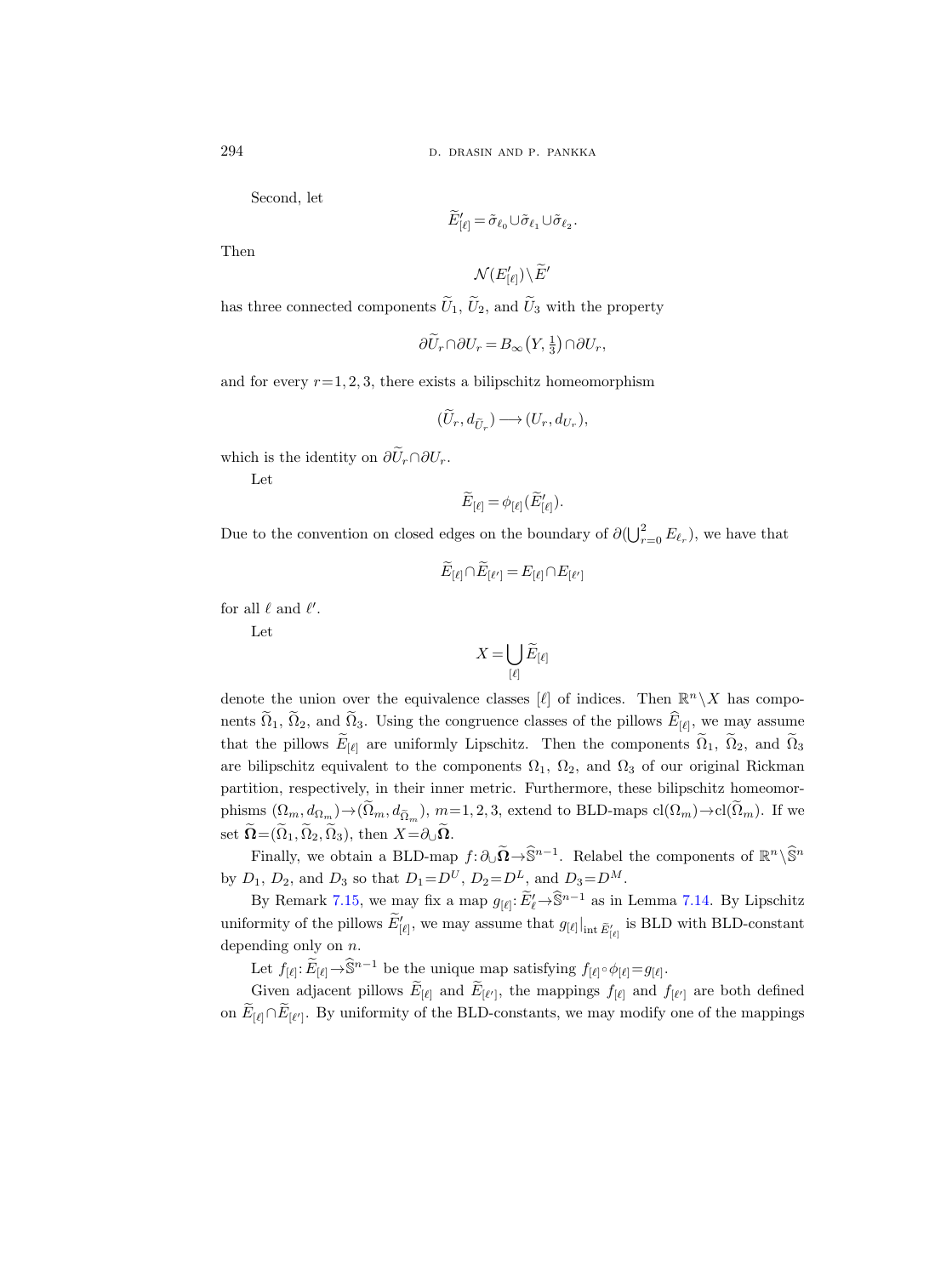

Figure 49. The adjacency graph for the cells in Figure [1;](#page-4-0)  $p=4$ .

 $f_{\lbrack \ell \rbrack}$  and  $f_{\lbrack \ell' \rbrack}$  slightly to obtain a new collection of uniformly BLD-mappings so that the mappings  $f_{[\ell]}$  and  $f_{[\ell']}$  agree on  $\tilde{E}_{[\ell]} \cap \tilde{E}_{[\ell']}$  for every  $\ell \neq \ell'$ . The map f, defined by  $f|_{\widetilde{E}_{\lbrack \ell \rbrack}} = f_{\lbrack \ell \rbrack}$ , is BLD.

This concludes the proof of Proposition [7.1.](#page-70-1)

#### 8. Finishing touch

In this section we prove Theorem [1.4](#page-6-0) and Proposition [1.5.](#page-7-0) The proofs are slight generalizations of Theorem [5.1](#page-38-0) and Proposition [7.1.](#page-70-1) The proof of Proposition [1.5](#page-7-0) is a straightforward modification, so we merely indicate the differences. For Theorem [1.4,](#page-6-0) we introduce a particular class of rough Rickman partitions, called skewed Rickman partitions, and show that the method to obtain a rough Rickman partition in the proof of Theorem [5.1](#page-38-0) may be modified to obtain skewed Rickman partitions.

### 8.1. Skewed Rickman partitions

For general  $p > 2$ , choose points  $\{y_0, ..., y_p\}$  in  $\mathbb{S}^n$  as in the introduction, that is,  $y_0 = e_{n+1}$ and  $y_r = (0, t_r) \in \mathbb{R}^n$ , where  $-\frac{1}{2} = t_1 < 0 < t_2 < ... < t_p = \frac{1}{2}$ . Take *n*-cells  $E_0, ..., E_p$  as in the introduction, i.e.  $E_0 = \text{cl}(\mathbb{S}^n \setminus \mathbb{B}^n)$ ,  $E_1 \cup ... \cup E_p = \mathbb{B}^n$ ,  $y_r \in \text{int } E_r$ , so that  $D_r = E_r \cap E_{r+1}$  is an  $(n-1)$ -cell for  $r=0, ..., p \pmod{p+1}$ . Note that  $\partial E_r$  is an  $(n-1)$ -sphere consisting of  $(n-1)$ -cells  $D_r \cup D_{r-1} \pmod{p+1}$ .

Let

$$
\widehat{\mathbb{S}}_p^{n-1} = \bigcup_{r=0}^p \partial E_r.
$$

We emphasize that  $E_i \cap E_j = \mathbb{S}^{n-2}$  for  $|i-j|>1$ . Let  $\mathcal{E}_p = (E_0, E_1, ..., E_p)$ . Then  $\mathcal{E}_p$  is an essential partition of  $\mathbb{S}^n$ ,  $\partial_{\cup} \mathcal{E}_p = \widehat{\mathbb{S}}_p^{n-1}$ ,  $\partial_{\cap} \mathcal{E}_p = \mathbb{S}^{n-2}$  and the adjacency graph  $\Gamma(\mathcal{E}_p)$  is cyclic.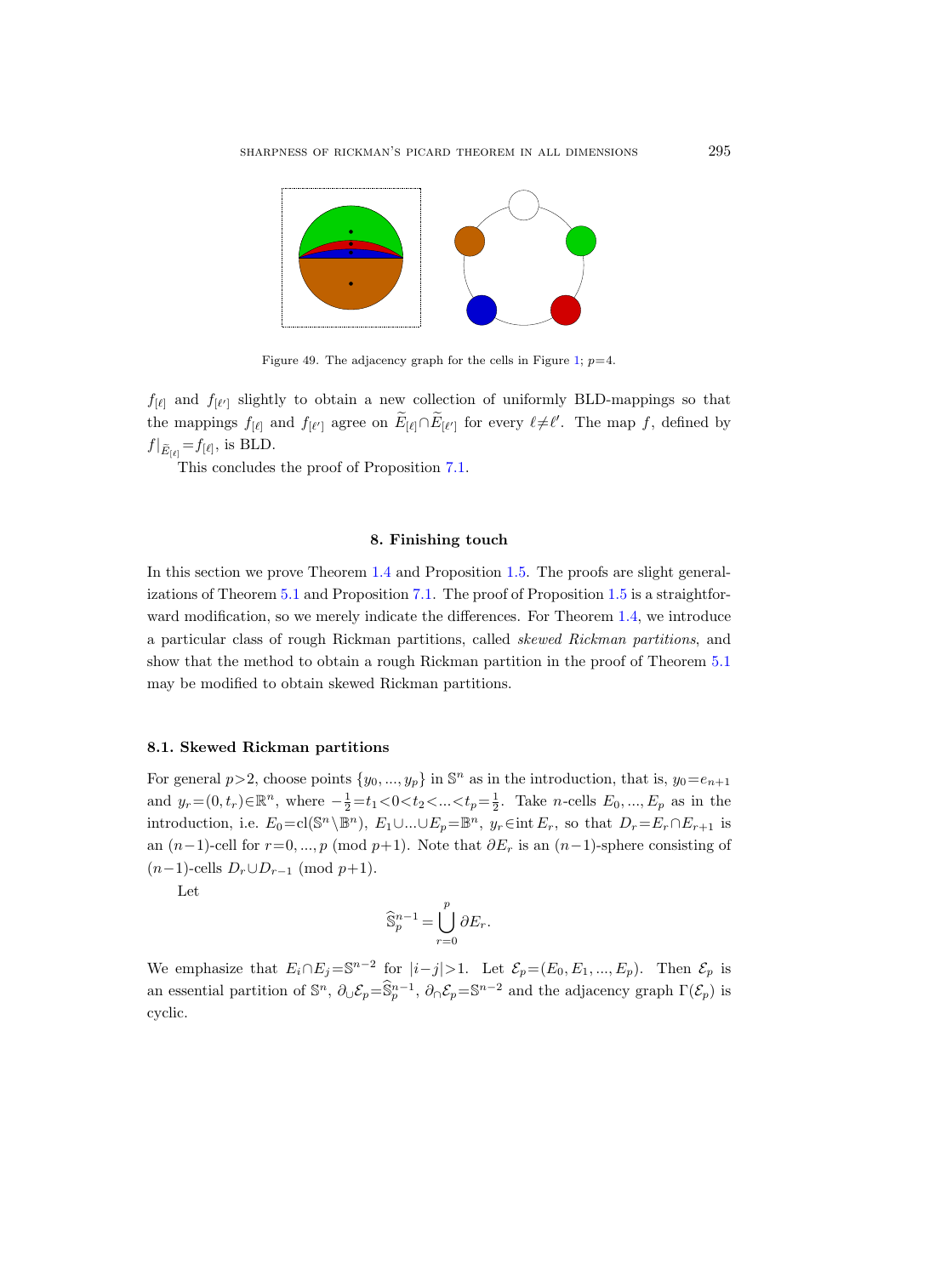

Figure 50. Schematic figure on *n*-cells  $A_i$  in A for  $p=3$  and  $p=4$ .

Let q be a k-cube. A PL-embedding  $\varphi: q \to \mathbb{R}^n$  is a PL k-cube and a complex composed of PL-cubes is a skew complex if the PL k-cubes are uniformly bilipschitz equivalent. A Rickman partition  $\Omega$  is skew if  $\partial_{\mathcal{U}}\Omega$  is a skew complex.

The tripod property (Definition [4.4\)](#page-23-1) admits a straightforward generalization to skew complexes  $\Omega = (\Omega_0, ..., \Omega_n)$ . Indeed, instead of having three elements in an equivalence class, we require that  $\partial_{\mathcal{Q}} \Omega$  have an essential partition  $\Delta$  into (skew)  $(n-1)$ -cells, and we require that  $\Delta$  in turn admit a partition into groups of  $p+1$  elements, each  $(n-1)$ cell between different elements of  $\Omega$ , and all having a common intersection containing an  $(n-2)$ -cell. In this case we say that the skew complex satisfies a *generalized tripod* property.

We show that  $\mathbb{R}^n$  admits a skew Rickman partition  $\mathbf{\Omega} = (\Omega_0, ..., \Omega_p)$  for each  $p > 2$ .

<span id="page-87-1"></span>PROPOSITION 8.1. Given  $n\geqslant 3$  and  $p>2$  there exists a skew Rickman partition  $\Omega$ =  $(\Omega_0, ..., \Omega_p)$  supporting the (generalized) tripod property.

### 8.1.1. Skew structures on atoms and molecules

An essential partition S of an n-cell C is skew if the elements of S are skew n-cells. Before proceeding further, we discuss skew partitions for (flat) atoms and (non-flat) molecules.

Let A be an r-fine  $\mathbb{R}^{n-1}$ -based atom in  $\mathbb{R}^n$ ; let  $F = A \cap \mathbb{R}^{n-1}$  and  $C = \partial A - F$ , where F refers to 'floor' and C to 'ceiling'. Note that F and C are  $(n-1)$ -cells. We partition A into skew atoms  $A_1, ..., A_{p-1}$  as follows.

Let  $L_1=F, L_p=C$ , and define, for  $j=2,...,p-1,$   $L_j={\{(x,\delta_{B,j}(x))\!\in\!A\!:\!x\!\in\!F\}},$  where  $\delta_{B,j} : F \to [0, \frac{1}{3}r]$  is the function

$$
\delta_{B,j}(x) = \frac{j}{p} \max\left\{ \frac{r}{3}, \text{dist}(x, F \cap C) \right\} \quad \text{for } x \in F.
$$

For every j=1, ..., p−1,  $L_j \cup L_{j+1}$  bounds a unique n-cell  $A_j$  with boundary  $L_j \cup L_{j+1}$ .

Now the essential partition

<span id="page-87-0"></span>
$$
\mathcal{S}(A) = (A_1, ..., A_{p-1})
$$
\n(8.1)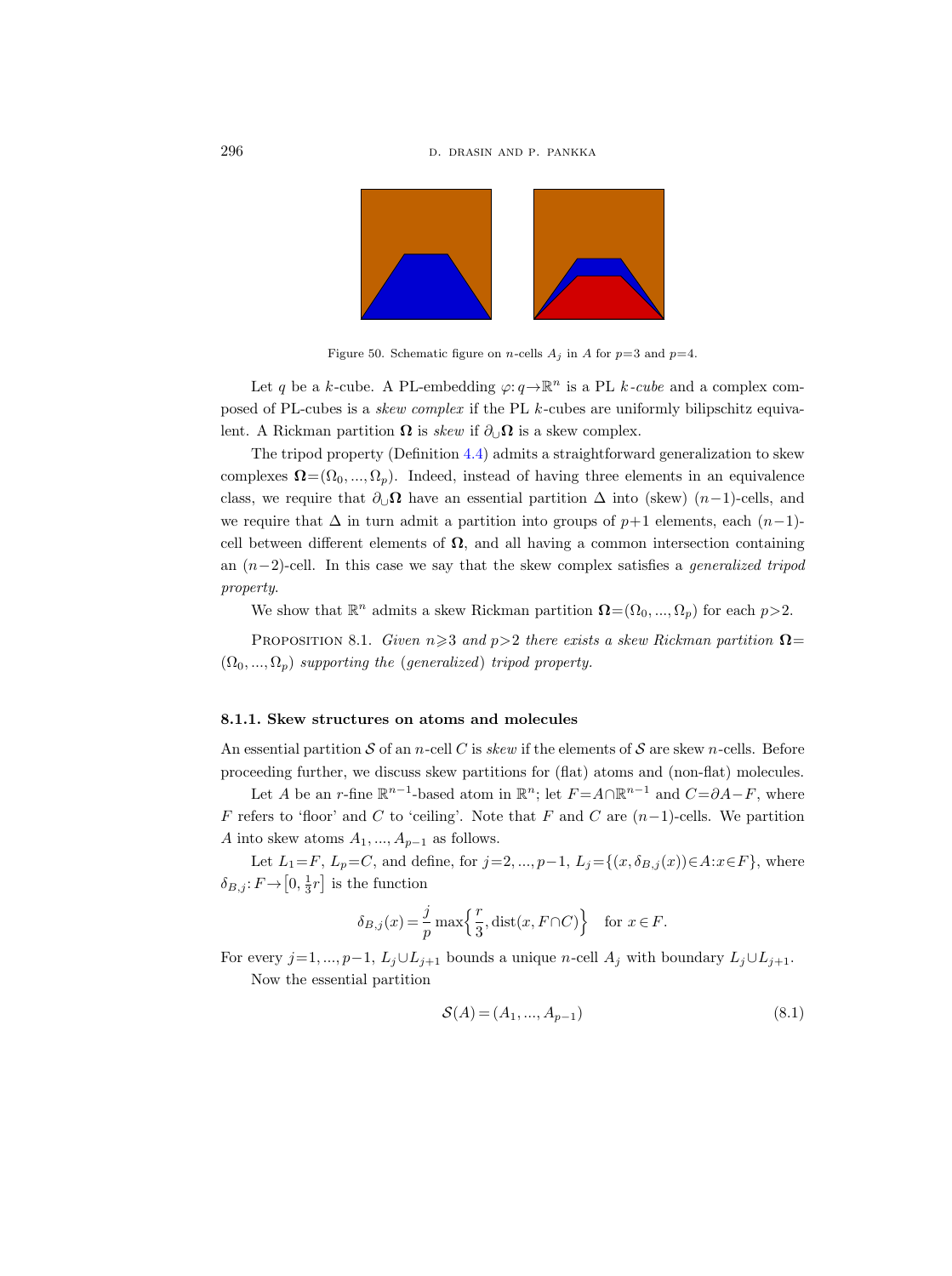

<span id="page-88-0"></span>Figure 51. The join of two skew non-planar building blocks.

is a skew partition of A. Note that  $F \subset \partial A_1$ ,  $C \subset \partial A_{p-1}$ , and  $A_j \cap A_{j+1}$  is the  $(n-1)$ -cell  $L_{j+1}$  for all  $j=1, ..., p-1$ .

We leave the details of the following lemma to the interested reader.

<span id="page-88-1"></span>LEMMA 8.2. Let A be an r-fine  $\mathbb{R}^{n-1}$ -based atom in  $\mathbb{R}^n$  and  $\mathcal{S}(A) = (A_1, ..., A_{p-1})$  be a skew partition of A in  $(8.1)$  for  $p>2$ . Then there exist L-bilipschitz homeomorphisms  $\varphi_j: A \to A_j$  for  $j=1, ..., p-1$ , where  $L=L(n, p)$ , such that on  $F = A \cap \mathbb{R}^{n-1}$  and  $C = \partial A - F$ we have

- (i)  $\varphi_1|_F = id$  and  $\varphi_{p-1}|_C = id$ ,  $\varphi_j|_{F \cap C} = id$  for each j; and
- (ii)  $\varphi_i(F)=L_i$  and  $\varphi_i(C)=L_{i+1}$  for each j.

Skew partitions of atoms merge to produce skew partitions of molecules.

<span id="page-88-2"></span>LEMMA 8.3. There exists  $L = L(n, p)$  with the following properties. Let M be a molecule consisting of building blocks on the boundary of an n-cube Q so that pairwise unions of adjacent building blocks of different scales are planar. Then there exist an essential skew partition  $\mathcal{S}(M)=(M_1, ..., M_{p-1})$  of M into n-cells and L-bilipschitz homeomorphisms  $\psi_j : M \rightarrow M_j$ , j=1, ..., p-1, for which

- (a)  $\partial M \cap \partial Q \subset \partial M_1$  and  $\partial M \partial Q \subset \partial M_{p-1}$ ;
- (b)  $\psi_i(M) \cap \psi_i(M)$  is an  $(n-1)$ -cell if  $j=i+1$ ; and
- (c)  $\psi_i(M) \cap \psi_j(M) = \partial M \cap \partial Q$  for  $|i-j|>1$ .

*Proof.* It suffices to consider two cases: (i) a non-planar atom in  $\Gamma(M)$ , and (ii) two adjacent atoms in  $\Gamma(M)$ .

Suppose first that A is a non-planar atom in  $\Gamma(M)$ . Then A consists of planar parts, all meeting in pairs of building blocks. Thus the general case follows from the special case of building blocks B and B' based on different faces of an n-cube, say  $Q'$  (see Figure [51\)](#page-88-0). There exists a cube q of side-length r in  $B\cup B'$  contained in one of the building blocks, say B, so that  $q \cap B' = B \cap B'$ . Since  $A' = B' \cup q$  is an atom, we find skew atoms  $A'_j$  and B<sub>j</sub> for  $j=1, ..., p-1$ , in A' and B, respectively, so that  $A'_j \cup B_j$  is an n-cell for each j and  $A'_1$  and  $B_1$  meet  $\partial Q'$ . Since  $A'_j \cup B_j$  are n-cells for  $j=1, ..., p-1$ , it is now easy to define non-planar n-cells  $A_1, ..., A_{p-1}$  forming an essential partition of A.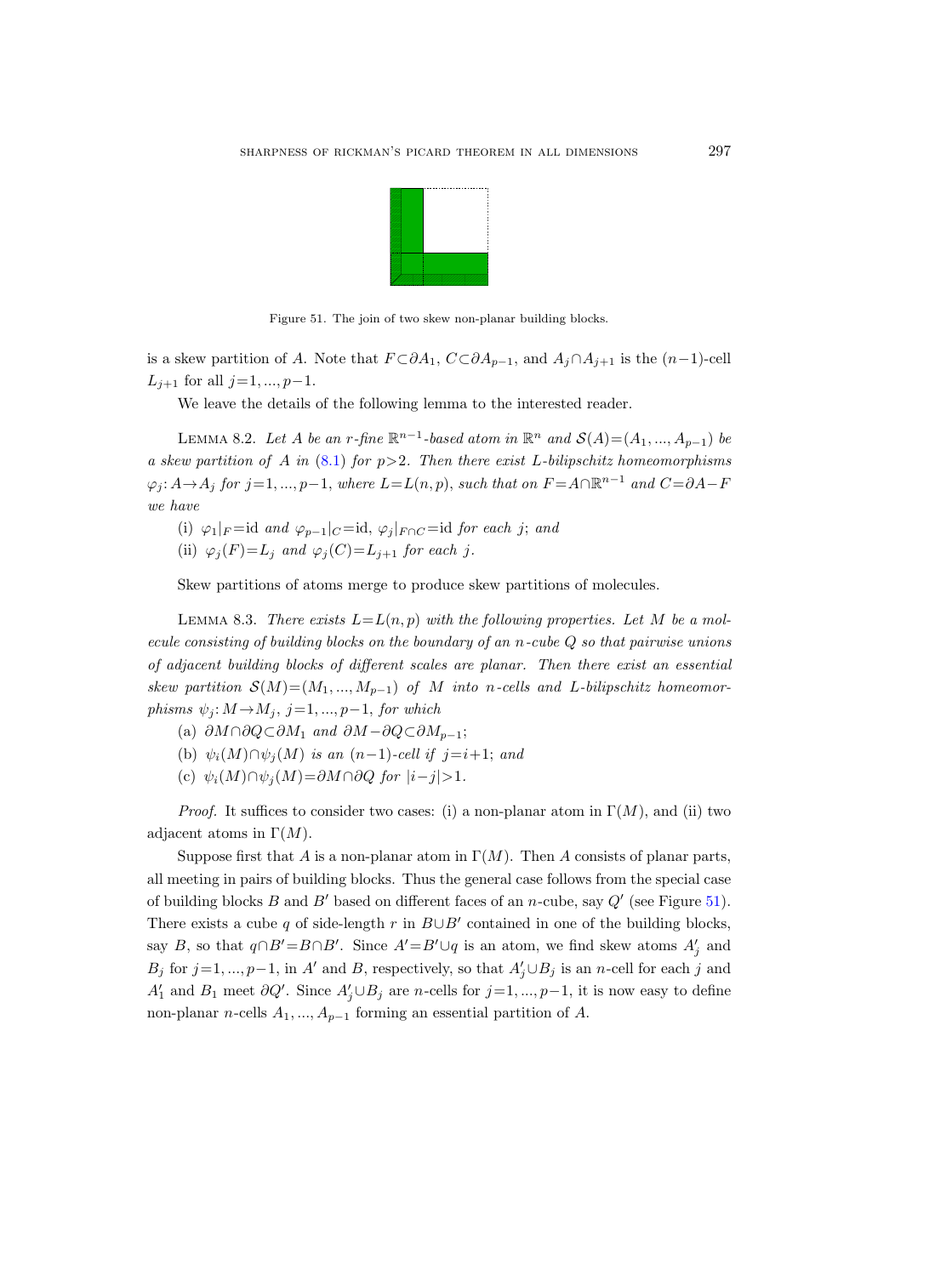

<span id="page-89-0"></span>Figure 52. A skew partitioned molecule;  $p=4$ .

Suppose now that A is an r-fine atom adjacent to a  $\frac{1}{3}r$ -fine atom A'. Again, there exist building blocks  $B\subset A$  and  $B'\subset A'$  such that  $A'\cap A=B\cap B'$ . We may assume that  $B\cup B'$  is  $\mathbb{R}^{n-1}$ -based. Let  $\mathcal{S}(B) = (B_1, ..., B_{p-1})$  and  $\mathcal{S}(B') = (B'_1, ..., B'_{p-1})$  be skew partitions of B and B'. Let  $\varphi_j: B \to B_j$  and  $\varphi'_j: B' \to B'_j$  be homeomorphisms as in Lemma [8.2.](#page-88-1) It is now easy to modify these homeomorphisms on  $A \cap A'$  to obtain homeomorphisms  $\widetilde{\varphi}_j$ and  $\widetilde{\varphi}'_j$  for  $j=1,\ldots,p-1$ , so that each  $\widetilde{\varphi}_j(B)\cup\widetilde{\varphi}_j(B')$  is an *n*-cell. Since the modification is local, we may also assume that the mappings  $\tilde{\varphi}_j$  and  $\tilde{\varphi}'_j$  are uniformly bilipschitz with constant depending only on  $n$ . We leave the further details to the interested reader; see  $\Box$ Figure [52.](#page-89-0)

## 8.1.2. Coarsification of skew partitions

In the proof of Proposition [8.1](#page-87-1) we use generalizations of primary and secondary modifications introduced in §[5.](#page-38-1) The rearrangements are given using skew partitions having properties similar to cubical partitions. We now introduce the necessary terminology.

In this section, let C be a cubical n-cell and  $S=(S_1, ..., S_{p-1})$  be a skew essential partition of  $C$  into  $n$ -cells.

Let  $\alpha \in \mathbb{Z}_+$  and let  $\mathcal{Q}_{\alpha}(C)$  be a subdivision of C into pairwise disjoint n-cubes of side-length  $3^{-\alpha}$ . We assign to each  $q \in \mathcal{Q}_\alpha(C)$  an index  $i_q \in \{1, ..., p-1\}$  with  $i_q$  being the minimal index for which  $q \cap S_i$  has non-empty interior. Let  $\mathcal{M}_{\alpha}(\mathcal{S})$  be the set of cubes q in  $\mathcal{Q}_{\alpha}(C)$  for which int $(q \cap S_i) \neq \emptyset$  for more than two indices  $i \in \{1, ..., p-1\}$ , and let

$$
E_{\alpha,i}(\mathcal{S}) = |\{q \in \mathcal{Q}_{\alpha}(C) \setminus \mathcal{M}_{\alpha}(\mathcal{S}) : i_q = i\}|.
$$

Remark 8.4. Clearly, we have that  $(E_{\alpha,1}(S), ..., E_{\alpha,p-1}(S))$  is an essential partition of  $C-|\mathcal{M}_\alpha(\mathcal{S})|$ . Although the cubical sets  $E_{\alpha,i}(\mathcal{S})$  need not be n-cells for all  $\alpha \in \mathbb{Z}_+$ , since S is a skew partition, there exists  $\alpha_0 \in \mathbb{Z}_+$  for which  $(E_{\alpha,1}(S),...,E_{\alpha,p-1}(S))$  is an essential partition of  $C-|\mathcal{M}_{\alpha}(\mathcal{S})|$  into n-cells for  $\alpha \geq \alpha_0$ .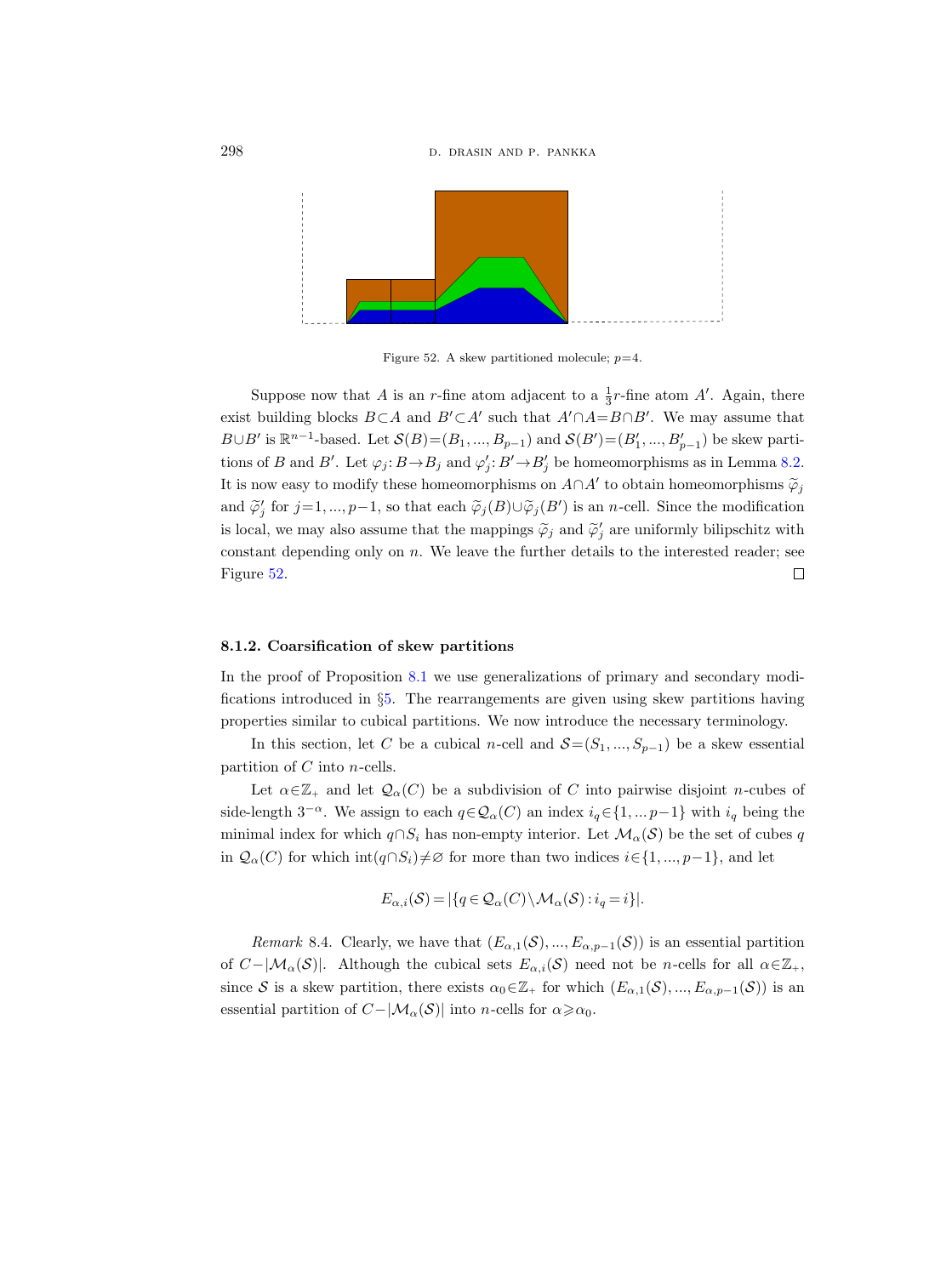

Figure 53. A coarsification of the skew partition in Figure [52.](#page-89-0)

Definition 8.5. Let  $\alpha \in \mathbb{Z}_+$  and  $\mathcal{S}=(S_1, ..., S_{p-1})$  be a skew partition of an n-cell C. The essential partition  $\widehat{S}_{\alpha} = (\widehat{S}_1, ..., \widehat{S}_{p-1})$  of C, where

<span id="page-90-0"></span>
$$
\widehat{S}_i = E_{\alpha,i}(S) \cup (|\mathcal{M}_\alpha(S)| \cap S_i), \tag{8.2}
$$

is an  $\varepsilon$ -coarsification of S for  $\varepsilon > 0$  if, for each  $i = 1, ..., p-1$ ,  $\widehat{S}_i$  is an n-cell,  $E_{\alpha,i}(S) \neq \emptyset$ ,  $S_i \cap S_{i-1}$  is an  $(n-1)$ -cell, and  $dist_{\mathcal{H}}(S_i, S_i) < \varepsilon$ .

In the proof of Proposition [8.1,](#page-87-1) we modify the earlier  $C$ -modifications to produce skew partitions. Heuristically, in a generalized  $C$ -modification, we rearrange the domain  $\widehat{S}_i$  of a skew partition  $\widehat{S}_\alpha=(\widehat{S}_1, ..., \widehat{S}_{p-1})$  of a cube using atoms along common boundaries  $S_{i-1}\cap S_i$ . To obtain a repartition of a cube satisfying a collapsibility condition analogous to  $\lambda$ -collapsibility, we must restrict the combinatorial length of the atoms created by this generalized  $C$ -modification. With this aim in mind, we now introduce an additional condition for coarsified skew partions.

To motivate this condition, consider a  $C$ -cube  $Q$  of color i in a rough Rickman partition  $\widetilde{\mathbf{\Omega}} = (\widetilde{\Omega}_1, \widetilde{\Omega}_2, \widetilde{\Omega}_3)$  of  $\mathbb{R}^n$ . Then  $Q \cap \widetilde{\Omega}_j$  is contained in at most  $2n-2$  faces of  $Q$ for  $j\neq i$ ; see e.g. Figure [34](#page-63-0) for n=3. Thus  $Q\cap\tilde{\Omega}_j$  would meet at most  $3^{\alpha(n-1)}(2n-2)$ cubes in  $\mathcal{Q}_{\alpha}(Q)$ .

Now, let  $\mathcal{S}=(S_1,...,S_{p-1})$  be a skew partition of an n-cube  $Q$  and  $\widehat{\mathcal{S}}_{\alpha}=(\widehat{S}_1,...,\widehat{S}_{p-1})$ be an  $\varepsilon$ -coarsification of S for some  $\alpha \in \mathbb{Z}_+$ , and  $\varepsilon \in (0,1)$ . For  $|i-j|=1$ , let

 $P_{ij}(\widehat{S}_\alpha) = \{q \in \mathcal{Q}_\alpha(Q) : q \subset \widehat{S}_i \text{ and } q \cap \widehat{S}_j \text{ contains a face of } q\}.$ 

Definition 8.6. The coarsification  $\widehat{S}_{\alpha}$  of S is small if, for each  $|i-j|=1$ , there exists a tree

<span id="page-90-1"></span>
$$
\Gamma \subset \Gamma(P_{i,j}(\widehat{\mathcal{S}}_{\alpha}) \cup P_{j,i}(\widehat{\mathcal{S}}_{\alpha}))
$$
\n(8.3)

containing  $P_{ij}(\hat{S}_{\alpha})$  in its vertex set with  $\#\Gamma \langle 3^{\alpha(n-1)}(2n-2)$ .

Remark 8.7. It is straightforward to check that for the skew partition  $\mathcal{S}(M)$  of Lemma [8.3](#page-88-2) the coarsified partitions  $\widehat{\mathcal{S}}_{\alpha}(M) \cap Q$  are small for all cubes  $Q \in \Gamma^{\text{int}}(M)$ .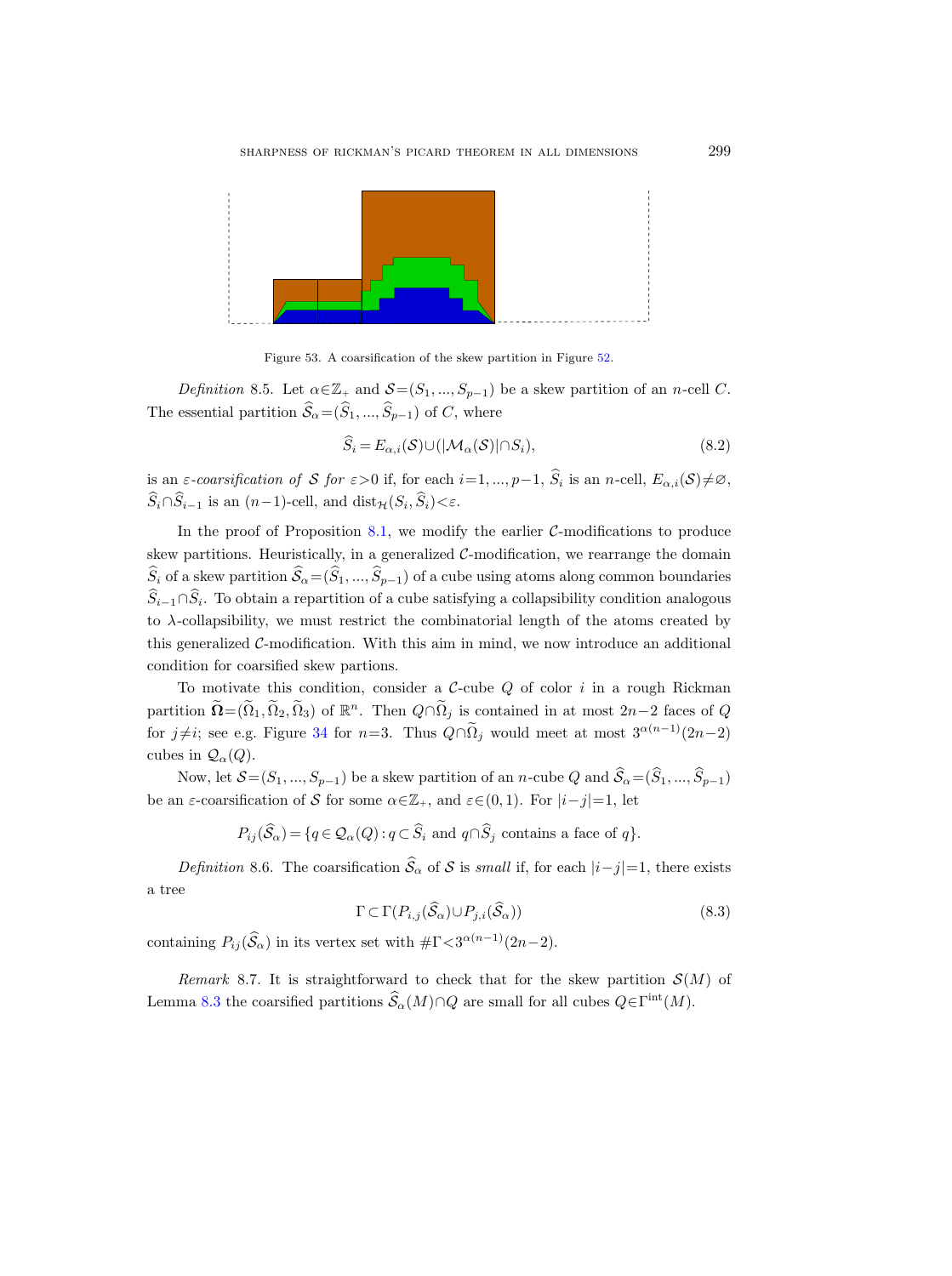

Figure 54. Schematic figure of the tree Γ; a detail.

Before confronting the proof of Proposition [8.1,](#page-87-1) we introduce a combinatorial notion related to skew partitions. We say that an essential partition  $S=(S_1, ..., S_{p-1})$  of a cube is *linear* if the adjacency graph  $\Gamma(S)$  is an arc, that is, each vertex in S has valence at most 2. Furthermore, we may also assume from now on that elements in  $S$  are indexed so that  $S_1$  and  $S_{p-1}$  have valence 1 in  $\Gamma(\mathcal{S})$  and the neighbors of  $S_i$  are  $S_{i-1}$  and  $S_{i+1}$ for each  $i=2, ..., p-2$ .

Remark 8.8. The skew partition  $\mathcal{S}(M)$  in Lemma [8.3](#page-88-2) is linear and  $\mathcal{S}(M) \cap Q$  is linear for each  $Q \in \Gamma^{\text{int}}(M)$ . Note also that, for  $\alpha \in \mathbb{Z}_+$  large enough, coarsifications  $\widehat{\mathcal{S}}_{\alpha}(M)$  of  $\mathcal{S}(M)$  are also linear.

#### 8.1.3. Proof of Proposition [8.1](#page-87-1)

We construct the essential partition  $\Omega$  with the same scheme as in §[5](#page-38-1) but now with skew partitions and coarsification methods. Apart from coarsification, this approach is similar to Rickman's in [\[15,](#page-96-0) §8.1]. Since the methods are based on those of §[5](#page-38-1) with the modifications already introduced in §[7,](#page-70-0) we merely sketch the argument.

Mimicking the proof of Theorem [5.1,](#page-38-0) we construct a sequence  $\{\mathcal{S}_m\}_{m\geq 0}$  of essential partitions of n-cells  $3^m([0,3]^{n-1}\times[-3,3])$  analogous to the sequence  $\{\Omega_m\}_{m\geqslant0}$ . Recall that

$$
\mathbf{\Omega}_0 = (\Omega_{0,1}, \Omega_{0,2}, \Omega_{0,3}) = ([0,3]^n, [0,3]^{n-1} \times [-3,0], [3,6] \times [0,3]^{n-1})
$$

and  $\Omega_1 = (3\Omega_{0,1} - (A_2 \cup A_3), 3\Omega_{0,2} \cup A_2, 3\Omega_{0,3} \cup A_3)$ , where  $A_2$  and  $A_3$  are atoms.

It is not necessary to define  $S_0$ , and we set directly

$$
\mathcal{S}_1 = ([0,9]^n - A_3, [0,9]^{n-1} \times [-9,0], S_{1,2},...,S_{1,p}),
$$

where  $(S_{1,2},...,S_{1,p})$  is the skew partition  $\mathcal{S}(3A_3)$  into  $p-1$  n-cells as in  $(8.1)$ .

Construction of  $S_2$ ; first generalized modifications.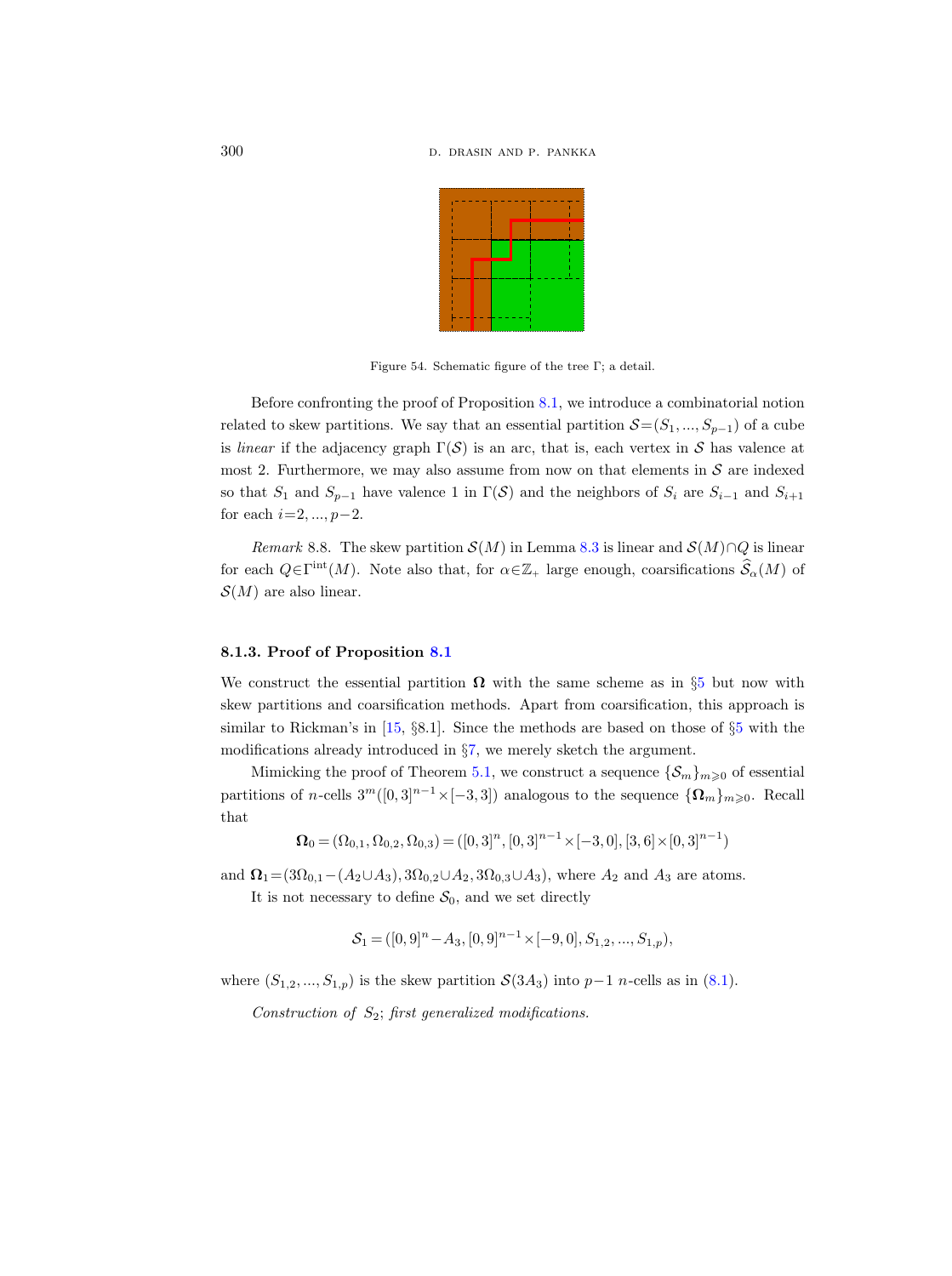We construct  $S_2$  from  $S_1$  by independent generalized D-modifications; note that  $\Omega_2$ is obtained from  $\Omega_1$  by a secondary C-modification, as observed in Remark [5.22.](#page-52-0) In this particular case it suffices to observe that, in the construction of  $\Omega_2$ , we extend the atom  $3A_3$  to a molecule M by attaching 1-atoms. Thus, to obtain  $S_2$  from  $S_1$ , it is enough to extend the skew partition  $3(S_{1,2},...,S_{1,p})$  to a skew partition of M; cf. Lemma [8.3.](#page-88-2) This extension of the skew partition  $3S_1$  into each 1-fine atom is the *generalized*  $\mathcal{D}$ modification. Thus

$$
\mathcal{S}_2 = (S_{2,0},...,S_{2,p}) = ([0,27]^n - M, [0,27]^{n-1} \times [-27,0], S_{2,2},...,S_{2,p}),
$$

where  $(S_{2,2},...,S_{2,p})$  is a skew partition of M.

In later steps, we also use similar generalizations of secondary modifications. Note that we use these generalizations alongside with (original)  $\mathcal{D}$ -modifications and secondary modifications.

Construction of  $S_3$ ; generalized C-modifications.

To obtain  $S_3 = (S_{3,0}, ..., S_{3,p})$  from  $S_2$ , we use generalized D-modifications and generalized C-modifications in rescaled C-cubes. Note that, for  $Q \in \Gamma^{\text{int}}(3A_3)$ , the essential partition  $Q \cap S_2$  is a skew partition of Q into p-1 skew n-cells meeting the remaining two elements of  $S_2$  analogously as in the situation with a C-cube; recall that  $3A_3\subset\Omega_{2,3}$ was adjacent to the domains  $\Omega_{2,1}$  and  $\Omega_{2,2}$  in  $\Omega_2$  (see §[5.1.3\)](#page-41-0). We therefore call Q a generalized C-cube.

Using notation related to Q and the skew partition  $S_2$ , we now describe the generalized C-modification in 3Q. For this modification, we consider cubes in two scales  $3^{-\beta}$ and  $3^{-\alpha}$  for  $\alpha > \beta \geqslant p$ . Thus we divert here from the convention that side-lengths of cubes are at least 1.

First, let  $\beta \geqslant p$  be an integer, to be determined later, for which we may choose, for  $i=2,...,p$ , a cube  $q_i \in M_\beta(3(Q \cap S_2))$  so that  $dist_\infty(q_i,q_j) \geq 3^{-\beta}$  for  $i \neq j$ . Note that each cube in  $\mathcal{M}_{\beta}(3(Q \cap \mathcal{S}_2))$  is adjacent to  $3S_{2,0}$  and  $3S_{2,1}$ .

Second, let  $\alpha > \beta$ , to be determined later, so that  $\widehat{S}_\alpha = (\widehat{S}_1, ..., \widehat{S}_{p-1})$ , where

$$
S_i = E_{\alpha,i}(3(Q \cap S_2)) \cup (|\mathcal{M}_{\alpha}(3(Q \cap S_2))| \cap S_i),
$$

is a 1-coarsification of  $S=3(Q\cap S_2)=(S_1, ..., S_{p-1})$  as in [\(8.2\)](#page-90-0). By increasing  $\alpha$ , if necessary, there exists for each  $i=1, ..., p-1$  adjacent cubes  $q'_i, q''_i \in \mathcal{Q}_{\alpha}(Q)$  so that  $q'_i \subset q_i$  and  $q''_i \in P_{i,i-1}(\widehat{S}_\alpha)$ ; when  $i=1$ , we assume that  $q''_1$  meets  $\partial(3Q)$ .

We now modify the cells  $3\hat{S}_2, ..., 3\hat{S}_{p-1}$  in 3Q as follows; the modification of  $3\hat{S}_1$  is similar and postponed to the end of the process.

For each  $i=2, ..., p-1$ , let  $\Gamma_i$  be a maximal tree as in [\(8.3\)](#page-90-1). Let  $a'_i$  be the associated  $3^{-\alpha-2}$ -fine atom, and let  $a_i = a'_i \cup q'_i$ ; then this allows  $a_i$  to enter both  $\hat{S}_i$  and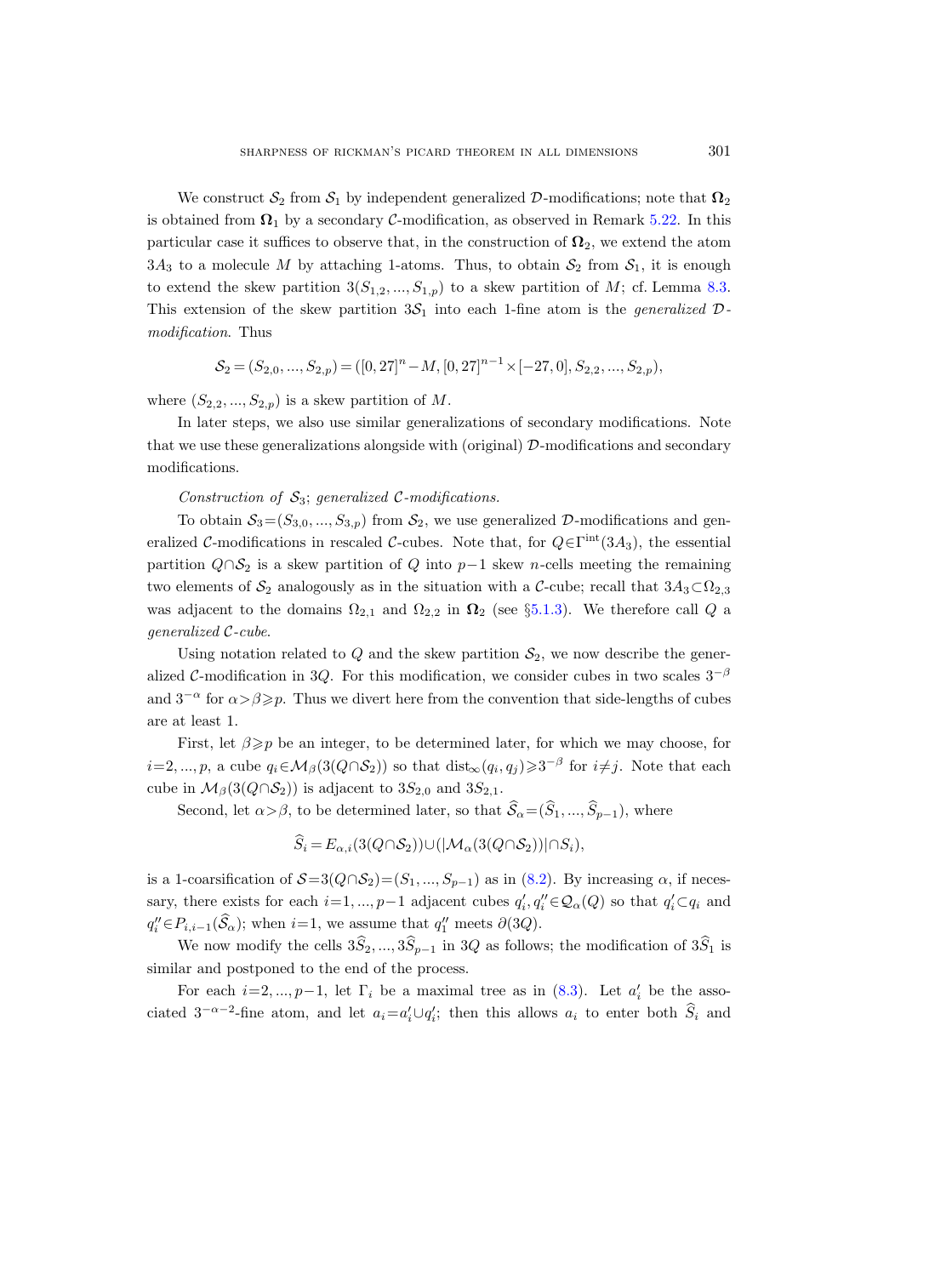

<span id="page-93-0"></span>Figure 55. A schematic figure of an atom  $a_i$  associated with a tree  $\Gamma_i$ ; a detail.

 $\widehat{S}_{i-1}$ , see Figure [55.](#page-93-0) Fix also a small skew partition  $(a_{i,1},...,a_{i,p-1})$  of  $a_i$  so that  $(\widehat{S}_{i-1}, a_{i,1}, ..., a_{i,p-1}, \widehat{S}_{i}-a_i)$  is a skew partition of  $\widehat{S}_{i-1}\cup\widehat{S}_{i}$  with cyclic adjacency graph; cf. Lemma [8.3.](#page-88-2)

To connect the cells  $a_{i,k}$  to the cells  $\widehat{S}_j$  for  $j\neq i$  and  $k\in\{1, ..., p-1\}$ , note that for each  $i=2, ..., p-1$  there exists a unique graph isomorphism

$$
\theta_i: \Gamma(\widehat{S}_{\alpha}) \longrightarrow \Gamma(\widehat{S}_{i-1} - a_i, a_{i,1}, ..., a_{i,p-1}, \widehat{S}_i - a_i)
$$

satisfying  $\theta_i(S_{i-1}) = S_{i-1} - a_i$  and  $\theta_i(S_i) = S_i - a_i$ .

Fix now, on each cube  $q_i$ , a small skew partition  $(q_{i,1}, ..., q_{i,p-1})$  so that  $q_{i,j} \cup (S_j - q_i)$ and  $q_{i,j}\cup\theta_i(a_j)$  are skew *n*-cells.

Then, by attaching the cells  $q_{i,j}\cup\theta_i(a_j)$  to the cells  $\widehat{S}_j$  for  $2\leq j\leq p-1$ , we obtain cells  $Q_j$  for which the system  $(\widehat{S}_1, Q_2, \ldots Q_{p-1})$  produces the desired skew partition of 3Q after we make an analogous extension of both  $S_1$  and  $Q_j$  along ∂(3Q). We leave this last detail to the interested reader.

We conclude by noting that, since the atoms  $a_i$  have side-length  $3^{-\alpha}$ , we do not need to rearrange their scaled copies before constructing  $S_{3+(\alpha+2)}$ . At that stage, cubes in  $\Gamma^{\text{int}}(3^{\alpha+1}a_i)$  are generalized C-cubes. A similar comment applies to the cubes  $q_i$  and the construction of  $S_{3+(\beta+2)}$ . Note also that it suffices to fix, up to an isometry, one essential partition for a cube of side-length  $3^{-\beta}$  for all generalized C-modifications. In particular, we may fix parameters  $\alpha$  and  $\beta$  to depend only on n and p.

# Construction of  $\Omega$ ; inductive process.

With these generalized primary and secondary rearrangements at our disposal, we proceed as in §[5](#page-38-1) and obtain an essential partition  $S_m$  from  $S_{m-1}$  for every  $m>3$ . Similarly as in the proof of Theorem [1.4](#page-6-0) (for  $p=2$ ) we may arrange it so that these essential partitions yield an essential partition  $\mathbf{\Omega} = (\Omega_0, ..., \Omega_p)$  of  $\mathbb{R}^n$  satisfying the (generalized) tripod property; again  $\Omega_0$  and  $\Omega_1$  are connected and  $\Omega_2, ..., \Omega_p$  have  $2^{n-1}$  components each.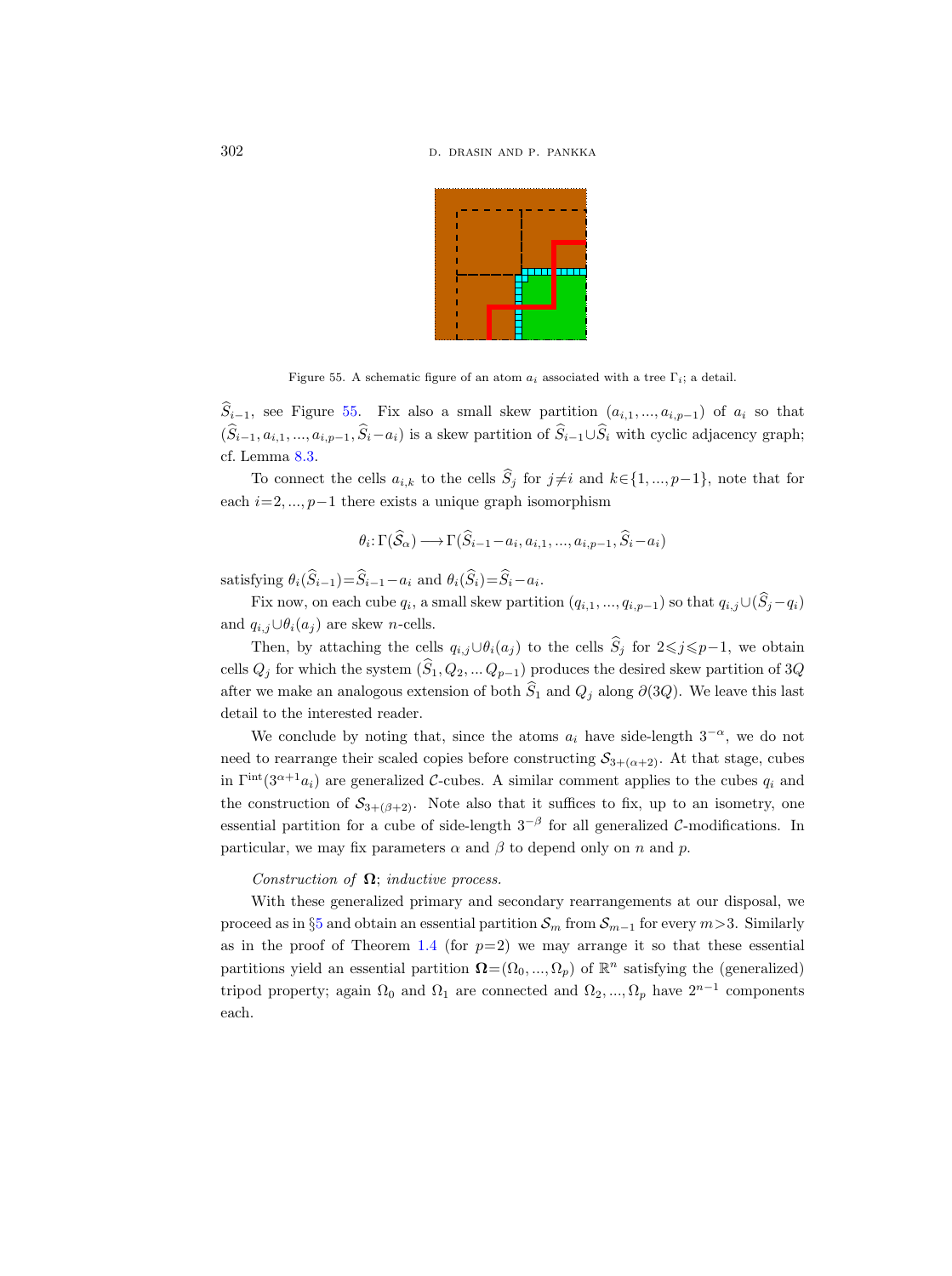Note that the combinatorial length estimate for small skew partitions yields that  $\Omega_0$ ,  $\Omega_1$ , and each component of  $\Omega_r$  for  $r \geqslant 2$  are  $\lambda$ -collapsible in a natural generalized sense; in dimension  $n=3$  we use again the particular configurations illustrated in §[5.3.4](#page-61-0) to obtain collapsibility. Analogously as in §[5.3.3](#page-58-0) and §[5.4,](#page-66-0) we obtain that  $\Omega_0$ ,  $\Omega_1$ , and each component of  $\Omega_r$  are bilipschitz to  $\mathbb{R}^{n-1}\times[0,\infty)$ . Thus  $\Omega$  is a skew Rickman partition satisfying the (generalized) tripod property and we have proved Proposition [8.1.](#page-87-1)

## 8.2. Proof of Proposition [1.5](#page-7-0)

Let  $\Omega = (\Omega_0, ..., \Omega_n)$  be a skew Rickman partition as in Proposition [8.1.](#page-87-1) Then  $\partial_{\mathcal{Q}}\Omega$  carries a uniformly bilipschitz triangulation into  $(n-1)$ -simplices together with an associated labeling function.

Due to the cyclic combinatorics of domains in  $\Omega$ , that is, since  $\Omega_i \cap \Omega_{i+1}$  is locally an  $(n-1)$ -cell for  $j=0, ..., p \pmod{p+1}$ , we define a parity function  $\nu_{\partial_{\mathcal{Q}}}\Omega: (\partial_{\mathcal{Q}}\Omega)^{n-1} \to {\pm 1}$ for  $p>2$  analogous to the case  $p=2$  in §[6.](#page-67-0)

To construct a pillow cover over the triangulation of  $\partial_{\mathcal{U}}\Omega$  it suffices to discuss pillows over pairs of adjacent  $(n-1)$ -simplices. We merely describe the differences from the case  $p=2$ ; apart from these slight modifications we proceed as in §[7.](#page-70-0)

Let  $\sigma$  and  $\sigma'$  be an adjacent pair of  $(n-1)$ -simplices on  $\partial_{\cup} \Omega$  and suppose that  $\nu_{\partial_{\mathcal{O}} \Omega}(\sigma) = -1$ . We may also assume, to simplify notation, that  $\sigma \cup \sigma' \subset \mathbb{R}^{n-1} \times \{0\}$ . In this case the sheets  $\hat{\sigma}_1, ..., \hat{\sigma}_p$  on  $\sigma$  are given by the graph of a function  $\Psi_{\sigma}: \sigma \times \{1, ..., p\} \to \mathbb{R}$ similarly as in §[7.1.](#page-72-1) The sheets  $\hat{\sigma}'_1, \dots \hat{\sigma}'_{p+2}$  on  $\sigma'$  are similarly given by the graph of a function  $\Psi_{\sigma'}: \sigma' \times \{1, ..., p+2\} \to \mathbb{R}$ . We require that these pillows satisfy compatibility conditions analogous to those of Definition [7.7](#page-76-1) in §[7.2.](#page-75-1) Since local modifications of pillows are similar to the case  $p=2$ , we leave the finer details to the interested reader and discuss in detail only the 'shuffle' of domains.

Suppose for now that we have fixed the functions  $\Phi_{\sigma}$  and  $\Phi_{\sigma'}$  providing us with sheets for the simplices  $\sigma$  and  $\sigma'$ , respectively. Let  $D_0, D_1, ..., D_p$  be the components of

$$
(\sigma\!\times\!\mathbb{R})\!\setminus\!\bigcup_{i=1}^p\hat\sigma_i
$$

so that  $\hat{\sigma}_1 \subset \partial D_0$ ,  $\hat{\sigma}_i \cup \hat{\sigma}_{i+1} \subset \partial D_i$  for  $i=1, ..., p-1$ , and  $\hat{\sigma}_p \subset \partial D_p$ . Let  $D'_0, ..., D'_{p+2}$  be the components of

$$
(\sigma'{\times}\mathbb{R})\backslash \bigcup_{j=1}^{p+2}\hat{\sigma}'_j
$$

in the same order, that is,  $\hat{\sigma}'_0 \subset \partial D'_0$ ,  $\hat{\sigma}'_j \cup \hat{\sigma}'_{j+1} \subset \partial D'_j$  for  $j=1,\dots,p+1$ , and  $\hat{\sigma}_{p+2} \subset \partial D'_{p+2}$ .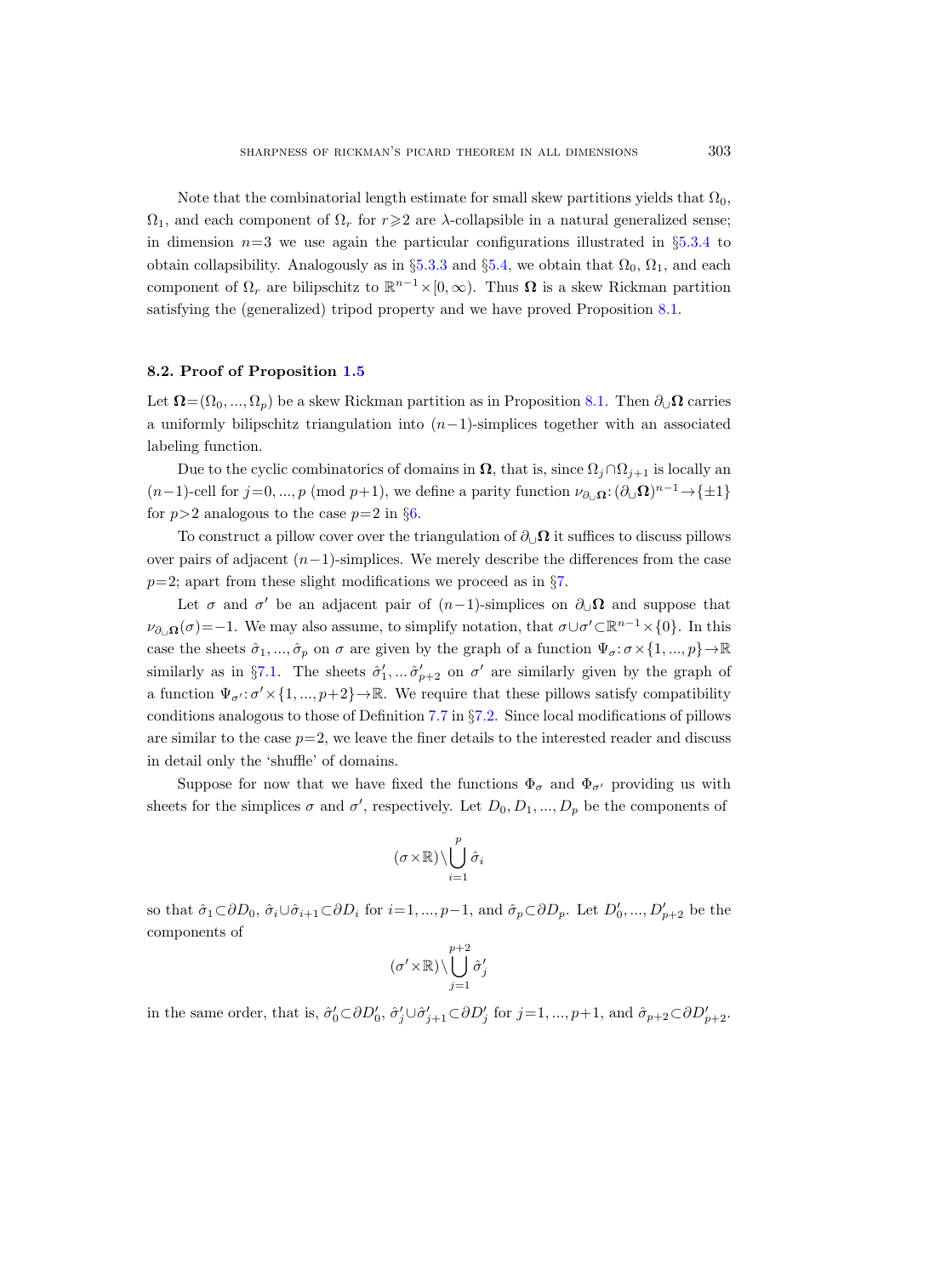Following the method in §[7.2,](#page-75-1) we may assume that, for the functions  $\Phi_{\sigma}$  and  $\Phi_{\sigma'}$ , the sets  $D_0 \cup D'_0 \cup D'_{p+1}$ ,  $D_i \cup D'_{p+1-i}$  for  $i=1, ..., p-1$ , and  $D_p \cup D'_{p+2} \cup D'_1$  are connected components of

<span id="page-95-0"></span>
$$
((\sigma \cup \sigma') \times \mathbb{R}) \setminus \left( \bigcup_{i=1}^{p} \hat{\sigma}_i \cup \bigcup_{j=1}^{p+2} \hat{\sigma}_j \right). \tag{8.4}
$$

Note that in order to merge the sets  $D_i$  and  $D'_j$  this way it suffices to subdivide the set  $\tau_0 \subset \tau = \sigma \cap \sigma'$ , defined in §[7.1,](#page-72-1) into  $(n-2)$ -simplices and to define several openings this way.

This 'shuffle' allows the domains  $D_p$  and  $D'_p$  to be connected across  $\bar{\sigma} \cup \sigma'$  and preserves the global adjacency structure on these domains when passing from  $\Omega$  to  $\Omega$ .

To fix notation, suppose that simplices  $\sigma$  and  $\sigma'$  in  $\partial_{\cup} \Omega$  are between the domains  $\Omega_{\ell}$  and  $\Omega_{\ell+1}$  for  $\ell \in \{0, ..., p\}$ , where we understand that  $\ell+1=0$  if  $\ell=p$ . We may assume that locally near  $\sigma \cup \sigma'$ ,  $\Omega_{\ell}$  is contained in  $(\sigma \cup \sigma') \times (-\infty, 0]$ .

We begin with the negative simplex  $\sigma$ . The adjacency graph  $\Gamma(\Omega \cap (\sigma \times \mathbb{R}))$  near σ consists only of an edge between  $\Omega_\ell$  and  $\Omega_{\ell+1}$ . The adjacency graph of the domains  $D_0, ..., D_p$ , on the other hand, is an arc from  $D_0$  to  $D_p$ . By construction of the essential partition  $\tilde{\Omega}$ , the sets  $D_0, ..., D_p$  are contained in elements of the essential partition  $\tilde{\Omega}$ . Since  $\Omega$  has the same cyclic adjacency graph as  $\Omega$  and  $\Gamma(\Omega \cap (\sigma \times \mathbb{R}))$  is an arc of length p, we note that the domains  $D_0, ..., D_p$  belong to the sets  $\tilde{\Omega}_{\ell}, \tilde{\Omega}_{\ell-1}, ..., \tilde{\Omega}_1, \tilde{\Omega}_p, ..., \tilde{\Omega}_{\ell+1}$ , in this order.

For the positive simplex  $\sigma'$ , we note that, by  $(8.4)$  and by the same argument, the domains  $D'_0, ..., D'_{p+2}$  are contained in the domains  $\Omega_\ell, \Omega_{\ell+1}, ..., \Omega_p, \Omega_1, ..., \Omega_\ell, \Omega_{\ell+1}$  in this order.

As a remark, we note that if we merge the graphs  $\Gamma(\widetilde{\Omega} \cap (\sigma \times \mathbb{R}))$  and  $\Gamma(\widetilde{\Omega} \cup (\sigma' \times \mathbb{R}))$ by identifying vertices corresponding to the domains  $D_0$  and  $D_p$  with  $D'_0$  and  $D'_{p+2}$ , respectively, we obtain a cyclic graph which is a natural double cover of  $\Gamma(\Omega)$ .

This remark concludes the construction of the essential partition  $\Omega$  and the proof of Proposition [1.5.](#page-7-0)

COROLLARY 8.9. The domains int  $\tilde{\Omega}_0, ...,$  int  $\tilde{\Omega}_p$ , as well as int  $\Omega_0, ...,$  int  $\Omega_p$ , are uniform domains.

*Proof.* Since the domains  $int \Omega'_1$ ,  $int \Omega'_2$ , and  $int \Omega'_3$  are uniform domains by Corol-lary [5.2,](#page-39-0) we have that the domains int  $\Omega_0$ , ..., int  $\Omega_p$  are uniform domains by bilipschitz invariance of the uniformity condition. As int  $\Omega_k$  is bilipschitz to  $(\text{int } \Omega_k, d_{\text{int } \tilde{\Omega}_k})$ , we have that int  $\Omega_k$  is a uniform domain for each  $k=0, ..., p$ .  $\Box$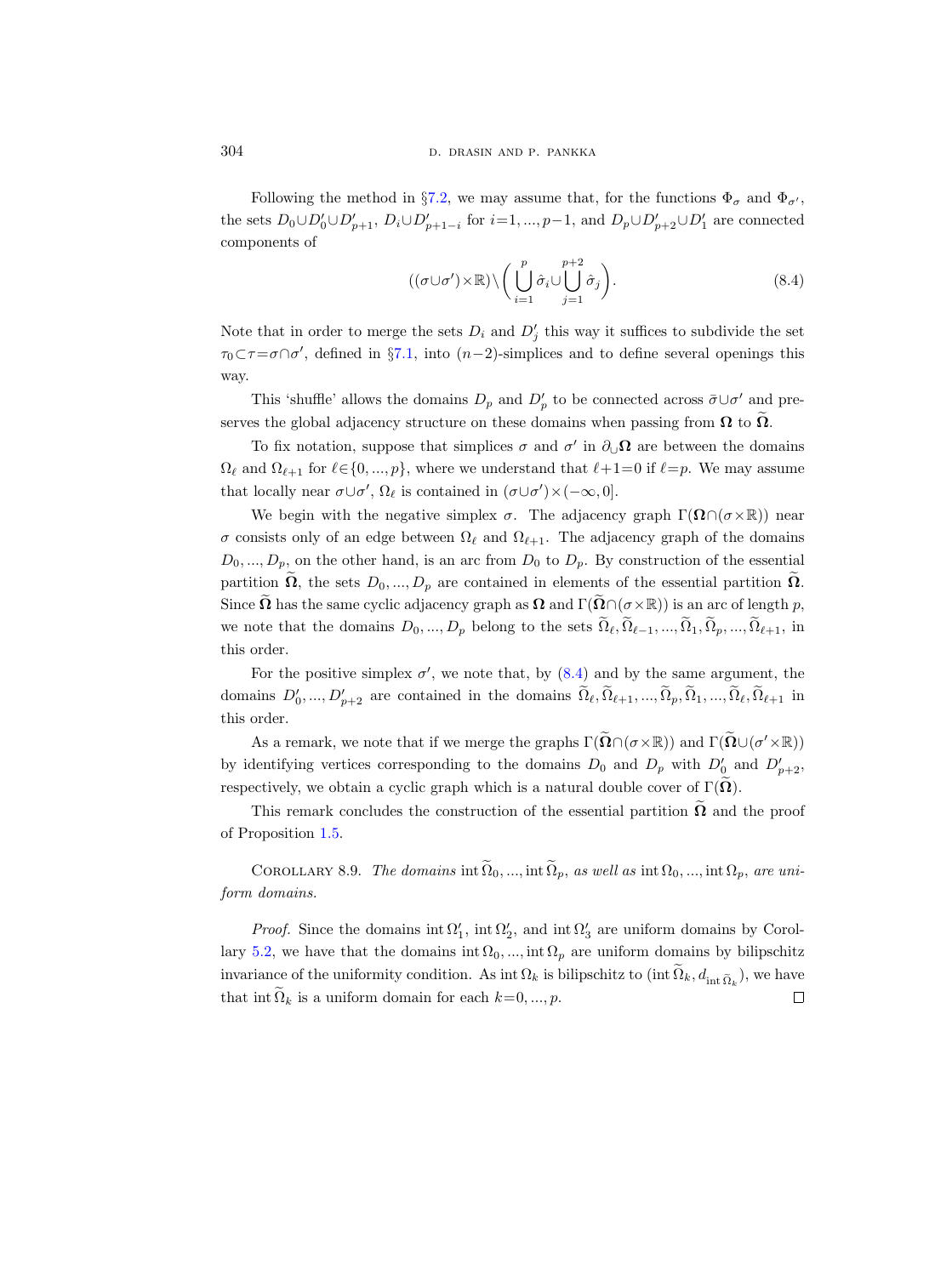

Figure 56. Case  $p=5$ . From left to right: the cyclic adjacency graph of  $\widetilde{\Omega}$ , the adjacency graphs  $\Gamma(\Omega \cap (\sigma \times \mathbb{R}))$  and  $\Gamma(\Omega \cap (\sigma' \times \mathbb{R}))$ , the adjacency graphs  $\Gamma(\Omega \cap (\sigma \times \mathbb{R}))$  and  $\Gamma(\Omega \cap (\sigma' \times \mathbb{R}))$ , and the merge of  $\Gamma(\tilde{\Omega} \cap (\sigma \times \mathbb{R}))$  and  $\Gamma(\tilde{\Omega} \cap (\sigma' \times \mathbb{R}))$ .

## References

- [1] Astala, K., Iwaniec, T. & Martin, G., Elliptic Partial Differential Equations and Quasiconformal Mappings in the Plane. Princeton Mathematical Series, 48. Princeton University Press, Princeton, NJ, 2009.
- [2] Drasin, D., Picard's theorem and the Rickman construction. Sci. China Math., 53 (2010), 523–532.
- [3] Eremenko, A. & Lewis, J. L., Uniform limits of certain A-harmonic functions with applications to quasiregular mappings. Ann. Acad. Sci. Fenn. Ser. A I Math., 16 (1991), 361–375.
- [4] Heinonen, J. & Rickman, S., Geometric branched covers between generalized manifolds. Duke Math. J., 113 (2002), 465–529.
- [5] HOLOPAINEN, I. & RICKMAN, S., A Picard type theorem for quasiregular mappings of  $\mathbb{R}^n$ into n-manifolds with many ends. Rev. Mat. Iberoamericana, 8 (1992), 131–148.
- Quasiregular mappings of the Heisenberg group. *Math. Ann.*, 294 (1992), 625–643.
- [7] Ricci curvature, Harnack functions, and Picard type theorems for quasiregular mappings, in Analysis and Topology, pp. 315–326. World Scientific, River Edge, NJ, 1998.
- [8] HUDSON, J. F. P., Piecewise Linear Topology. University of Chicago Lecture Notes. Benjamin, New York–Amsterdam, 1969.
- [9] Lewis, J. L., Picard's theorem and Rickman's theorem by way of Harnack's inequality. Proc. Amer. Math. Soc., 122 (1994), 199–206.
- [10] MARTIO, O. & SARVAS, J., Injectivity theorems in plane and space. Ann. Acad. Sci. Fenn. Ser. A I Math., 4 (1979), 383–401.
- [11] MARTIO, O. & VÄISÄLÄ, J., Elliptic equations and maps of bounded length distortion. Math. Ann., 282 (1988), 423–443.
- [12] PIERGALLINI, R., Four-manifolds as 4-fold branched covers of  $S<sup>4</sup>$ . Topology, 34 (1995), 497–508.
- [13] Rajala, K., Mappings of finite distortion: the Rickman–Picard theorem for mappings of finite lower order. J. Anal. Math., 94 (2004), 235–248.
- [14] Rickman, S., On the number of omitted values of entire quasiregular mappings. J. Anal. *Math.*, 37 (1980), 100–117.
- <span id="page-96-0"></span>[15] — The analogue of Picard's theorem for quasiregular mappings in dimension three. Acta Math., 154 (1985), 195–242.
- [16] Quasiregular Mappings. Ergebnisse der Mathematik und ihrer Grenzgebiete, 26. Springer, Berlin–Heidelberg, 1993.